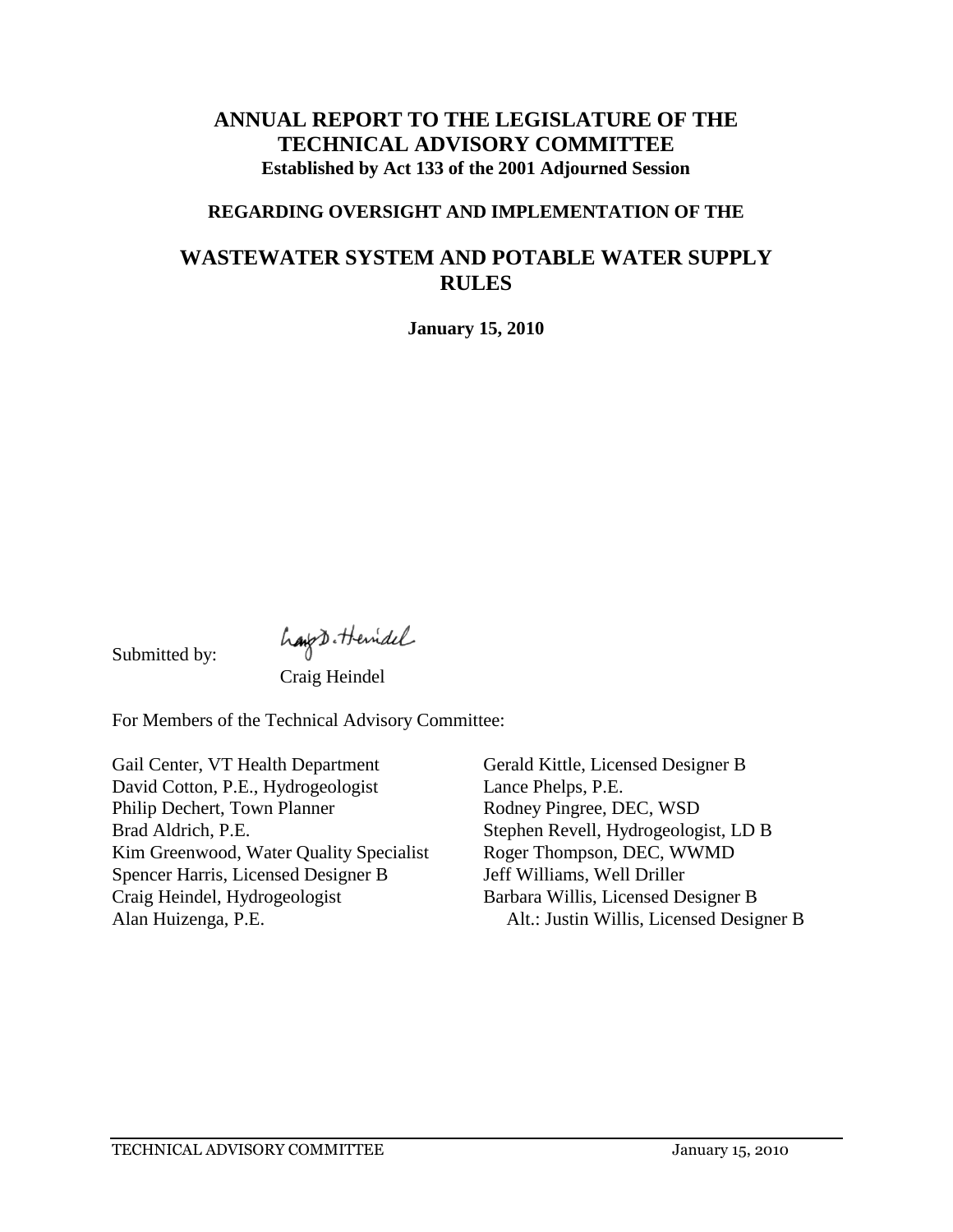### **ANNUAL REPORT TO THE LEGISLATURE OF THE TECHNICAL ADVISORY COMMITTEE Established by Act 133 of the 2001 Adjourned Session**

### REGARDING OVERSIGHT AND IMPLEMENTATION OF THE WASTEWATER SYSTEM AND POTABLE WATER SUPPLY RULES **January 15, 2010**

#### **TABLE OF CONTENTS**

| ITEM     |                                                                          | PAGE |
|----------|--------------------------------------------------------------------------|------|
| Purpose  |                                                                          |      |
|          | <b>TAC Members</b>                                                       | 1    |
|          | <b>TAC Chairperson</b>                                                   | 1    |
|          | TAC Executive Committee and Sub-Committees                               | 1    |
| Meetings |                                                                          | 2    |
|          | Implementation of the statute and the rules adopted under the statute:   | 2    |
|          | TAC Recommendations to ANR in 2007-2009:                                 | 2    |
| 1.       | Annual Report to Legislature                                             |      |
| 2.       | Revisions to EPRs, Ch. 1, Wastewater System                              |      |
|          | & Potable Water Supply Rules                                             | 3    |
| 3.       | Time of Sale Inspections                                                 | 3    |
| 4.       | Revisions to the Water Supply Rule                                       | 3    |
| 5.       | Well Drillers as a Special Class of Licensed Designers                   | 3    |
| 6.       | Change in the Statutory Definition of                                    |      |
|          | "Failed Wastewater System and Potable Water Supply"                      | 3    |
| 7.       | Design and Permitting of Water Treatment Systems for Single-Family       |      |
|          | Residences with own well, and other non-Public water systems             | 3    |
| 8.       | Water Quality Testing Requirement for non-public wells at various points | 4    |
| 9.       | <b>Licensed Designer Training</b>                                        | 4    |
|          | 10. Innovative or Alternative Technologies                               | 4    |
|          | 11. Participation in TAC                                                 | 5    |
|          |                                                                          |      |

#### **Appendices:**

| Appendix A – Meeting Minutes, 2007 - 2009                                |     |
|--------------------------------------------------------------------------|-----|
| Appendix B – Summary Tables, Alternative & Innovative Systems & Products | 77  |
| Appendix C - Summary Table of Permits                                    | 81. |
| Appendix D – Technical Advisory Committee Members, Sub-committees,       | 83. |
| And Statutory Charge to Committee                                        |     |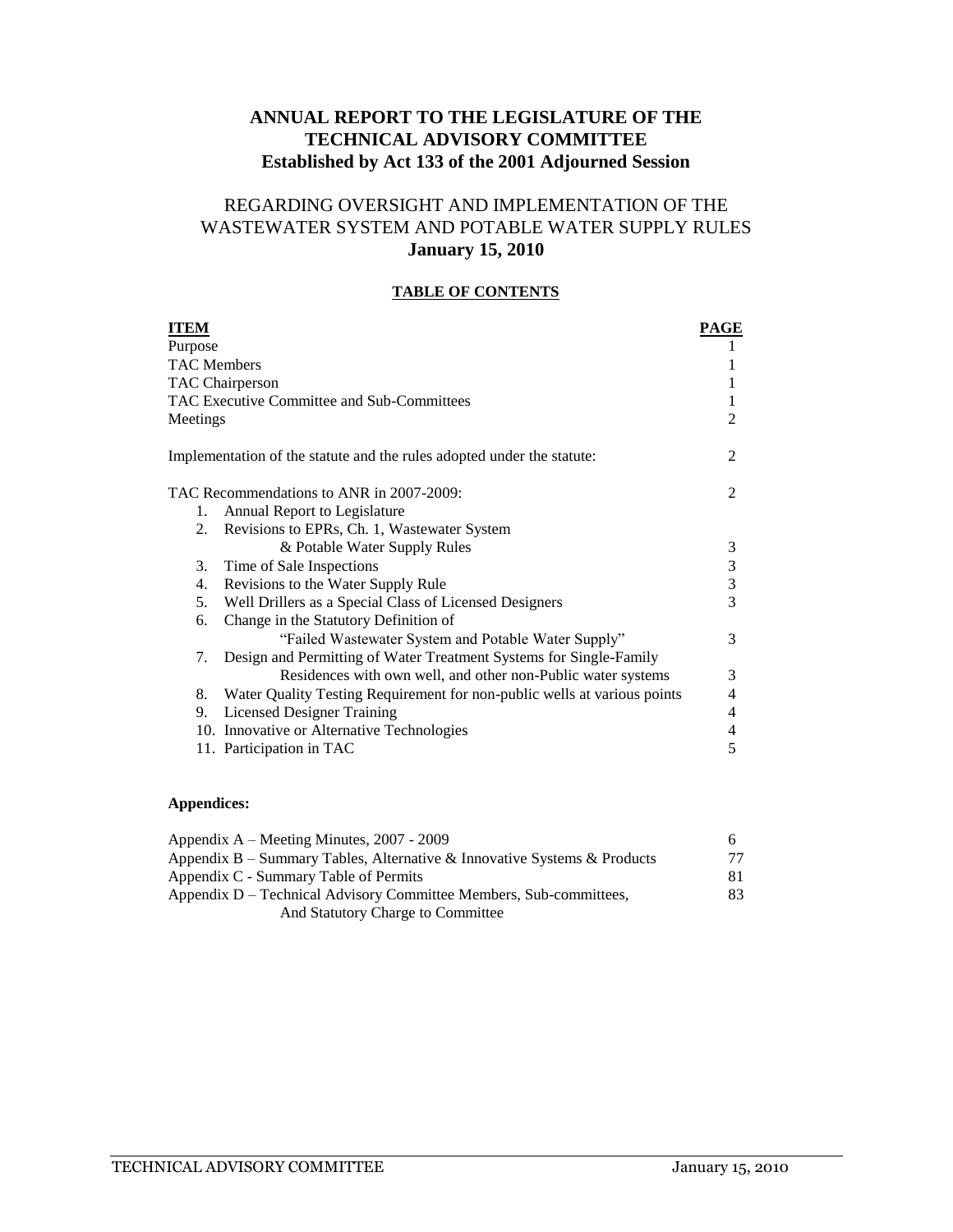**Purpose:** This report on implementation of the Wastewater and Potable Water Supply Rules is the annual report required by Section 1978(e)(3) of 10 V.S.A., as established by the Act, focused on the need for the technical standards to be updated immediately to include new technologies and for revisions to the technical standards to be routinely accomplished in order that the standards remain current with known and proven technologies regarding potable water supplies and wastewater systems. The Act 133 of the 2001 Adjourned Session established a Technical Advisory Committee (TAC) to advise the Vermont Agency of Natural Resources (ANR) regarding the technical standards and implementation of Act 133. This report covers the Committee work for the years 2008 and 2009 because the reporting requirement lapsed in 2007 and was re-established in 2009.

The annual reports of the TAC are required to include information on the following topics:

- Implementation of the statute and the rules adopted under the statute,
- Number and type of alternative/innovative systems approved for general use, approved for use as a pilot project, and approved for experimental use,
- Functional status of alternative/innovative systems previously approved for use as a pilot project or for experimental use,
- Number of permit applications received during the previous year,
- Number of permits issued during the previous year,
- Number of permit applications denied during the previous year, including a summary of the basis for denial.

Annual reports from previous years are available at the website listed below under "Minutes".

# **Sixth Report of the Technical Advisory Committee to the Vermont Legislature**

**TAC Members:** Appointments to the TAC expired in January 2007. DEC requested that the TAC continue to meet on an informal advisory basis, and many previous members continued to participate in TAC meetings in 2007 through 2009. In 2009, there were 17 regular members of the TAC, and two alternates (see list on cover page, and details in Appendix D). The numbers of members and alternates were similar in 2007 and 2008.

Frank O'Brien, P.E., Wastewater Management Division, was a regular participant at TAC meetings who always offered cogent and helpful suggestions. TAC members and members of the wastewater community were saddened by Frank's untimely death in 2007. His contributions to the profession, the state of Vermont, and the TAC will be sorely missed.

**TAC Chairperson:** The TAC agreed that it is advisory to both the ANR and the State Legislature. In that capacity, TAC members determined that the TAC should be chaired by someone who is not affiliated with ANR or the legislature. Accordingly, from 2007 until December 21, 2009 John Forcier, P.E. continued his role as elected Chair of the TAC. A new chair will be selected at the new committee meeting.

**TAC Executive Committee and Sub-Committees:** The TAC has an Executive Committee (5 members, 4 alternates), and several sub-committees whose members focus on specific topics on an as-needed basis. In 2007 – 2009, two new sub-committees were created whose members met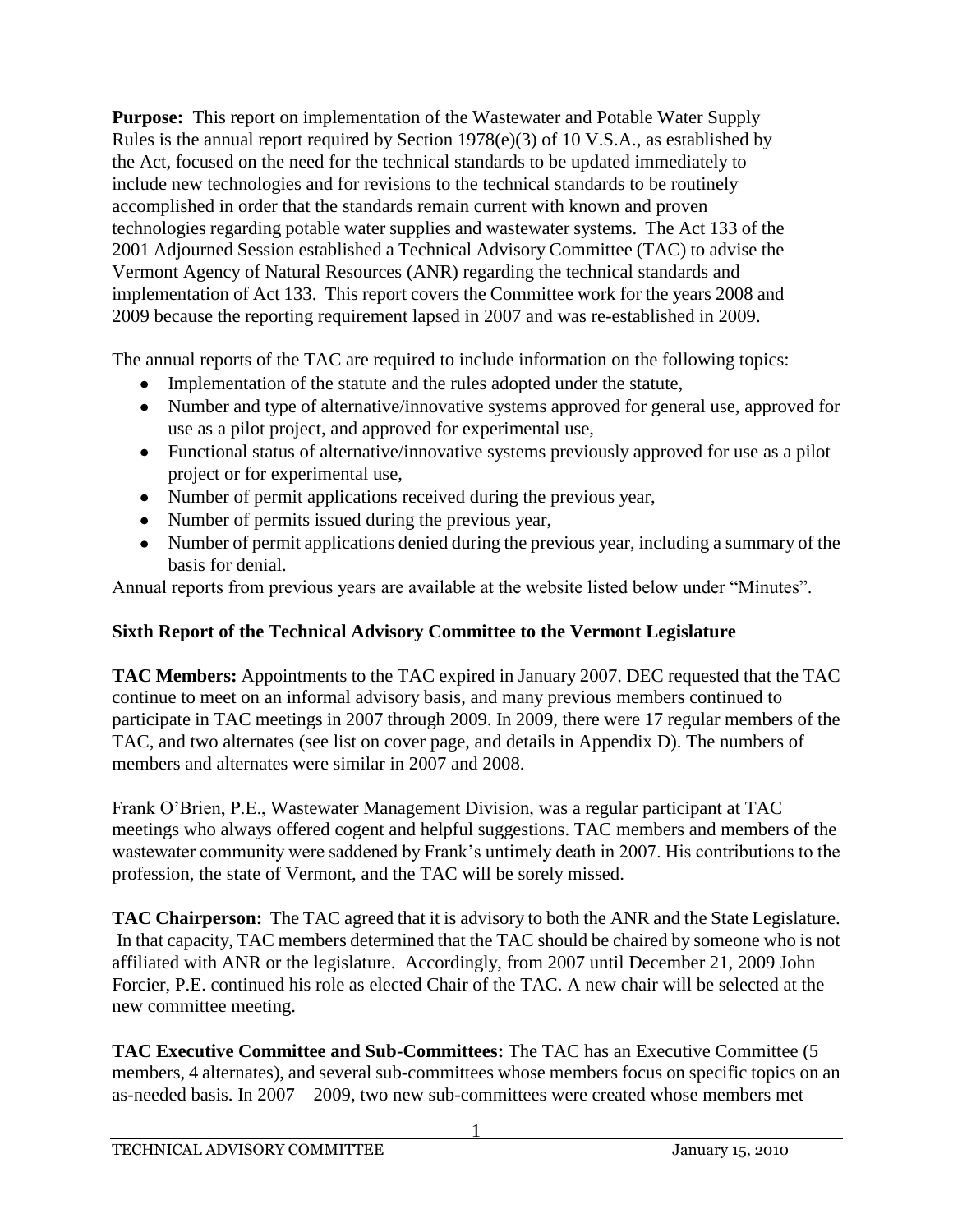several times (Water Supply, and Water Treatment). Members of these sub-committees are listed in Appendix D.

# **Meetings:**

- Nine meetings were held by the TAC in 2007, on January 16, February 13, March 20, April 17, May 15, June 12, October 9, November 13, and December 11, 2007.
- Nine meetings were held by the TAC in 2008, on January 8, February 19, March 18, April 15, May 20, June 27, July 22, August 19, and September 16, 2008.
- Two meetings were held in 2009, on November 24 and December 8.

Meetings were held at the state complex in Waterbury, and were generally about 3 hours in length. Meeting attendance in 2007 ranged from 8 to 12 members (generally about 10). In 2008, attendance ranged from 4 to 12 (generally about 8). In 2009, attendance ranged from 6 to 8. A variety of guests attended and participated in many meetings, including Frank O'Brien (P.E., Wastewater Management Division), Anne Whiteley (ANR attorney), Scott Stewart (Water Supply Division) and Bruce Douglas (P.E. and Hydrogeologist). DEC Commissioner Pelosi attended on June 27, 2008, and other DEC and Health Department staff members also occasionally attended. Also attending the TAC meetings were a number of professionals from related industries, including well-drillers (frequently, Jeff Williams and Claude Chevalier) and water treatment specialists (frequently, John Beauchamp and Gary Adams).

Full minutes of each meeting are contained in Appendix A, and can also be viewed on-line at <http://www.anr.state.vt.us/dec/ww/EngServ.htm#tech> under the heading Technical Advisory Committee.

# **Implementation of the statute and the rules adopted under the statute:**

**TAC RECOMMENDATIONS to ANR in 2007 through 2009 regarding statutes and rules:** The TAC made the following recommendations during the course of its meetings in 2007 through 2009. Each item is followed by the meeting dates when related discussions were held.

- 1. **Annual Report to Legislature:** The TAC submitted its Fifth Annual Report to the Legislature to the Legislature on January 15, 2007. In late January 2007, TAC representatives testified at the Senate and House Natural Resources Committees regarding this report. For this current report on activities for 2007 - 2009, the TAC recommended the addition of performance-time data to the summary table on WW-WS permit applications in Appendix C (12/08/09).
- 2. **Revisions to EPRs, Ch. 1, Wastewater System and Potable Water Supply Rules:** The TAC provided advice and recommendations to DEC at most of its meetings in the first half of 2007 regarding revisions to the rules. Major TAC recommendations included eliminating the requirement for a replacement disposal area for mound systems and for in-ground systems constructed at 150% size; revised mound-sand specifications; allowable slope increasing to 30%; reduced minimum design flow (allowing 2-bedroom single-family residence designs); and the "clean slate" concept. A member of the TAC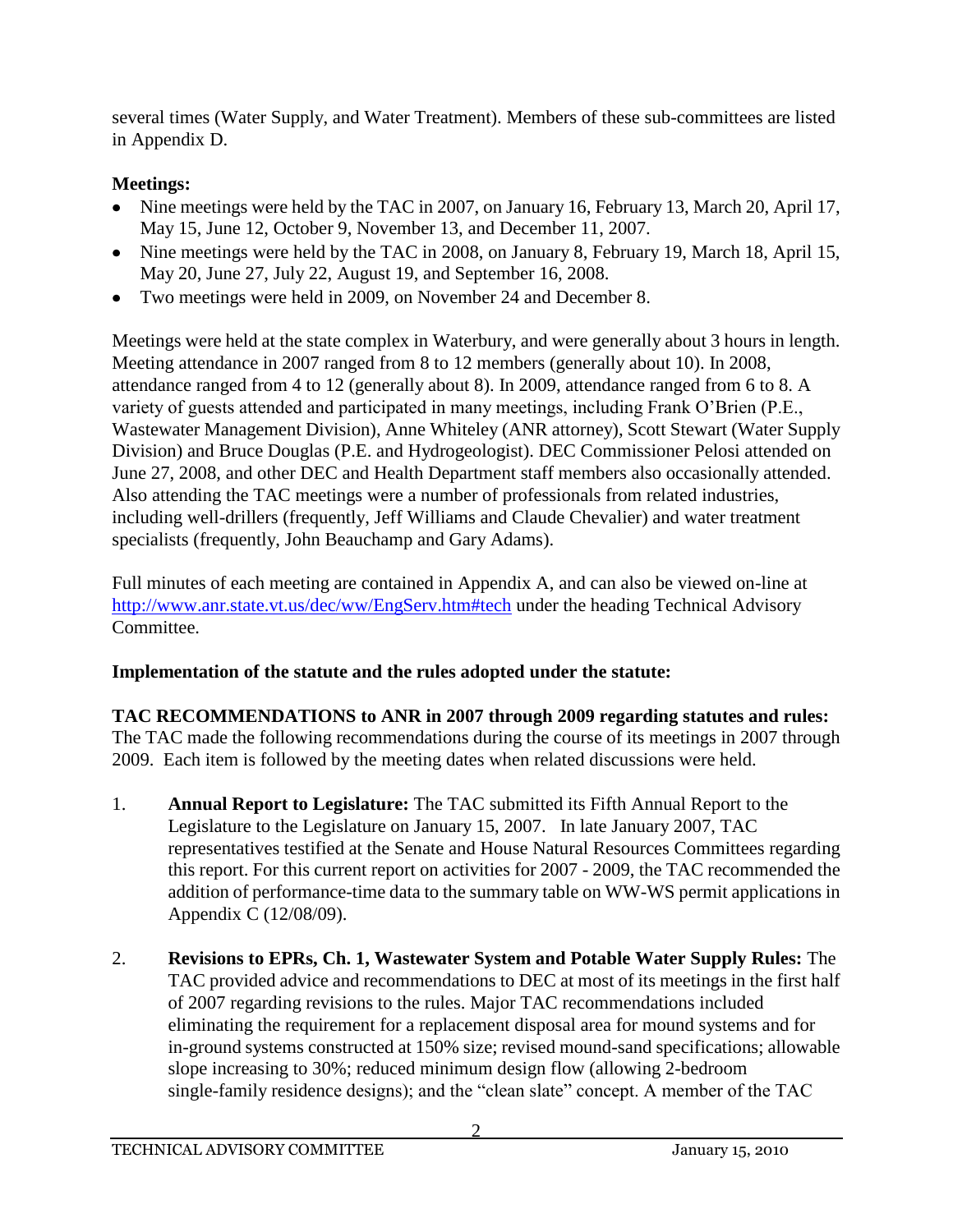Executive Committee (Steve Revell, Hydrogeologist) testified in support of the rule revisions at the LCAR hearing on June 27, 2007. The revised rules were adopted, and became effective on Sept. 29, 2007. The TAC also reviewed and commented on the draft Guidance Document on Replacement of Failed Systems (10/9/07).

- 3. **Time-of-Sale Inspections:** The TAC offered advice and technical comments on the concept of time-of-sale inspections, including a detailed inspection checklist (1/16/07). This concept was being considered by DEC and one or more advisory bodies, but was not ultimately adopted.
- 4. **Revisions to Water Supply Rule (WSR):** The Water Supply sub-committee met several times throughout 2007 – 2009 to review various components of revisions to the WSR under consideration by the Water Supply Division. Technical standards for "potable water systems" (formerly called "small-scale water systems") are contained in the WSR, although this Rule primarily focuses on public (generally larger-scale) water systems. The full TAC discussed and offered advice on some WSR revisions at several meetings (1/16/07, 5/15/07, 10/9/07, 12/11/07, 1/8/08). Sub-committee work is ongoing on Water Supply Rule revisions, and this will also be a major topic to be addressed by the TAC in 2010.

Specifically:

- A. The TAC supported the current isolation distances from wells, without revisions. If reductions in isolation distances are proposed in the future, the TAC recommends thorough consideration by TAC (12/11/07, 1/8/08).
- B. The TAC discussed the current regulations which allow well isolation zones to extend off the property on which the well is located. TAC consensus supported this current concept (12/11/07, 1/8/08).
- C. The TAC does not support a policy change by DEC which allows multiple water sources on the same property in order to avoid classification as a Public Water System (8/19/08).
- 5. **Well Drillers as Special Class of Licensed Designers:** The TAC provided advice on this topic. It supports the concept of well-drillers being a special class of Licensed Designers for the limited purpose of designing replacement drilled wells for failed water supply systems, and recommends DEC provide opportunities for adequate training for well-drillers (3/20/07, 4/17/07). Ultimately, statutory and regulatory exemptions from permitting were instituted for the replacement of single-family wells, so there was no need to designate well-drillers as a special class of Licensed Designers.
- 6. **Change in statutory definition of "failed wastewater system and water supply":** The TAC provided advice to DEC in 2007, and ultimately supported the adopted change in this definition (2/13/07, 3/20/07).
- 7. **Design and Permitting of Water Treatment Systems for Single-Family Residences with own well, and other non-Public water systems ("Potable" Water Systems):** The TAC spent a great deal of time and energy on this topic from mid-2007 through the end of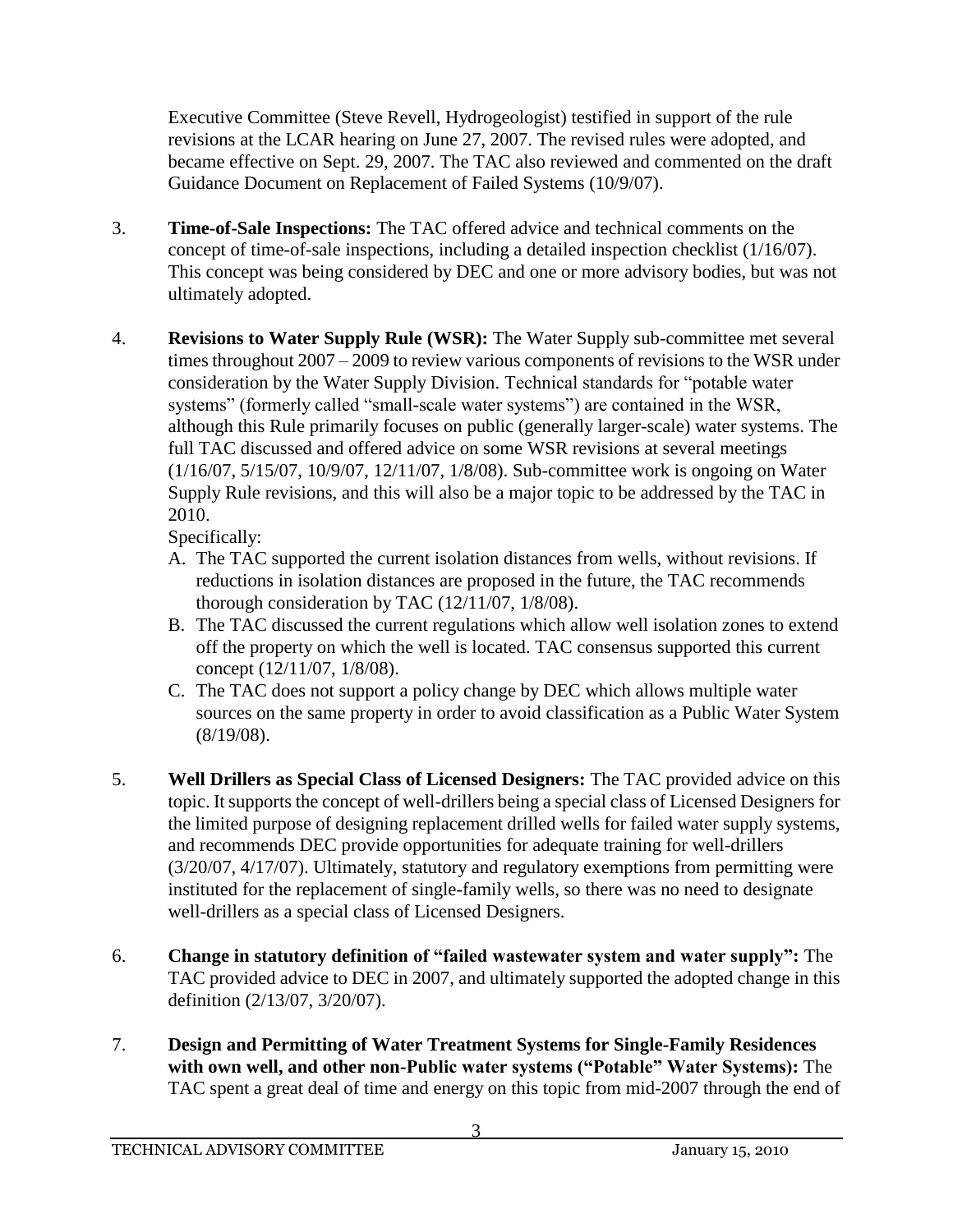2009, including creating a new sub-committee (Water Treatment). TAC agreed with DEC that a change in the current statute and rules is necessary, because beginning with universal permit coverage as of July 1, 2007, the current language requires that all new water treatment systems must be designed and permitted, and only P.E.s are currently allowed to design or apply for permits, including for single-family residences on their own wells, and non-public water systems (called "potable water systems" in the current Wastewater System and Potable Water Supply Rules). Most members of the TAC and DEC management agree that non-P.E.s should be able to design water treatment systems to treat some classes of water quality parameters in certain types of non-public water systems. The TAC conducted detailed review and discussions at many meetings on this topic, including inviting participation from other professionals in this area (well drillers, water treatment specialists who are not P.E.s, engineers) (in 2007: 4/17, 5/15, 6/12, 11/13; in 2008: 2/19, 3,18, 4/15, 5/20, 6/27, 7/22, 8/19, 9/16; in 2009: 11/24, 12/8, and several email exchanges between DEC and TAC members in mid-December). TAC's recommendations as of 12/08/09 are listed below, as modified by DEC in response to mid-December 2009 email exchanges. These recommendations represent the majority opinion of TAC members; unanimous concurrence by all TAC members did not occur on the recommendations listed below, except regarding hardness:

No permit from DEC should be needed to install or operate a water treatment system for any non-public water system, including a single-family residence on its own well, whose design purpose is to treat for:

- A. hardness;
- B. parameters with secondary drinking water standards unless the parameter also has a primary standard;
- C. pathogens, provided the system treats all of the water used for drinking, washing, bathing, the preparation of food, and laundering;
- D. Arsenic, Radon, or Lead; or
- E. As part of a response action overseen by the Secretary due to contamination or the threat of contamination of any non-public water system by a release or threat of a release of a hazardous material or any other source of contamination.

TAC members supporting the above recommendations also unanimously and strongly supported the concurrent recommendation that the above-listed permit exemptions be accompanied by substantial and readily available educational and information materials, workshops, and advice from state agencies by telephone, walk-in and the internet.

Discussion also occurred at several meetings regarding whether water treatment systems whose purpose is to treat parameters that have a primary drinking water standard should be able to be installed or operated by non-P.E.s. Opinions of TAC members were divided on this topic, with no clear consensus reached.

8. **Water Quality Testing Requirement for non-public wells at various points:** The TAC discussed and provided advice on whether there should be requirements for water quality testing of all wells including single-family residential and non-public wells at various points, such as 1) immediately after drilling, deepening or hydro-fracturing; and/or 2) at time of sale of the property or building served by the well (6/12/07, 9/16/08, 11/24/09).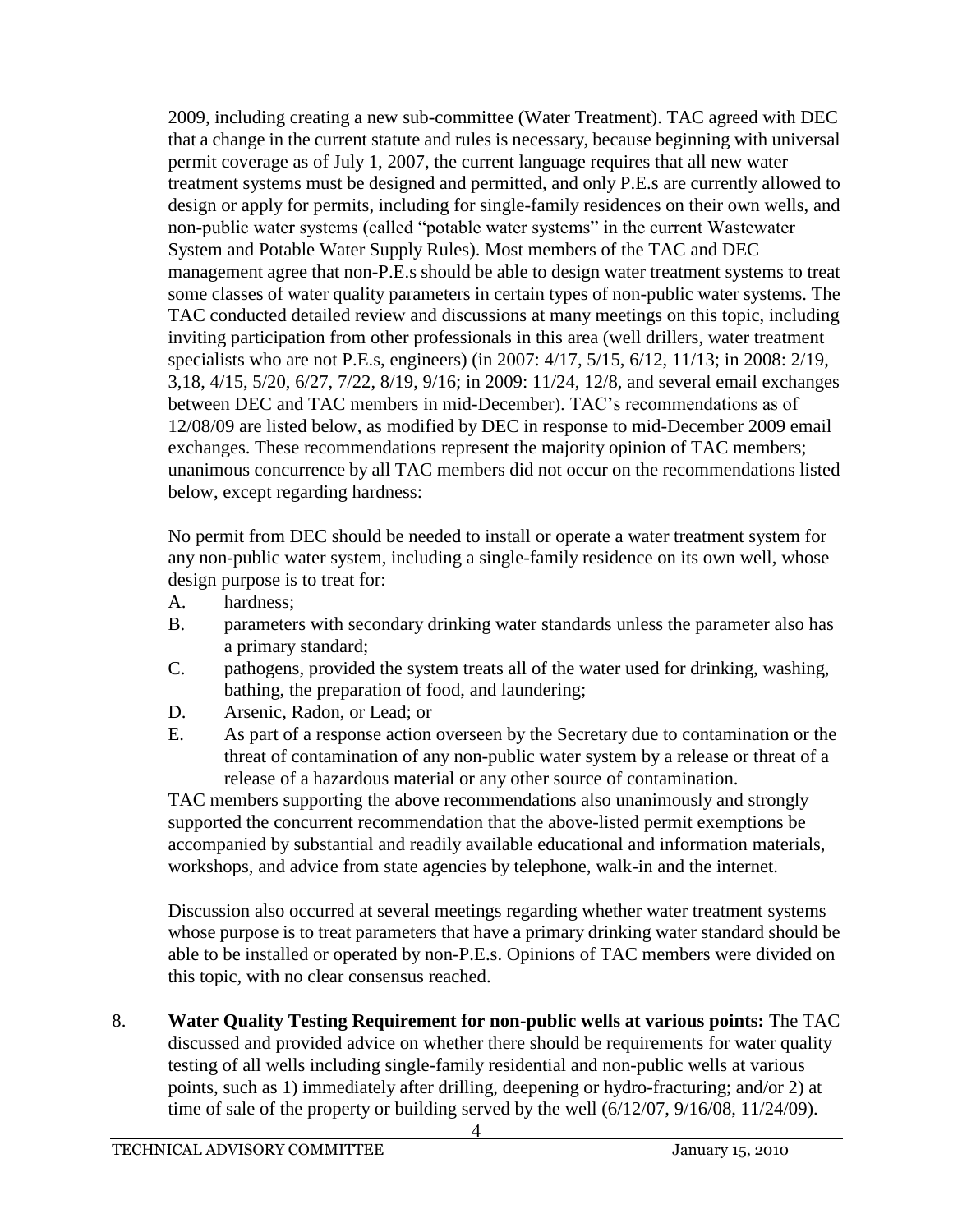There is a general consensus among many TAC members that some sort of this type of testing requirement is appropriate, although there are number of technical and regulatory complications with such a requirement.

- 9. **Licensed Designer Training:** The TAC recommended that training opportunities for Licensed Designers be better coordinated with other organizations offering similar training, such as ACEC (6/12/07).
- 10. **Innovative or Alternative Technologies:** No proposals for review or adoption of Innovative or Alternative Technologies were brought by DEC to the TAC in 2007 – 2009.
- 11. **Participation in TAC:** The TAC noted (12/8/09) that participation as of January 2007 is voluntary (not appointed by ANR, the legislature or Governor's office, as has been the case in the past), so we recommended that the previous distinction between "members" and "guests" is no longer appropriate. TAC members encouraged the pursuit and active participation in TAC by more P.E.s.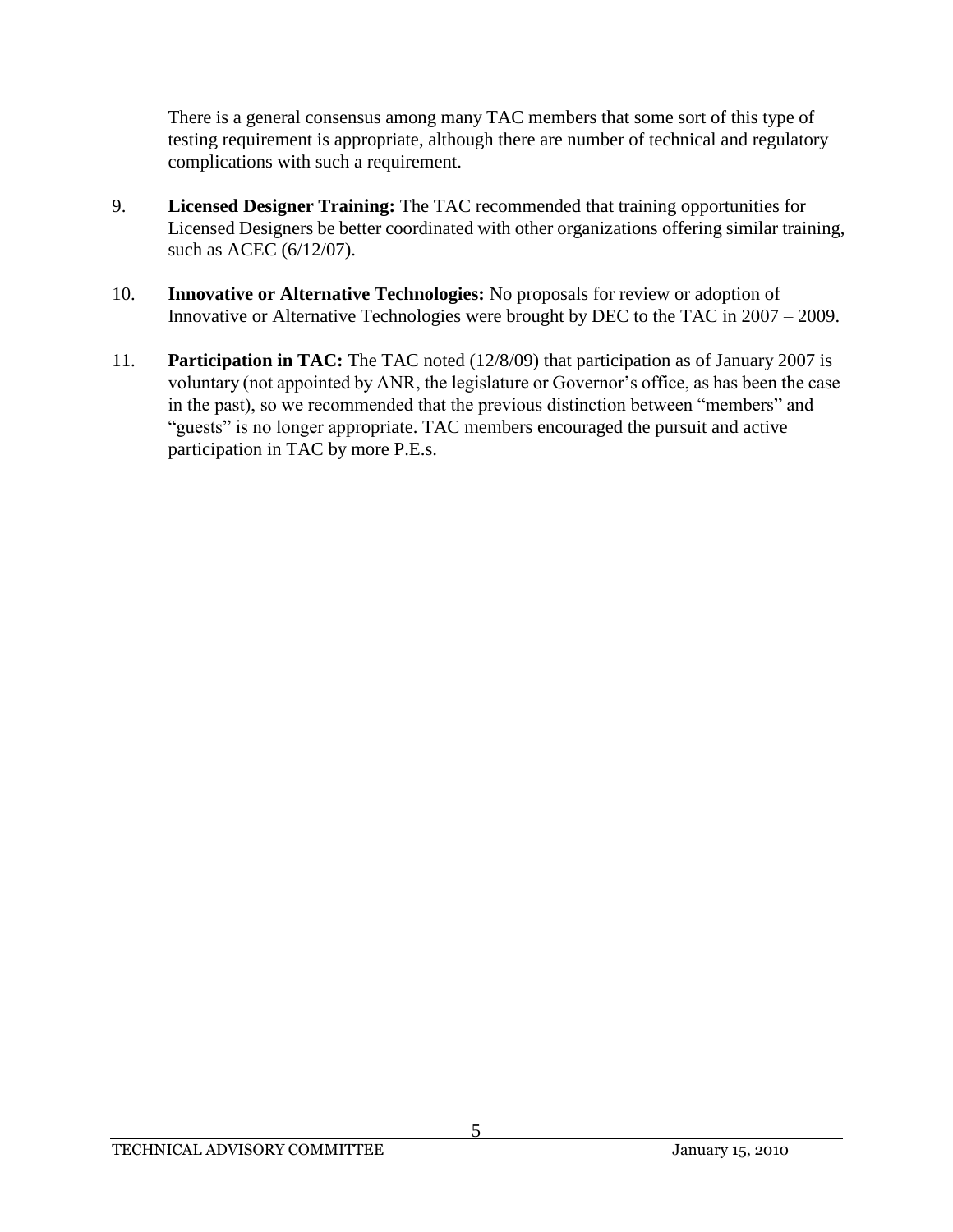### Appendix A **APPROVED MINUTES FOR TECHNICAL ADVISORY COMMITTEE MEETINGS (2007, 2008, 2009)**

Approved Minutes of the Technical Advisory Committee Meeting January 16, 2007

| <b>Members present:</b> | Roger Thompson       | Kim Greenwood          |
|-------------------------|----------------------|------------------------|
|                         | <b>Jeff Williams</b> | <b>Steve Revell</b>    |
|                         | John Forcier         | Craig Heindel          |
|                         | <b>Barb Willis</b>   | Rodney Pingree         |
|                         | <b>Phil Dechert</b>  | <b>Bernie Chenette</b> |
|                         |                      |                        |

**Others present:** Frank O'Brien

#### **Scheduled meetings:**

| February 13, 2007 | 1-4 PM | Hazen's Notch Room   |
|-------------------|--------|----------------------|
| March 20, 2007    | 1-4 PM | Appalachian Gap Room |

#### **Review of agenda**

Added a topic for well driller's training. Requested that the two topics lists be synchronized.

#### **Review of minutes**

The draft minutes of the December 19, 2006 meeting were circulated by e-mail and with no comments the minutes were included in the annual report as final.

#### **March meeting rescheduled**

It was decided to reschedule the meeting that had been set for March 13, 2007. The new date is March 20, 2007. Roger will arrange for the room and notify people.

#### **Well Driller's Training**

It was decided to hold the training on March  $12<sup>th</sup>$  and March  $19<sup>th</sup>$ . The sessions will last about three hours and are scheduled for the morning. Roger will find rooms. Rodney and Roger will prepare and outline and some handouts for use. Anne will be working on some language for the well driller's authority.

#### **Time of sale inspections**

At the moment, it appears that the Department is not supporting making the time of sale inspection mandatory.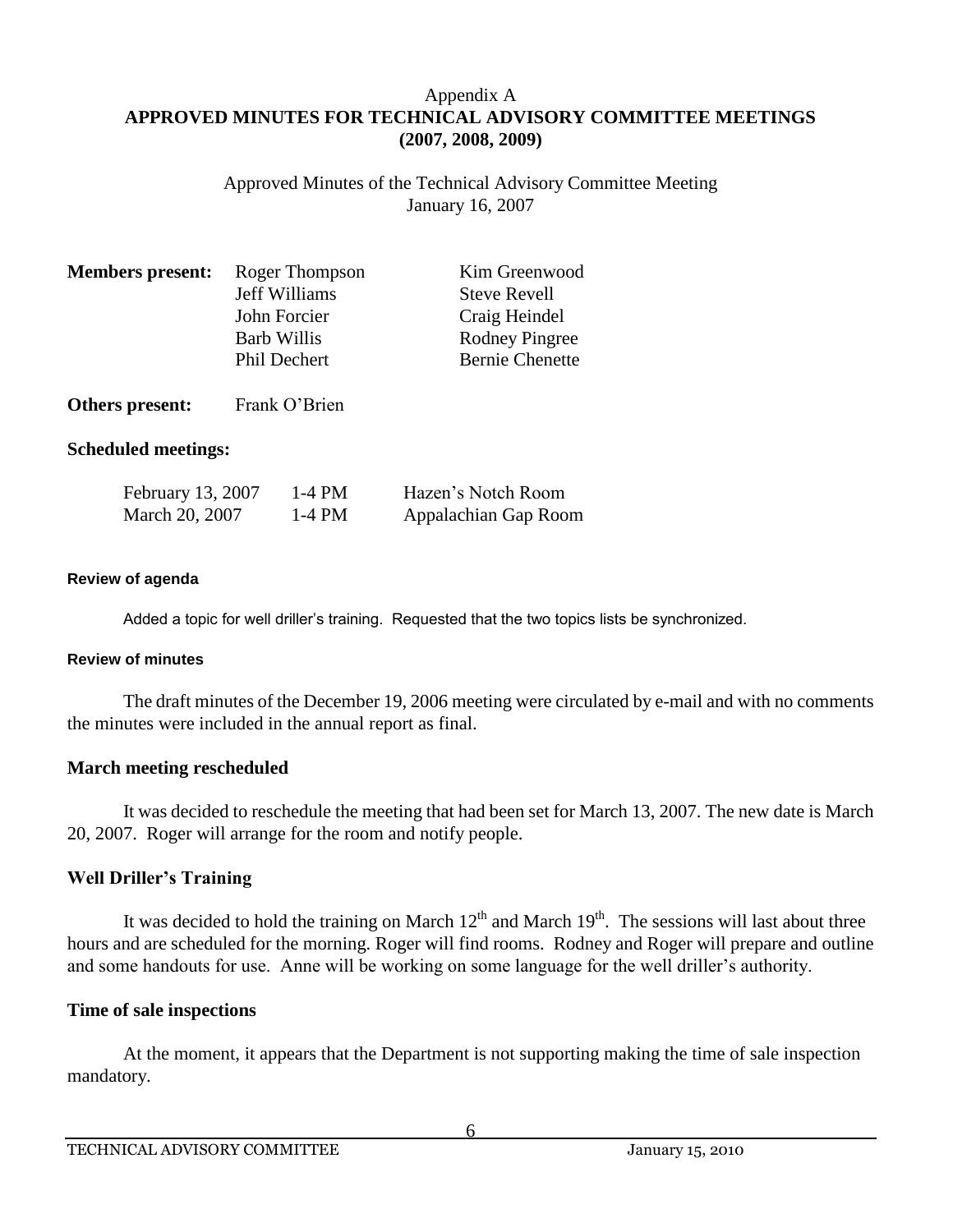Treatment of water supplies, and the disposal of the resultant waste material are significant issues. If all water systems must be tested, a significant number will be found with levels of contamination exceeding drinking water standards. The obvious choice may be to install a treatment system, but if there will be a filter backwash it must be disposed of in compliance with the rules. Radionuclide treatment may be a significant problem, though Craig noted that he had recently read about a treatment process that did not have a backwash component. Arsenic will normally be treated with cartridge type filters which can usually be disposed of in landfills.

There have been extensive meetings with an ad hoc group of attorneys, bankers, realtors, and engineers over what questions would need to be answered for a time of sale inspection that would satisfy all parties. The issues are complicated because different parties have particular interests and addressing all of the issues would require a costly site inspection. The Department approach would be to deal only with the minimum needed to determine that the water and wastewater systems are not failed at the time of sale. Any determination about whether the system will be suitable for the perspective purchaser would be something arranged between the parties involved in the particular sale.

The time of sale inspection need not be linked to clean slate. Each topic can stand alone from a statutory or rule basis.

John reviewed the clean slate concepts. There would be a specific date, maybe January 1, 2007 and everything in existence as of the date would be considered legitimate. Any failed system or supply, or any alterations that are a permit trigger after the clean slate date would require a permit. This has the potential of greatly reducing the effort by the Agency, and the private sector, related to record searches at the time of sale. Universal jurisdiction would ensure that any water or wastewater systems constructed in violation of the rules could not continue to be used if the systems fail.

# **Technical review checklist**

Roger reviewed how this process is expected to work. The list would provide consistent reviews, regardless of who does them. It would also serve as a guide for designers.

Craig suggested several changes. Mounds should have a plan reference to a specified distance above ground surface instead of an absolute elevation. The same concept should be applied to pump stations with floats a specified distance above the pump chamber floor. Some of the conditions are not clear as to whether issues related to advanced treatment systems apply to both primary and replacement systems. Specifications are needed for the water supply testing.

# **Water Supply Rules**

Rodney said that Scott Stewart has continued to work on updating the Water Supply Rules, and is in particular trying to create separate sections for each class of supply with all of the information for that class contained within that section. This would allow for separation of the non-public supplies from the public supplies if it was decided to add the water supply requirements to the Wastewater System and Potable Water Supply Rules.Scott is also developing guidance for using the variance process that would indicate the order in which isolation distances should be reduced if full compliance cannot be obtained. Scott will attend the February  $13<sup>th</sup> TAC$  meeting.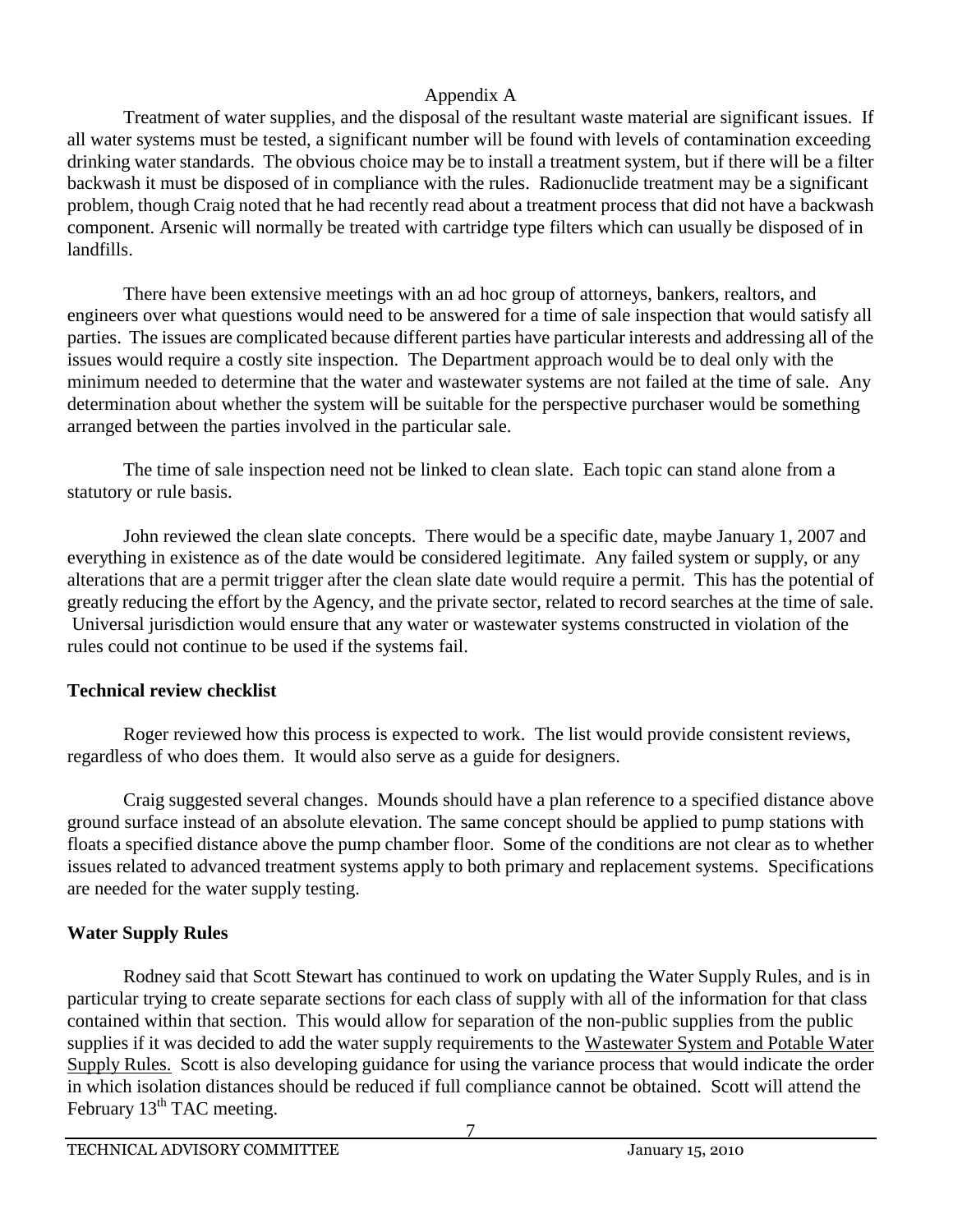Steve noted that designers could benefit from education by the well drillers, and asked about a "best fix" guidance.

Rodney said he wanted to address abandoned wells in the rules. Roger noted that if a person needing a regional office permit proposed to abandon a well, the permit would require compliance with the Water Supply Rules. This does not happen often as the well owner claims intent to use the well for irrigation or standby.

Jeff noted that the problem with overflowing wells can be dealt with if the well driller is prepared for it and takes extra steps when drilling. It is difficult to deal with if the well is drilled with standard practices and a high pressure aquifer is found.

John and Rodney talked briefly about consecutive water systems. These are distribution systems, such as might be found within a large subdivision, that get their water from a public water system. There are many reasons to eliminate this approach to the extent possible, including confusion over which party is responsible and having sufficient resources to maintain the system.

Kim noted that since testimony was taken by the Groundwater Committee, an interim report has been filed. Kim will circulate the report to TAC members. Kim noted there is support for a statewide effort to map groundwater aquifers.

Items prioritized for discussion with high, low, and medium ranking

- 1.. Encourage I/A **low**
- 2. Soil identification vs. perc test **medium**
- 3. Colorado rule **low**
- 4. Permit by certification **low**
- 5. Curtain drain with presumption of effectiveness **high**
- 6. Field change policy **high**
- 7. Revisions to desktop hydro chart **medium**
- 8. Minimum amount of sand under a mound **high**
- 9. Grandfathered design flow and conversion of use policy **high**
- 10. Updating of design flow chart **high**

Recommendations made:

- 1. Revisions to mound sand specification
- 2. Lake water systems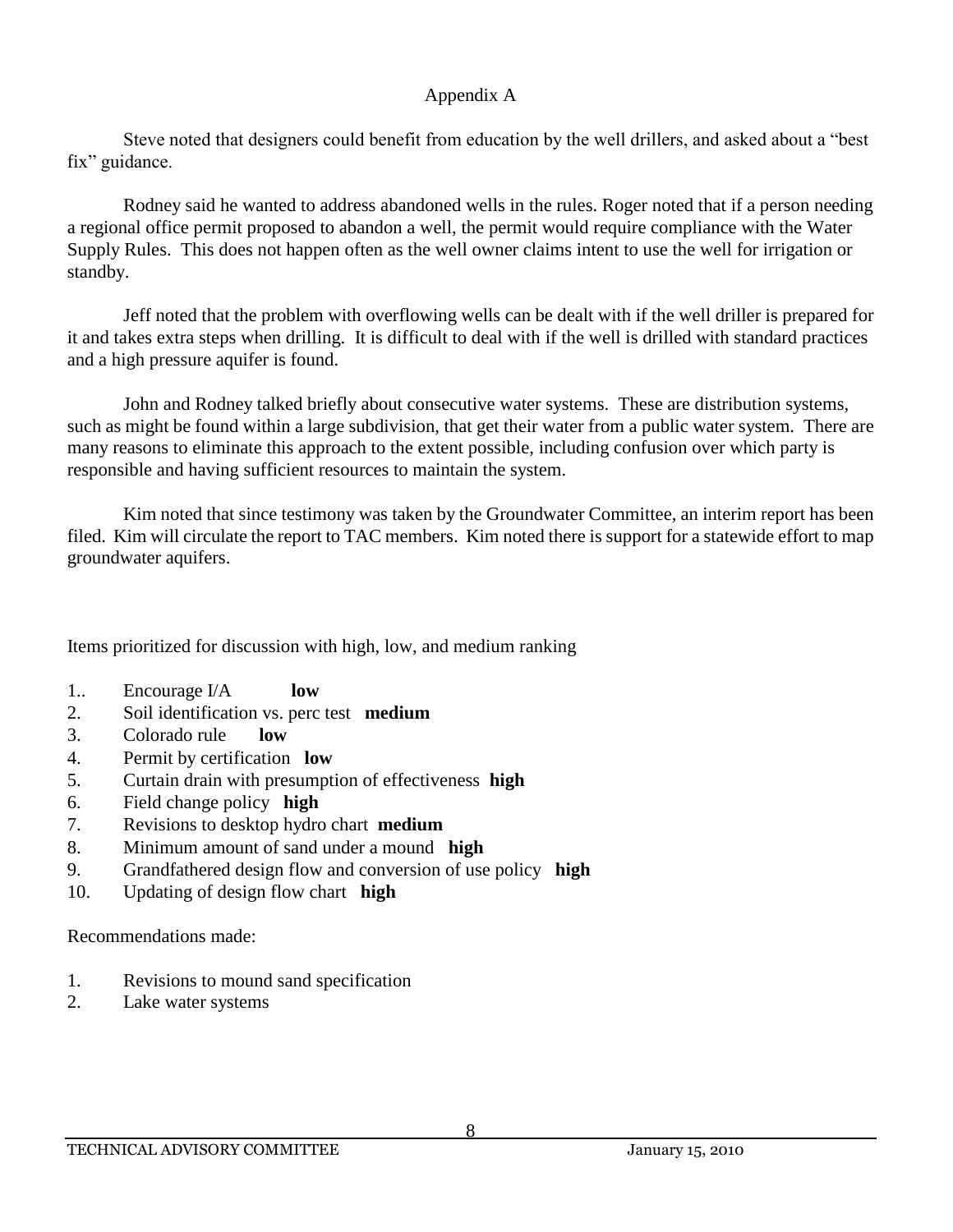Topics list - items not ready for drafting for inclusion in rule revisions

- 1. Drip disposal
- 2. Changing the 20% slope restriction to 30%
- 3. Replacing perc test with soil identification approach
- 4. Defining when effluent is no longer wastewater
- 5. Disinfection
- 6. Colorado Rule reduction in isolation distance to wells based on construction methods
- 7. Certification and audit approach to permitting
- 8. Field change policy
- 9. Revise existing desktop hydro chart
- 10. Conversion of use policy, including grandfathered flows
- 11. Revise design flows
- 12. Increased loading rate
- 13. Wells shields across property lines
- 14. Whether less than 12" of sand should be allowed under mound systems

### **Executive Committee**

John Forcier, Steve Revell, Lance Phelps, Phil Dechert, and Roger Thompson Alternates – Chris Thompson, Bernie Chenette, Spencer Harris, Jeff Williams

### **Subcommittees**

Hydrogeology - Allison Lowry, Craig Heindel, Dave Cotton and Steve Revell.

Training subcommittee - John Forcier, Roger Thompson, Allison Lowry, Dave Cotton, and Barbara Willis.

Licensed designers - Spencer Harris, Alan Huizenga, and Gerry Kittle.

Well driller's knowledge checklist - Jeff Williams, Rodney Pingree, Roger Thompson, Bernie Chenette, Gail Center and Steve Revell.

Interested in the delegation rules - Spencer Harris, Gerry Kittle, Phil Dechert, and Alan Huizenga

Drip Disposal – Frank O'Brien, Roger Thompson, Dave Cotton, Steve Revell, Alan Huizenga

Legislative field trip – Phil Dechert, Gerry Kittle, Dave Cotton, Roger Thompson

Lake water – Alan Huizenga, Gail Center, Rodney Pingree, Lance Phelps

Surfacing systems – Craig Heindel, Steve Revell, Frank O'Brien, Roger Thompson, Bruce Douglas, Gail Center, and Brian Kooiker.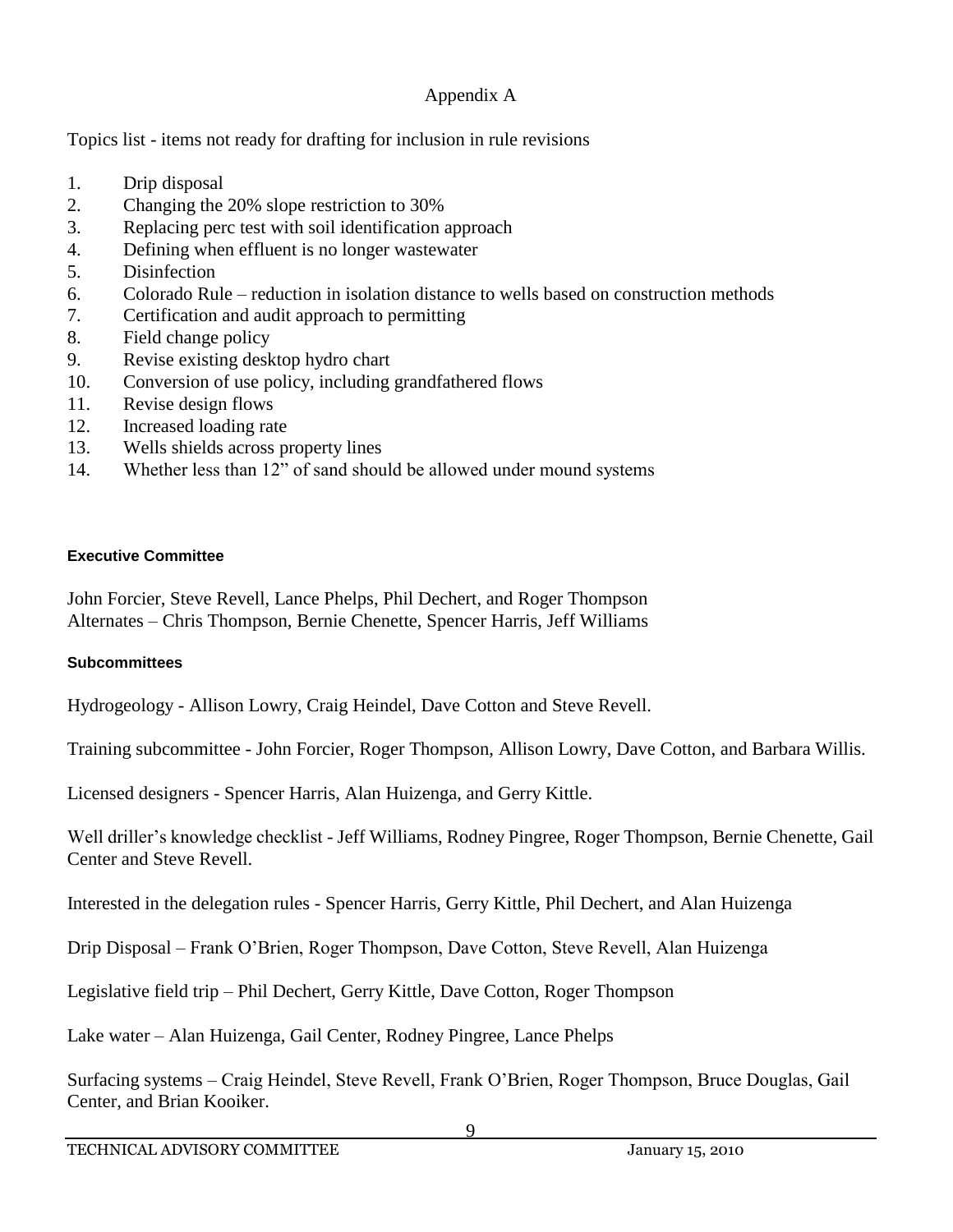### Appendix A Approved Minutes of the Technical Advisory Committee Meeting February 13, 2007

| <b>Members present:</b>    | Roger Thompson<br>Craig Heindel |                      | <b>Rodney Pingree</b><br>Kim Greenwood |              |
|----------------------------|---------------------------------|----------------------|----------------------------------------|--------------|
|                            | Gail Center                     |                      | Jeff Williams                          |              |
| <b>Spencer Harris</b>      |                                 | Gerry Kittle         |                                        | <b>Steve</b> |
| Revell                     | Phil Dechert                    |                      |                                        |              |
|                            | John Forcier                    |                      |                                        |              |
| Others present:            | <b>Allison Lowry</b>            |                      | <b>Scott Stewart</b>                   |              |
| Frank O'Brien              |                                 | <b>Bruce Douglas</b> |                                        | Anne         |
| Whiteley                   |                                 |                      |                                        |              |
| <b>Scheduled meetings:</b> |                                 |                      |                                        |              |
| March 20, 2007             | $1-4$ PM                        |                      | Appalachian Gap Room                   |              |
| Review of agenda           |                                 |                      |                                        |              |

Added a topic for update on rule revisions.

### **Review of minutes**

The minutes of the January 16, 2007 were reviewed and accepted. Steve suggested removing items on the discussion list that have are no longer under consideration and to consider whether others could be deleted.

# **Anne reviewed the following legislative bills:**

**h.303** This bill includes a change in the definition of failed system and supply, a change that is supported by the Agency. Rodney asked about the deletion of the reference to inadequate quantity of water and Anne will explore adding something on this topic, maybe a determination made by the Agency and posting on the website. Craig and Spencer suggested that regulations should be less comprehensive on the inadequate water supply for individual single family homes where only the owner is affected. There was TAC consensus that some language about water quantity should be added to the proposed statutory language. Steve asked about the definition of structure and Anne mentioned the definition currently in the Rules. Steve asked if a surcharged septic tank, which is an indication of a problem, was a failure and Anne stated that it would not be under the proposed language. Gail mentioned that it would be good to indicate water tests with levels that are equal to or exceeding the specified standard are considered to be failed.

The exemptions are revised with most replaced by "clean slate." The bedroom exemptions are removed. Primitive camps remain as an exemption. Enforcement language is revised to allow enforcement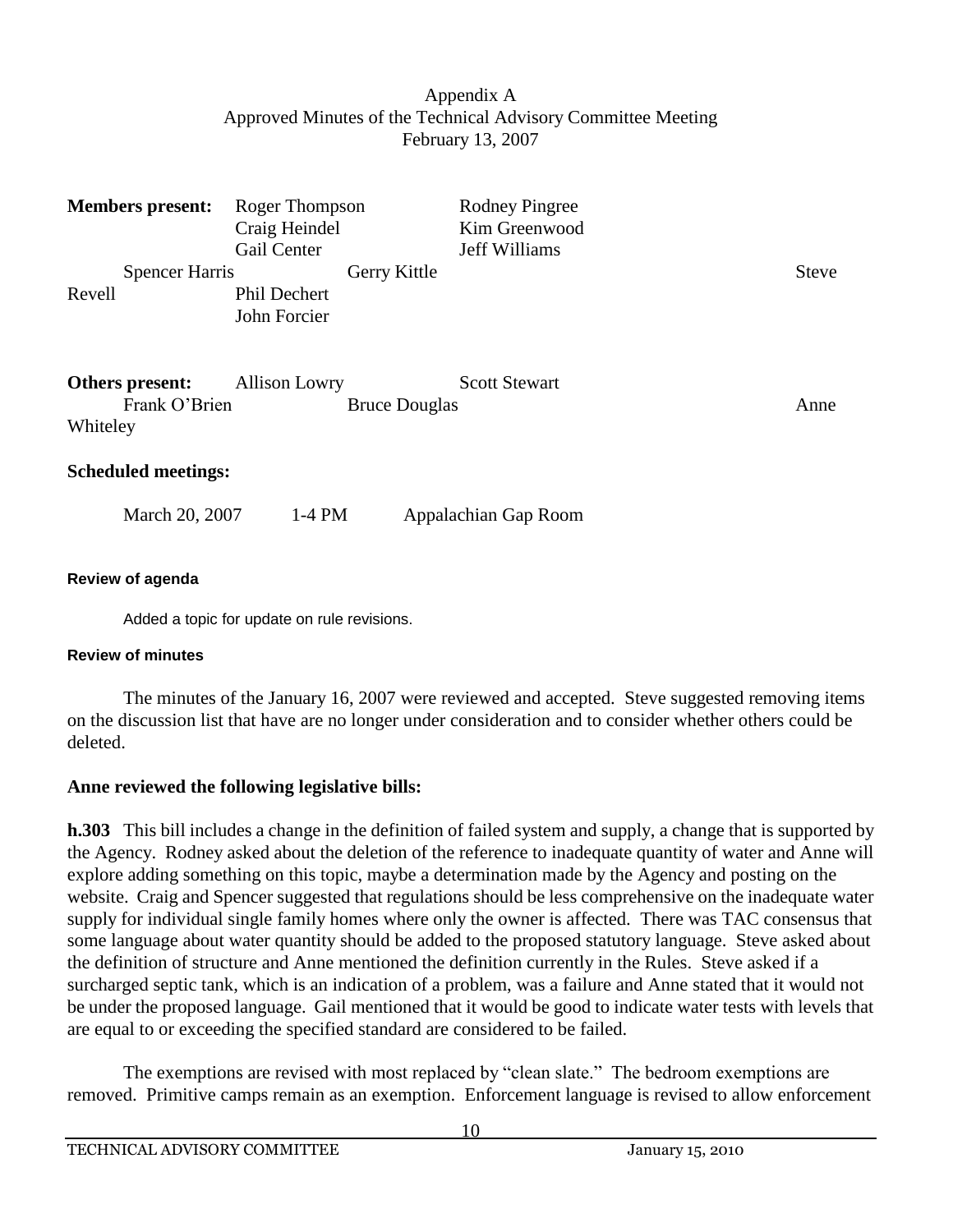for a bad design, even if not constructed.

**h.296** Definitions of failed supply is the same as h.303. Failed system includes language that a system is not failed unless it is inspected using specific process that includes a dye test in all cases. Anne said this was drafted as "place holder" language and would be revised. Sec 3, requiring the Secretary to do inspections and determine compliance is unacceptable to the Agency. Sec 5 tries to push back the date for jurisdiction, but as drafted would not cover all of the issues. This is not supported by the Agency at this time.

Spencer commented that it is not fair to landowners to not have rules in place prior to July 1, 2007, so that people can plan. There should be a period after adoption for people to plan for the changes.

Sec 6 proposes allowing new subdivisions that have sewage capacity for only one bedroom while the proposed rules require capacity for two bedrooms. The bill requires an update of the design flows. The bill is thought to propose that when a composting toilet is proposed the leachfield may be designed without room for expansion if a person wanted to convert to conventional toilets and calls for re-examination of the need for replacement areas. The proposed rules will reduce, but not eliminate, the replacement area requirement. The bill assigns the funding program to the Agency with a \$1,000,000 appropriation.

Craig reviewed his presentation to the House Fish, Wildlife, and Water Resources Committee about the TAC work. He noted that the committee was starting to understand that there is no "magic box" and that major changes in statute that would be needed in order to allow surfacing systems.

**Designer licensing** Anne reviewed the proposal for a Class C license for well drillers that would allow them to deal with replacement wells for existing single family residences on their own individual lot.

**Water Supply Rules -** Scott Stewart reviewed his work on updating the rules. He recently met with some well drillers to update the construction standards. He is proposing to organize the new rules around 3 categories: wells in bedrock, wells in unconsolidated materials, and springs and infiltration galleries. Each section will be self-contained with all of the information needed for that category in one place making it easy to update the rules one section at a time. The new rules will increase the attention to overflowing wells, but do not prohibit them.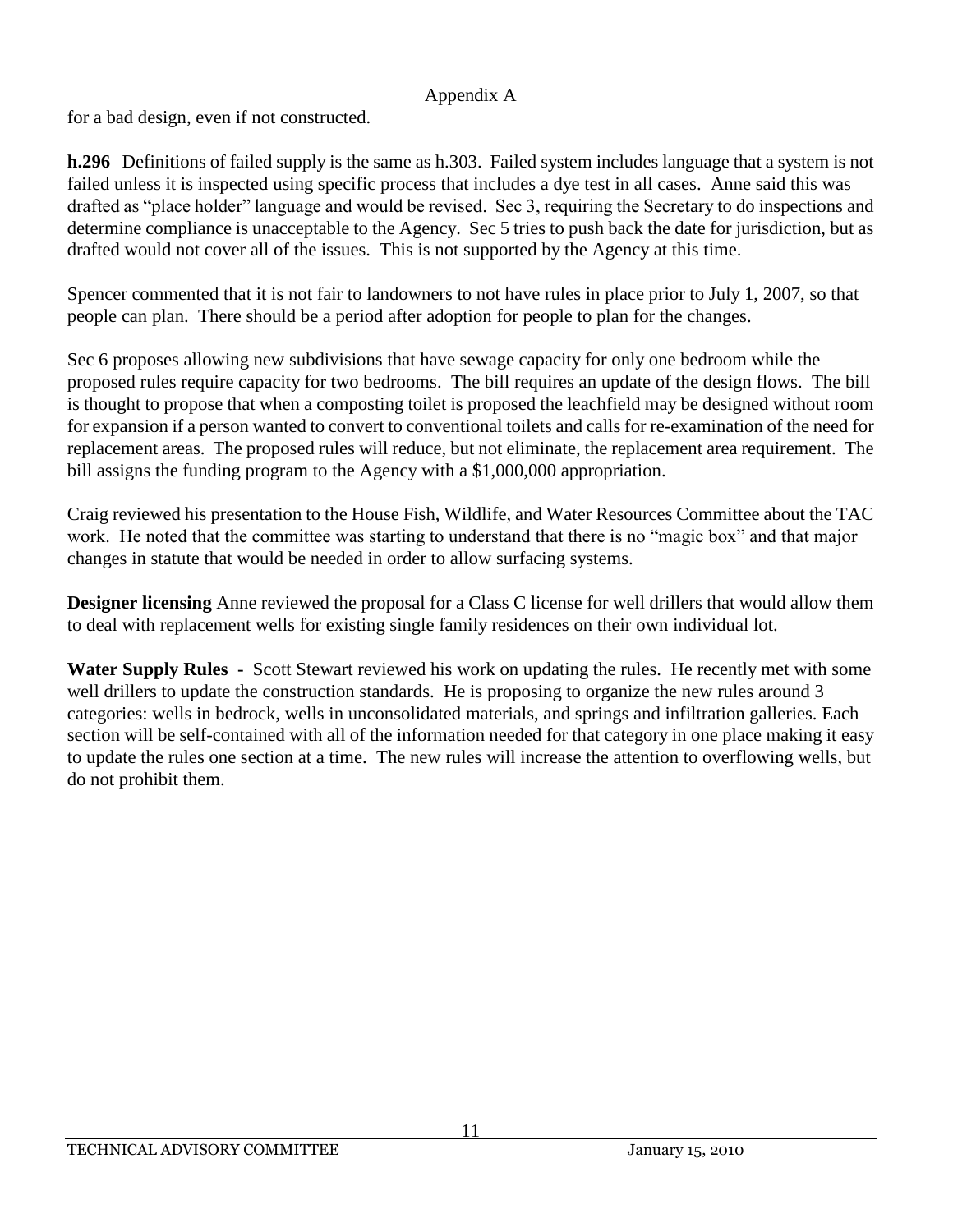Items prioritized for discussion with high, low, and medium ranking

- 1.. Encourage I/A **low**
- 2. Soil identification vs. perc test **medium**
- 3. Colorado rule **low**
- 4. Permit by certification **low**
- 5. Curtain drain with presumption of effectiveness **high**
- 6. Field change policy **high**
- 7. Revisions to desktop hydro chart **medium**
- 8. Minimum amount of sand under a mound **high**
- 9. Grandfathered design flow and conversion of use policy **high**
- 10. Updating of design flow chart **high**

### Recommendations made:

- 1. Revisions to mound sand specification
- 2. Lake water systems

Topics list - items not ready for drafting for inclusion in rule revisions

- 15. Drip disposal
- 16. Changing the 20% slope restriction to 30%
- 17. Replacing perc test with soil identification approach
- 18. Defining when effluent is no longer wastewater
- 19. Disinfection
- 20. Colorado Rule reduction in isolation distance to wells based on construction methods
- 21. Certification and audit approach to permitting
- 22. Field change policy
- 23. Revise existing desktop hydro chart
- 24. Conversion of use policy, including grandfathered flows
- 25. Revise design flows
- 26. Increased loading rate
- 27. Wells shields across property lines
- 28. Whether less than 12" of sand should be allowed under mound systems

#### **Executive Committee**

John Forcier, Steve Revell, Lance Phelps, Phil Dechert, and Roger Thompson

12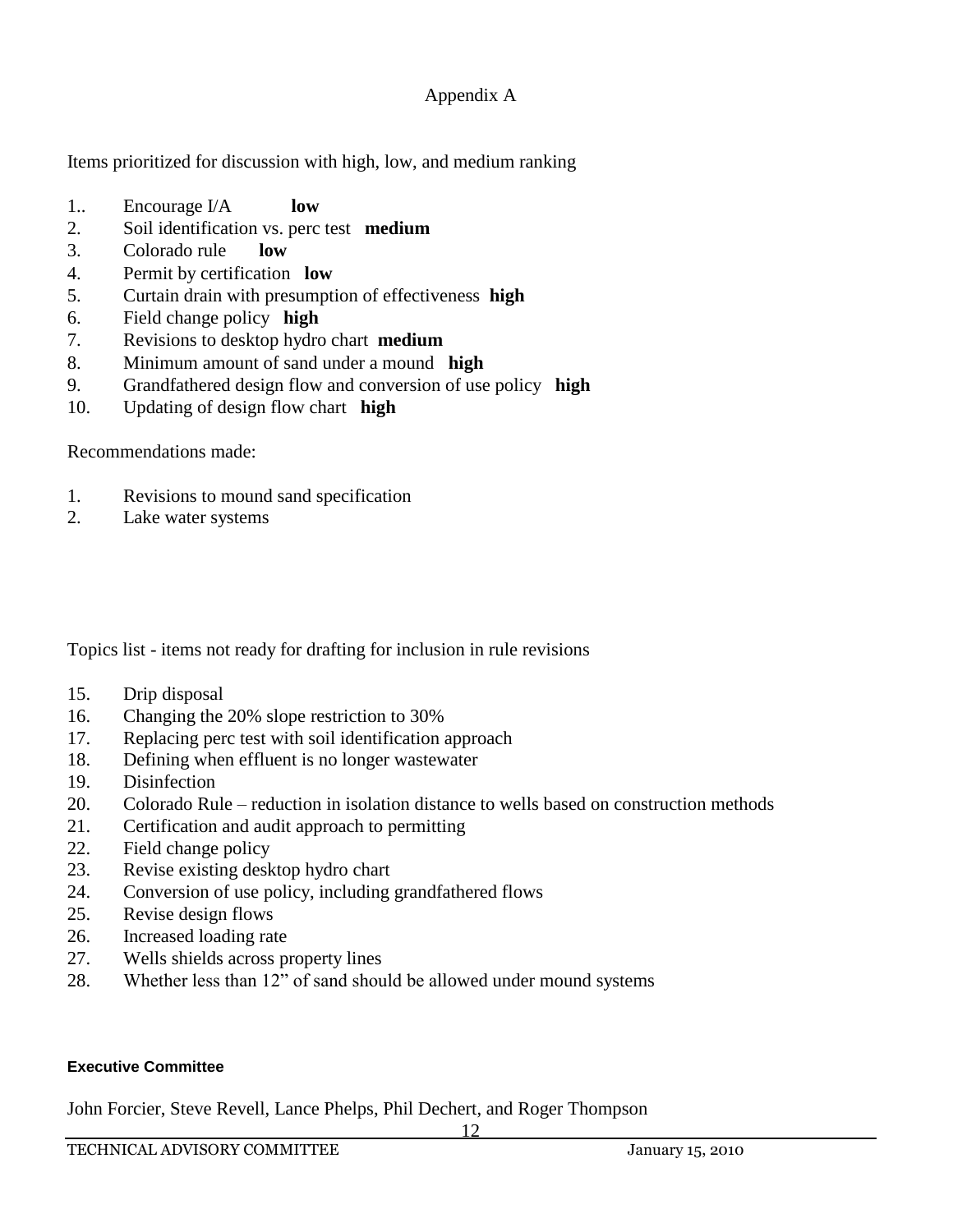Alternates – Chris Thompson, Bernie Chenette, Spencer Harris, Jeff Williams

#### **Subcommittees**

Hydrogeology - Allison Lowry, Craig Heindel, Dave Cotton and Steve Revell.

Training subcommittee - John Forcier, Roger Thompson, Allison Lowry, Dave Cotton, and Barbara Willis.

Licensed designers - Spencer Harris, Alan Huizenga, and Gerry Kittle.

Well driller's knowledge checklist - Jeff Williams, Rodney Pingree, Roger Thompson, Bernie Chenette, Gail Center and Steve Revell.

Interested in the delegation rules - Spencer Harris, Gerry Kittle, Phil Dechert, and Alan Huizenga

Drip Disposal – Frank O'Brien, Roger Thompson, Dave Cotton, Steve Revell, Alan Huizenga

Surfacing systems – Craig Heindel, Steve Revell, Frank O'Brien, Roger Thompson, Bruce Douglas, Gail Center, and Brian Kooiker.

Approved Minutes of the Technical Advisory Committee Meeting March 20, 2007

| <b>Members present:</b> | Roger Thompson        | <b>Rodney Pingree</b> |
|-------------------------|-----------------------|-----------------------|
|                         | Gail Center           | Jeff Williams         |
|                         | Kim Greenwood         | Craig Heindel         |
| <b>Barb Willis</b>      | <b>Steve Revell</b>   |                       |
|                         | <b>Spencer Harris</b> | Phil Dechert          |
|                         | John Forcier          | <b>Allison Lowry</b>  |
| Others present:         | <b>Scott Stewart</b>  | Frank O'Brien         |
|                         | Anne Whiteley         |                       |

### **Scheduled meetings:**

| April 17, 2007 | 1-4 PM | Room 100 Stanley Hall |
|----------------|--------|-----------------------|
| May 15, 2007   | 1-4 PM | Room 100 Stanley Hall |
| June 12, 2007  | 1-4 PM | Room 100 Stanley Hall |

#### **Review of agenda**

Added a topic for update on change in well driller licensing.

#### **Review of minutes**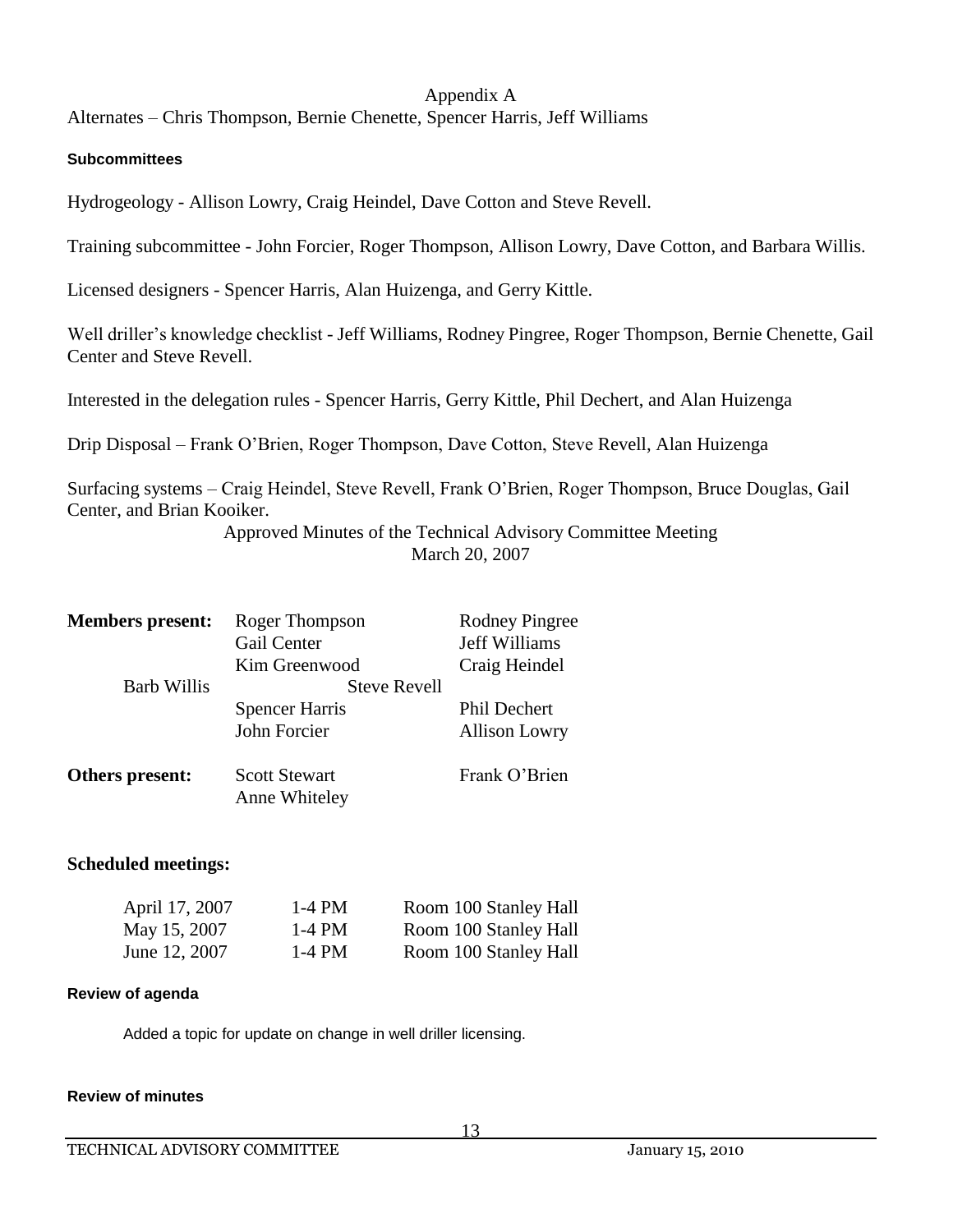The minutes of the February 13, 2007 were reviewed and accepted.

## **Well Driller's License**

Jeff gave an update on the well driller training that was given on March  $12<sup>th</sup>$  and March  $19<sup>th</sup>$ . Jeff thought the training had gone well, with comments following the expected lines. There are concerns about the potential delay of the new well driller's license rules beyond July  $1<sup>st</sup>$  as that would create a period of time when people would have to hire an engineer or site tech. There are concerns about the certification language and the well drillers want to be sure they are responsible only for the water installation. And there are concerns about delays in issuing permits in emergency situations.

Roger outlined the proposed rule language and stated that the design and installation certifications could be limited to just water systems.

Anne noted that well drillers cannot rely solely on the homeowner's information for items such as the location of existing leachfields. Roger noted that he and Anne would be working on new language for this topic which would be sent to the well drillers.

Rodney asked about funding. Anne said that ACCD would provide at least one million dollars and be responsible for the process of getting money to people. Gail asked if this is a one time contribution or is expected in the future. Anne said this was a one time contribution and Gail suggested this would not be sufficient. Jeff asked about the requirement for determining the location of existing septic areas, with Anne and Roger indicating this is not a new requirement.

# **Replacement areas**

Phil asked about the requirements for replacement areas. The proposed rules would allow for a 150% sized primary in lieu of primary and replacement areas. Spencer observed that most of the replacement systems he does are in new areas. Phil asked about replacements for systems designed using current rules. Craig and others noted that very few systems constructed using the current design approaches have been replaced.

Rodney asked about rebuilding in place. Steve and Craig said that rebuilding in place can often be done if needed. Roger noted that one issue for some people is the disposal of the used septic stone and that there will be an attempt in the new rules to deal with this issue.

Spencer asked whether existing town replacement areas are approved for future construction after July 1, 2007. The answer is no, though the permit that will be issued may approve the same or similar construction. Anne noted that variances will apply if the existing town approval does not include a fully complying replacement area. Anne also noted that old state permits, in a limited number of cases, actually approve the future construction of a replacement area. Current permits make it clear that a permit amendment is required for a replacement system.

# **Rules update**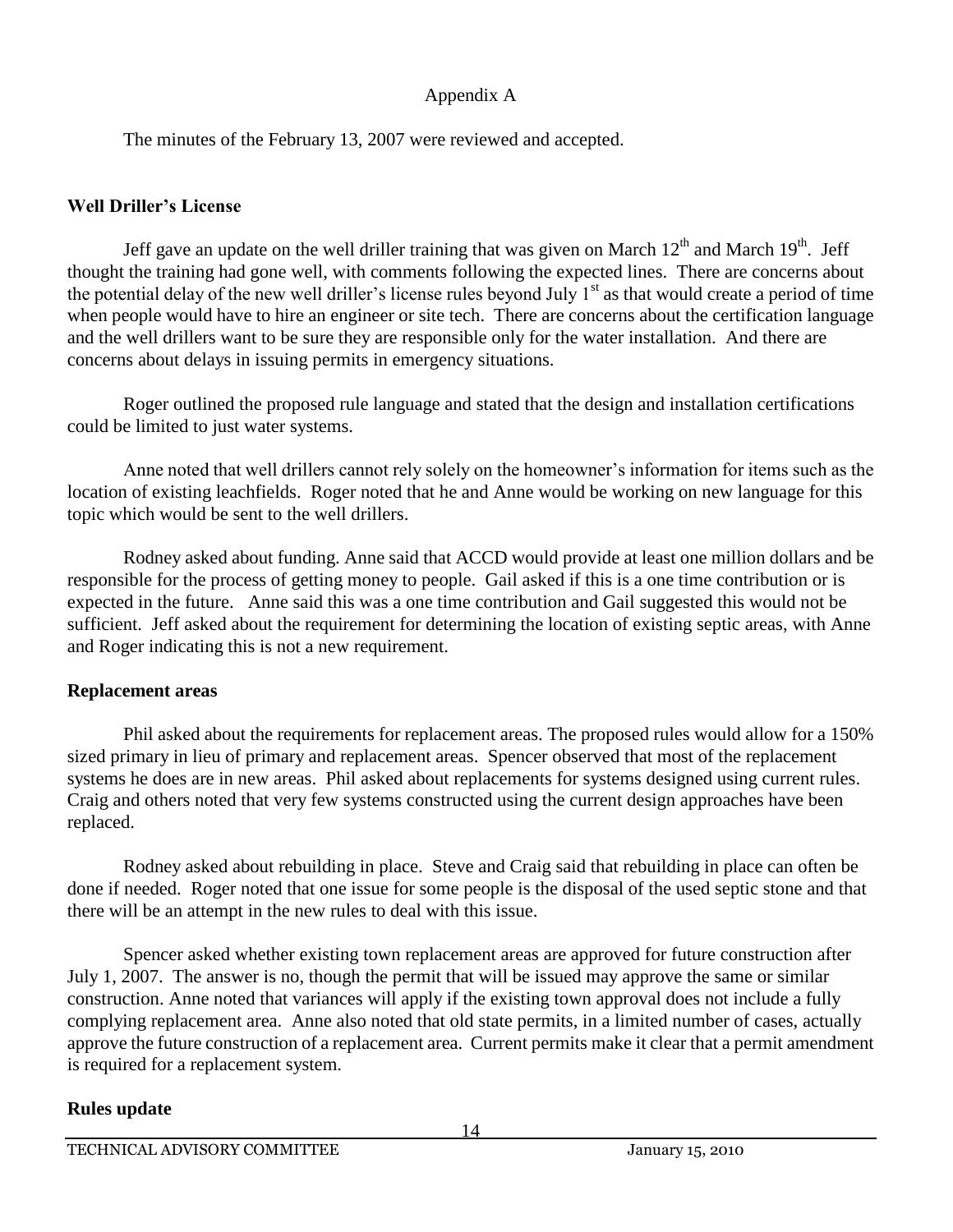Craig asked about the timing of the new rules relative to July 1, 2007. Anne said the best case is done on July 1, 2007, the worst case is one or two months later.

Spencer asked about the process for adoption. Anne outlined that after approval by ICAR there is a two week period to publish public notice in the newspapers, and then 7-9 meetings at 2 or 3 per week, and a 10 day comment period after the last meeting. Anne noted that the Administration is looking at whether a delay in the universal jurisdiction makes sense, with the big issues being funding and whether the bill gets stuck in the Senate. Spencer asked why the Agency ended up doing the rules at the last minute. Anne noted that she had health issues that prevented her from working and then last summer the Kiazen process was imposed on the regional office program which sent the Agency in a different direction with a great deal of energy being spent on changing how the regional offices will do their work.

Scott asked where the water supply rule changes fit in the process. Anne said that these would likely not be included in this set of rules, but that she was glad to see the new format for the water rules so that the appropriate sections could be easily moved into the wastewater rules in the future.

### **h.296**

Anne reviewed the bill as passed by the house. One significant item is that there is a specific finding related to having a funding program based at ACCD (Agency of Commerce and Community Development). This finding has caused the bill to be referred to the Appropriations Committee in the House.

The proposed statute changes the definitions of failed system and supply to make them more usable. The current definitions include a threat to human health component that is not easily quantified. Phil asked who would be permitted to do inspections at the time of sale. Anne noted that anyone is allowed to do these, though some banks, attorneys, etc will not be willing to accept the inspection from just anybody. Steve observed that it does not make sense to only do a water test at the time of sale; a water test should also be required as part of the initial construction. Anne responded that the administration does not support testing requirements at the time of construction at this time.

Jeff suggested that water supplies that can be treated to remove contaminants should not be considered to be failed.

John asked if it was the Administration or ANR that is not supporting the time of sale inspection requirement as a state mandate. Anne noted that this is Administration language.

Anne explained that all exemptions, except for deer camps are gone as part of the clean slate approach. The exemptions for bedroom additions are proposed to be removed as a statutory change. The statute would allow for enforcement against designers for bad designs, instead of only if bad systems are actually constructed. The statute proposes to reduce the 3 bedroom requirement for subdivisions to only 1 bedroom and to require the Agency to update the design flow chart. It supports the Agency proposal to allow a reduction in both the leachfield size and the wastewater disposal capacity of the site by 25% if a composting toilet is used.

Phil asked if with the proposed reduction in replacement areas, better quality soil testing should be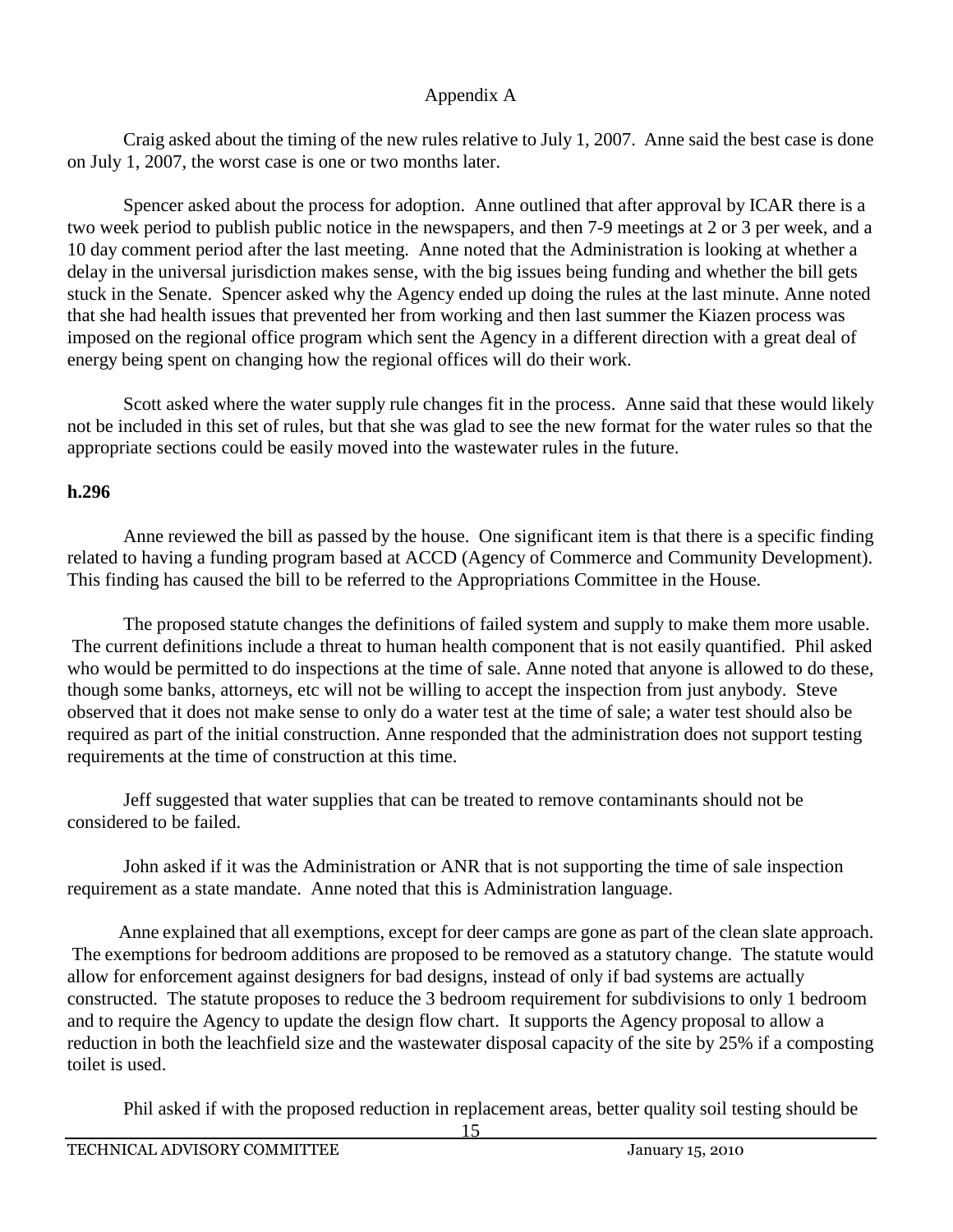# required.

John handed out copies of his testimony he gave at House Fish, Wildlife, and Water Resources. Kim said that she had testified as well, with general support for the bill. Neither person was representing TAC.

# **Addison County septic study**

Craig gave a brief update on the progress stating that the difficult soils were mapped and asked towns for feedback on areas to study with little response. Anne noted that some legislators said they had found the information confusing. Craig said they were mostly looking for properties on municipal water so there would be some flow information. He has now identified potential sites and has written many letters asking if the owner is willing to participate in the study. Also included in the mailing are selectboards and legislators. There have been about 30 responses so far, though only 6 have plans for the installed system. Craig is also asking local consultants for more information. He will select systems in the next couple of weeks. There will be soil samples using a hollow stem auger to bore through the system and look at the interface between the stone and soil. Ground water monitoring systems using pressure transducers will be installed as well.

Spencer suggested looking for state permitted systems that included a variance approval. Steve and Spencer suggested talking to the approximately three contractors who do the bulk of installations in the area being studied.

# **Rules**

Craig suggested dropping the requirement for a replacement area for mound systems. He said that most systems can be reconstructed in place and that there are few actual site capacity failures. Steve and Spencer offered support for this concept. Rodney asked about situations where the primary system is destroyed during initial construction. Anne asked for a group opinion on dropping the requirement with Craig, Spencer, Steve, John, Allison, and Rodney in favor of dropping the requirement.

Mound sand was discussed and it was decided to replace the #10 sieve requirement with a 3/8" sieve requirement. It was also decided to reduce the maximum amount of material passing the #200 sieve from 10% to 5%.

# **Meetings**

It was decided to meet on April  $17<sup>th</sup>$ , May  $15<sup>th</sup>$ , and June  $12<sup>th</sup>$ .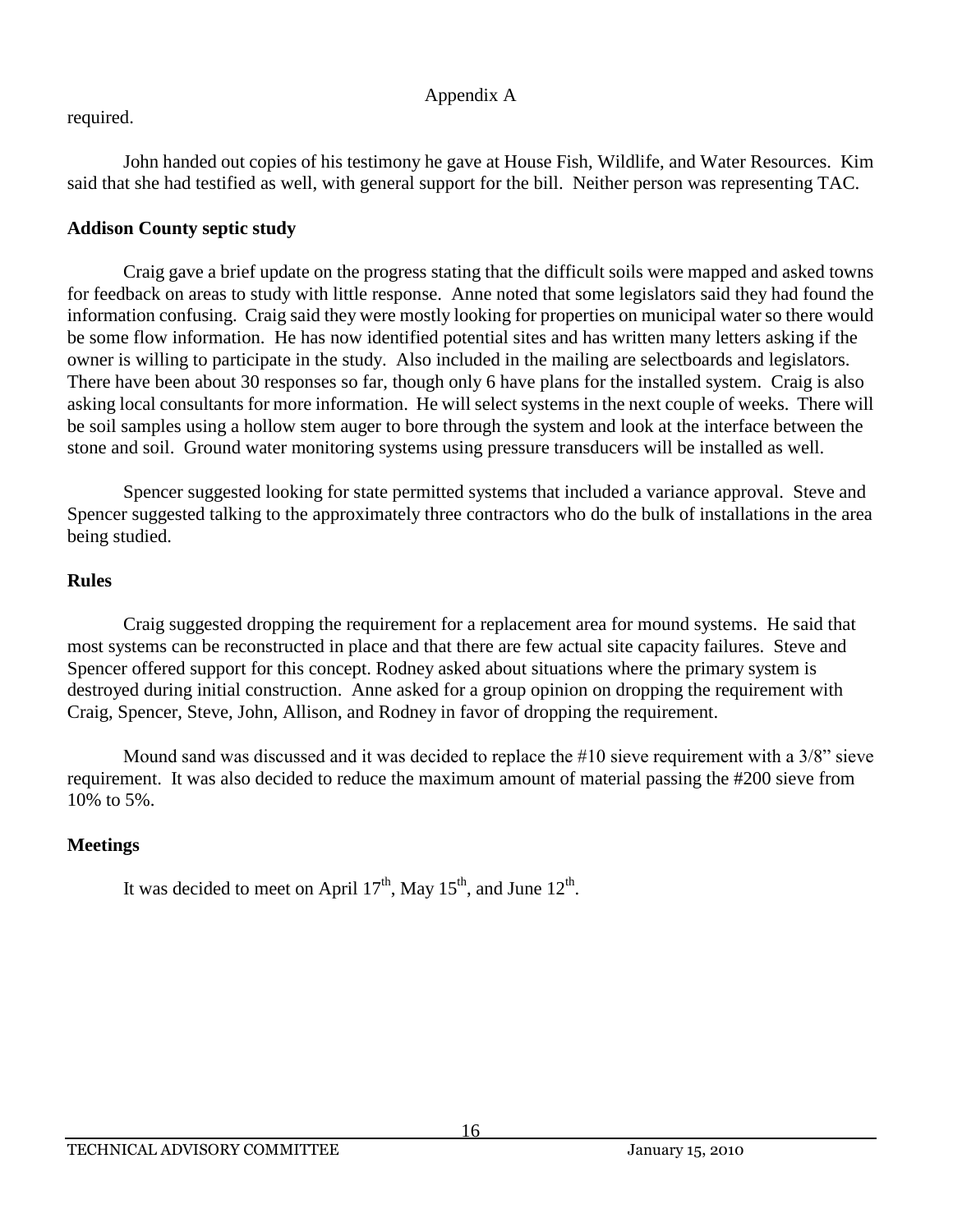Items prioritized for discussion with high, low, and medium ranking

- 1.. Encourage I/A **low**
- 2. Soil identification vs. perc test **medium**
- 3. Colorado rule **low**
- 4. Permit by certification **low**
- 5. Curtain drain with presumption of effectiveness **high**
- 6. Field change policy **high**
- 7. Revisions to desktop hydro chart **medium**
- 8. Minimum amount of sand under a mound **high**
- 9. Grandfathered design flow and conversion of use policy **high**
- 10. Updating of design flow chart **high**

Recommendations made:

- 1. Revisions to mound sand specification
- 2. Lake water systems

Topics list - items not ready for drafting for inclusion in rule revisions

- 29. Drip disposal
- 30. Changing the 20% slope restriction to 30%
- 31. Replacing perc test with soil identification approach
- 32. Defining when effluent is no longer wastewater
- 33. Disinfection
- 34. Colorado Rule reduction in isolation distance to wells based on construction methods
- 35. Certification and audit approach to permitting
- 36. Field change policy
- 37. Revise existing desktop hydro chart
- 38. Conversion of use policy, including grandfathered flows
- 39. Revise design flows
- 40. Increased loading rate
- 41. Wells shields across property lines
- 42. Whether less than 12" of sand should be allowed under mound systems

#### **Executive Committee**

John Forcier, Steve Revell, Lance Phelps, Phil Dechert, and Roger Thompson Alternates – Chris Thompson, Bernie Chenette, Spencer Harris, Jeff Williams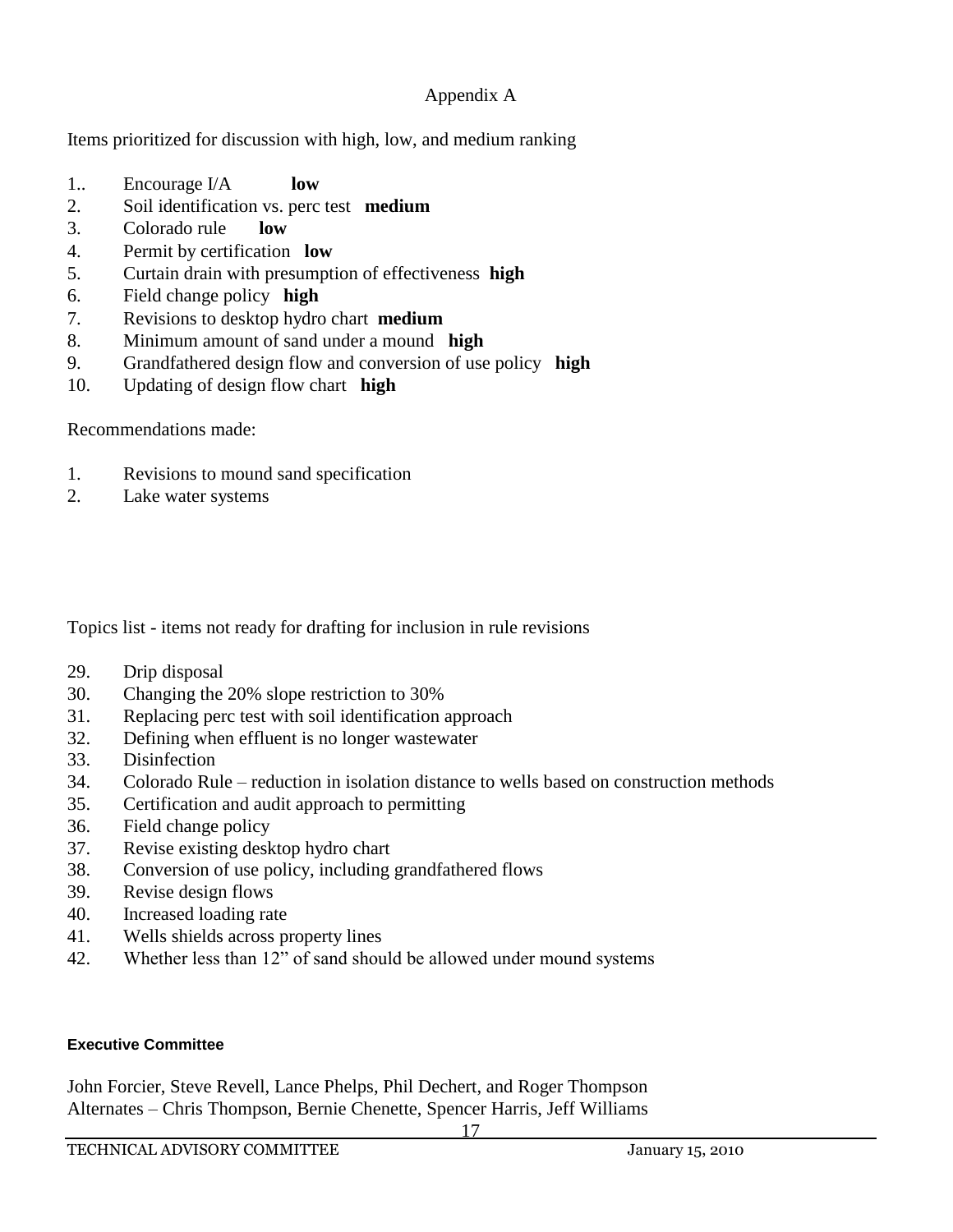#### **Subcommittees**

Hydrogeology - Allison Lowry, Craig Heindel, Dave Cotton and Steve Revell.

Training subcommittee - John Forcier, Roger Thompson, Allison Lowry, Dave Cotton, and Barbara Willis.

Licensed designers - Spencer Harris, Alan Huizenga, and Gerry Kittle.

Well driller's knowledge checklist - Jeff Williams, Rodney Pingree, Roger Thompson, Bernie Chenette, Gail Center and Steve Revell.

Interested in the delegation rules - Spencer Harris, Gerry Kittle, Phil Dechert, and Alan Huizenga

Drip Disposal – Frank O'Brien, Roger Thompson, Dave Cotton, Steve Revell, Alan Huizenga

Surfacing systems – Craig Heindel, Steve Revell, Frank O'Brien, Roger Thompson, Bruce Douglas, Gail Center, and Brian Kooiker.

> Approved Minutes of the Technical Advisory Committee Meeting April 17, 2007

| <b>Members present:</b> | Roger Thompson         | Kim Greenwood       |
|-------------------------|------------------------|---------------------|
|                         | Gerry Kittle           | <b>Barb Willis</b>  |
|                         | Phil Dechert           | <b>Steve Revell</b> |
|                         | <b>Spencer Harris</b>  | Craig Heindel       |
|                         | <b>Bernie Chenette</b> | Jeff Williams       |
|                         | <b>Rodney Pingree</b>  |                     |
|                         |                        |                     |

**Others present:** Frank O'Brien

#### **Scheduled meetings:**

| May 15, 2007  | 1-4 PM | Room 100 Stanley Hall |
|---------------|--------|-----------------------|
| June 12, 2007 | 1-4 PM | Room 100 Stanley Hall |

#### **Review of agenda**

Added a topic for update on change in well driller licensing.

#### **Review of minutes**

The minutes of the March 20, 2007 were reviewed and accepted.

### **Existing town permits**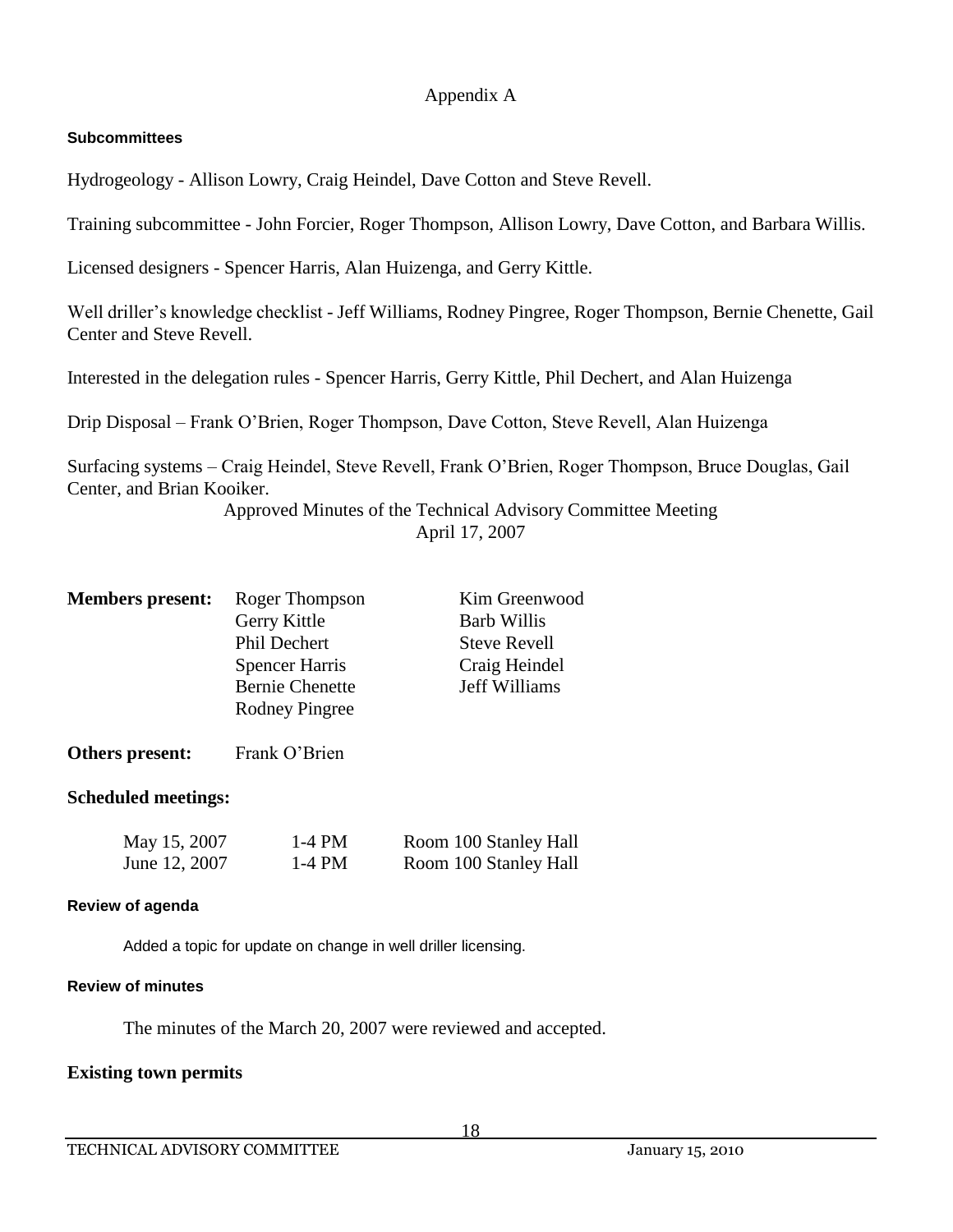Spencer said he was still concerned about the status of replacement areas for projects with town permits. Spencer also said he remains concerned that town permits will remain in effect for construction after July 1, 2007 under one of the existing permit exemptions. Roger noted that while a town permit that showed a replacement area would not allow for construction of the replacement area after July  $1<sup>st</sup>$ , the lot would qualify for a best fix approach.

### **Time of sale**

The Agency is not supporting a mandated time of sale inspection, and the current draft of h.296 does not include this requirement. It is expected that a time of sale inspection will be done because the banks and title insurance companies will require it. The new definitions of failed system and supply will help people determine whether or not there is a failed system.

# **Addison County public meeting**

The Agency participated in a public meeting in Middlebury on April  $9<sup>th</sup>$ . Roger, Anne Whiteley, and Commissioner Wennberg gave an overview, and then answered questions from a panel and then from the general audience. Craig attended and reported that the meeting was pretty well received, though some people still believe the Agency promised in 2002 that there would be simple systems for clay soils.

# **h.296 issues**

Kim reported on the VNRC presentation to the Senate Natural Resources Committee. VNRC has concerns about the proposed increase in slope from 20% to 30%, the reduction in minimum lot capacity from 3 bedrooms to 1 bedroom, and the reduction in lot capacity for those using a composting toilet. Craig asked if the TAC wanted to offer comments as a committee on any topics related to h.296. Phil noted that he would prefer that slope issues be controlled in zoning, rather in the septic rules. Phil did say that the one bedroom concept might be OK.

# **Well driller issues**

Jeff gave an overview of the proposed changes related to replacement wells for single family residences. The Agency had been on track to create a special class of designers that would allow licensed well drillers to design the replacement well system. This ended up being a major concern for many well drillers. The expense and delay caused by the process are two big issues. The Agency met with the well driller's group and proposed to create an exemption that would be based on a well driller and the property owner signing a form that would be filed on the town records. The well would have to meet the requirements for location that are in the Water Supply Rules and the property owner would accept any problems associated with a well location that did not account for future replacement wastewater system areas. Bernie asked if anyone other than a well driller could be the designer. Roger reviewed the proposed statute and rules which specify that the form must be signed by a well driller.

Rodney said that we need to write up the variance process that a well driller will use to decide where to locate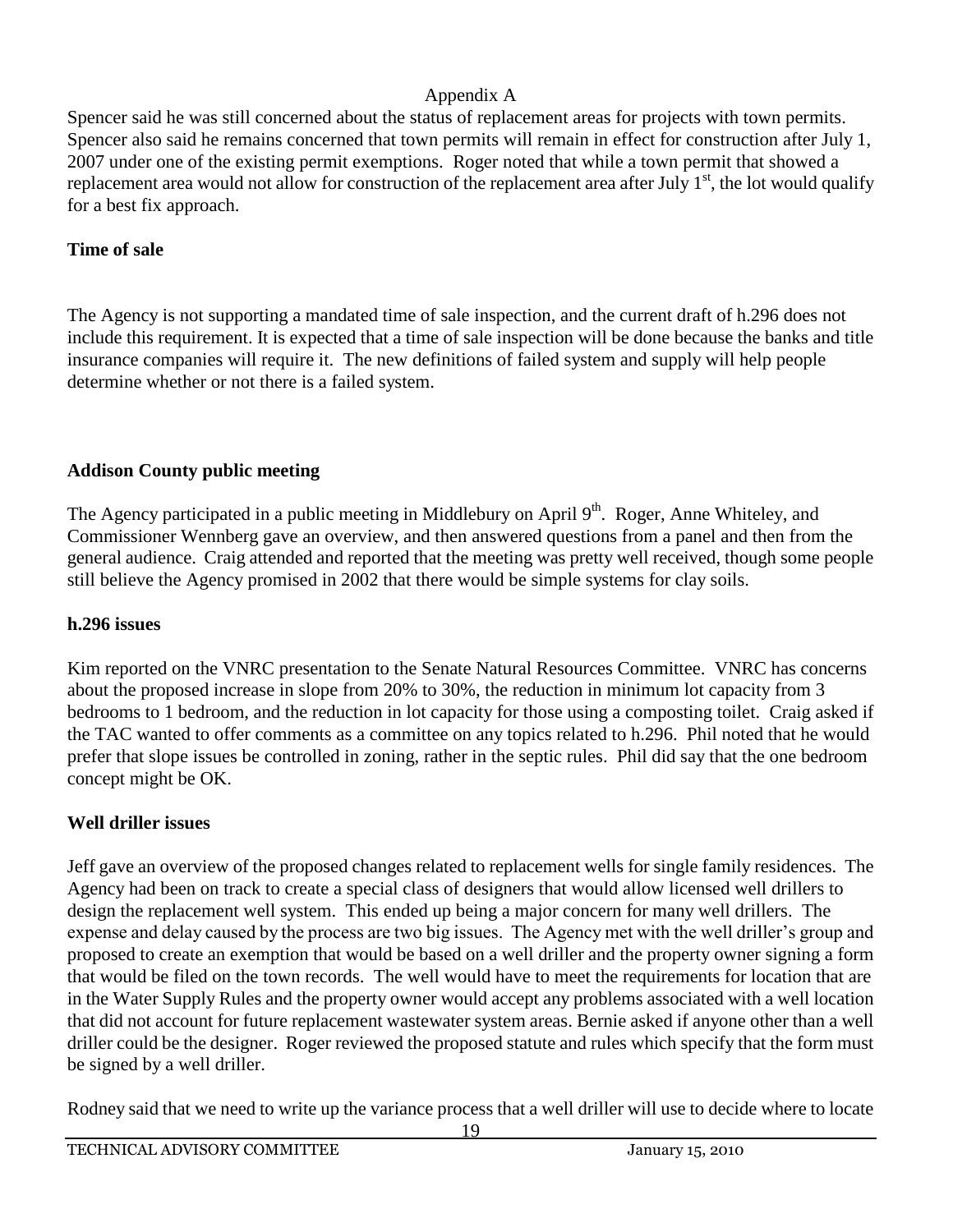the well and any off-setting measures, such as grouting.

# **Reappointment of the TAC**

A request was made to have the Secretary ask that the TAC Committee members be formally reappointed, as their term expired in January.

### **Treatment for potable water supplies**

A subcommittee was formed to look at treatment systems. The committee will consider a protocol that would help select the appropriate system. There may be some "plug and play" options that could be used by non-engineers, but this might require revisions to the rules. Gail, John Beauchamp, Jeff, Rodney, Craig, and Roger will participate.

Items prioritized for discussion with high, low, and medium ranking

- 1.. Encourage I/A **low**
- 2. Soil identification vs. perc test **medium**
- 3. Colorado rule **low**
- 4. Permit by certification **low**
- 5. Curtain drain with presumption of effectiveness **high**
- 6. Field change policy **high**
- 7. Revisions to desktop hydro chart **medium**
- 8. Minimum amount of sand under a mound **high**
- 9. Grandfathered design flow and conversion of use policy **high**
- 10. Updating of design flow chart **high**

Recommendations made: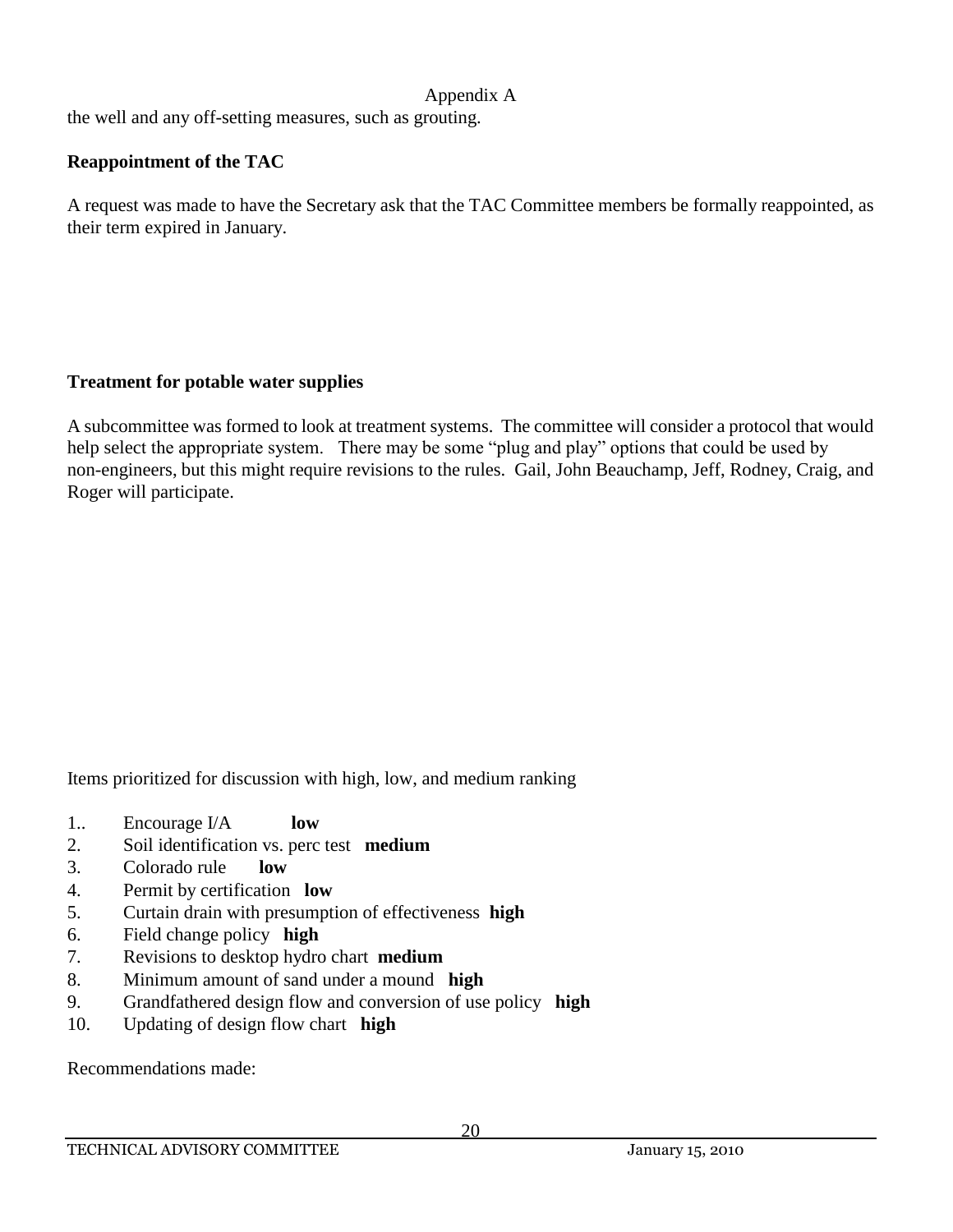- 1. Revisions to mound sand specification
- 2. Lake water systems

Topics list - items not ready for drafting for inclusion in rule revisions

- 43. Drip disposal
- 44. Changing the 20% slope restriction to 30%
- 45. Replacing perc test with soil identification approach
- 46. Defining when effluent is no longer wastewater
- 47. Disinfection
- 48. Colorado Rule reduction in isolation distance to wells based on construction methods
- 49. Certification and audit approach to permitting
- 50. Field change policy
- 51. Revise existing desktop hydro chart
- 52. Conversion of use policy, including grandfathered flows
- 53. Revise design flows
- 54. Increased loading rate
- 55. Wells shields across property lines
- 56. Whether less than 12" of sand should be allowed under mound systems

#### **Executive Committee**

John Forcier, Steve Revell, Lance Phelps, Phil Dechert, and Roger Thompson Alternates – Chris Thompson, Bernie Chenette, Spencer Harris, Jeff Williams

### **Subcommittees**

Hydrogeology - Allison Lowry, Craig Heindel, Dave Cotton and Steve Revell.

Training subcommittee - John Forcier, Roger Thompson, Allison Lowry, Dave Cotton, and Barbara Willis.

Licensed designers - Spencer Harris, Alan Huizenga, and Gerry Kittle.

Well driller's knowledge checklist - Jeff Williams, Rodney Pingree, Roger Thompson, Bernie Chenette, Gail Center and Steve Revell.

Interested in the delegation rules - Spencer Harris, Gerry Kittle, Phil Dechert, and Alan Huizenga

Drip Disposal – Frank O'Brien, Roger Thompson, Dave Cotton, Steve Revell, Alan Huizenga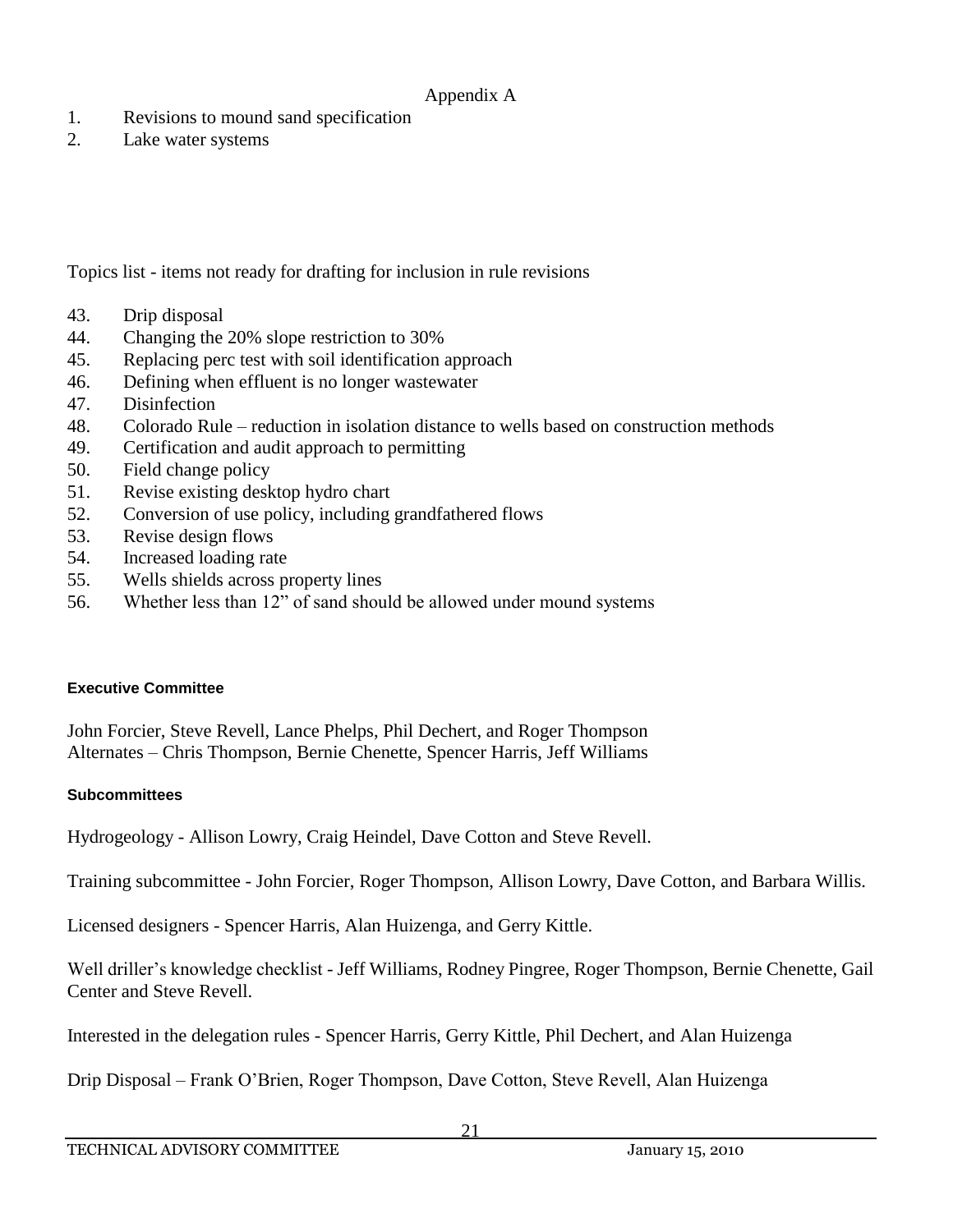Surfacing systems – Craig Heindel, Steve Revell, Frank O'Brien, Roger Thompson, Bruce Douglas, Gail Center, and Brian Kooiker.

Approved Minutes of the Technical Advisory Committee Meeting May 15, 2007

| <b>Members</b> present: | Roger Thompson                 | <b>Steve Revell</b>  |
|-------------------------|--------------------------------|----------------------|
|                         | Kim Greenwood                  | Gail Center          |
|                         | Craig Heindel                  | Lance Phelps         |
|                         | Dave Cotton                    | Gerry Kittle         |
|                         | John Forcier                   | Phil Dechert         |
| Others present:         | Frank O'Brien<br>Anne Whiteley | <b>Scott Stewart</b> |

### **Scheduled meetings:**

| June 12, 2007 | $1-4$ PM | Room 100 Stanley Hall |
|---------------|----------|-----------------------|
|---------------|----------|-----------------------|

### **Review of agenda**

Accepted as drafted

#### **Review of minutes**

The minutes of the April 17, 2007 meeting were reviewed. Lance noted that there had been a previous water treatment system sub-committee that looked at lake water treatment systems. Lance asked to be added to the water treatment sub-committee.

# **Treatment for potable water supplies**

Roger noted his concern that as currently written the rules require all water treatment systems to be designed by professional engineers. Gail said that she works with a few people who are not professional engineers that specialize in water treatment systems, particularly for single family residences (SFR). As of July 1, 2007 these SFRs will be subject to universal jurisdiction.

John noted that the statute includes some limits on what must be done by professional engineers and any changes need to fit within these limitations.

Anne stated that if there are to be any changes in the Wastewater System and Potable Water Supply Rules (Rules), which are currently under revision, the proposed changes would need to be determined in the next few weeks.

Committee members expressed concern that people would try to sell their house and find out at the last minute that there was a violation because a water treatment system had been added without a permit or that despite adding a water treatment system, especially one for pathogens, that the treatment system was not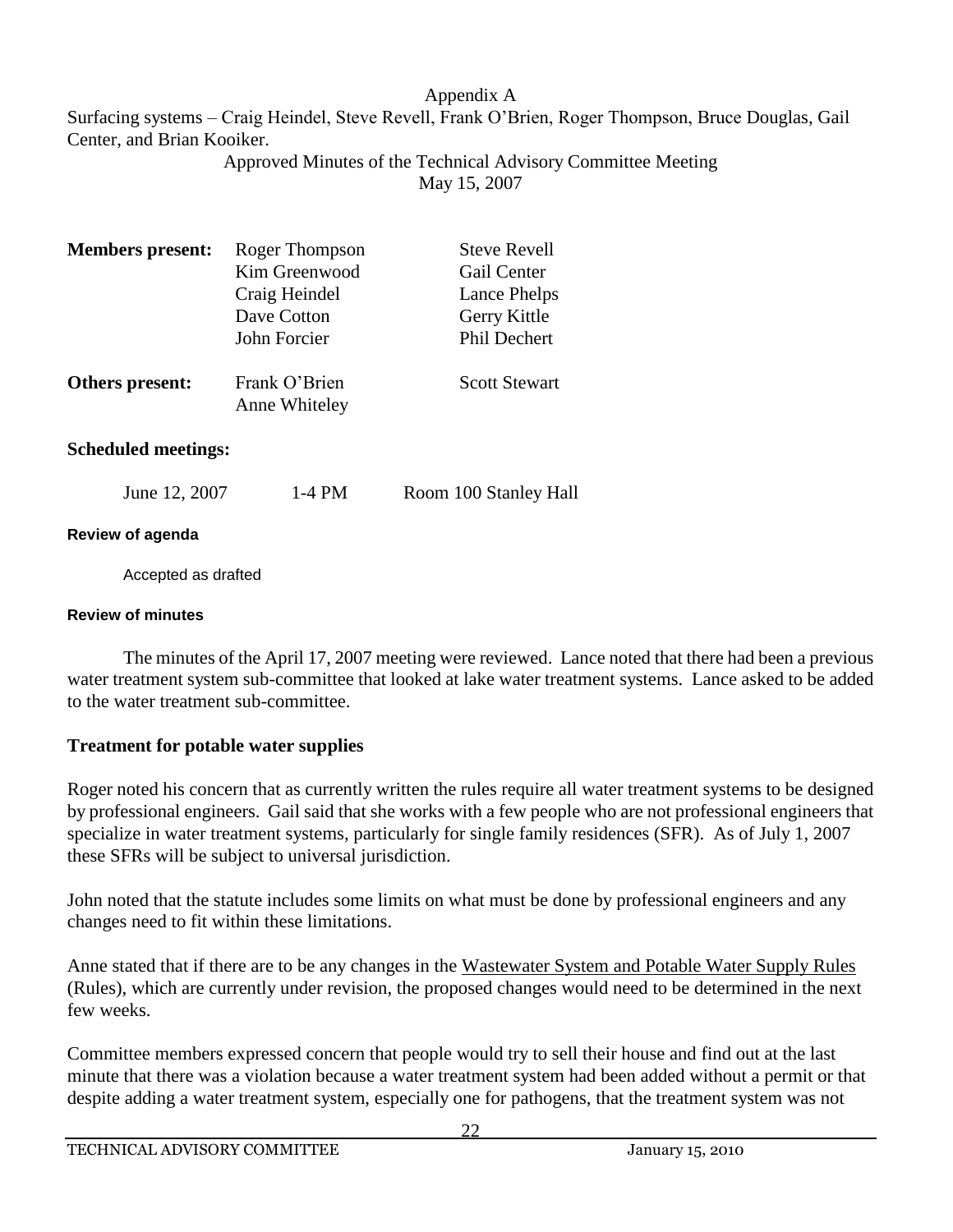acceptable under the Rules.

The sub-committee will meet to discuss the options which might include deregulating some treatment systems, such as those only used for hardness issues, or creating a special designer license for water treatment systems. Dave and Lance will join the subcommittee and Craig asked to be excused.

# **H.296**

Anne reviewed the bill as passed the legislature and sent to the Governor for signature, which is expected.

Clean slate is included and will be effective as soon as the bill is signed as will the change in definition of failed system and failed supply. Language was added to allow submission of record drawings for projects not constructed exactly in accord with the approved plans without automatically requiring a revision to the permit. The enforcement language related to designers was also revised so that it could be used when the design work was faulty without waiting for the faulty design to actually be constructed.

The bill includes a finding that a funding program should be created and other legislative actions will provide the money. There will be \$500k from the ANR revolving loan fund used for wastewater treatment facilities which can be loaned to people with incomes up to about \$88k. The Agency of Commerce and Community Development (ACCD) will contribute money from various sources that have various limits on income and eligibility. The plan is to administer the loans through 5 existing regional revolving loan operations. The funding can be used for replacement of both water and wastewater systems.

The bill includes an exemption for replacement wells serving only one single family home on its own individual lot.

Craig asked if someone who qualified for an in-ground system and didn't want to show a replacement area could build a mound system instead. It was agreed that they would be allowed to do so.

Scott Stewart asked about an exemption for shallow well replacement. It was not clear whether this would fall into the well drillers' domain, or if a Designer would be required.

Under Section 4 Exemptions, 2. Primitive Camps, Gerry Kittle felt that a definition was needed for "seasonal camps."

# **ICAR Draft of Rules**

Anne stated that the Department was starting to see more towns wanting to take over jurisdiction, particularly pertaining to conversion of seasonal camps. There was also a discussion of construction in a floodplain and the problem posed by not having the floodway delineated on FIRM maps. Steve Revell reiterated his concern for granting a reduction in disposal area sizing for the use of composting toilets. Experience has shown that there is often a desire to remove the composting toilet after a short time dealing with the maintenance issues. Anne discussed Kim's testimony to the House and other VNRC staff giving contradictory testimony to the Senate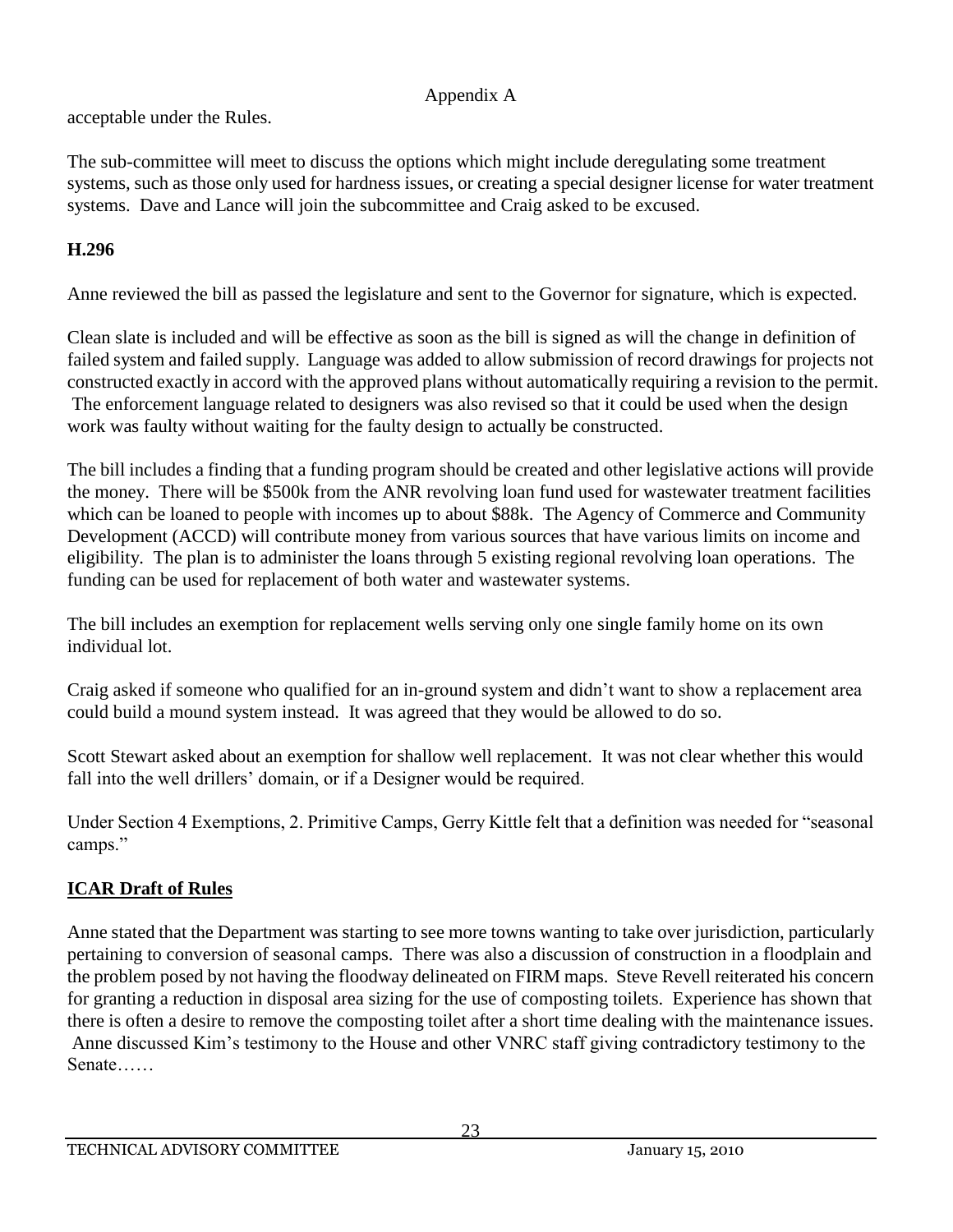Items prioritized for discussion with high, low, and medium ranking

- 1.. Encourage I/A **low**
- 2. Soil identification vs. perc test **medium**
- 3. Colorado rule **low**
- 4. Permit by certification **low**
- 5. Curtain drain with presumption of effectiveness **high**
- 6. Field change policy **high**
- 7. Revisions to desktop hydro chart **medium**
- 8. Minimum amount of sand under a mound **high**
- 9. Grandfathered design flow and conversion of use policy **high**
- 10. Updating of design flow chart **high**

Recommendations made:

- 1. Revisions to mound sand specification
- 2. Lake water systems

Topics list - items not ready for drafting for inclusion in rule revisions

- 57. Drip disposal
- 58. Changing the 20% slope restriction to 30%
- 59. Replacing perc test with soil identification approach
- 60. Defining when effluent is no longer wastewater
- 61. Disinfection
- 62. Colorado Rule reduction in isolation distance to wells based on construction methods
- 63. Certification and audit approach to permitting
- 64. Field change policy
- 65. Revise existing desktop hydro chart
- 66. Conversion of use policy, including grandfathered flows
- 67. Revise design flows
- 68. Increased loading rate
- 69. Wells shields across property lines
- 70. Whether less than 12" of sand should be allowed under mound systems

#### **Executive Committee**

John Forcier, Steve Revell, Lance Phelps, Phil Dechert, and Roger Thompson Alternates – Chris Thompson, Bernie Chenette, Spencer Harris, Jeff Williams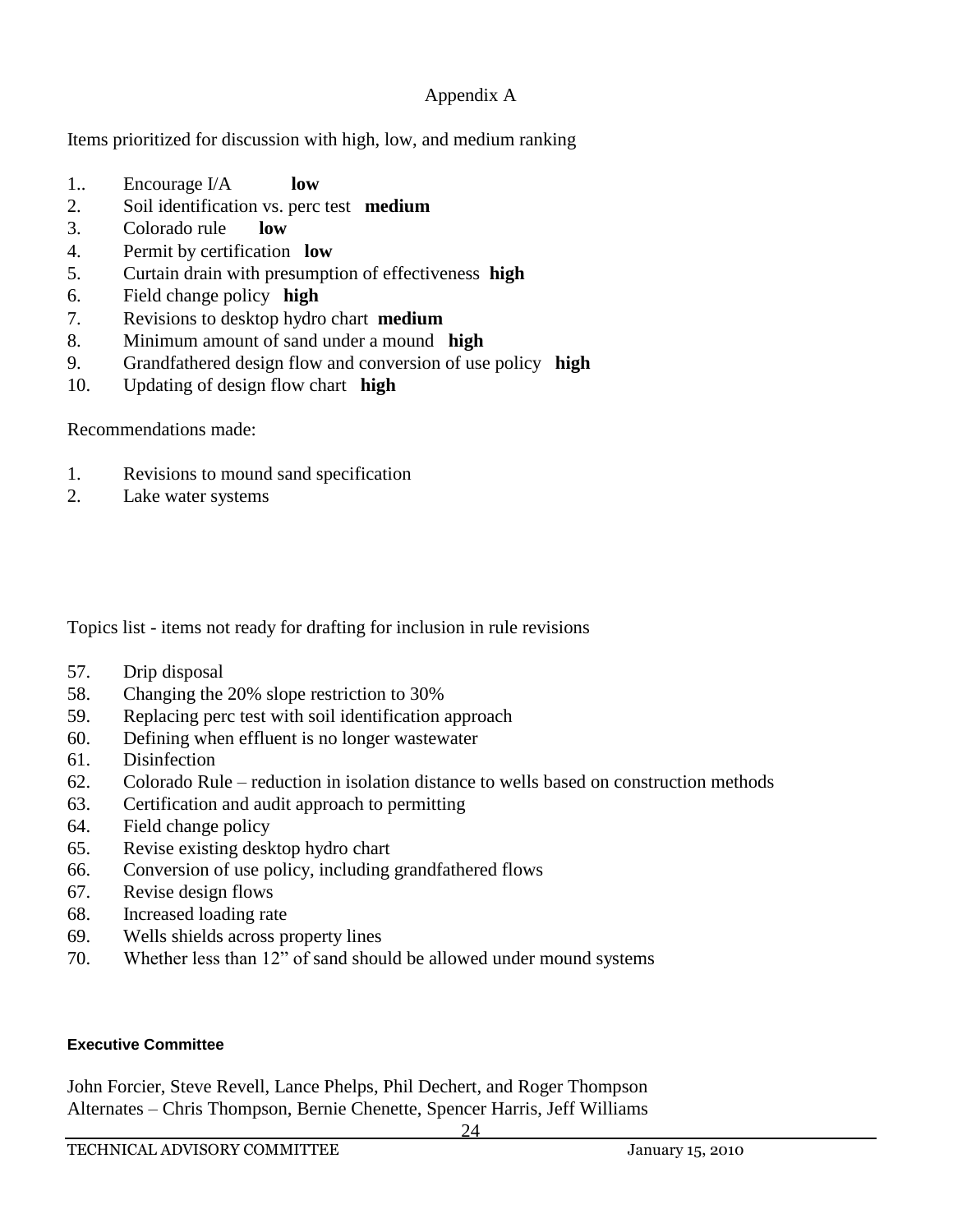#### **Subcommittees**

Hydrogeology - Allison Lowry, Craig Heindel, Dave Cotton and Steve Revell.

Training subcommittee - John Forcier, Roger Thompson, Allison Lowry, Dave Cotton, and Barbara Willis.

Licensed designers - Spencer Harris, Alan Huizenga, and Gerry Kittle.

Well driller's knowledge checklist - Jeff Williams, Rodney Pingree, Roger Thompson, Bernie Chenette, Gail Center and Steve Revell.

Interested in the delegation rules - Spencer Harris, Gerry Kittle, Phil Dechert, and Alan Huizenga

Drip Disposal – Frank O'Brien, Roger Thompson, Dave Cotton, Steve Revell, Alan Huizenga

Surfacing systems – Craig Heindel, Steve Revell, Frank O'Brien, Roger Thompson, Bruce Douglas, Gail Center, and Brian Kooiker.

Water treatment systems – Gail Center, John Beauchamp, Jeff Williams, Rodney Pingree, Dave Cotton, Lance Phelps, and Roger Thompson.

### Approved Minutes of the Technical Advisory Committee Meeting June 12, 2007

| <b>Members present:</b>    | <b>Allison Lowry</b><br>Kim Greenwood<br><b>Rodney Pingree</b><br><b>Jeff Williams</b> | <b>Bernie Chenette</b><br>Gail Center<br>Lance Phelps<br>John Forcier |
|----------------------------|----------------------------------------------------------------------------------------|-----------------------------------------------------------------------|
| Others present:            | Frank O'Brien<br>Anne Whiteley                                                         | <b>Scott Stewart</b>                                                  |
| <b>Scheduled meetings:</b> |                                                                                        |                                                                       |

| August 14, 2007    | 1-4 PM | Room 100 Stanley Hall <b>Cancelled</b> |
|--------------------|--------|----------------------------------------|
| September 18, 2007 | 1-4 PM | Room 100 Stanley Hall                  |
| October 9, 2007    | 1-4 PM | Room 100 Stanley Hall                  |
| November 13, 2007  | 1-4 PM | Room 107 Stanley Hall                  |
| December 11, 2007  | 1-4 PM | Room 100 Stanley Hall                  |
|                    |        |                                        |

#### **Review of agenda**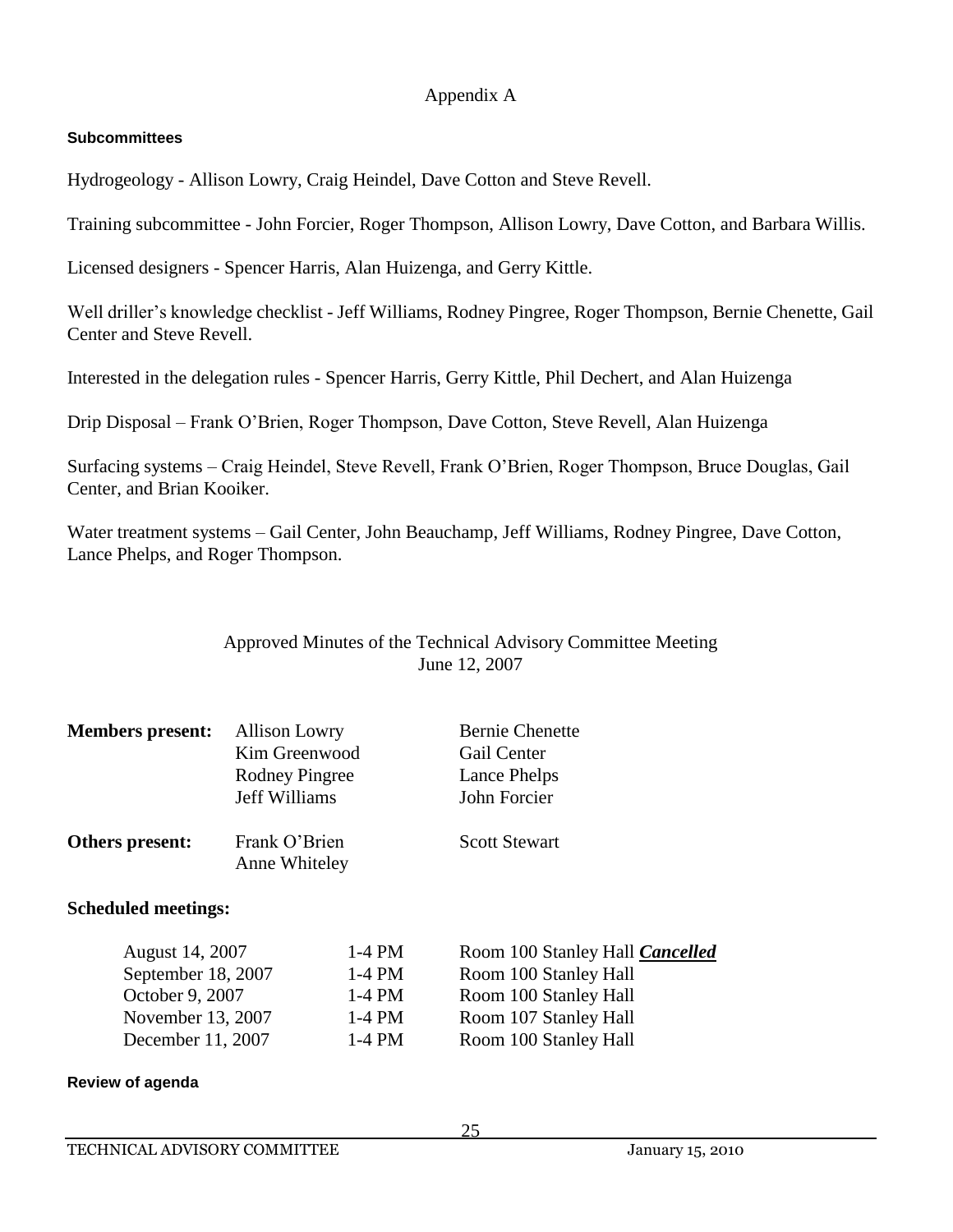Rodney asked that there be a discussion of separation distances & variances. Kim gave a brief report on the Non-Point Source Conference, sponsored by NEIWPCC, which she had attended. The conference included a visit to the URI Training Center.

#### **Review of minutes**

The minutes of the May 15, 2007 meeting were reviewed and accepted as presented.

### **H.296 is effective as of May 18, 2007**

Anne led a brief discussion of the key points of H.296 including the date chosen for Clean Slate was January 1, 2007. Anything that existed as of that date is considered legal for the purposes of the Rules. Funding was included, however, the slope change did not get included.

### **Review of comments (and responses) on the Rules**

Anne reviewed some of the highlights of the comments and the Agency response.

No change in ground slope.

| Clean Slate – Public Building design flow – as existed on or after $01/01/06$ |                         |  |
|-------------------------------------------------------------------------------|-------------------------|--|
| Deferred Permits – no need to reissue                                         |                         |  |
| <b>Municipal Permit exemptions</b>                                            |                         |  |
| Seasonal conversions – existing potable water and wastewater                  |                         |  |
| Replacement water supply exemption $-\text{only}$ SFR                         |                         |  |
| Class A waters $(1-801)$ ID permits, WW< 1000 gpd, circumvention concerns -   |                         |  |
| <1000 gpd/system, <6500 gpd/lot, Proposed - no new soil based                 | <b>WW</b>               |  |
| systems $> 1000$ gpd or additions to $> 1000$ gpd, no more than               | 1 WW system/lot         |  |
| & no more than 1 lot/application. "Really need                                | to change the Statute." |  |
| Mounds do not have to be 150% to do away with replacement area, anything      |                         |  |
| other than mound needs 150% capacity of leach field.                          |                         |  |
| Change in the GPS requirements on applications $-4$ decimal places vs. 5.     |                         |  |

There was a lengthy discussion of a report that was prepared (signed late) on the affect on land use issues because of the use of performance based systems.

TAC Members (Executive Committee) to attend the LCAR Hearing

### **Separation Distances and Variances**

Rodney led a discussion on the need for standards for Variances for separation from water source to contamination sources. Anne suggested that there are baseline variance standards which were included in the 2002 bill and are therefore in statute (10VSA64). Anne stated that any additional standards could be included in the Rules as a guidance document.

# **Water Treatment Systems**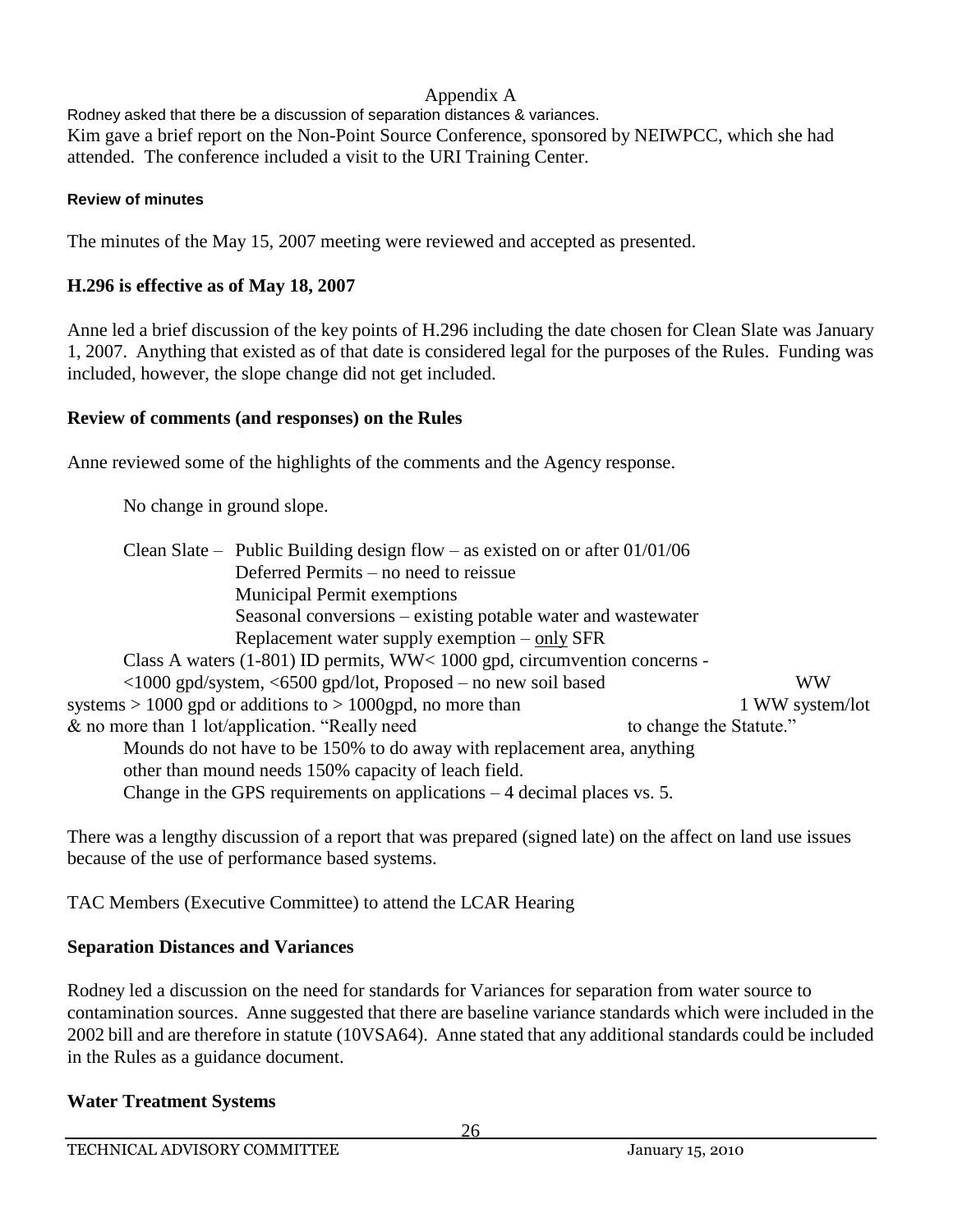The subcommittee prepared no conclusions. Lance stated that Roger was to produce a draft and that just before he had left the subcommittee meeting he had lobbed a grenade suggesting an exemption for single family residences from the requirement of having an engineer design the water treatment system. Anne suggested leaving the Rules as they are, but flagging the issue for the next Rule change permutation. Lance feels that it is not likely that the average engineer has experience with treating contaminants in small water treatment systems. It may be best to allow SFR's to be handled as they are now (Culligan Man). The issue will go back to the Water Treatment Subcommittee. Several members of the TAC agreed that there should be a requirement for testing of new wells for SFR's.

# **Next Meeting**

The next TAC meeting was tentatively scheduled for August 14, 2007.

# **Feedback**

John stated that there were a lot of "site techs" at the recent ACEC soils seminars, but that they had signed up late and had necessitated the addition of an additional session. He felt that there should be a greater effort to try to coordinate with DEC to get the word out. Allison agreed but stated that she had not received word of the seminars until shortly before the scheduled dates.

Items prioritized for discussion with high, low, and medium ranking

- 1.. Encourage I/A **low**
- 2. Soil identification vs. perc test **medium**
- 3. Colorado rule **low**
- 4. Permit by certification **low**
- 5. Curtain drain with presumption of effectiveness **high**
- 6. Field change policy **high**
- 7. Revisions to desktop hydro chart **medium**
- 8. Minimum amount of sand under a mound **high**
- 9. Grandfathered design flow and conversion of use policy **high**
- 10. Updating of design flow chart **high**

Recommendations made:

- 1. Revisions to mound sand specification
- 2. Lake water systems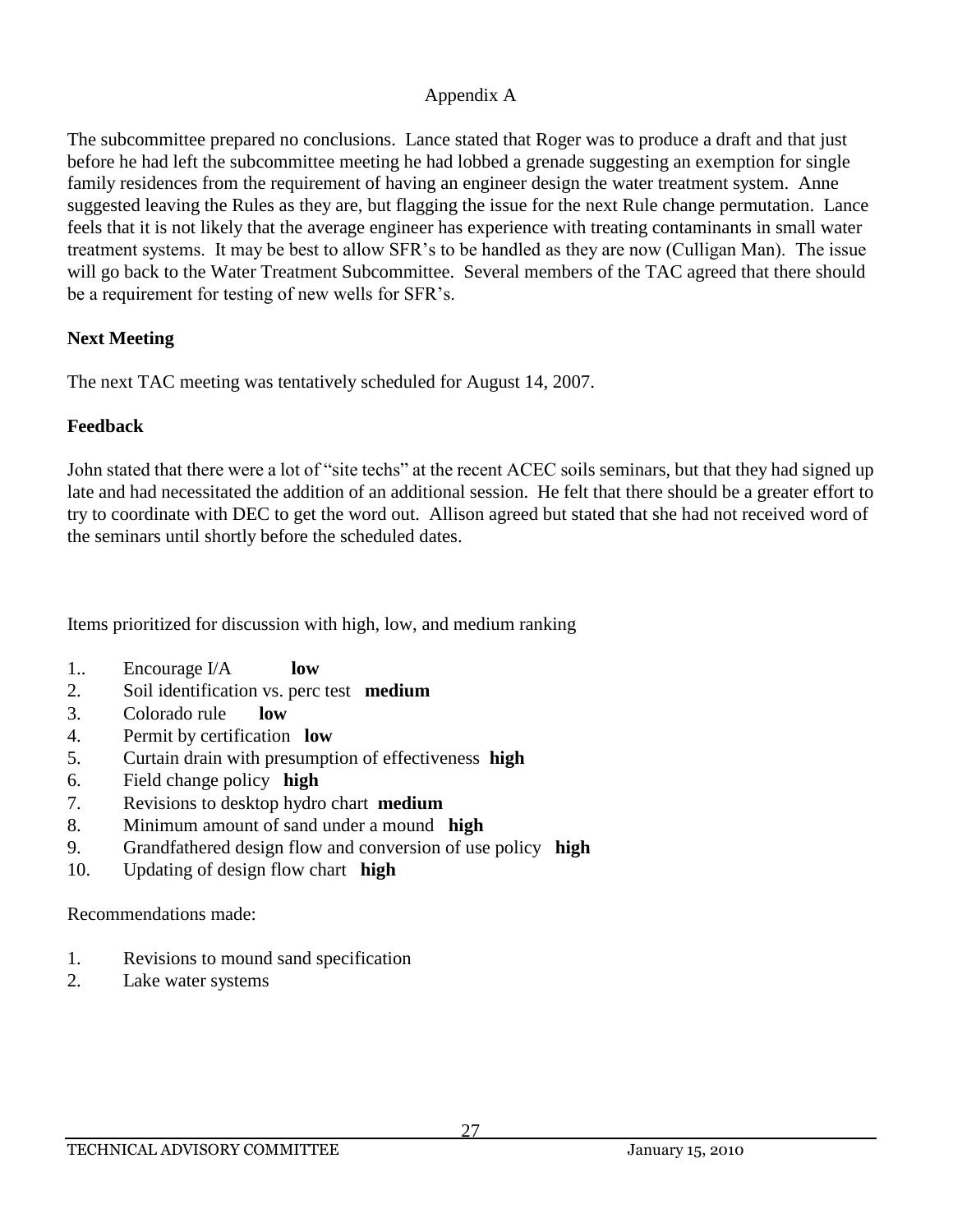Topics list - items not ready for drafting for inclusion in rule revisions

- 71. Drip disposal
- 72. Changing the 20% slope restriction to 30%
- 73. Replacing perc test with soil identification approach
- 74. Defining when effluent is no longer wastewater
- 75. Disinfection
- 76. Colorado Rule reduction in isolation distance to wells based on construction methods
- 77. Certification and audit approach to permitting
- 78. Field change policy
- 79. Revise existing desktop hydro chart
- 80. Conversion of use policy, including grandfathered flows
- 81. Revise design flows
- 82. Increased loading rate
- 83. Wells shields across property lines
- 84. Whether less than 12" of sand should be allowed under mound systems

### **Executive Committee**

John Forcier, Steve Revell, Lance Phelps, Phil Dechert, and Roger Thompson Alternates – Chris Thompson, Bernie Chenette, Spencer Harris, Jeff Williams

### **Subcommittees**

Hydrogeology - Allison Lowry, Craig Heindel, Dave Cotton and Steve Revell.

Training subcommittee - John Forcier, Roger Thompson, Allison Lowry, Dave Cotton, and Barbara Willis.

Licensed designers - Spencer Harris, Alan Huizenga, and Gerry Kittle.

Well driller's knowledge checklist - Jeff Williams, Rodney Pingree, Roger Thompson, Bernie Chenette, Gail Center and Steve Revell.

Interested in the delegation rules - Spencer Harris, Gerry Kittle, Phil Dechert, and Alan Huizenga

Drip Disposal – Frank O'Brien, Roger Thompson, Dave Cotton, Steve Revell, Alan Huizenga

Surfacing systems – Craig Heindel, Steve Revell, Frank O'Brien, Roger Thompson, Bruce Douglas, Gail Center, and Brian Kooiker.

Water treatment systems – Gail Center, John Beauchamp, Jeff Williams, Rodney Pingree, Dave Cotton, Lance Phelps, and Roger Thompson.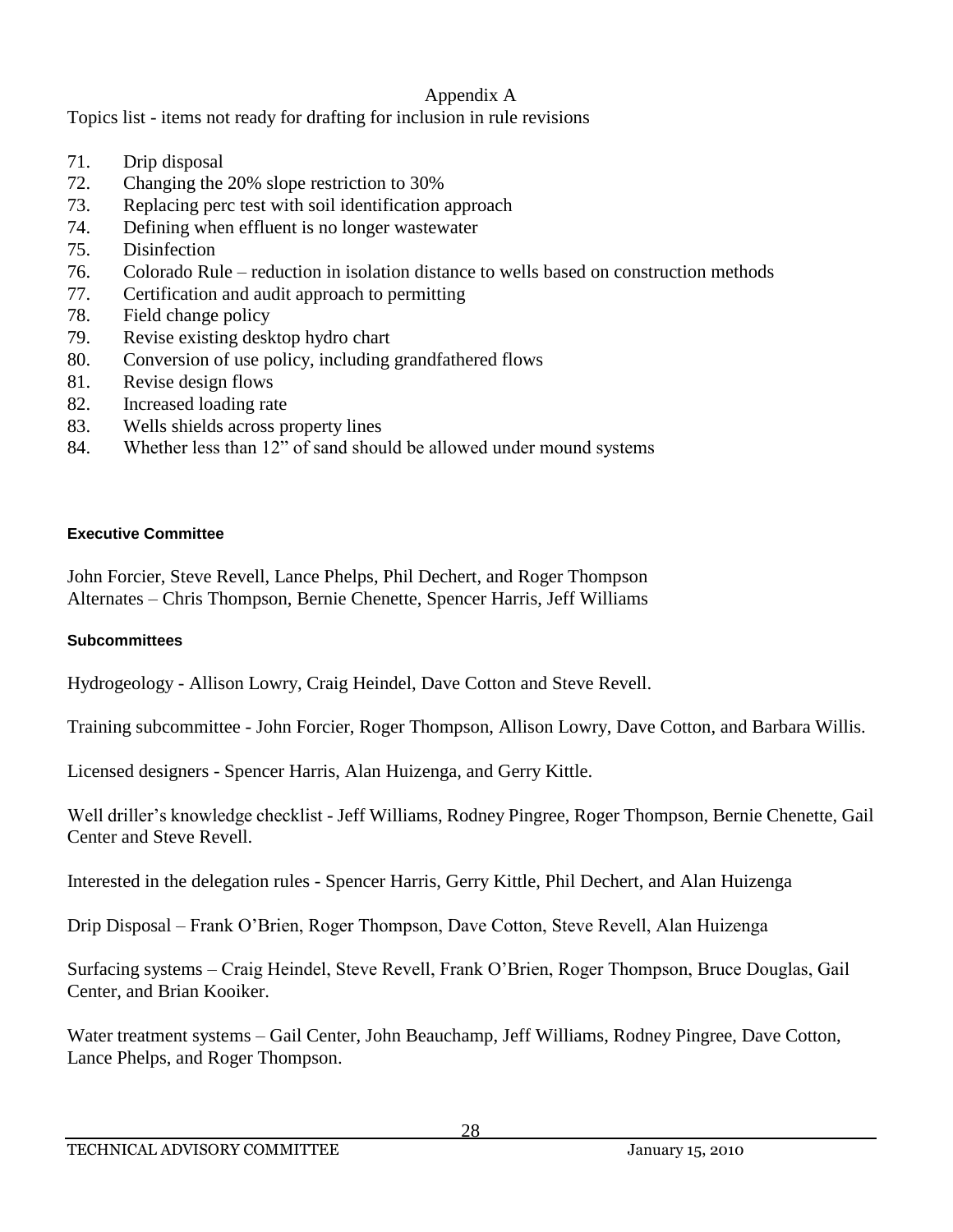### Appendix A Approved Minutes of the Technical Advisory Committee Meeting October 9, 2007

| <b>Members</b> present:    | Roger Thompson<br><b>Steve Revell</b><br>Gail Center<br><b>Bernie Chenette</b><br>Phil Dechert |          | <b>Spencer Harris</b><br>Lance Phelps<br>Kim Greenwood<br>Rodney Pingree |
|----------------------------|------------------------------------------------------------------------------------------------|----------|--------------------------------------------------------------------------|
| Others present:            | <b>Scott Stewart</b>                                                                           |          |                                                                          |
| <b>Scheduled meetings:</b> |                                                                                                |          |                                                                          |
| November 13, 2007          |                                                                                                | $1-4$ PM | Room 107 Stanley Hall                                                    |
| December 11, 2007          |                                                                                                | $1-4$ PM | Room 100 Stanley Hall                                                    |

#### **Review of minutes**

The minutes of the September 18, 2007 have not been written but will be.

#### **Next meeting**

Scott Stewart will attend and discuss isolation distances.

#### **Well isolation zones**

TAC needs to do a technical review that will include looking at what other states do and the technical basis for the existing Vermont rules. There are concerns about the impact of permitting a project with a well shield on a neighboring property. Any of the choices are difficult as reducing isolation distances will be viewed as a reduction in health protection, and requiring ownership or control of the well shield area will result in large lots or payments to the neighbor. This could have a major impact on municipal water supplies as their protective zone is very large. Ultimately this will be a policy call. The committee reviewed Scott's handout of isolation distances. Scott asked if the well shield concept should still be included in the Rules. Phil asked if 500' deep wells are less of an issue than 100' deep wells. How does grouting of wells affect the need for isolation distances? Scott responded that grouting helps with the flow down the bore hole around the casing but does not prevent water from moving through fractured rock down to the bottom of the casing. Rodney asked if sharing wells would help reduce the impacts on neighboring lots. Steve noted that this would require a demonstration that the well, in conjunction with its distribution system, can meet peak demand. This demonstration will add cost to the process and in addition many people prefer their own well without any burden of sharing operating and maintenance responsibilities.

#### **Water softener discharges**

Gail asked about whether discharges from water softeners should be discharged to the existing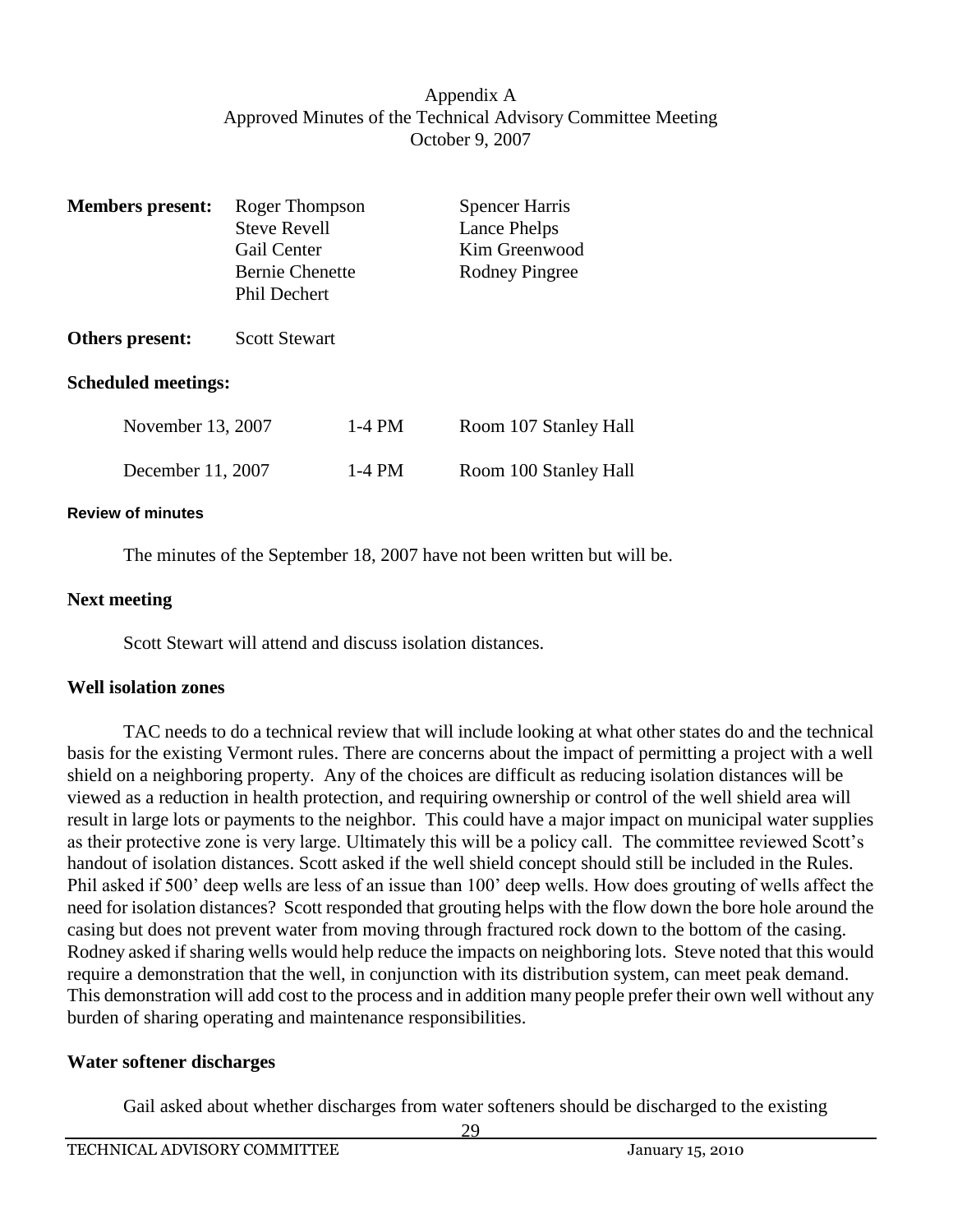leachfields. Over the years there has been a lot of information about the impact to systems but without any clear answers. We will discuss this issue further at the next meeting.

### **Replacement of failed systems**

The committee reviewed the draft guidance for replacement of failed systems. Roger will update this and Anne will do another review as well.

Items prioritized for discussion with high, low, and medium ranking

- 1. Soil identification vs. perc test **medium**
- 2. Curtain drain with presumption of effectiveness **high**
- 3. Revisions to desktop hydro chart **medium**
- 4. Minimum amount of sand under a mound **high**
- 5. Grandfathered design flow and conversion of use policy **high**
- 6. Updating of design flow chart **high**

#### **Executive Committee**

John Forcier, Steve Revell, Lance Phelps, Phil Dechert, and Roger Thompson Alternates – Chris Thompson, Bernie Chenette, Spencer Harris, Jeff Williams

### **Subcommittees**

Hydrogeology - Allison Lowry, Craig Heindel, Dave Cotton and Steve Revell.

Training subcommittee - John Forcier, Roger Thompson, Allison Lowry, Dave Cotton, and Barbara Willis.

Licensed designers - Spencer Harris, Alan Huizenga, and Gerry Kittle.

Interested in the delegation rules - Spencer Harris, Gerry Kittle, Phil Dechert, and Alan Huizenga

Drip Disposal – Frank O'Brien, Roger Thompson, Dave Cotton, Steve Revell, Alan Huizenga

Water treatment systems – Gail Center, John Beauchamp, Jeff Williams, Rodney Pingree, Dave Cotton, Lance Phelps, and Roger Thompson.

> Approved Minutes of the Technical Advisory Committee Meeting November 13, 2007

| <b>Members present:</b> Roger Thompso |                     |
|---------------------------------------|---------------------|
|                                       | <b>Steve Revell</b> |

**Members Present:** Rodney Pingree Lance Phelps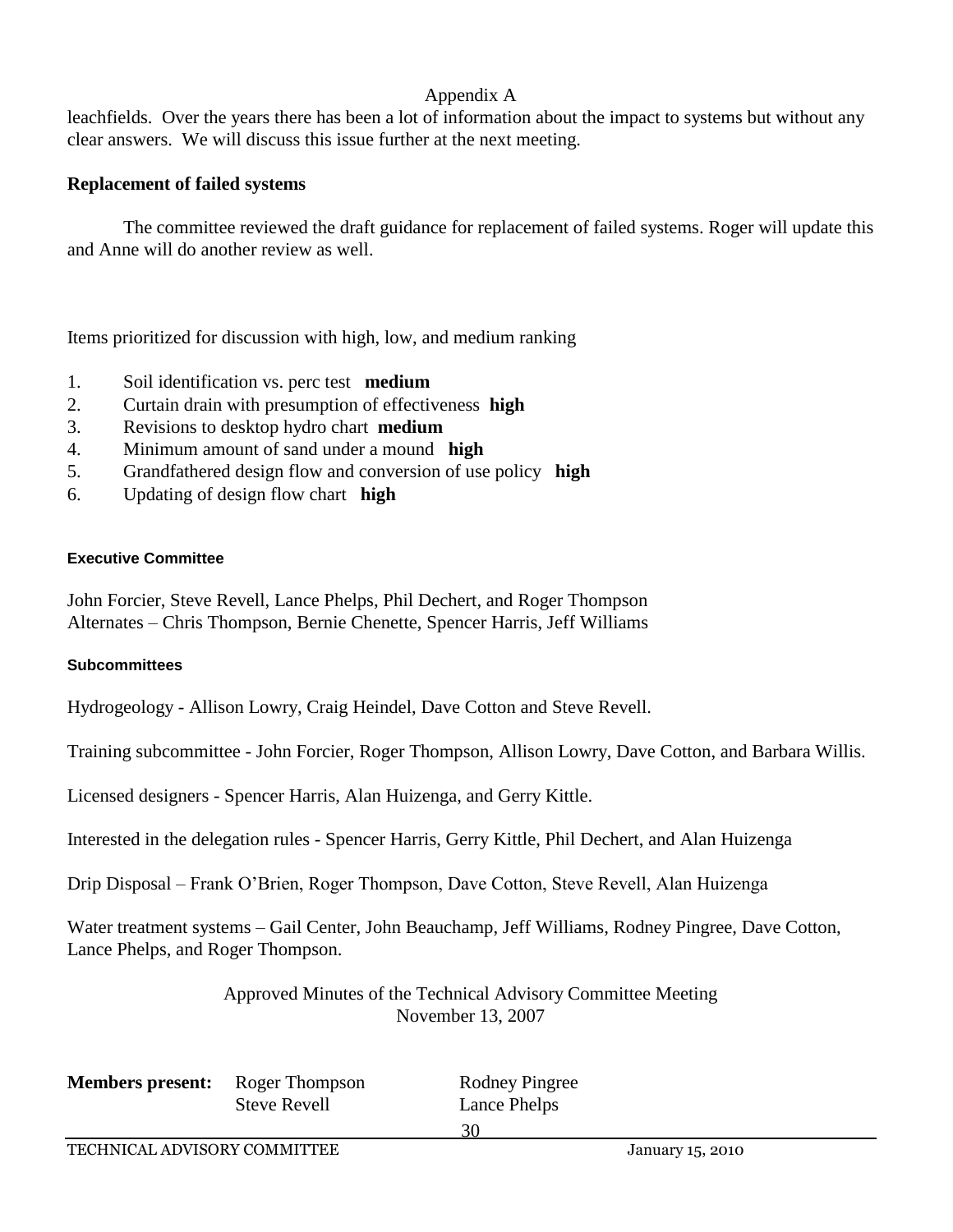| <b>Bernie Chenette</b> |  |
|------------------------|--|
| Gerry Kittle           |  |
| John Forcier           |  |

Appendix A Craig Heindel Allison Lowry

| Others present: | <b>Scott Stewart</b> | Anne Whiteley |
|-----------------|----------------------|---------------|
|                 |                      |               |

#### **Scheduled meetings:**

December 11, 2007 1-4 PM Room 100 Stanley Hall

#### **Review of minutes**

The minutes of the September 18, 2007 have not been written but will be. The draft minutes of the October 9, 2007 meeting were accepted.

### **Water treatment system questions**

Anne recommended using a subcommittee to discuss the issues. There are questions about treatment for non-primary standards, surface water sources, disposal of filters and/or backwash, and whether people other than professional engineers should be allowed to design treatment systems. Rodney noted that in some cases, such as treating for hardness, we need to decide if we should regulate at all.

A policy call is needed on whether or not to regulate water supplies relative to the secondary standards and whether the requirement for a permit does not apply for treatment systems only dealing with secondary standards.

The subcommittee should consider plumbing issues and UIC (Underground Injection Control) issues. Craig said that he had read about states where a private company collects and disposes of filters that remove radionuclides, which may be the most problematic contaminate when it comes to disposal.

### **Water Supply Rules rewrite**

Scott said that the WSD needed some guidance on the application of Appendix 11 now that WSD was dealing with the TNC water supplies.

### **Lake water systems**

A question was posed as to whether a pipe used for a lake water system could be replaced or reconstructed to be suitable for year-round use. There are surface encroachment issues related to burying a pipe and the Wastewater Rules would require a best fix for a failed potable water supply. Anne reviewed the definition of potable water systems, which includes use of water for bathing, and it appears that most lake water systems meet the definition of being a potable water supply. Untreated ones are likely to fail the water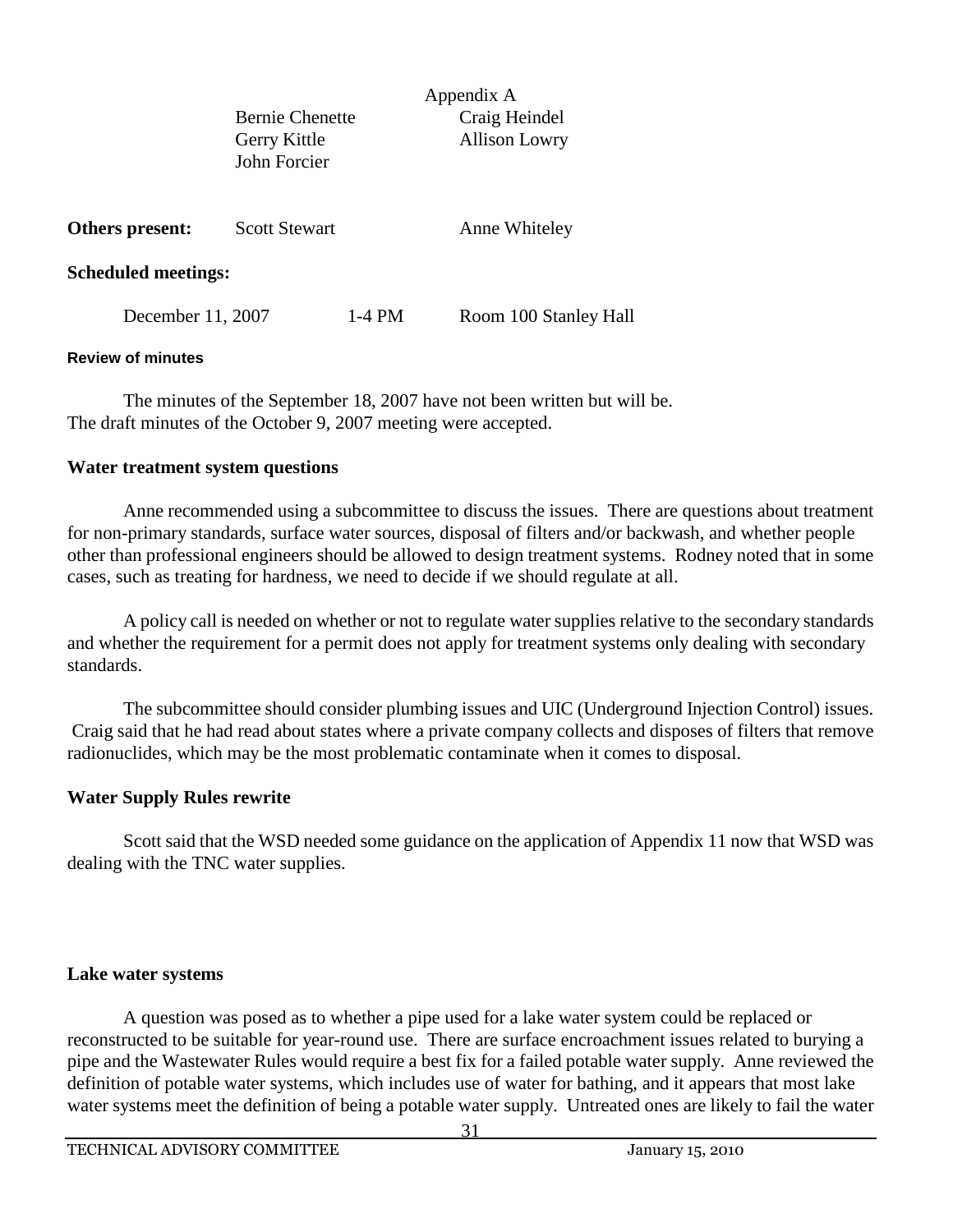test, at least for coliform. The question of whether a best fix water treatment system for lake water is possible or desirable needs to be reconsidered.

### **Next meeting**

Anne asked that isolation distances and other potable water supply issues be the main topic for the next meeting. We should contact David Cotton and Bruce Douglas about the history of the 1992 Rules.

### **Procedures**

John asked if the guidance documents will be reviewed by TAC. Anne indicated that they would except for a small number that are non-technical analysis of the language of the Rules. The guidance that has been issued has been posted on the Agency website.

Items prioritized for discussion with high, low, and medium ranking

- 1. Soil identification vs. perc test **medium**
- 2. Curtain drain with presumption of effectiveness **high**
- 3. Revisions to desktop hydro chart **medium**
- 4. Minimum amount of sand under a mound **high**
- 5. Grandfathered design flow and conversion of use policy **high**
- 6. Updating of design flow chart **high**

### **Executive Committee**

John Forcier, Steve Revell, Lance Phelps, Phil Dechert, and Roger Thompson Alternates – Chris Thompson, Bernie Chenette, Spencer Harris, Jeff Williams

### **Subcommittees**

Hydrogeology - Allison Lowry, Craig Heindel, Dave Cotton and Steve Revell.

Training subcommittee - John Forcier, Roger Thompson, Allison Lowry, Dave Cotton, and Barbara Willis.

Licensed designers - Spencer Harris, Alan Huizenga, and Gerry Kittle.

Drip Disposal – Frank O'Brien, Roger Thompson, Dave Cotton, Steve Revell, Alan Huizenga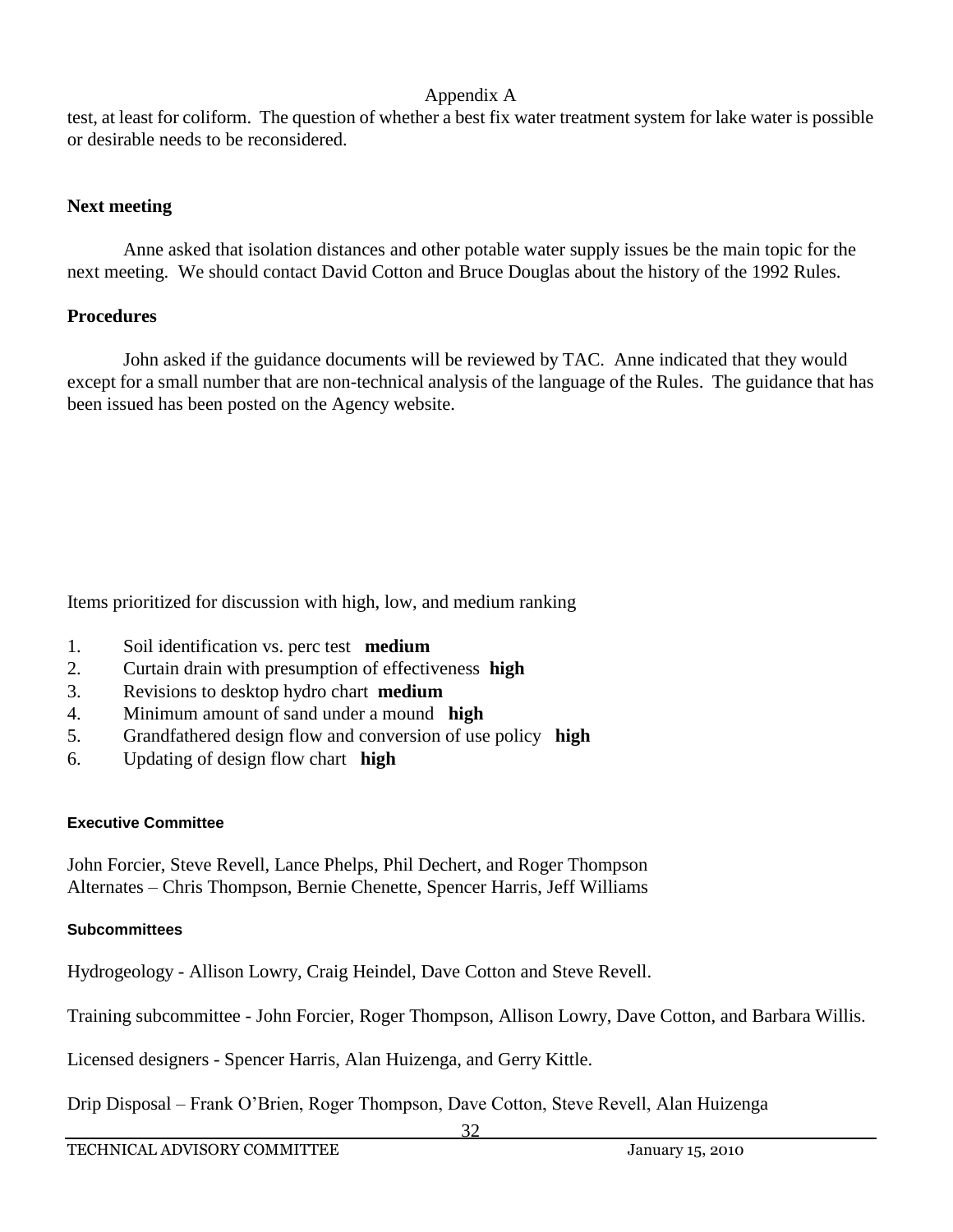Water treatment systems – Gail Center, Jeff Williams, Rodney Pingree, Dave Cotton, Lance Phelps, and Roger Thompson.

> Approved Minutes of the Technical Advisory Committee Meeting December 11, 2007

| <b>Members present:</b> | Roger Thompson            | <b>Rodney Pingree</b> |
|-------------------------|---------------------------|-----------------------|
|                         | Gail Center               | Jeffrey Williams      |
|                         | <b>Spencer Harris</b>     | <b>Allison Lowry</b>  |
|                         | Gerry Kittle              | <b>Steve Revell</b>   |
| Others present:         | <b>Christine Thompson</b> | <b>Scott Stewart</b>  |
| Anne Whiteley           | <b>Bruce Douglas</b>      |                       |

### **Scheduled meetings:**

| <b>January 8, 2008</b> | 1-4 PM | Room 107 Stanley Hall |
|------------------------|--------|-----------------------|
| February 19, 2008      | 1-4 PM | Mad Tom Room          |
| March 18, 2008         | 1-4 PM | Appalachian Gap Room  |

#### **Review of minutes**

The minutes of the November 11, 2007 meeting were reviewed. Gail suggested that John Beauchamp should not be included as member of the Water Treatment Subcommittee as he has not been contacted.

### **Existing lake water supplies**

Spencer asked about the status of existing lake water systems under the new Rules. If the system is not failed – i.e passes the water quality tests and is not listed on the Agency website – and it was substantially complete prior to January 1, 2007, the system is clean slated and can continue to be used.

#### **Water supplies – isolation**

Bruce reviewed the history of the Rules related to water supply isolation distances. He stated that it was recognized in 1988 that the 1982 Rules essentially called for a two-year time of travel for all wells, with Spencer remembering this requirement being in use in 1982. This concept was not working well so an ad hoc group of engineers and hydrogeologists was formed and they looked at the two-year time of travel approach. Research at the time supported a goal of 6-8 logs of reduction in virus concentrations.

Looking at other factors at the time, it was clear that the common 100' separation from drilled wells dates back at least to 1958 and has been widely used in other states. Bruce, working with Marsha Thompson from 1985-1987 measured water quality in many bedrock wells for projects with curtain drains. The testing was for nitrates. When elevated levels of nitrates were found, the effects of agricultural practices were considered. There was evidence that some wells in Vermont were in hydraulic contact with leachfields.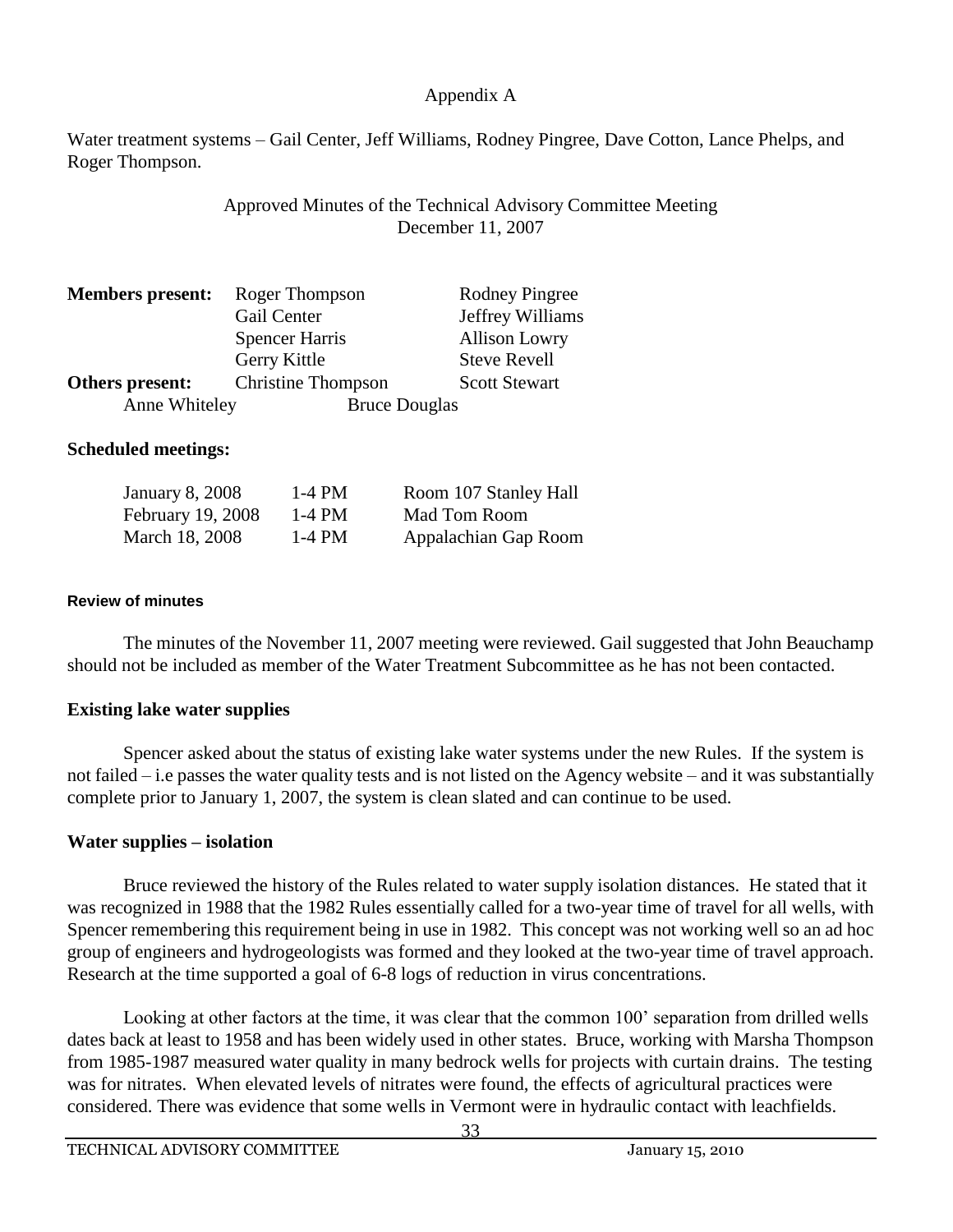The literature at the time also showed significant movement of micro-organisms in both the vertical and horizontal axes. Evidence from Colorado showed a break in statistical risk at about 200' from drilled wells.

The substitution of a prescriptive 500' distance from shallow well as opposed to a two-year time of travel was mostly established by an examination of field conditions and professional estimates of acceptable risk when the 500' separation was maintained.

In 1990, the State of New York adopted a 200' isolation distance to drilled wells. The 200' isolation distance was adopted for use in Vermont in the 1992 Water Supply Rules. Bill Bress (Vermont Health Department) reviewed the 1992 Rules and thought the analysis used to develop the isolation distances was sound.

Scott noted that the two-year time of travel approach has been used for a long period of time, and continues to be used, by the Water Supply Division for public community water supplies.

In 2002, the State of Wisconsin sampled 50 wells and found that 8% had virus contamination. In 1999, 6500 samples were analyzed in England and 21-27% had bacterial contamination. New Zealand tested aquifers and found that 48 meters of flow in good soil occurred and was sufficient to protect water supplies. The soil temperatures in New Zealand are higher than in Vermont which is important because there is a much higher die-off rate with higher temperatures. Anne asked if the New Zealand information was from systems contaminated by the owner's leachfield. Colorado and New Jersey did data analysis of the relationship between isolation distance and rate of contaminated supplies and found that the rate of contamination increased significantly when the isolation distance was less than 200'. Scott noted that Maine has completed a study of the effect of leachfields on well and found that new systems with current design factors are less likely to have contaminated a well than a system using older design factors.

Bruce noted that Wisconsin determined that nitrate and bacterial contamination does not have strong correlation with viral contamination.

Jeff asked if soil types, such as confining layers, or slowly permeable layers, affected well contamination. There was general agreement that slowly permeable soils can provide protection to deeper aquifers. Jeff suggested that there should be a simple approach to reduce horizontal isolation distances in Addison County clays and similar soils. Steve asked if the issue is reducing 200' to 100' or is it reducing 100' to 50'. Jeff said it is mostly the latter when dealing with failed supplies. Roger asked if there are concerns about corroding well casings that might allow shallow layer contamination to enter the well. Jeff said that he had seen very few at this point, though it might be a problem eventually. Steve said he did not feel that leaking well casings is a major problem.

Steve noted that controlling well construction is very important. The Rules, when fully implemented, give good protection, but that, particularly with grouting, careful installation with proper oversight is needed to ensure high quality installations. It is the well driller's responsibility to see the permit and to follow any requirements related to the drilling of the well. Steve said he did not think he needs to be present to see all grouting operations.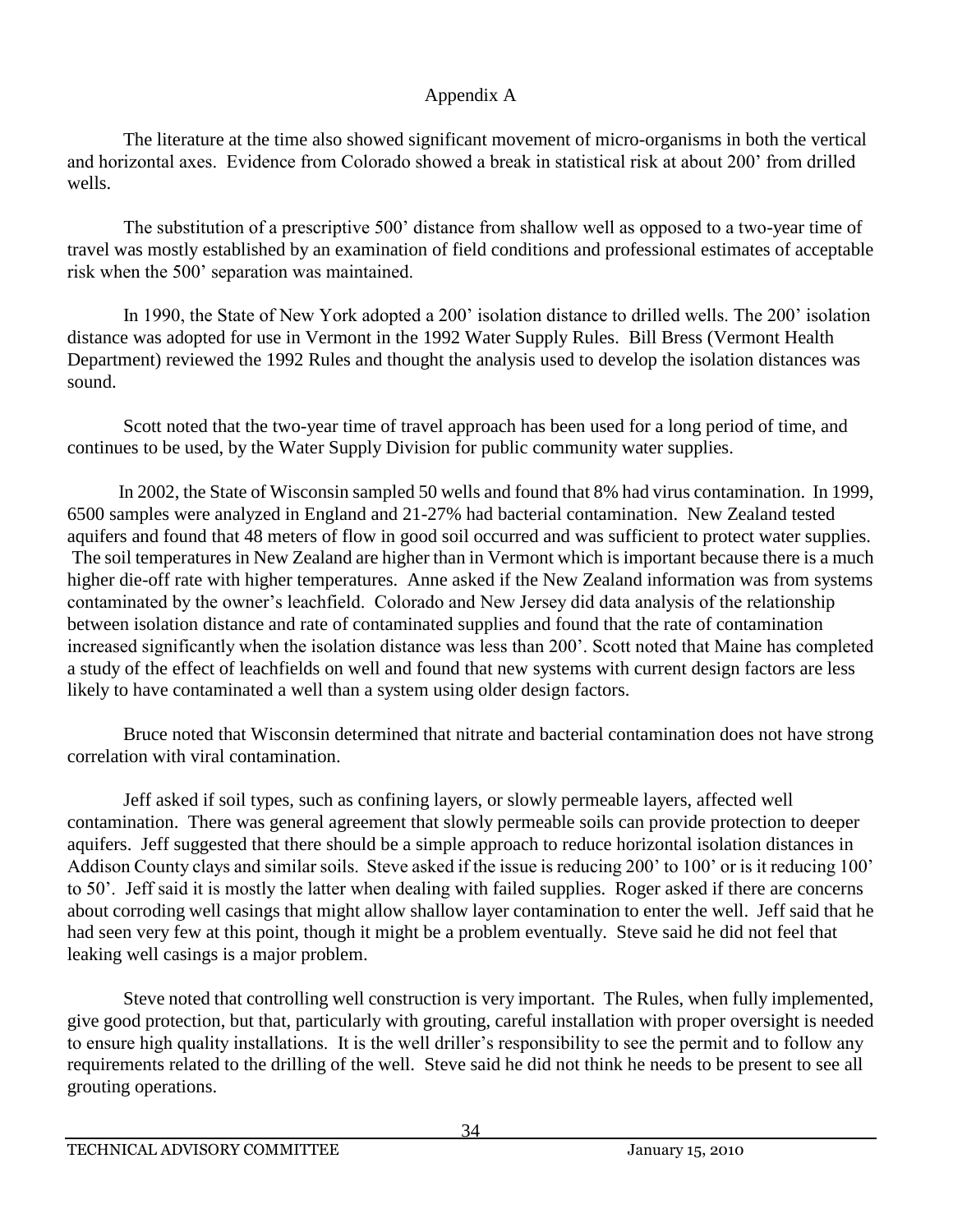Anne noted that there seems to be a scientific foundation to support the existing well isolation standards. Anne asked for a show of hands and all present supported keeping the existing standards. Spencer noted he was supportive with the understanding that an impeding layer could be the basis of a reduction in isolation distance.

Anne said that the hydro subcommittee should meet and review the well grouting issues. Guidance on when and how the isolation distance could be reduced would be helpful. Allison has concerns about isolation distances being reduced prescriptively. Steve said he would not support an across-the-board prescriptive approach. This needs to be a case by case thing based on hydrogeologic analysis. Jeff asked to participate on this subcommittee.

# **Overshadowing – well protection zones on neighboring property**

Anne stated that this is an important, and hot, topic for the coming year and that any revisions to the Water Supply Rule must take a position on this topic. Rodney asked about an approach that would require designers to locate wells so that neighboring properties are not affected whenever possible. Roger noted that there would be questions on application of this concept, such as if 2 lots can be approved without an impact on the neighbor and 3 lots can be approved with an impact, does that limit the project to 2 lots.

Rodney asked if encumbrance for a well shield is a taking issue. Anne said no based on current law, but that there are challenges to this and maybe there will be a court decision that will give us guidance.

Rodney summarized that the use of the current well shield approach and the existing well isolation distances are considered to be appropriate.

# Options for well protection zones

- 1. All isolation distance must be on the lot
- 2. As much as possible of the isolation distance must be on the lot
- 3. There must be an easement for any off lot isolation distance.
- 4. First in time as per present Rules

Items prioritized for discussion with high, low, and medium ranking

- 1. Soil identification vs. perc test **medium**
- 2. Curtain drain with presumption of effectiveness **high**
- 3. Revisions to desktop hydro chart **medium**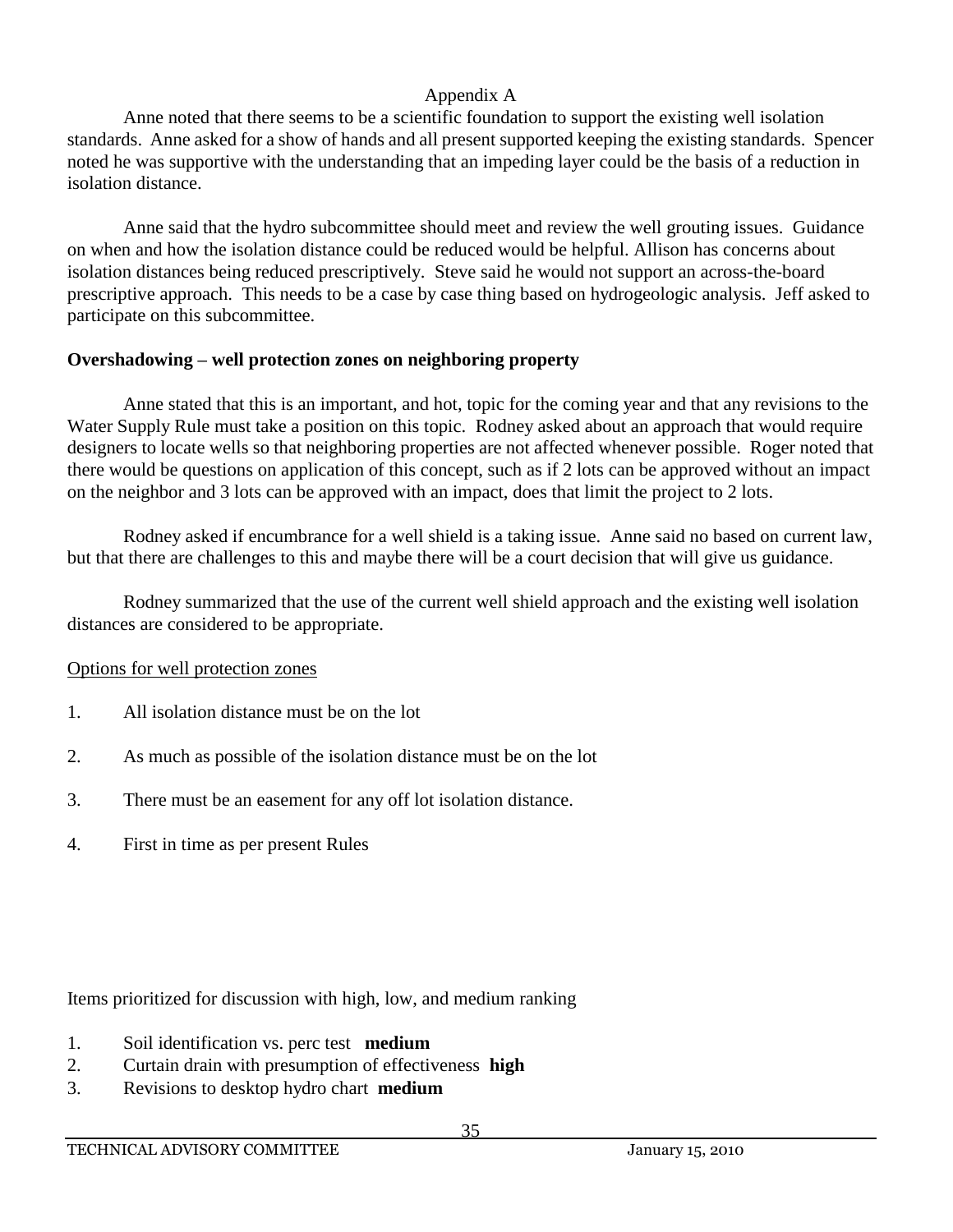- 4. Minimum amount of sand under a mound **high**
- 5. Grandfathered design flow and conversion of use policy **high**
- 6. Updating of design flow chart **high**

#### **Executive Committee**

John Forcier, Steve Revell, Lance Phelps, Phil Dechert, and Roger Thompson Alternates – Chris Thompson, Bernie Chenette, Spencer Harris, Jeff Williams

#### **Subcommittees**

Hydrogeology - Allison Lowry, Craig Heindel, Dave Cotton and Steve Revell.

Training subcommittee - John Forcier, Roger Thompson, Allison Lowry, Dave Cotton, and Barbara Willis.

Licensed designers - Spencer Harris, Alan Huizenga, and Gerry Kittle.

Drip Disposal – Frank O'Brien, Roger Thompson, Dave Cotton, Steve Revell, Alan Huizenga

Water treatment systems – Gail Center, Jeff Williams, Rodney Pingree, Dave Cotton, Lance Phelps, and Roger Thompson.

#### Approved Minutes of the Technical Advisory Committee Meeting January 8, 2008

| <b>Members present:</b> | Roger Thompson<br><b>Steve Revell</b><br>Kim Greenwood<br>Craig Heindel | <b>Rodney Pingree</b><br><b>Allison Lowry</b><br>Gerry Kittle |
|-------------------------|-------------------------------------------------------------------------|---------------------------------------------------------------|
| Others present:         | <b>Gary Schultz</b><br><b>Bruce Douglas</b>                             | <b>Scott Stewart</b>                                          |

#### **Scheduled meetings:**

| February 19, 2008 | 1-4 PM | Mad Tom Room         |
|-------------------|--------|----------------------|
| March 18, 2008    | 1-4 PM | Appalachian Gap Room |

#### **Review of minutes**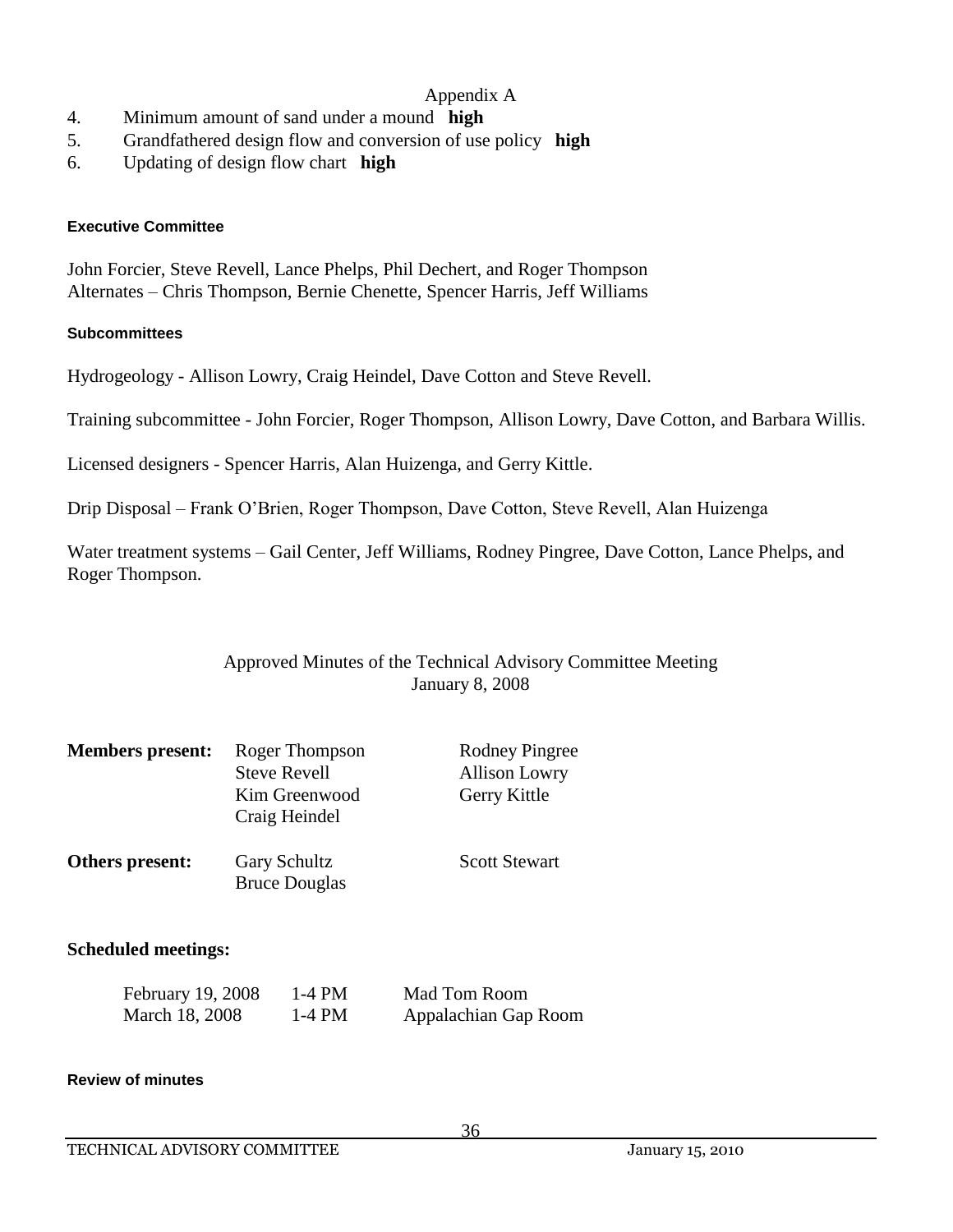The minutes of the December 11, 2007 meeting were reviewed and accepted with the addition that the first in time approach currently used in the Rules is one option related to the well protection zone overshadowing issue.

# **Well shield**

Steve asked if the Agency is going to take a position about keeping the well shield on land owned or controlled by the applicant. Roger said that there has not been a decision at this time.

Gerry noted that Colchester had confirmed that the Rules allow for a reduction in the well isolation distance when there is a hydrogeologic basis for doing so.

Bruce stated that part of his reasoning for the reduction in vertical separation between leachfield and SHWT and bedrock when advanced treatment is used is that Vermont has large horizontal isolation distances. Therefore, any change in horizontal isolation distances might also result in a need to change the vertical isolation distance or other design factors.

Scott noted that even with the existing isolation distances there can be some contamination break through to existing wells.

# **Water Supply Rules**

Scott led a review of his draft of Table A. Scott and Rodney had reviewed isolation distances from other states while preparing this revision to the Water Supply Rules and proposed adding an isolation distance for a few new items such as underground storage tanks.

Gary noted that Dick Valentinetti, who serves on the Climate Change Committee, thinks there will be a significant increase in the number wells drilled for heat pumps.

Scott will send the draft of the section related to bedrock well construction.

Items prioritized for discussion with high, low, and medium ranking

- 1. Soil identification vs. perc test **medium**
- 2. Curtain drain with presumption of effectiveness **high**
- 3. Revisions to desktop hydro chart **medium**
- 4. Minimum amount of sand under a mound **high**
- 5. Grandfathered design flow and conversion of use policy **high**
- 6. Updating of design flow chart **high**

#### **Executive Committee**

John Forcier, Steve Revell, Lance Phelps, Phil Dechert, and Roger Thompson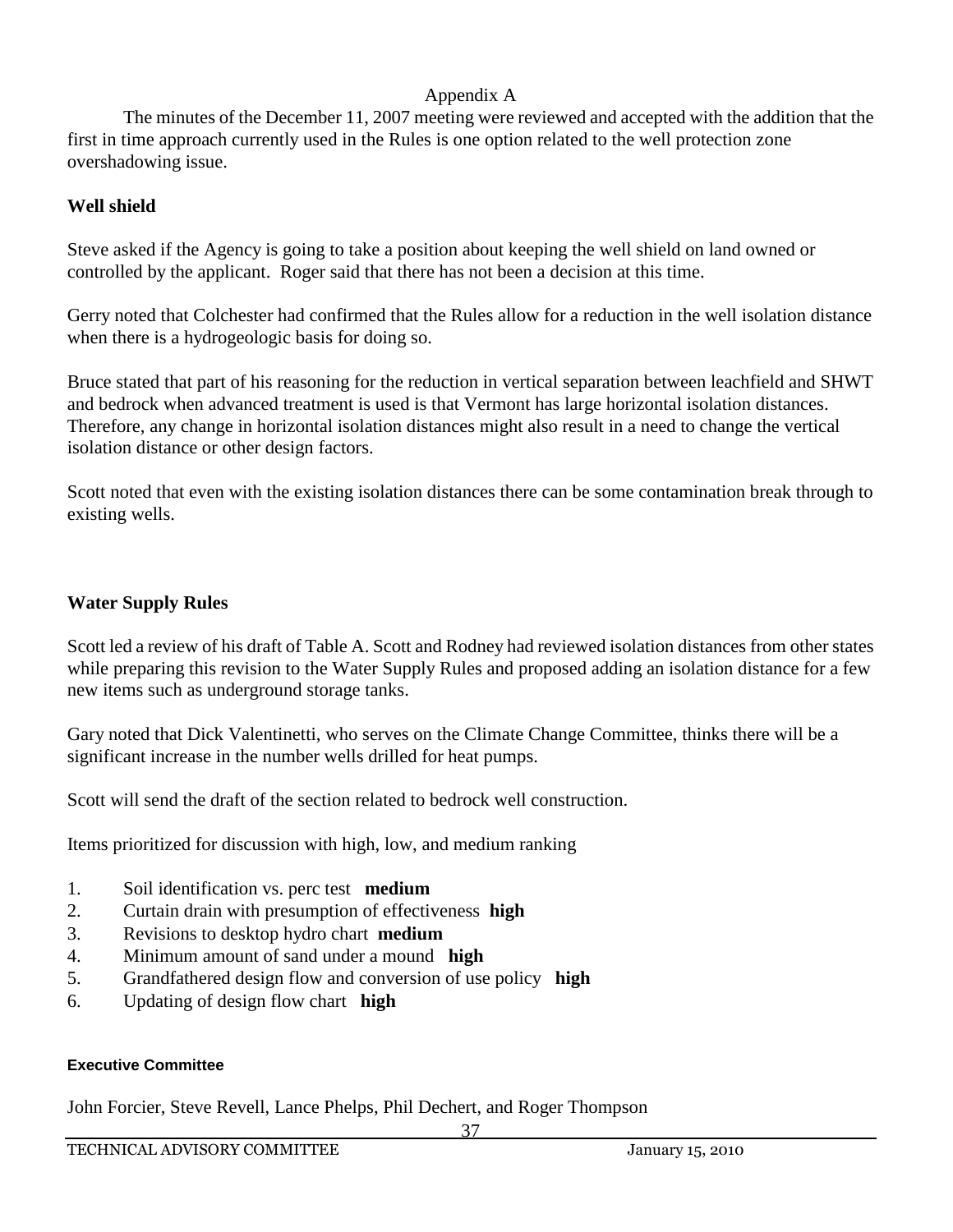Alternates – Chris Thompson, Bernie Chenette, Spencer Harris, Jeff Williams

#### **Subcommittees**

Hydrogeology - Allison Lowry, Craig Heindel, Dave Cotton and Steve Revell.

Training subcommittee - John Forcier, Roger Thompson, Allison Lowry, Dave Cotton, and Barbara Willis.

Drip Disposal – Roger Thompson, Dave Cotton, Steve Revell, Alan Huizenga

Water treatment systems – Gail Center, Jeff Williams, Rodney Pingree, Dave Cotton, Lance Phelps, and Roger Thompson.

# Approved Minutes of the Technical Advisory Committee Meeting February 19, 2008

| <b>Members present:</b> | Roger Thompson<br>Gail Center<br>Craig Heindel<br>John Forcier<br><b>Spencer Harris</b> | <b>Allison Lowry</b><br><b>Steve Revell</b><br>Gerry Kittle<br>Phil Dechert |
|-------------------------|-----------------------------------------------------------------------------------------|-----------------------------------------------------------------------------|
| Others present:         | Anne Whiteley<br>John Beauchamp<br><b>Scott Stewart</b>                                 | Claude Chevalier<br>George Mills<br>Chris Thompson                          |

#### **Scheduled meetings:**

March 18, 2008 1-4 PM Appalachian Gap Room

#### **Review of minutes**

The minutes of the January 8, 2008 meeting were reviewed and accepted with the note that the licensed designer subcommittee should be dropped from the list.

#### **Water Treatment Issues**

Roger gave an overview of the history of permitting requirements for the installation of water treatment systems. Prior to July 1, 2007, there were only a small number of regulated buildings that required water treatment systems and these were issued permits based on designs by professional engineers. The vast majority of water treatment systems were unregulated. After July 1, 2007, when a contaminated water system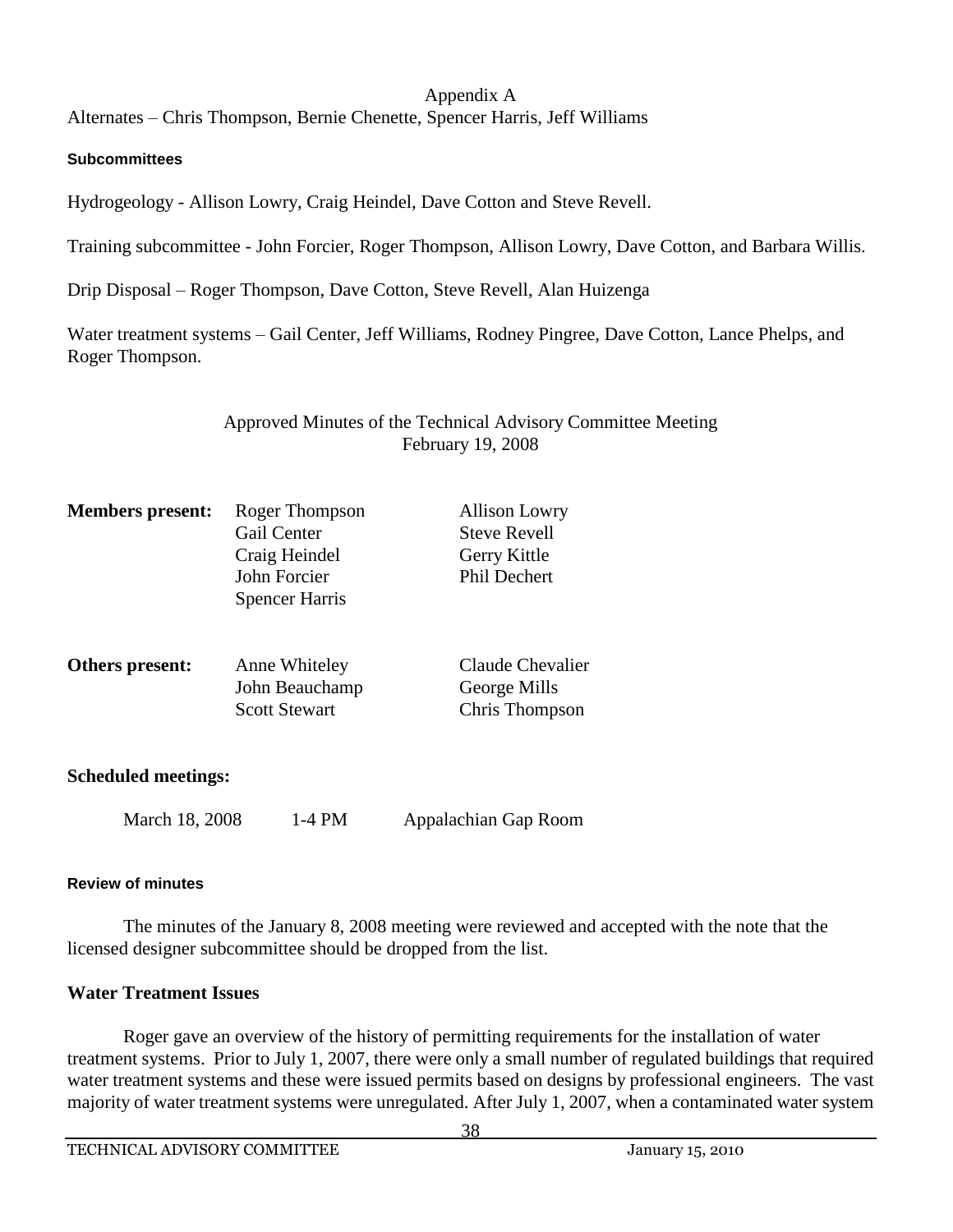serving a single family residence (SFR) was found, it delayed any property transfer or refinancing until the failed system was fixed. This requires a permit and the Rules explicitly require the design to be by a professional engineer. This adds considerable expense and delay to the process of selling or refinancing an SFR. The Agency wants to look at the existing requirements and revise them if possible to reduce or eliminate permitting requirements. The issues include what should be regulated, who can design when the system is regulated, whether there should be standards for the treatment equipment, and disposal of the byproducts with filter backwash disposal being a particular concern. There are also concerns about having enough designers and enough water testing capacity to meet the need.

George Mills noted that the Health Department Laboratory had not seen a recent large surge in testing. This raised the question of whether as many tests are being done as had been forecast by realtors, attorneys, and others in the property transfer business. Gail asked what people contacting her should be told about which contaminants to test for and whether they should be referred to the regional offices for permits. Steve said he tells people to get a full test. George also raised a question as to whether the break between classes of water systems, such as private and public, should also include a break at 1350 GPD because this number is currently in the Rules. This number is related to the design flow of projects that designers who are not professional engineers are allowed to handle and may not be a good break point for relative risk of different classes of water systems.

Claude Chevalier and John Beauchamp asked about how water treatment systems had become subject to the Rules. Anne reviewed the history of statutory and rule changes related to failed water systems in response to concerns that failed water systems are permit violations that cloud property titles. The need to determine if a water system is failed leads to testing of the water quality, failure of the testing requirements leads to a need to modify the system, and the definition of a water system includes water treatment equipment. Modification of the water system requires a permit and the Rules are explicit that only professional engineers can design treatment systems.

Gail suggested that records should be kept and published of test results so that knowledge of "hot spots" could be developed and used as guidance for specific testing requirements based on geographic location in a map form developed by DEC. Roger asked if all new wells should be tested. Craig said that water quality from a well often changes after a period of use of at least a few months. This sometimes reduces the level of contaminants and sometimes increases the level of contaminants. John Beauchamp agreed, noting that several months of use may be required until the water quality stabilizes.

# **Decisions**

Anne noted that in addition to the current individual permit approach, it would be possible to do a general permit or a permit by rule. A conditional exemption, which functions much the same as a permit by rule, could also be created. Claude suggested that any permitting requirement would be a nightmare of regulation that is really not needed. John Forcier commented that some situations need to be regulated and that some systems also need to have maintenance contracts in place to ensure the systems continue to operate as designed.

Anne suggested looking at treatment systems dealing with secondary standards, pathogens, and primary standards one at a time and seeing if there is consensus on one or more groups. Anne posed the question of whether treatment systems used for secondary standards should be regulated, and whether it mattered if the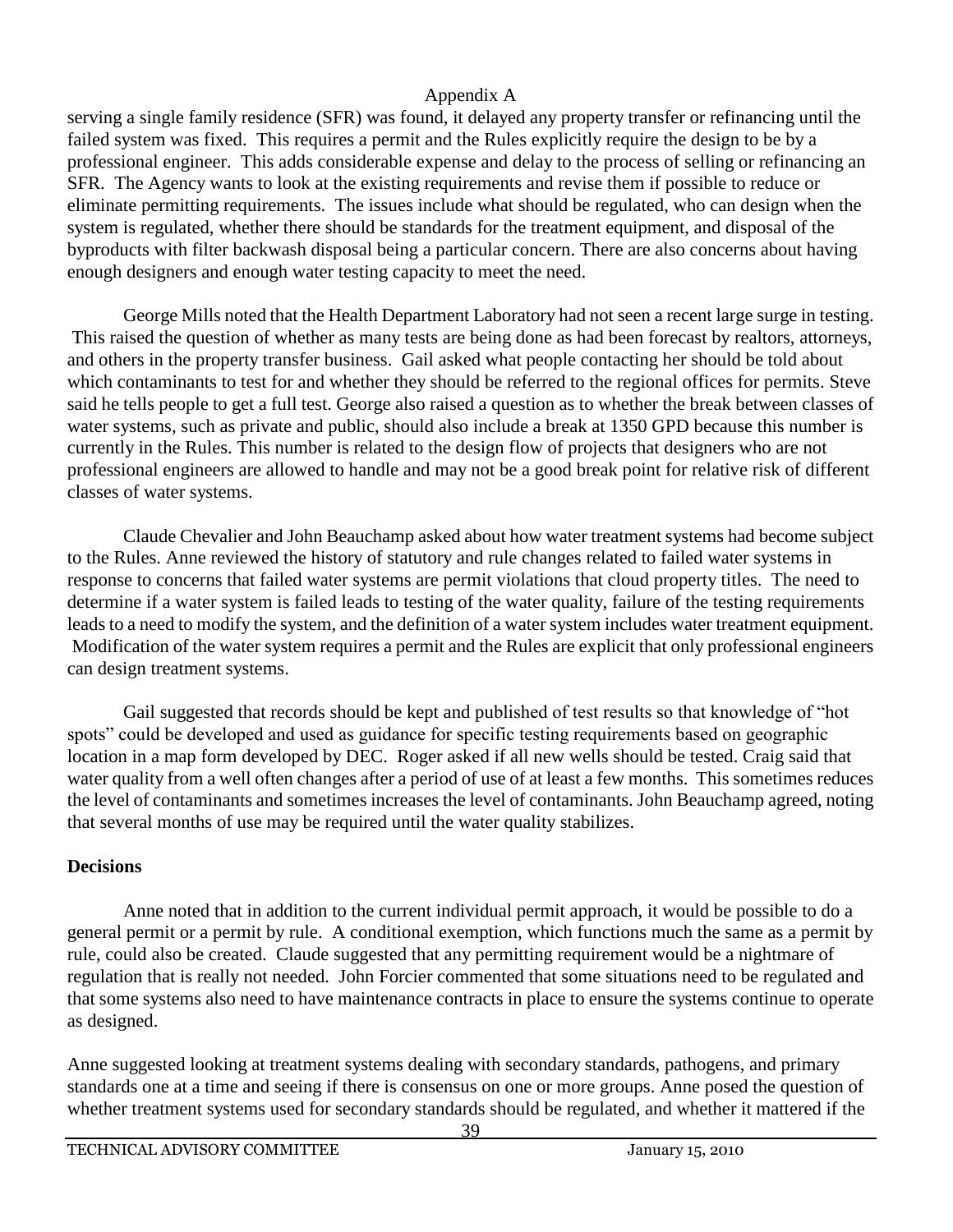system served only a single family residence or other uses up to, but not including a system classed as a public water supply. John Forcier said deregulation might be OK for SFRs. Allison said the SFRs should be deregulated. Gail supported deregulation because the Health Department provides advice and permitting requirements may lead people to not deal with failed systems. Gail noted that she hopes to eventually have maps that will help people make decisions about water testing choices.

Anne then asked if there is support to deregulate water treatment systems for secondary standards. Gerry asked about the impact of water treatment filter backwash on leachfields. Claude said that current thinking he has seen suggests less impact on the leachfield than once thought. There may be an impact on the septic tank and bypassing is commonly done to avoid this impact. John Beauchamp suggested that filter backwash might increase discharges to the leachfield by about 20% at the high end of the range.

# **Secondary standards**

Anne polled TAC and there was consensus to deregulate water treatment systems for secondary standards serving SFR. There was also consensus among TAC members to deregulate all water treatment systems for secondary standards serving non-public water supplies. This would include duplexes, office buildings with less than 25 employees, day care businesses with up to 25 staff and children. John Forcier noted that there might be a need to revise the P.E. statute to implement this.

# **Pathogens**

Anne asked if systems treating pathogens should be regulated. Phil asked if a person would need help in selecting an appropriate system. Claude said that a person could rely on the work of the Water Quality Association (WQA) in selecting an approved system. John Beauchamp noted that he has a Level 6 Certification from WQA and that WQA Certification does provide assurance that a person is knowledgeable.

Anne polled TAC on deregulating water treatment systems for pathogens. There was consensus among those present that systems serving SFR should be deregulated. There was a majority opinion that pathogenic treatment should be deregulated for all non-public water systems, with Roger and John Forcier indicating that they did not agree with this approach.

# **Primary standards**

There was some brief discussion with agreement that radionuclides are a special case because of the disposal issues and should be considered separately. It was agreed to pick this up at the next meeting on March 18<sup>th</sup> or to schedule an extra meeting in the meantime.

Items prioritized for discussion with high, low, and medium ranking

- 1. Soil identification vs. perc test **medium**
- 2. Curtain drain with presumption of effectiveness **high**
- 3. Revisions to desktop hydro chart **medium**
- 4. Minimum amount of sand under a mound **high**
- 5. Grandfathered design flow and conversion of use policy **high**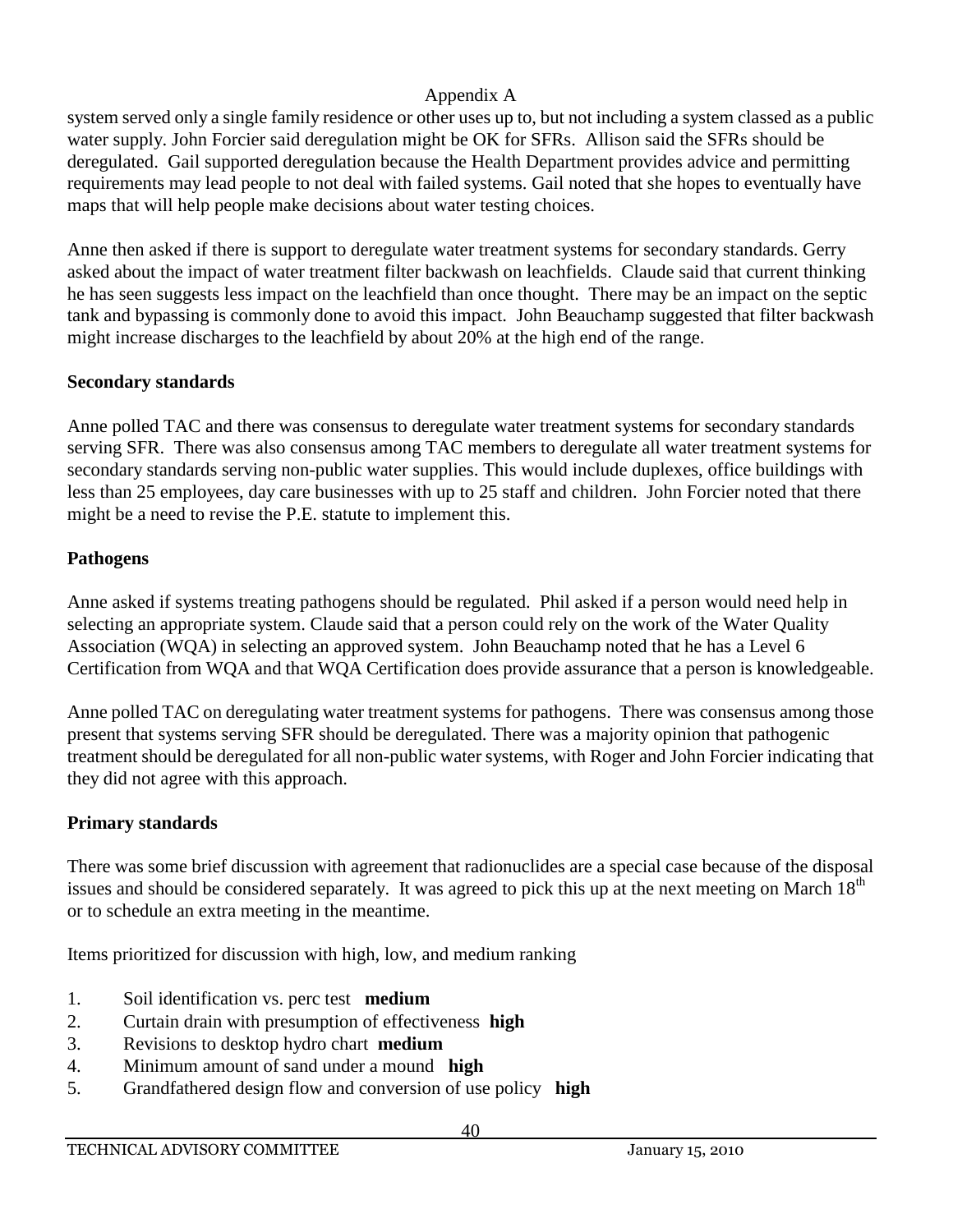# 6. Updating of design flow chart **high**

#### **Executive Committee**

John Forcier, Steve Revell, Lance Phelps, Phil Dechert, and Roger Thompson Alternates – Chris Thompson, Bernie Chenette, Spencer Harris, Jeff Williams

#### **Subcommittees**

Hydrogeology - Allison Lowry, Craig Heindel, Dave Cotton and Steve Revell.

Training subcommittee - John Forcier, Roger Thompson, Allison Lowry, Dave Cotton, and Barbara Willis.

Drip Disposal – Roger Thompson, Dave Cotton, Steve Revell, Alan Huizenga

Water treatment systems – Gail Center, Jeff Williams, Rodney Pingree, Dave Cotton, Lance Phelps, and Roger Thompson.

# Approved Minutes of the Technical Advisory Committee Meeting March 18, 2008

| <b>Members present:</b> | Roger Thompson       | Alan Huizenga         |
|-------------------------|----------------------|-----------------------|
|                         | Gail Center          | <b>Rodney Pingree</b> |
| Craig Heindel           | <b>Allison Lowry</b> |                       |
|                         | Kim Greenwood        | John Forcier          |

| Others present: | Claude Chevalier     | George Mills |
|-----------------|----------------------|--------------|
|                 | <b>Scott Stewart</b> |              |

#### **Scheduled meetings:**

| April 15, 2008 | 1-4 PM   | Lincoln Room, Osgood Building |
|----------------|----------|-------------------------------|
| May 20, 2008   | $1-4$ PM | <b>Chapel Conference Room</b> |
| June 17, 2008  | $1-4$ PM | Room 100 Stanley Hall         |

#### **Review of minutes**

The minutes of the February 19, 2008 meeting were reviewed. Gail asked that minutes reflect her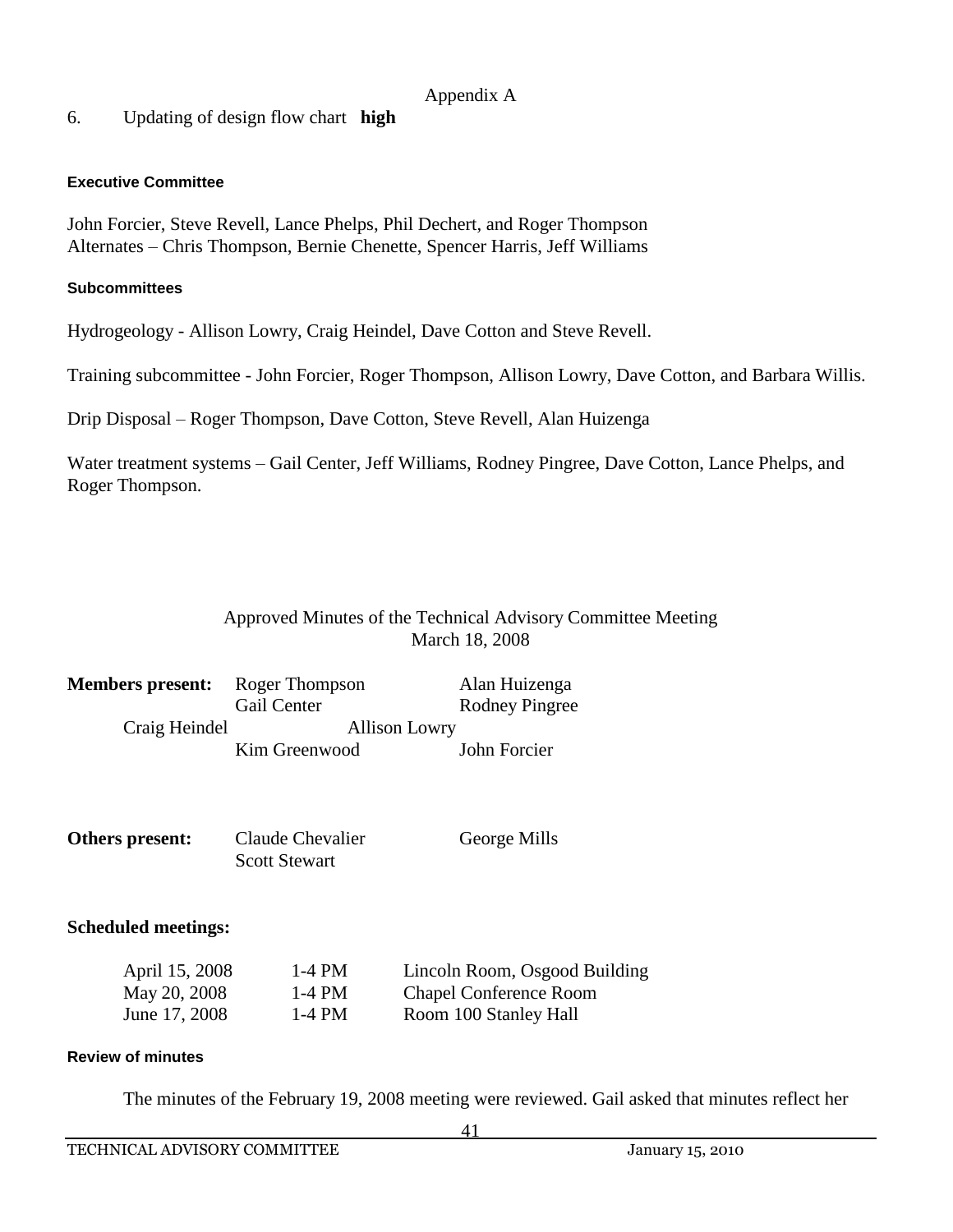hope that DEC would develop the mapping for areas with water problems. Craig suggested that "endorsed" should be dropped from page one of the minutes. George suggested that the discussion about the use of 1350 GPD as a break point should be included.

# **Legislative update**

Roger noted there was proposed language that would require a report on the use of the general permit approach in the regional office program. This really is related to the targeted review concept that was developed after the Kaizen process. It would have limited the number of pre-application site and post application site visits and the number of plan reviews. Kim agreed that this was what the legislative committee was concerned about. So far, there has been little implementation of the plans except for administrative issuance of municipal connections. The regional offices are continuing pretty much as in the past and are making as many site visits and reviewing as many plans as they can while making sure the permit processing times are meeting the standards. The regional offices, particularly Essex and Rutland, have improved their processing times.

Kim noted that the public trust concept for groundwater remains in play at the legislature with the Senate NR Resources Committee approving a bill that contains public trust language. Scott noted that legislation under consideration conflicts with the definition of public water supplies as used in the current Water Supply Rule.

# **Meeting Schedule**

Future meetings were scheduled for April 15, May 20, and June 17. Scott asked about having extra meetings so there would be time to work on revisions to the Water Supply Rule. The group did not want to schedule extra meetings at this time but might at a later time.

# **Water Treatment Issues**

Rodney asked if there is a current policy related to the treatment of radionuclides for new wells. Roger said that the current policy, which dates back to around 2000, is that new wells will not be approved for use if treatment for radionuclides is required. This is because of the disposal problem of the filter backwash for the most common method of treatment for radionuclides.

The disposal of radionuclides is a UIC (Underground Injection Control) issue. Federal regulation applies and EPA does not have a clear position on how to apply this. Other states have unclear policies as well. Canute Dalmasse signed guidance around 2000 that allowed for treatment of existing wells with disposal through the existing leachfields.

Alan asked if the backwash could be returned to the source well. It would probably require a separate well drilled into the same aquifer because the concentrated backwash would not disperse easily in the bedrock aquifer. Roger said he would be OK with the concept as the existing radionuclides are only being returned to their source but EPA has not indicated this would meet the UIC Rules.

For perspective, Gail reviewed the results of water tests of private water systems for radionuclides done by the Vermont Department of Health Laboratory. Out of over 2000 samples, 40+ had levels above the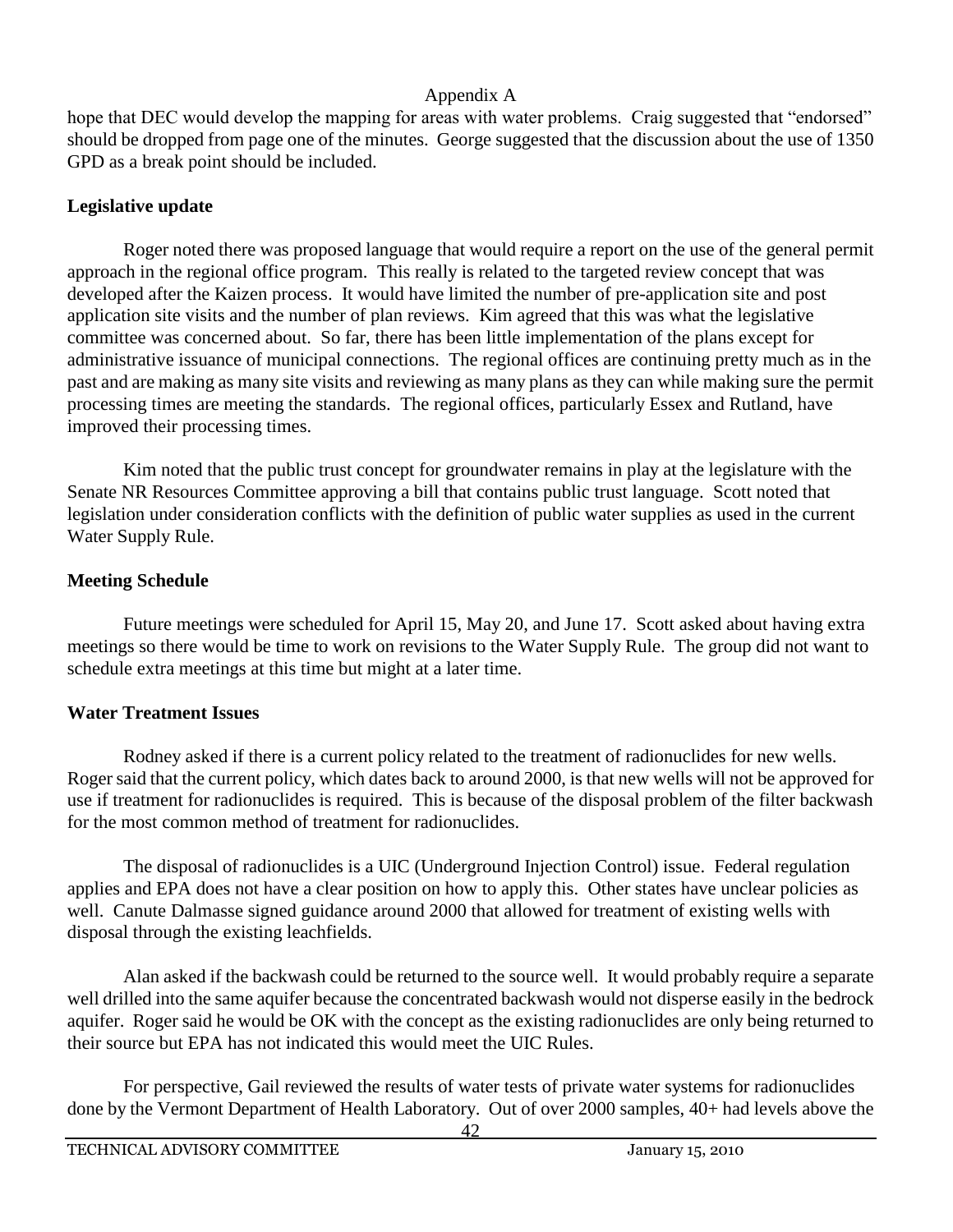standards with some up to 200 picocuries. It was noted that Public Water Supplies continue to provide water while the system is brought into compliance.

Gail also noted that about 25% of water samples from private water systems are positive for coliform with about 3% positive for e-coli. Out of 2157 samples 3.4% are above the arsenic standard with a range of 11-151 ppb. 6.4% of samples tested above the limit for radium with a range of 6.9 to 69 picocuries.

John asked if anyone had second thoughts about their positions at the last meeting after reading the e-mails from Bruce Douglas. Bruce stated that he would be concerned about deregulating installation of water treatment systems for pathogens and primary standards for both systems serving only one SFR and for other systems up to the Public Water System level. George noted that simply having a positive reading for coliform did not mean that pathogens are present. Rodney noted that treatment for cryptosporidium and giardia with chlorine is ineffective and that UV lights are only effective with there is a low level of turbidity in the water being treated. Claude said he still did not see a problem that justified a requirement that only PE design water treatment systems.

Alan noted that he supported Bruce's statement that the water system should be evaluated prior to just installing a water treatment system. This would ensure that other problems were resolved and that the treatment system was appropriate for that particular water system. Gail noted that that when describing treatment for pathogens the word should be inactivate not remove.

John asked Alan if he would support deregulation of water treatment systems for pathogens. Alan indicated he would accept deregulation at the one SFR level but not for other systems. Rodney recommended against deregulation for any systems treating pathogens. John stated that while he did not object to deregulation of treatment systems for pathogens at the previous meeting, after reading Bruce's recommendations he does not support deregulation of any treatment systems for pathogens. Kim stated that she would support deregulation of treatment systems for secondary standards she would not support deregulation of any treatment systems for pathogens.

Alan noted that he supports doing a full water test at the time of sale. The test that New Jersey currently requires costs \$316.

The group then turned to the water treatment for primary standards. The common contaminants found in Vermont include lead and copper, arsenic, hydrocarbons, and fluoride. There is a large list of primary contaminants but most are rarely or never found in Vermont as they are not naturally occurring. Claude said that it might be appropriate for a person designing water treatment for primary standards to have a WQA (Water Quality Association) certification. Kim asked Claude if his well drilling company was typical of all well drilling companies when it comes to designing water treatment systems. Claude noted that the level of skill and interest varied with the larger firms more apt to be involved in additional tasks such as installation the service to the house, the pressure tanks and pump controls, and water treatment systems.

On the question of whether water treatment systems for primary contaminants that serve only one SFR should be deregulated, TAC voted 6 no and 3 yes.

On the question of whether water treatment systems for primary contaminants that serve only other water systems up to the Public Water System level should be deregulated, TAC voted 6 no and 3 yes.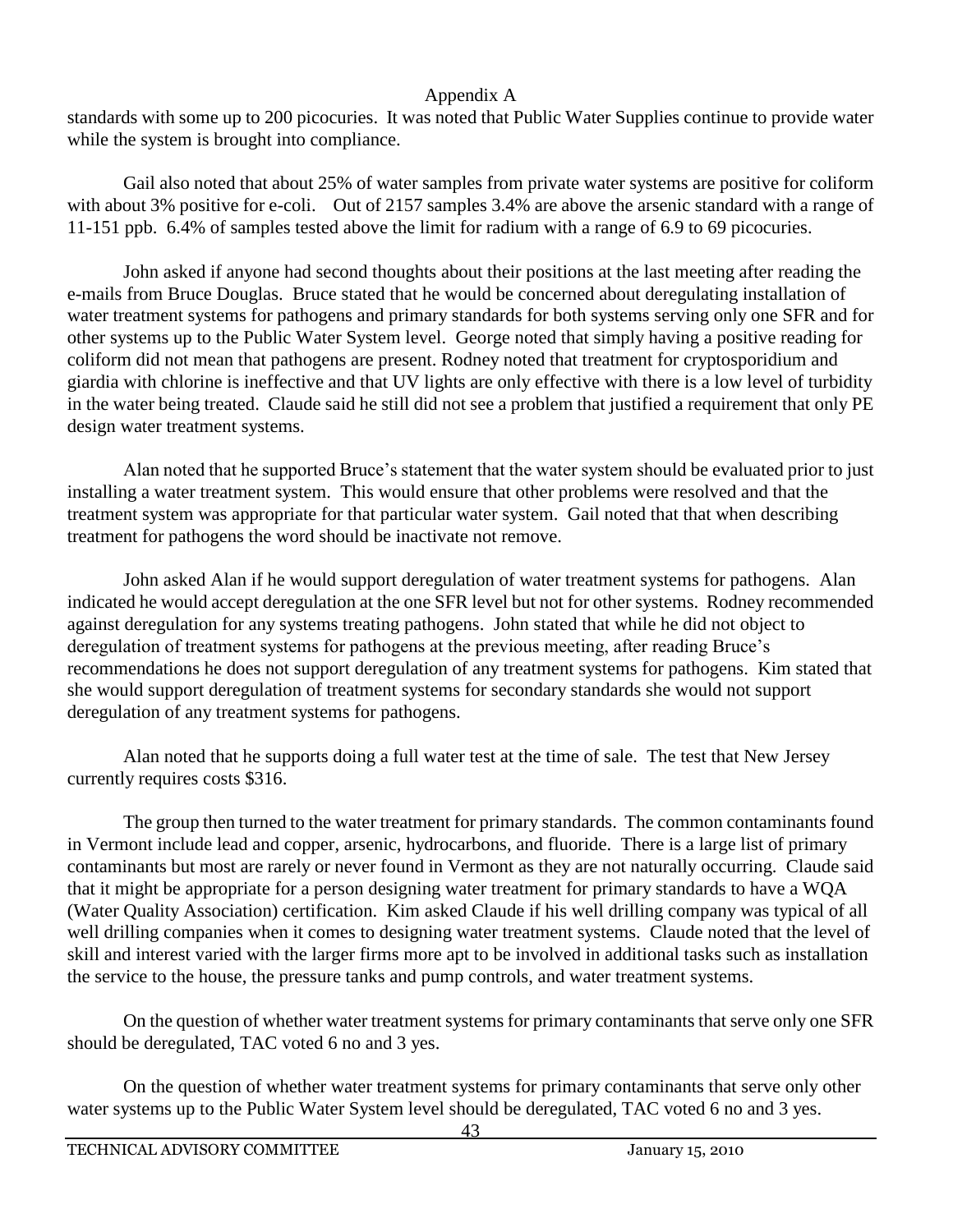# **Permit by Rule**

Roger asked if TAC members would support a permit by rule approach. A permit by Rule approach, which might be implemented in the Rules as a conditional exemption, could include a process that regulated the design and/or installation of water treatment systems while not requiring issuance of a permit. This would reduce the cost and the time required to get a system installed. The permit by rule could specify who could do the designs and whether the equipment needs to be certified by NSF (National Sanitation Foundation) or some other organization. The permit by Rule could have different requirements for SFR only or for pathogen treatment system versus systems for primary standards. When polled the members agreed that a permit by rule approach should be evaluated. John noted that he would support permit by rule for some treatment systems but would need further evaluation to decide if there is a risk level sufficient to trigger the need for a professional engineer's input. John noted that a maintenance contract should be required.

Claude will be included in discussions about the permit by rule approach as a well driller representative. John noted that Mike Quaid is the current contact for the PE Board.

Items prioritized for discussion with high, low, and medium ranking

- 1. Soil identification vs. perc test **medium**
- 2. Curtain drain with presumption of effectiveness **high**
- 3. Revisions to desktop hydro chart **medium**
- 4. Minimum amount of sand under a mound **high**
- 5. Grandfathered design flow and conversion of use policy **high**
- 6. Updating of design flow chart **high**

#### **Executive Committee**

John Forcier, Steve Revell, Lance Phelps, Phil Dechert, and Roger Thompson Alternates – Chris Thompson, Bernie Chenette, Spencer Harris, Jeff Williams

#### **Subcommittees**

Hydrogeology - Allison Lowry, Craig Heindel, Dave Cotton and Steve Revell.

Training subcommittee - John Forcier, Roger Thompson, Allison Lowry, Dave Cotton, and Barbara Willis.

Drip Disposal – Roger Thompson, Dave Cotton, Steve Revell, Alan Huizenga

Water treatment systems – Gail Center, Jeff Williams, Rodney Pingree, Dave Cotton, Lance Phelps, and Roger Thompson.

> Approved Minutes of the Technical Advisory Committee Meeting April 15, 2008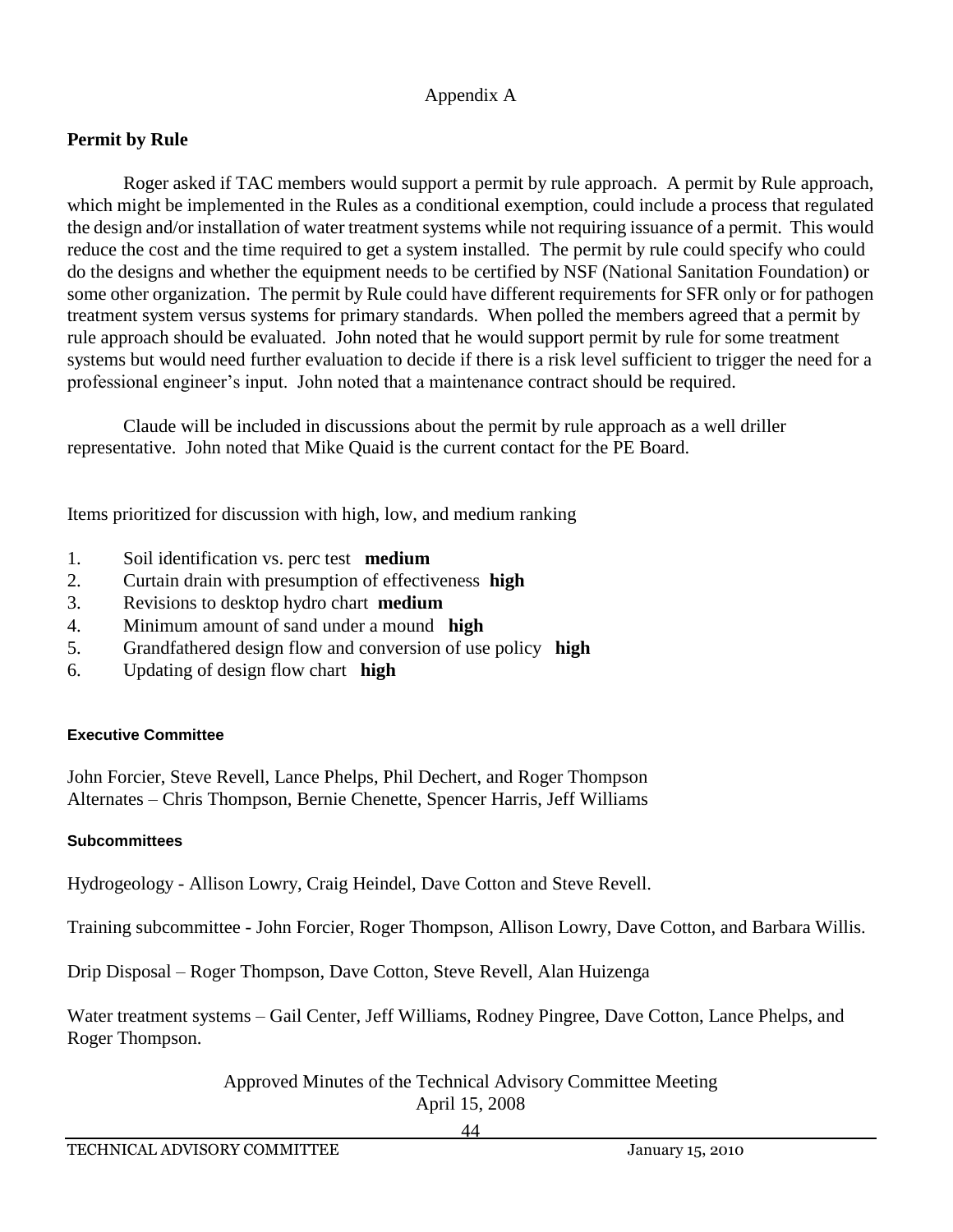| <b>Members present:</b> | <b>Steve Revell</b> | Gail Center            |
|-------------------------|---------------------|------------------------|
|                         | Craig Heindel       | <b>Bernie Chenette</b> |
|                         | Roger Thompson      | Rodney Pingree         |
|                         | Jeffrey Williams    |                        |
|                         |                     |                        |
|                         |                     |                        |

| Others present: | Chris Thompson   | <b>Scott Stewart</b> |
|-----------------|------------------|----------------------|
|                 | Claude Chevalier | George Mills         |
|                 | Anne Whiteley    | <b>Bruce Douglas</b> |
|                 | John Beauchamp   |                      |

#### **Scheduled meetings:**

| April 15, 2008 | 1-4 PM | Lincoln Room, Osgood Building |
|----------------|--------|-------------------------------|
| May 20, 2008   | 1-4 PM | <b>Chapel Conference Room</b> |
| June 17, 2008  | 1-4 PM | Room 100 Stanley Hall         |

#### **Review of minutes**

Gail asked that the minutes indicate the results of water tests she had mentioned are for private water supplies, and that the misspellings of picocuries on the second page be corrected.

#### **Water Treatment Systems**

Anne reviewed the results of a meeting that she, Chris Thompson, and Roger Thompson had with Commissioner Laura Pelosi. The sense of the meeting was that Commissioner Pelosi was inclined to deregulate treatment systems used for treating secondary contaminants for systems that serve only one single family residence on its own individual lot and for all other non-public systems. The Commissioner is also open to deregulating systems installed to treat pathogens when used for systems serving only one single family residence on its own individual lot but is waiting until everyone has a chance to offer comments. Pathogen treatment for systems serving more than one single family residence should be subject to regulation in some form which might be an individual permit or a permit by rule.

Anne asked the committee if their previous opinion supporting deregulation of systems used to treatment secondary contaminants remained firm and found that it did.

Anne then reviewed a draft permit by rule document and the committee provided comments. There was discussion about whether there should be a physical evaluation of the existing water system to determine whether repairs or alterations to the system would either be a better choice than installation of a treatment system or should be used in conjunction with a treatment system. It was determined that a site inspection checklist should be prepared which Roger agreed to do. It was pointed out that the installer of a water treatment system might not be a licensed designer. John said that an interior inspection of the water storage and distribution system is essential because a water system with dead end pipes or cross connections would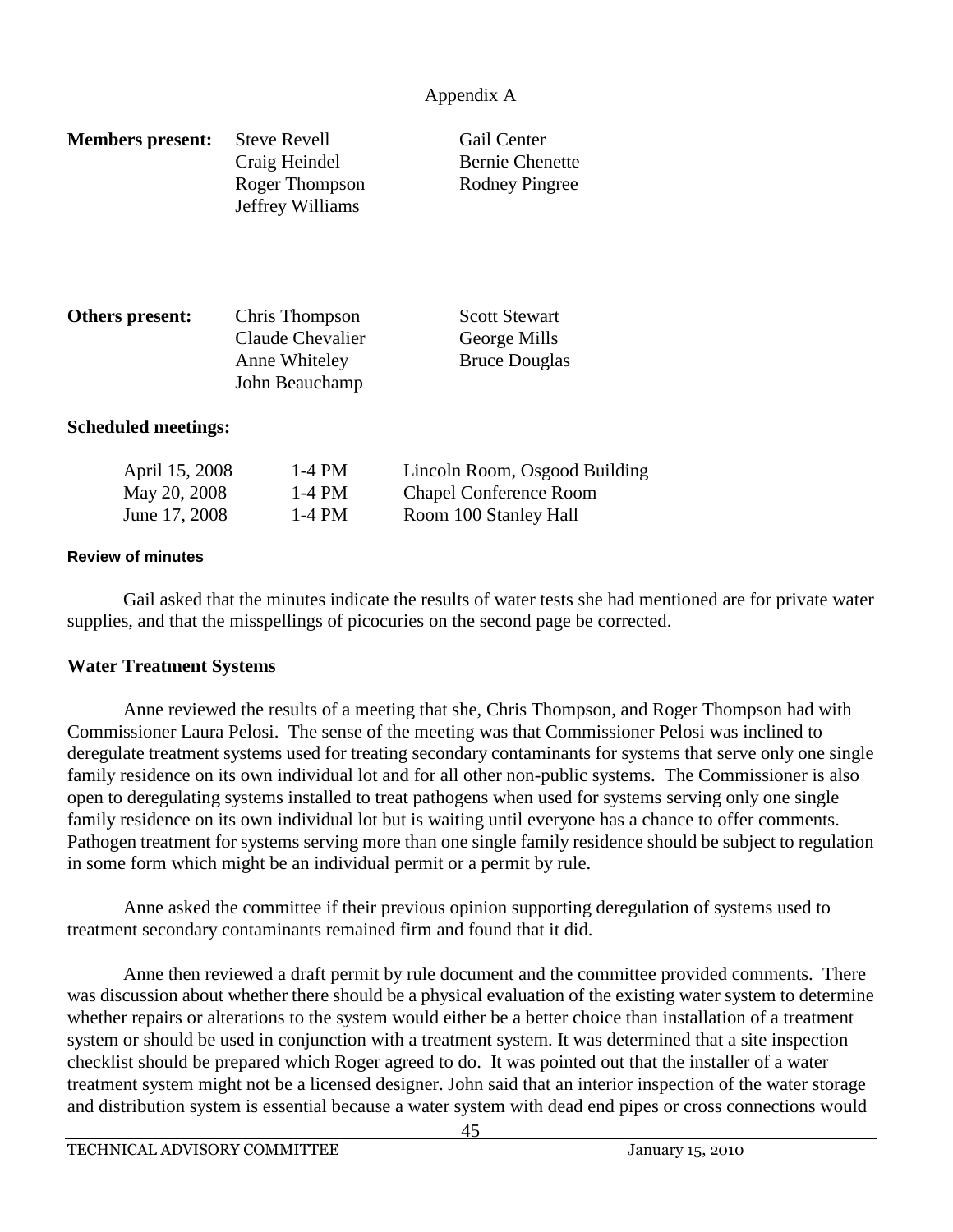not be fixed with a water treatment system installed at the point where the water line enters the building. Chlorination might give a good test result at first, but with the point of contamination being after the treatment system recontamination can occur. The short term test results can give a false sense of security. John said that it takes 30 to 90 minutes to evaluate the interior distribution system. John also recommended monthly or quarterly testing for a year after a one time chlorination of a water system.

Anne asked a clarifying question of why a system evaluation is needed prior to installing treatment equipment. John noted that it is important to have people who can select the correct equipment. The Committee was polled and answered that an evaluation of the source and the distribution system should be required for systems that are regulated.

Maintenance of the systems was discussed with the option of a contract or putting a schedule in the approval. The Committee was polled and 7 to 5 preferred the maintenance contract to a maintenance schedule.

Anne then raised the issue of who could design the water treatment system; in particular could it be someone who is not a professional engineer (PE). There was support for allowing a PE, a designer who is not a PE with an appropriate WQA certification or a licensed well driller with an appropriate WQA certification. John suggested that someone with level 1, level 2 (disinfection), and level 3 (filtration) would have a good knowledge of common water treatment requirements.

# **Water Supply Rules**

It was decided to form a subcommittee to work with Scott on the Water Supply Rule revisions with Claude, Bernie, Jeff, Scott, Roger, and Steve agreeing to participate. Scott will arrange the meeting.

Items prioritized for discussion with high, low, and medium ranking

- 1. Soil identification vs. perc test **medium**
- 2. Curtain drain with presumption of effectiveness **high**
- 3. Revisions to desktop hydro chart **medium**
- 4. Minimum amount of sand under a mound **high**
- 5. Grandfathered design flow and conversion of use policy **high**
- 6. Updating of design flow chart **high**

#### **Executive Committee**

John Forcier, Steve Revell, Lance Phelps, Phil Dechert, and Roger Thompson Alternates – Chris Thompson, Bernie Chenette, Spencer Harris, Jeff Williams

#### **Subcommittees**

Hydrogeology - Allison Lowry, Craig Heindel, Dave Cotton and Steve Revell.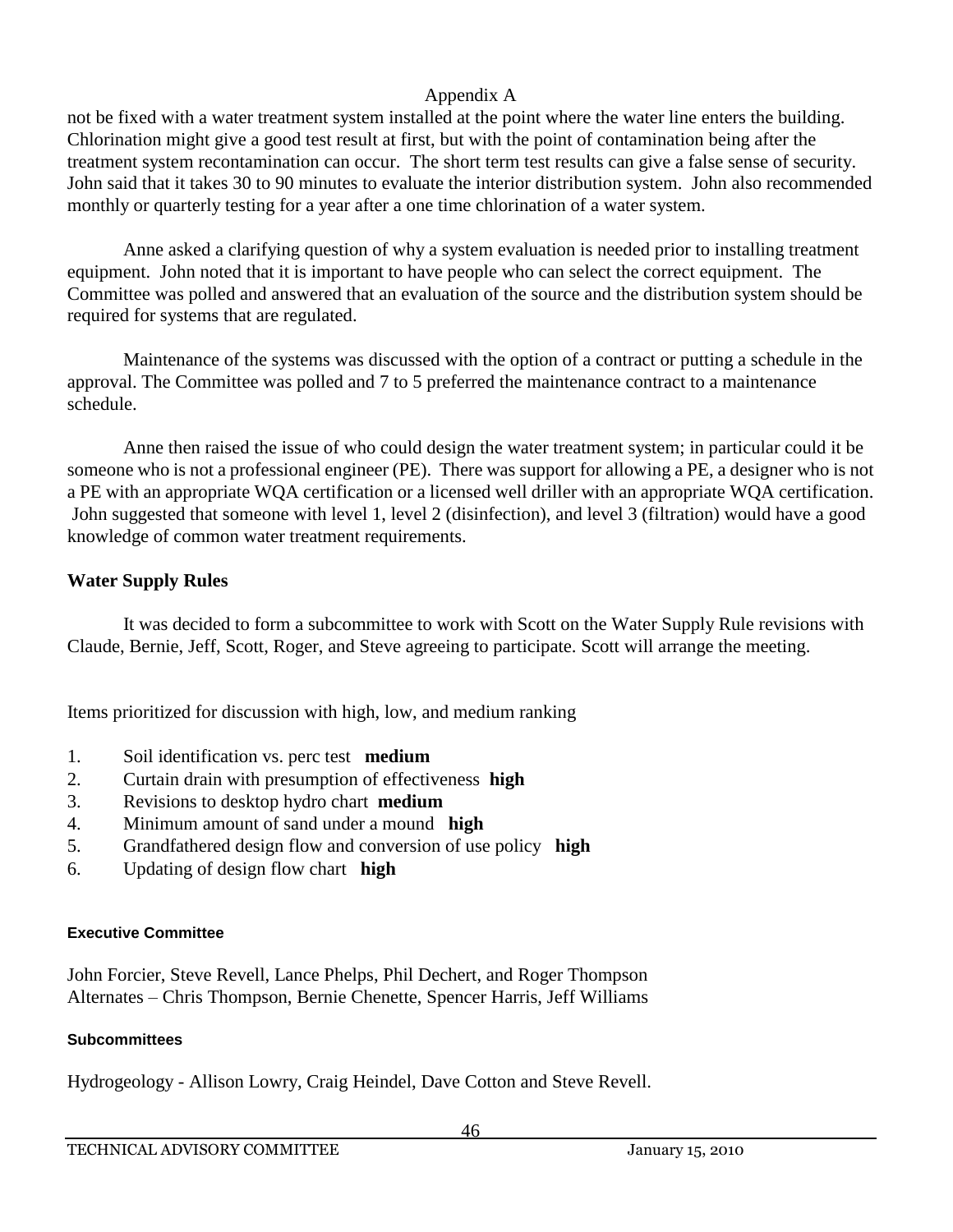Training subcommittee - John Forcier, Roger Thompson, Allison Lowry, Dave Cotton, and Barbara Willis.

Drip Disposal – Roger Thompson, Dave Cotton, Steve Revell, Alan Huizenga

Water treatment systems – Gail Center, Jeff Williams, Rodney Pingree, Dave Cotton, Lance Phelps, and Roger Thompson.

# Approved Minutes of the Technical Advisory Committee Meeting May 20, 2008

| <b>Members present:</b> Roger Thompson |                  | <b>Steve Revell</b> |
|----------------------------------------|------------------|---------------------|
|                                        | Rodney Pingree   | <b>Gail Center</b>  |
|                                        | Jeffrey Williams |                     |

| Others present: | John Beauchamp       | Anne Whiteley       |
|-----------------|----------------------|---------------------|
|                 | <b>Scott Stewart</b> | <b>Gary Schultz</b> |
|                 | Claude Chevalier     | Chris Thompson      |

#### **Scheduled meetings:**

| June 27, 2008 | $12:30 - 3:30 \text{ PM}$ | <b>Chapel Conference Room</b> |
|---------------|---------------------------|-------------------------------|
|               |                           |                               |

#### **Review of minutes**

The draft minutes for the April 15, 2008 meeting were accepted as drafted.

#### **Water Treatment Systems**

Anne suggested working from the draft checklist that Roger had prepared. The group confirmed that there is continued consensus for deregulation of water treatment systems that are designed for, and which in practice, only treat for hardness and/or for secondary contaminants. Anne then asked that the section related to treatment systems for pathogens for water systems serving other than one single family residence on its own lot be considered. Questions 10 and 11, related to whether or not the aquifer is contaminated and whether it can be remediated were discussed. The checklist is included below as an attachment. It was decided to revise the questions to focus more on the source of the contamination.

It was agreed that a finished checklist needs an introductory statement that explains the purpose and use of the checklist. Anne will do a first draft of this statement.

The use of WQA (Water Quality Association) Certifications was discussed. The level 1 certification covers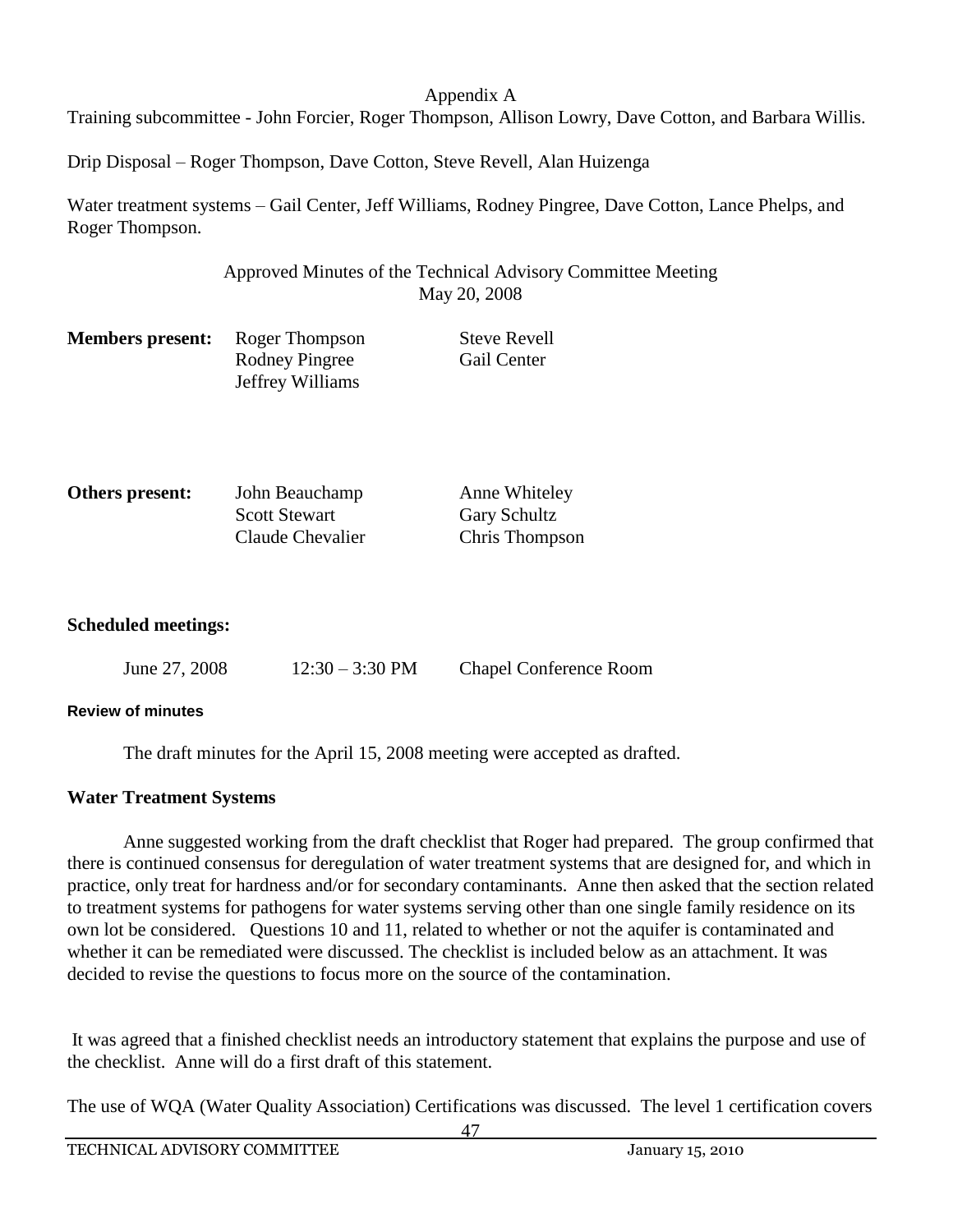a basic understanding of water treatment issues for some types of simple treatment systems. It is possible to obtain additional levels of certification up to level 6. It appears that a combination of level 1 and certification for disinfection would be sufficient for a person designing systems for pathogen treatment.

# **Water treatment system designers**

There was a discussion of what qualifications should be required to design pathogen treatment systems for water supplies serving other than one single family residence on its own lot. There was consensus that registered professional engineers should be acceptable under the Wastewater System and Potable Water Supply Rules. The P.E. Board also has jurisdiction and could limit these designs to only engineers with a particular specialty license. There was consensus that Class B Designers who also hold WQA level 1 certification and certification for disinfection systems could design treatment systems for treatment of pathogens. The licensed well drillers suggested that their well driller license alone should be sufficient though they would support adding an hour or two of continuing education to their training courses. In addition, any person holding a WQA level 1 certification and certification for disinfection systems could design treatment systems for treatment of pathogens.

# **Equipment certifications**

The question of whether the treatment equipment should be certified was discussed. John noted that NSF (National Sanitation Foundation) certifications are very specific and very expensive. Each company has several models of systems and each would have to be separately certified. NSF, and other agencies, also certify individual fittings, valves, pumps, and other items that make up a complete system. It was decided to not recommend a requirement that equipment be NSF certified.

# **Pathogen treatment for systems serving more than one SFR**

The issue of regulation of treatment systems for pathogen treatment of water systems serving only one SFR (single family residence) on its own lot was also discussed. Rodney asked why the requirements for an SFR should be different than for other water systems. Gary suggested that the individual owner should be able to decide what treatment system to use as only the owner's family is exposed to the risk. Jeff agreed with Rodney concerns. Gail and Claude supported the concept that the homeowner should be able to decide. Jeff noted that the issue of whether the installed treatment system was appropriate could also be part of the discussion at the time of sale and the new owner could upgrade if there were any concerns. The attendees voted with 8 in favor of deregulation, 1 in favor of regulation, and 2 abstaining.

# **Treatment for primary standards**

Treatment for primary standards was also discussed. The list proposed for people allowed to design these systems was the same as noted above for pathogens with the addition that those using WQA certification would need the specific certification related to the technology proposed for use. An example is that there is a specific certification for use of reverse osmosis treatment systems. The attendees voted with 7 in favor of deregulating these systems for SFRs while all opposed deregulating systems that served anything other than only one single family residence on its own lot.

#### **Information and outreach**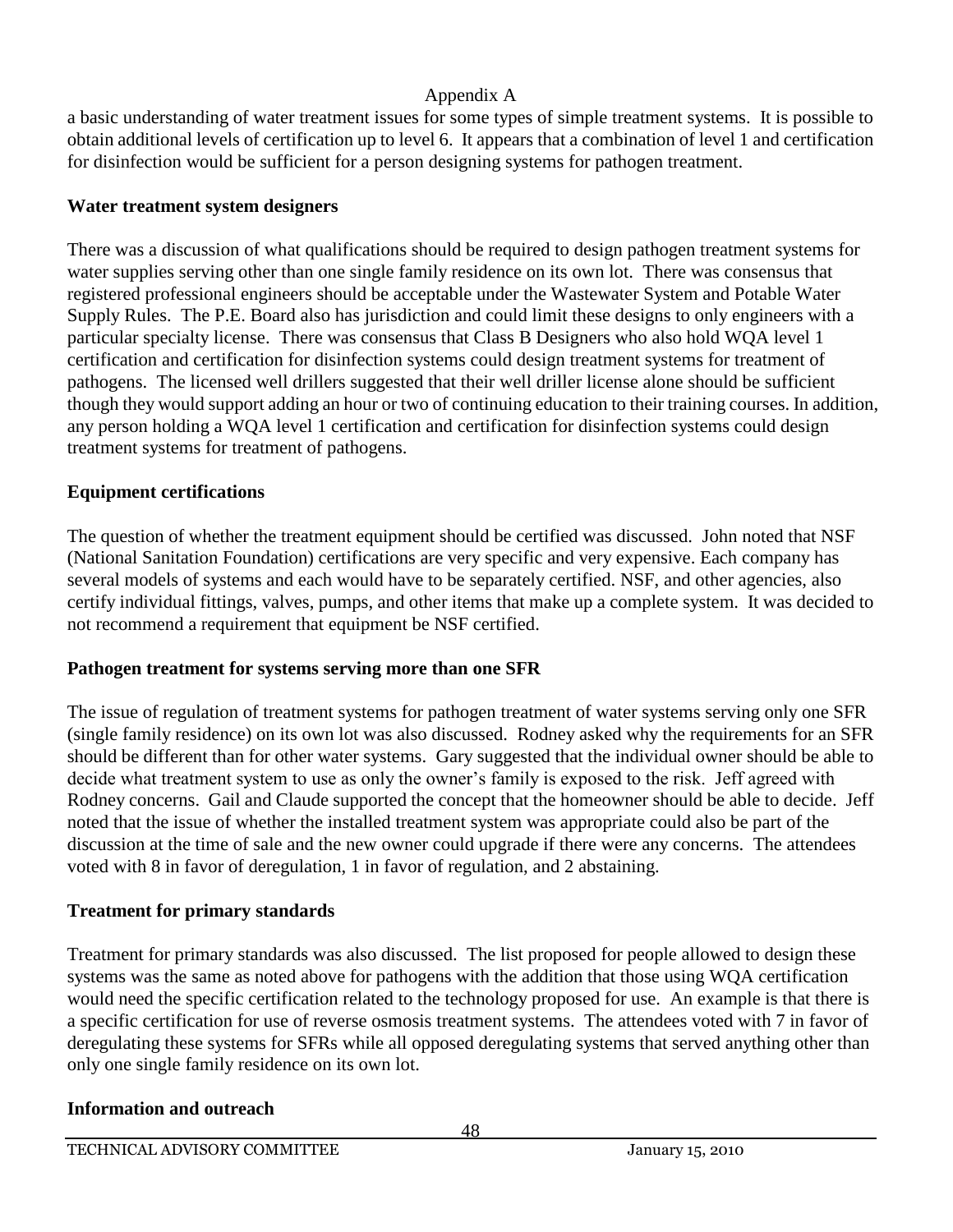The group recommended that a list of types of treatment systems and related information be created. There is a lot of potential for a good public information document/outreach program that would inform people installing treatment systems that are not regulated.

Items prioritized for discussion with high, low, and medium ranking

- 1. Soil identification vs. perc test **medium**
- 2. Curtain drain with presumption of effectiveness **high**
- 3. Revisions to desktop hydro chart **medium**
- 4. Minimum amount of sand under a mound **high**
- 5. Grandfathered design flow and conversion of use policy **high**
- 6. Updating of design flow chart **high**

#### **Executive Committee**

John Forcier, Steve Revell, Lance Phelps, Phil Dechert, and Roger Thompson Alternates – Chris Thompson, Bernie Chenette, Spencer Harris, Jeff Williams

#### **Subcommittees**

Hydrogeology - Allison Lowry, Craig Heindel, Dave Cotton and Steve Revell.

Training subcommittee - John Forcier, Roger Thompson, Allison Lowry, Dave Cotton, and Barbara Willis.

Drip Disposal – Roger Thompson, Dave Cotton, Steve Revell, Alan Huizenga

Water treatment systems – Gail Center, Jeff Williams, Rodney Pingree, Dave Cotton, Lance Phelps, and Roger Thompson.

Attachment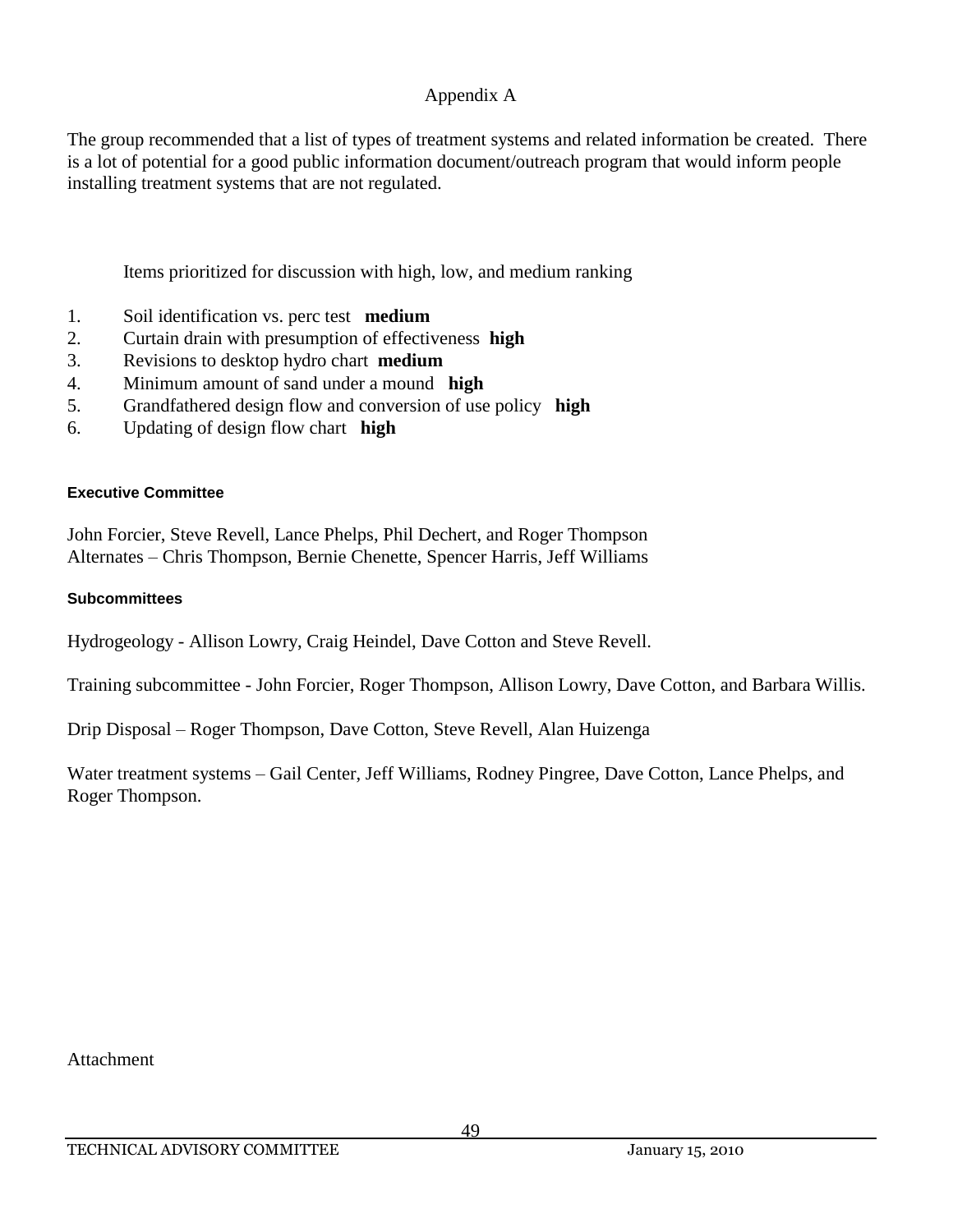# Checklist for Water System Evaluation 4-18-2008 **DRAFT Revised 5-20-2008**

This checklist is the basis for determining that the project described below qualifies for exemption from the Wastewater System and Potable Water Supply Rules as stated in 1-304(a)(????) related to treatment for protection against pathogenic organisms. Any water treatment system must be of the point of entry type so that all portions of the interior water distribution system receive treated water.

#### **This form must be completed, signed and dated, and filed in the municipal land records where the property is located. Installation of a water treatment system without first completing all 3 steps means the project is in violation of the Rules.**

| Landowner's name                        |  |
|-----------------------------------------|--|
| Property location (not mailing address) |  |
|                                         |  |

Permit # for any existing state permit for subdivision, water supply, or wastewater disposal system

\_\_\_\_\_\_\_\_\_\_\_\_\_\_\_\_\_\_\_\_\_\_\_\_\_\_\_\_\_\_\_\_\_\_\_\_\_\_\_\_\_\_\_\_\_\_\_\_\_\_\_\_\_\_\_\_\_\_\_\_\_\_\_\_\_\_

Note: Use of this form does not supersede any requirements in an existing permit.

# Site Evaluation:

\_\_\_\_\_\_\_\_\_\_\_\_\_\_\_\_\_\_\_\_\_\_\_

1. Source type: \_\_\_\_\_\_\_\_\_\_\_\_\_\_\_\_\_\_\_\_\_\_\_\_\_\_\_\_\_\_\_\_\_\_\_\_\_

2. Comments based on visual inspection of well construction:

3. Well Tag ID# if the well is tagged.  $\frac{1}{2}$   $\frac{1}{2}$   $\frac{1}{2}$   $\frac{1}{2}$   $\frac{1}{2}$   $\frac{1}{2}$   $\frac{1}{2}$   $\frac{1}{2}$   $\frac{1}{2}$   $\frac{1}{2}$   $\frac{1}{2}$   $\frac{1}{2}$   $\frac{1}{2}$   $\frac{1}{2}$   $\frac{1}{2}$   $\frac{1}{2}$   $\frac{1}{2}$   $\frac{1}{2}$   $\$ 

\_\_\_\_\_\_\_\_\_\_\_\_\_\_\_\_\_\_\_\_\_\_\_\_\_\_\_\_\_\_\_\_

4. Are there obvious risk factors? \_\_\_\_\_\_\_\_\_\_\_\_\_\_\_\_\_\_\_\_\_\_\_\_\_\_\_\_\_\_\_\_\_\_

5. Are there any known sewer lines or septic tanks within 50' of the well casing? Are there any known leachfields with 100' of the casing. If yes, are these a likely source of the contamination?

# Distribution System:

6. Atmospheric storage tanks: Are there any atmospheric storage tanks? Interior or exterior? Is the tank properly covered and sealed against contamination? Is there an air gap between the tank and the supply pipe?

\_\_\_\_\_\_\_\_\_\_\_\_\_\_\_\_\_\_\_\_\_\_\_\_\_\_\_\_\_\_\_\_\_\_\_\_\_\_\_\_\_\_\_\_\_\_\_\_\_\_\_\_\_\_\_\_\_\_\_\_\_\_\_\_\_\_\_\_\_\_\_\_\_\_\_\_\_\_\_\_

- 7. Pressure tanks: Is the tank operating properly? \_\_\_\_\_\_\_\_\_\_\_\_\_\_\_\_\_\_\_\_\_\_\_\_\_\_\_\_\_\_
- 8. Distribution piping: Are there dead ends? Cross connections? \_\_\_\_\_\_\_\_\_\_\_\_\_\_\_\_

\_\_\_\_\_\_\_\_\_\_\_\_\_\_\_\_\_\_\_\_\_\_\_\_\_\_\_\_\_\_\_\_\_\_\_\_\_\_\_\_\_\_\_\_\_\_\_\_\_\_\_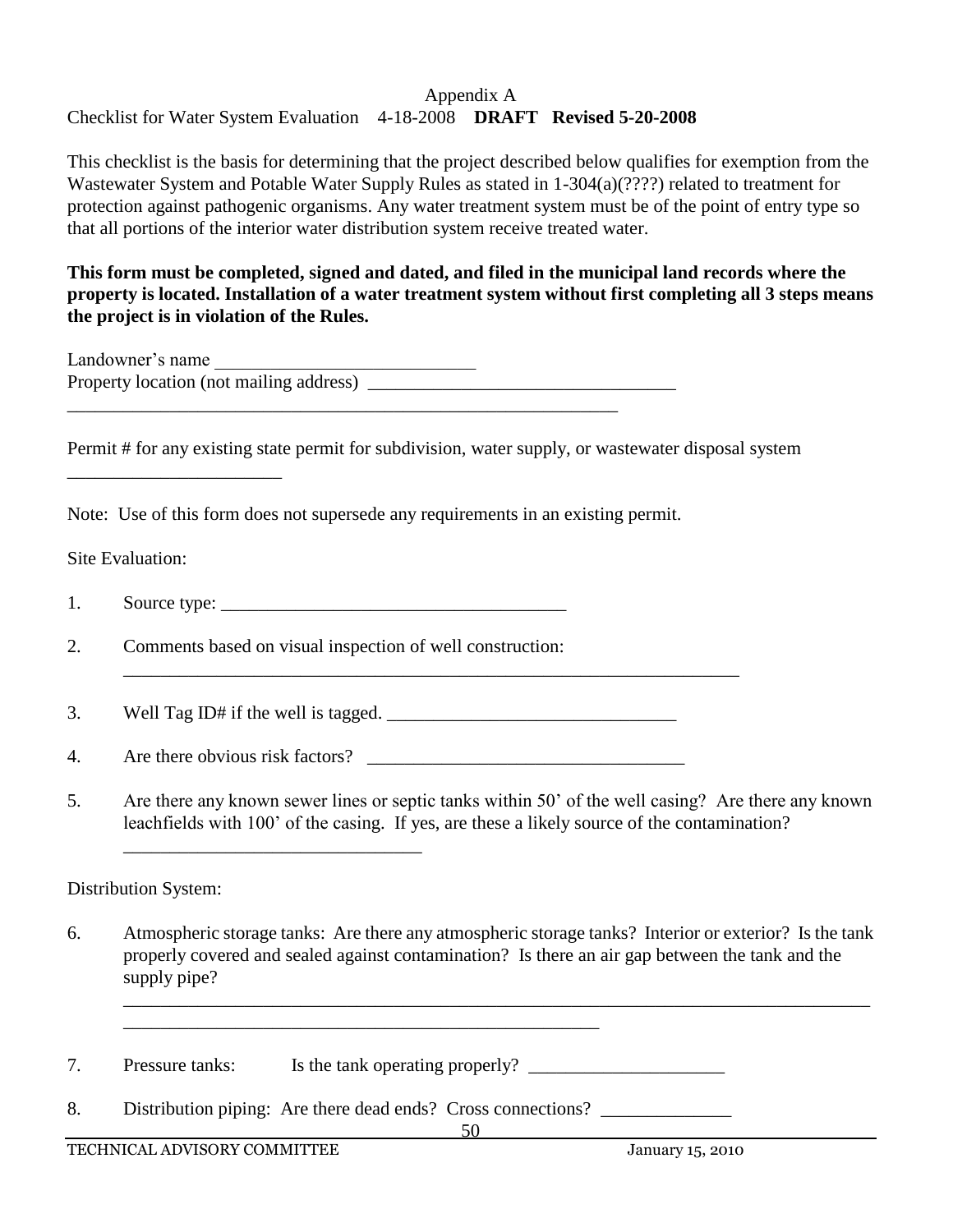|     | Water quality evaluation:                                                                                                                                                                            |
|-----|------------------------------------------------------------------------------------------------------------------------------------------------------------------------------------------------------|
| 9.  | Constituents tested for and the concentrations:                                                                                                                                                      |
|     | System evaluation                                                                                                                                                                                    |
| 10. | Is it your opinion that the aquifer itself is contaminated? ____________________                                                                                                                     |
| 11. | If yes, are there actions that can be taken to remediate the aquifer?                                                                                                                                |
| 12. |                                                                                                                                                                                                      |
| 13. | Are there problems with the water distribution system and/or storage system either inside or outside                                                                                                 |
| 14. |                                                                                                                                                                                                      |
| 15. | What are the controlling contaminants and what equipment is recommended as part of the water                                                                                                         |
| 16. | What is the estimated amount and frequency of backwash discharge? _______________                                                                                                                    |
| 17. | If the discharge will be directed to the existing soil-based was tewater disposal system, will the<br>treatment system have any adverse effects on the system, i.e. backwash discharge volume and/or |
| 18. | If the discharge will not be directed to the existing wastewater disposal system it will require a permit<br>under the Underground Injection Control Program. State the UIC permit #                 |
| 19. | What is the estimated cost to install and operate a water treatment system based on a 20 year life cycle<br>in comparison to a replacement or upgraded source?                                       |

Treatment \_\_\_\_\_\_\_\_\_\_\_\_\_\_\_\_\_\_\_\_\_\_\_\_\_\_\_\_\_

Replace or upgrade source \_\_\_\_\_\_\_\_\_\_\_\_\_\_\_\_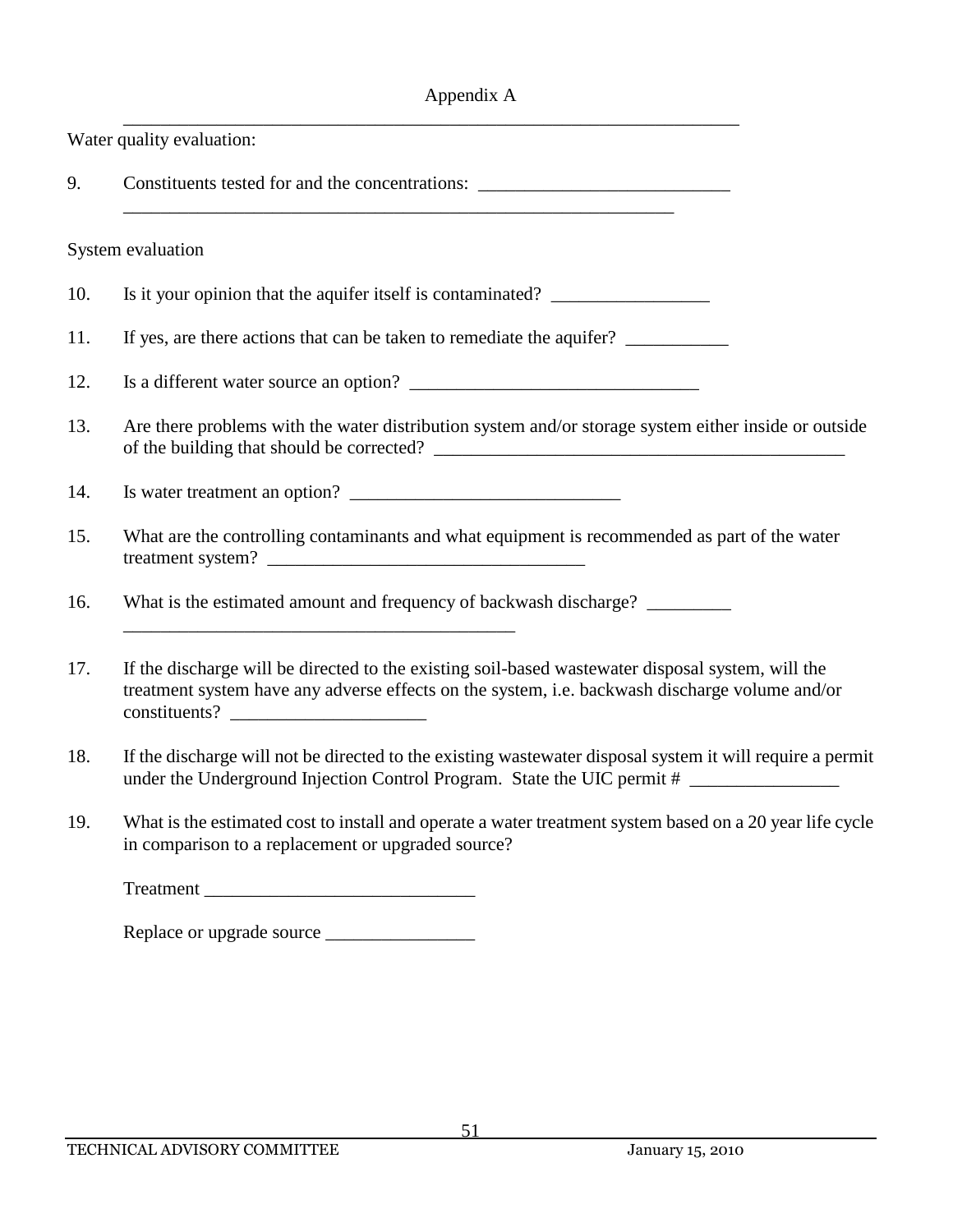Certification of the person preparing the design for the water treatment system.

I hereby certify that in the exercise of my reasonable professional judgment the design-related information stated above or included with this form is true and correct, and that the design included with this form for an exemption complies with the Vermont Wastewater System and Potable Water Supply Rules and the Vermont Water Supply Rules.

| Name    |  |  |  |
|---------|--|--|--|
| Address |  |  |  |
|         |  |  |  |

\_\_\_\_\_\_\_\_\_\_\_\_\_\_\_\_\_\_\_\_\_\_\_\_\_\_

Professional Engineer license # \_\_\_\_\_\_\_\_, or Class B Designer # \_\_\_\_\_\_\_ or WQA certification # \_\_\_\_\_\_\_

Instructions for completion of the form

- 1. Source type: drilled well into bedrock, drilled well in unconsolidated material, dug well, spring, concrete well tiles in brook, pipe into lake, etc. Specify depth and yield if known.
- 2. Visual inspection of well: Is the well properly covered? Does surface water pond around the well casing? Does the well casing (metal, concrete, stone) allow surface water to enter the casing?
- 3. Risk factors: Animals tethered or fenced near the well casing. Piles of manure or other materials nearby that might contaminate the well. For primary standards are there nearby users of a particular contaminant that might be the source?
- 4. Isolation distances to sewer lines, septic tanks, leachfields. Measure from the location based on the best available information. Excavation of sewer lines, septic tanks, and leachfields is not routinely required.

# Approved Minutes of the Technical Advisory Committee Meeting June 27, 2008

**Members present:** Roger Thompson Laura Pelosi Steve Revell Gail Center Rodney Pingree

Craig Heindel Jeffrey Williams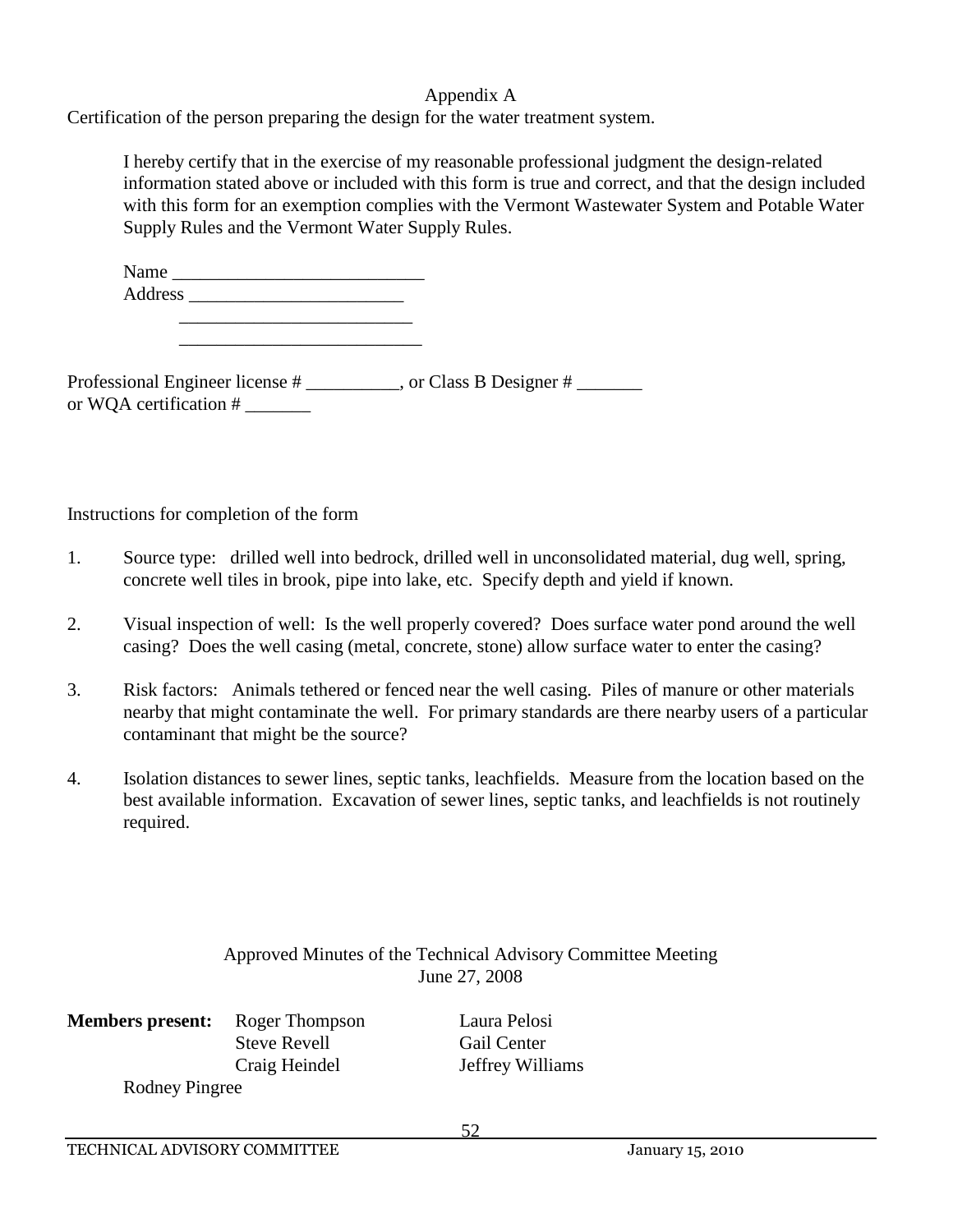| Others present: | Anne Whiteley<br>David Loveday | <b>Gary Schultz</b><br>Alan Bookspan |
|-----------------|--------------------------------|--------------------------------------|
|                 | John Kiernan                   | Tim Ryan                             |
|                 | Peter Boemig                   | Gary Adams                           |
|                 | John Beauchamp                 | Claude Chevalier                     |
|                 | <b>Bruce Douglas</b>           | <b>Christine Thompson</b>            |
|                 |                                |                                      |

#### **Scheduled meetings:**

| July 22, 2008          | 1-4 PM | Room 107 Stanley Hall |
|------------------------|--------|-----------------------|
| <b>August 19, 2008</b> | 1-4 PM | Room 100 Stanley Hall |
| September 16, 2008     | 1-4 PM | Room 107 Stanley Hall |

#### **Review of minutes**

The draft minutes for the May 20, 2008 meeting were accepted as drafted.

# **Water Treatment Systems**

Commissioner Pelosi gave a brief overview of the input she is looking for as she decides what changes in the existing requirements related to the installation of water treatment system should be made. There is a general inclination to minimize the requirements for single family homes on their own individual lots that are served by an individual water supply. This might include a combination of outright exemption, conditional exemption, and/or issuance of an individual permit. The goal is the minimum of regulation possible while ensuring that public health protection is maintained.

Anne did a short history of the Rule revisions that occurred in 2005 when the boundaries between what designers who are also professional engineers can do in comparison to designers who are not professional engineers so that those who are not regular attendees of the TAC meetings would have the background. The final decisions related to the 2005 Rule revisions were made at the Legislative Committee on

Administrative Rules (LCAR) hearings and therefore did not have the extensive public review that most of the Rule changes did have. Because the vast majority of water treatment systems are installed on systems serving only single family residences that were, prior to July 1, 2007, unregulated, the affect on landowners and those installing water treatment systems was not immediately apparent.

Anne noted that the statutory definition of potable water supply explicitly includes water treatment systems, therefore a Rule change is required in order to create either an outright exemption or a conditional exemption.

Anne also reviewed the decisions made at previous meeting and reconfirmed that those attending the meeting agreed that treatment systems that are designed solely to, and actually do, treat only hardness and other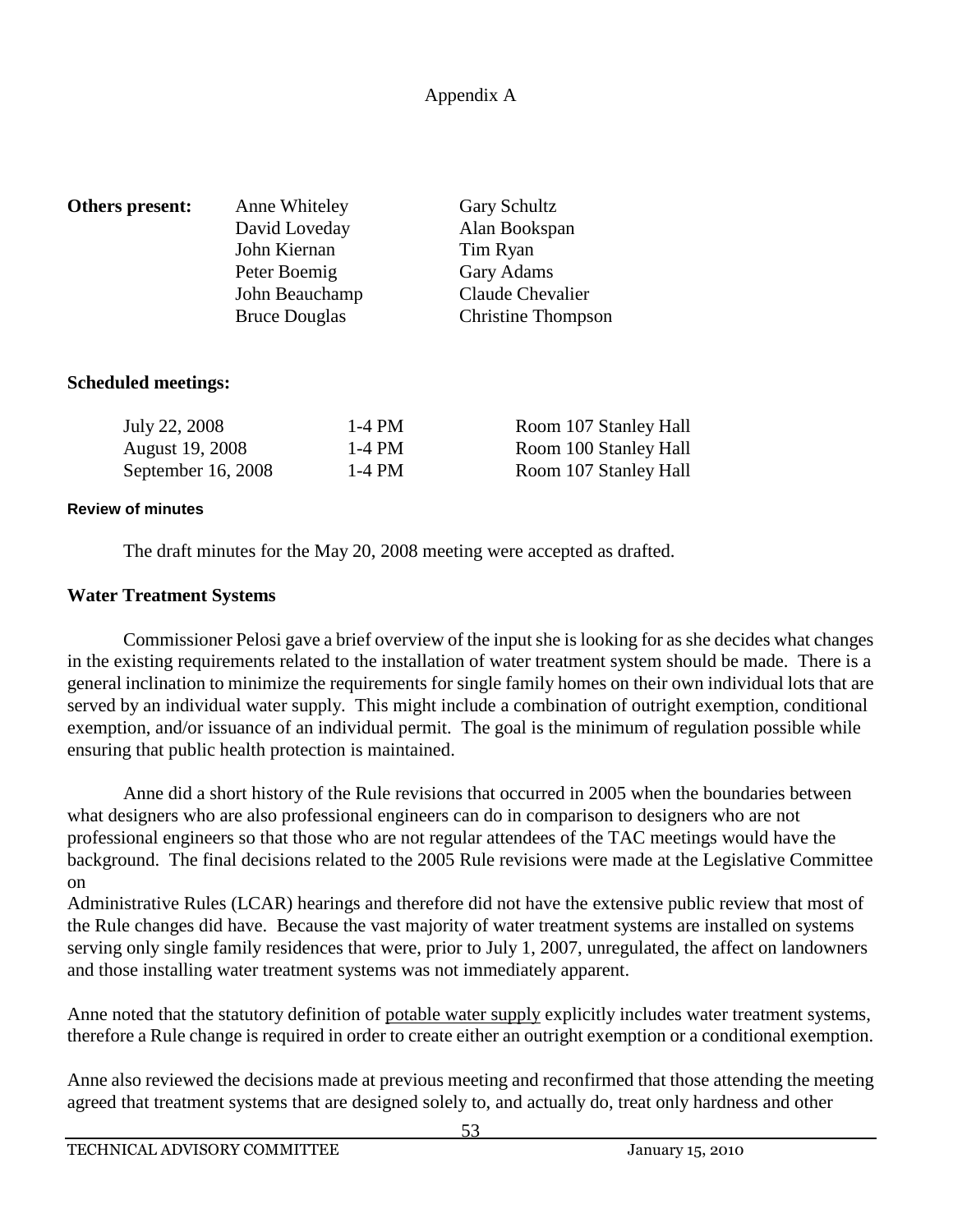secondary standards should be granted an outright exemption from the Rules. These systems would still be subject to the Vermont Plumbing Rules and those people hired to install these systems must hold the appropriate Plumbing License. There was not full consensus on treatment systems for pathogens or primary standards. There was majority agreement for an exemption for pathogen treatment for water systems that serve only one single family residence on its own individual lot. There was tentative agreement that a conditional exemption might be useful for other treatment systems, that there should be a checklist that might be filed on the municipal land records in lieu of a permit, and that a maintenance contract might be important to ensure continued operation of the treatment systems.

Alan noted that some people want to add treatment systems to municipal water systems even though the water system is providing water that meets all of the drinking water standards. This is often related to removal of chlorine and other disinfectants but may also be used to treat other taste and odor issues.

TAC then moved to discuss the issue of who should be allowed to design treatment systems that remain subject to the Rules and require either a permit or a conditional exemption.

David Loveday, representing the Water Quality Association (WQA), reviewed the role that WQA has in other states. WQA can do certification of products under NSF standards as well as issuing its own approvals for equipment. WQA certification of designers/installers is accepted in Texas. Other states are considering this but only Texas has agreed at this time. There are about 1800 designers currently certified by WQA. There are continuing education requirements that must be met every three years. There is a lot of chemistry knowledge required in order to become WQA certified. There are about 8 people currently certified in Vermont.

Tim asked how much it cost to become certified. The cost of the test and course materials is about \$300-\$400. The testing could be done in Vermont if desired.

The issue of getting continuing education was a concern of several attendees. Steve asked if some the training by the Vermont Rural Water Association might be accepted. John said that expanding the access to the continuing education courses was important as travel to distant out of state locations made keeping up on training difficult and expensive.

# **Treatment for pathogens for sources supplying other than only one single family residence**

- 1. Should an evaluation of the water supply be required prior to installation of a treatment system? Yes 15 No 0
- 2. Should this be done subject to a permit or with a conditional exemption? No vote taken.
- 3. Who should be allowed to do the evaluation?

Peter said that a professional engineer should certify the design. Gary Adams said that in his experience engineers did not come out to the site and give an answer as to what should be done. Peter agreed, but said that an engineer should not give an instant answer in all cases. Some cases require research in the best options.

Gary Adams said that WQA certification might be sufficient but that Vermont should have its own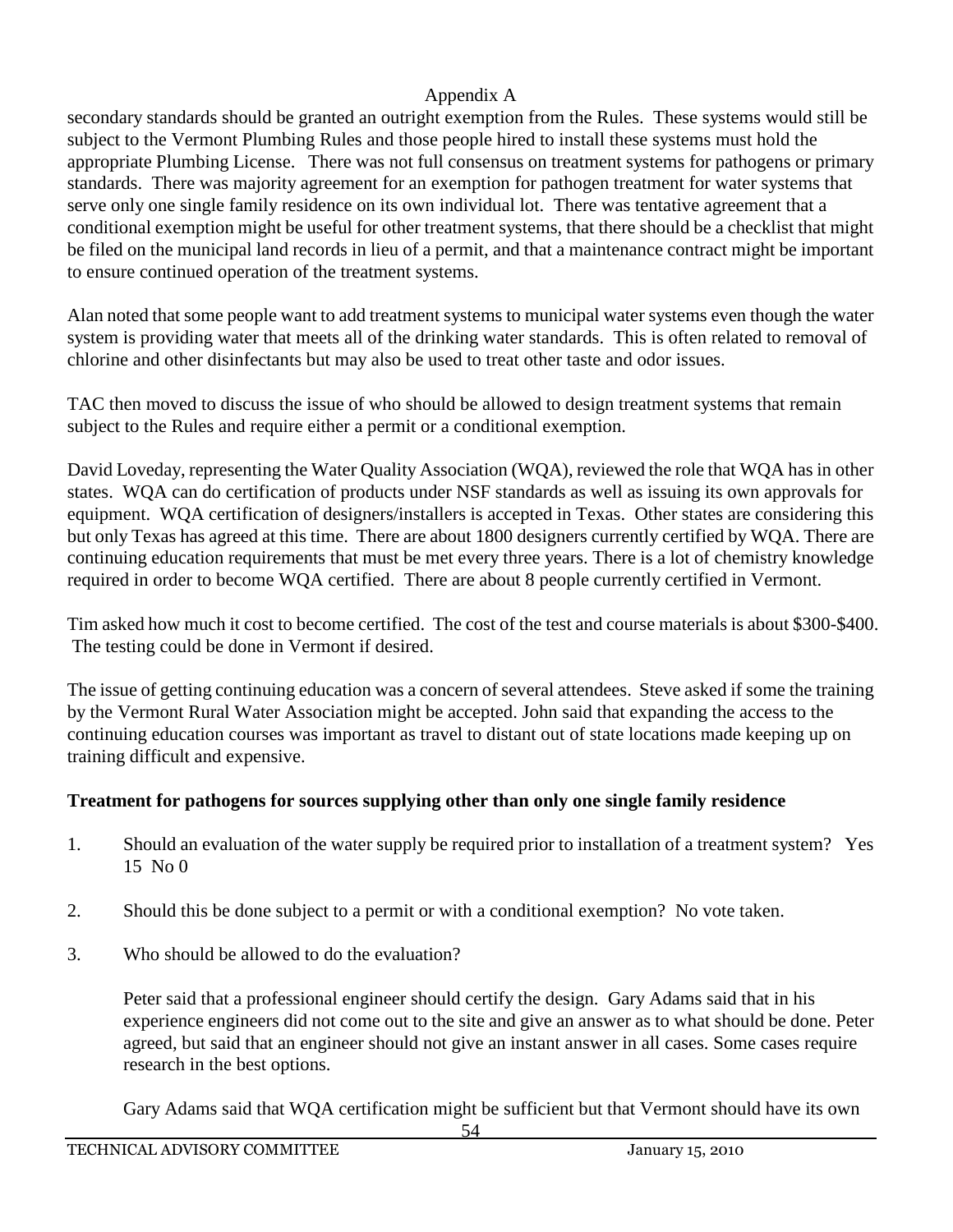training and certification process.

Alan noted that engineers design the system but they do not know the flow rates of the various models of treatment system. Gary Adams only specifies NFS certified equipment.

Jeff said that he did not object to engineers being involved in the design process he thinks it is important to know where the problem starts because treatment is only used after the source is examined. Once that is done there are plug and play systems, but the big issue is evaluating the source.

Alan said that understanding the geology is not very important. The hotspots are already known.

Claude asked who is best qualified to evaluate the source and noted that the best tool to evaluate a well is a down-hole camera which some of the well drilling companies have.

Gary Adams outlined his normal approach for determining the problem. If coliform test positively, he checks piping for dead ends and cross connections and other problems. The well was chlorinated and a surface evaluation of the well site was done. A retest found even higher coliform level and further evaluation determined there was a problem with the well construction. At this point the situation was referred to an engineer.

Peter said that all of the people in the room have expertise in various areas related to determining the problem and the proper solution. The professional engineer has a broad perspective but turns to the appropriate people for help with a specific part of the determination and the solution.

Steve urged the group to move forward to reach a solution. TAC has been working on this topic for several meetings and now is the time to make the decisions needed to move forward.

Alan said he was concerned with the split between systems serving only one single family residence and those serving all other users. There are small public buildings that would be affected if the cost of obtaining a permit is too high.

Gary Adams gave a quick overview of treatment systems for coliform covering the need for a good initial water analysis because you may need to deal with turbidity and other contaminants in order to have effective treatment. UV especially needs clean water to work well.

Tim said that there are turf battles among the various interest groups. However, either the State should run the certification program or certification should not be required. An expensive certification program will not work.

John agreed with Tim's comments. There should be a state run certification for water system designers. Other professionals such as designers and well drillers who have the certification for water systems should also be allowed to design water treatment systems.

Bruce asked how big a problem is it if only professional engineers design systems for buildings other than one single family residence. Alan estimated that there would be 500 projects per year and with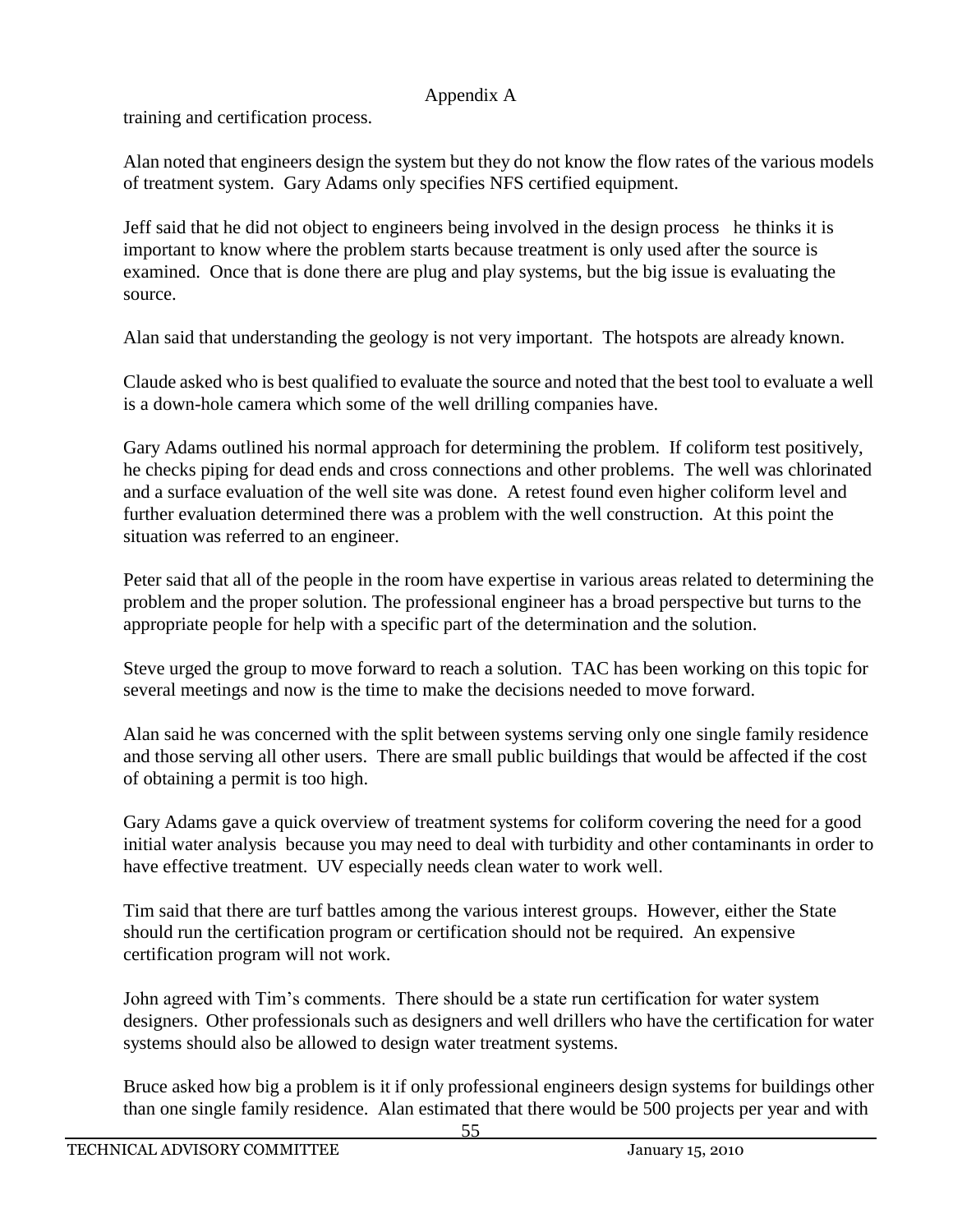the difficultly of finding engineers willing to take this on, it would be a significant issue.

Tim said it can't be limited to professional engineers. People will do the right thing because of the liability if they certify improperly.

Anne asked if there is a way to include people like Gary who do not have a certification but who can do good work.

# **Regulation of pathogen treatment systems for single family homes on their own individual lots only**

Tim said this should be unregulated; it is up to the homeowner.

Gail said that the Health Department opinion is that it should be deregulated and that the homeowner should be provided with information about how to test and how to choose treatment systems if needed. If they want to find the source of the problem they are referred to well drillers and hydrogeologists. If they want to install treatment they are referred to a list of plumbers/water treatment specialist. Gail talks to 20-30 people per day. Gail noted that when they think the source of contamination may be a neighboring septic system, they consult with an engineer.

Jeff asked what the chances are for a cross-connection with dense development. What if the owner says treat mine and don't worry about the neighbors. Craig noted this can happen with older homes in villages.

Peter said that a professional engineer is not required for just a single family home. The homeowner will watch out for themselves. Lake water systems may be a special category as more expertise is required. With drilled well, leave it up to the homeowner, though there is some concern when the homeowner just goes to Home Depot and gets a system without understanding what is needed to treat his specific problem.

Claude said that he thinks the installation of water treatment systems for single family homes is a proven industry and that regulation would just add costs. Leave it up to the homeowner.

Gary Adams said that there are many people in the industry and most are good. The ones with less skill are the ones who do not participate in training. He has concerns about maintaining credibility in the industry. For instance, he has a customer who has been trying for 7 months to get a permit to add treatment for pathogens. The customer is having a hard time believing a permit is even needed based on information from other companies. He tries to tell the customer that if the competitors will cheat on the need to get a permit, they may cheat on other issues as well. He asked David Swift, Regional Engineer in the Rutland Office, how many permits had been issued and learned that only one permit has been issued. He thinks companies feel pressured to cheat in order to stay in business.

Rodney said that treatment should not be installed unless the source cannot be fixed because, if the well is actually contaminated with pathogens, the treatment system must operate perfectly 100% of the time. Rodney supports regulation of this category.

Laura asked Gail if there is a record of problems with people not running the treatment systems. Gary Adams noted that UV systems can fail, but so can the well casing itself.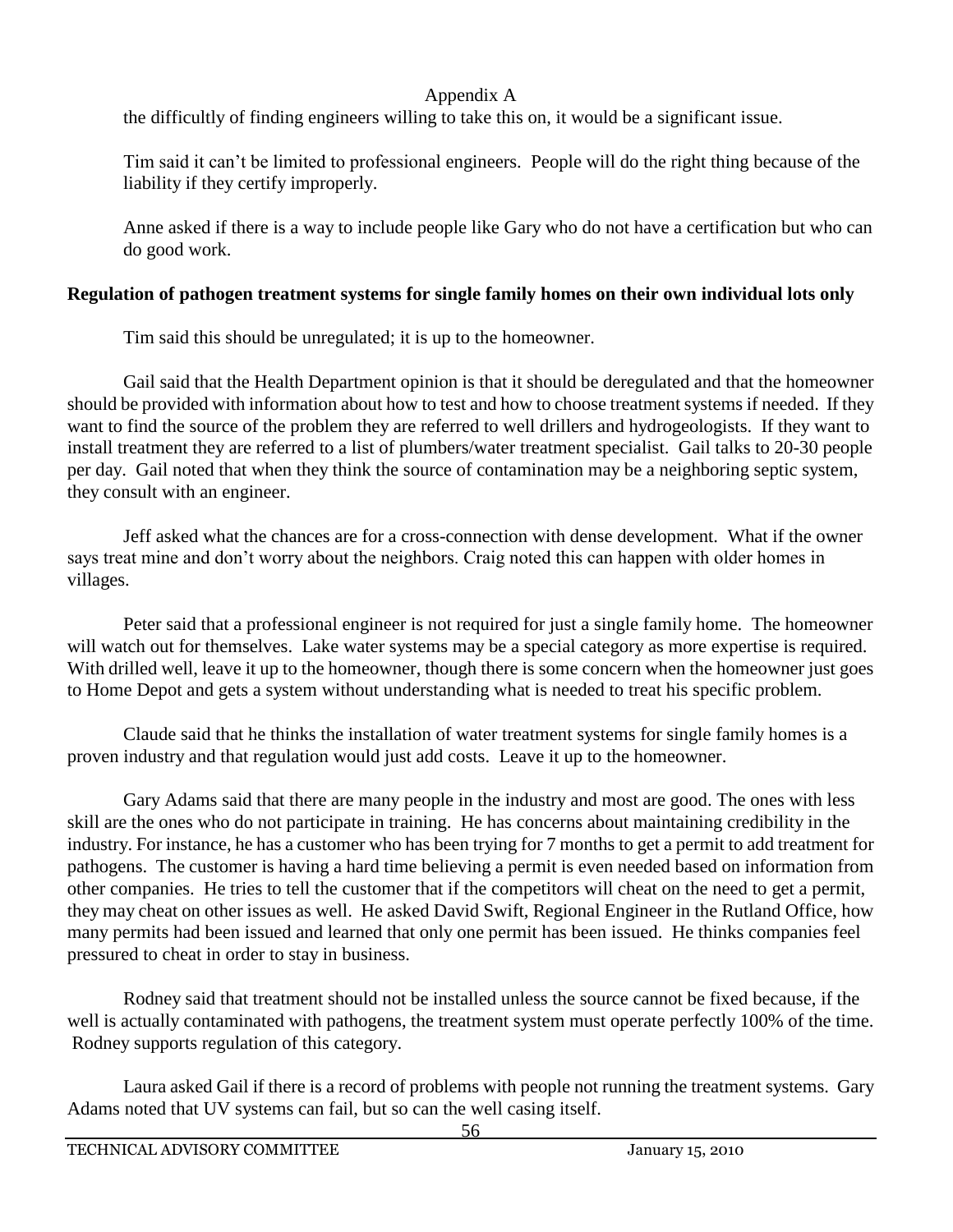John said that individuals can look out for themselves but the multifamily dwellings might be in a different situation.

Steve noted that this issue had been discussed several times before with consensus that SRF pathogen treatment should be deregulated and that he was encouraged that the professional engineers present were in agreement with this position.

Gail noted that she too is concerned about lake water treatment systems. They should have both filtration and disinfection but she is still supportive of letting the homeowner make the decisions while providing the best information for them to use.

Craig, Tim, Alan, and Gary support deregulation. David Loveday agreed that education is very important if homeowners are on their own.

Bruce asked Jeff why he raised the cross-connection issue. Jeff replied that he is concerned about situations where several wells are drawing from the same source. If one well is a pathway for contamination into the aquifer, and instead of fixing the problem treatment is added for only one house, people in the other houses may have a problem without even being aware of it.

# **Treatment systems for other than one single family residence**

Should the addition of treatment that is not required to meet water quality standards be treated differently than in a situation where treatment is required? The groups answer is no.

Anne asked if a maintenance contract should be required. On an 11 to 1 vote the group says a contract should be required. Bruce noted that without a permit the state would have no way to track this for compliance.

Anne said that some process to approve those already doing the work is needed. Some sort of grandfathering process is needed.

Gary said that he had found that some apartment building owners are not very good about keeping up on the maintenance if they are doing it themselves.

Peter said the stormwater approach might work. This requires an annual certification by the homeowner and a periodic inspection by an engineer.

#### **Next meetings**

July 22 August 19 September 16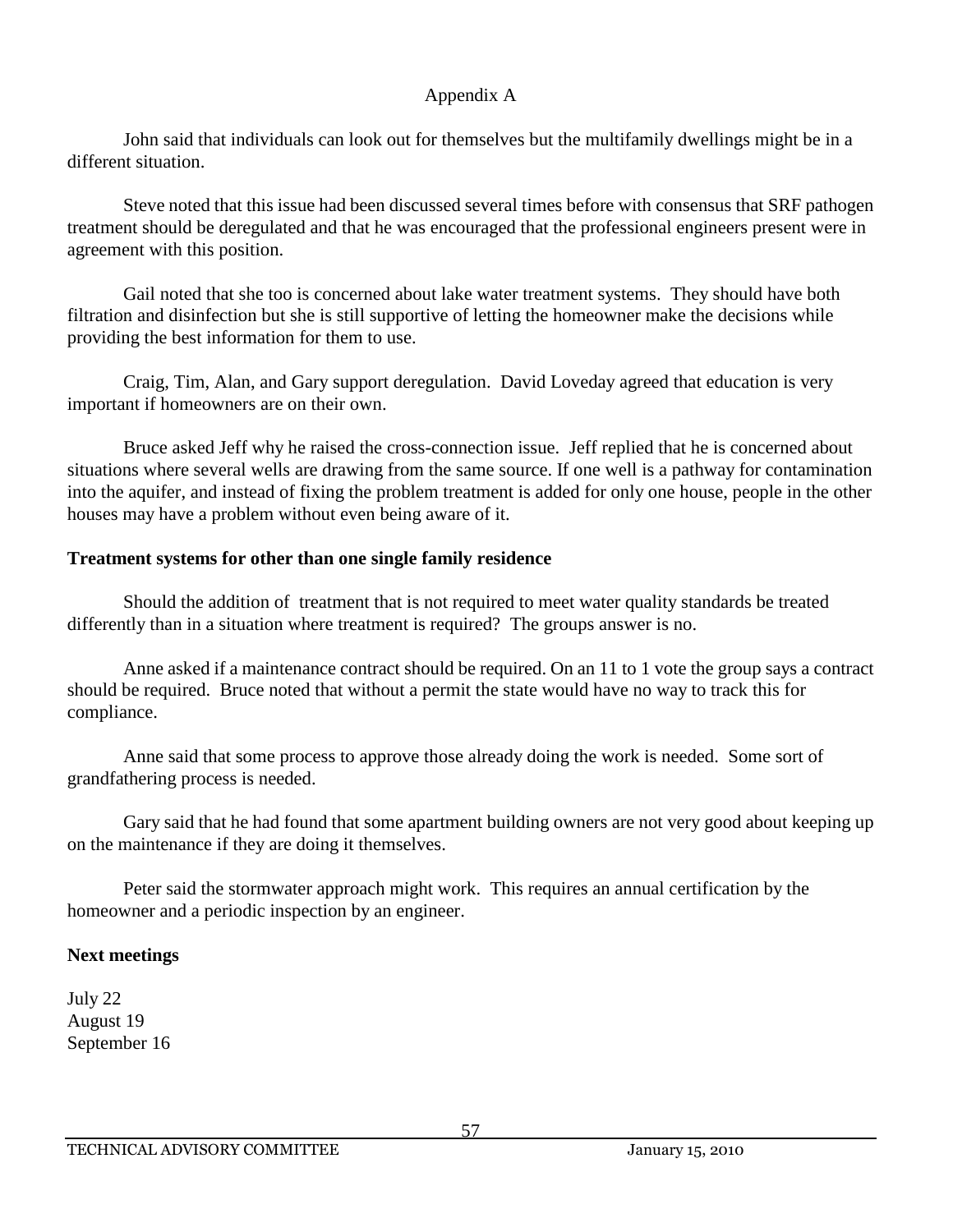Items prioritized for discussion with high, low, and medium ranking

- 1. Soil identification vs. perc test **medium**
- 2. Curtain drain with presumption of effectiveness **high**
- 3. Revisions to desktop hydro chart **medium**
- 4. Minimum amount of sand under a mound **high**
- 5. Grandfathered design flow and conversion of use policy **high**
- 6. Updating of design flow chart **high**

# **Executive Committee**

John Forcier, Steve Revell, Lance Phelps, Phil Dechert, and Roger Thompson Alternates – Chris Thompson, Bernie Chenette, Spencer Harris, Jeff Williams

# **Subcommittees**

Hydrogeology - Allison Lowry, Craig Heindel, Dave Cotton and Steve Revell.

Training subcommittee - John Forcier, Roger Thompson, Allison Lowry, Dave Cotton, and Barbara Willis.

Drip Disposal – Roger Thompson, Dave Cotton, Steve Revell, Alan Huizenga

Water treatment systems – Gail Center, Jeff Williams, Rodney Pingree, Dave Cotton, Lance Phelps, and Roger Thompson.

# Approved Minutes of the Technical Advisory Committee Meeting July 22, 2008

| <b>Members present:</b> | Roger Thompson<br><b>Allison Lowry</b><br>Jeffrey Williams<br>Craig Heindel<br><b>Spencer Harris</b><br>Lance Phelps | <b>Steve Revell</b><br>Gail Center<br>Kim Greenwood<br><b>Bernie Chenette</b><br><b>Rodney Pingree</b><br>Phil Deckert |
|-------------------------|----------------------------------------------------------------------------------------------------------------------|------------------------------------------------------------------------------------------------------------------------|
| Others present:         | John Beauchamp<br><b>Scott Stewart</b><br>Alan Bookspan                                                              | Gary Adams<br><b>Christine Thompson</b><br>Claude Chevalier                                                            |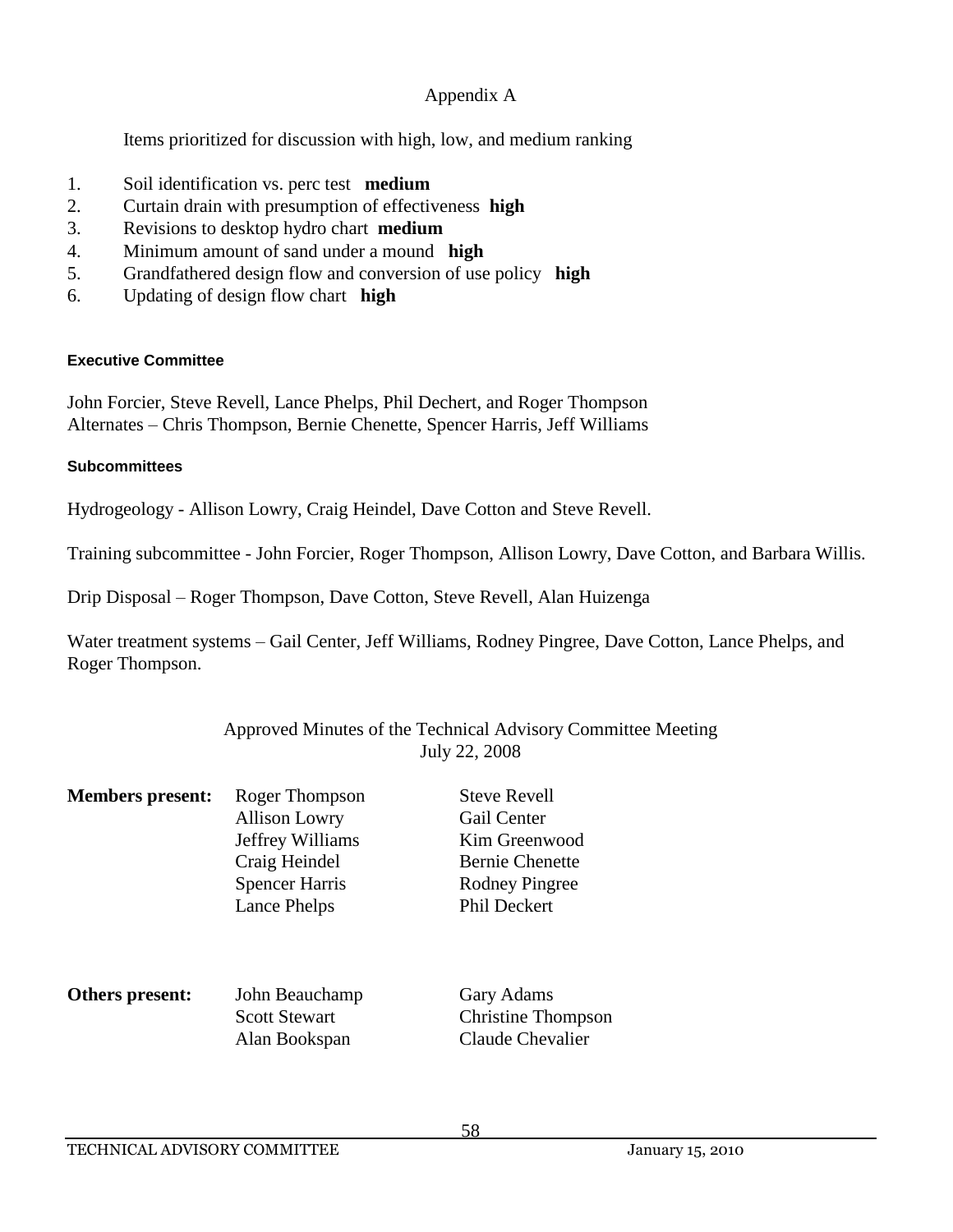# **Scheduled meetings:**

| <b>August</b> 19, 2008 | 1-4 PM | Room 100 Stanley Hall |
|------------------------|--------|-----------------------|
| September 16, 2008     | 1-4 PM | Room 107 Stanley Hall |

#### **Review of minutes**

The draft minutes for the June 27, 2008 meeting were accepted as drafted.

# **Water Treatment Systems**

Continuing education - John Beauchamp said that he has longstanding concerns about the continuing education requirements for Water Quality Association (WQA) membership. He has been able to get credit from some locally offered courses such as the licensed water system operator training. The Green Mountain Water Environment Association has also done some training. John thinks Vermont should offer its own training and solve its own problems. WQA does have a list of training opportunities on its web site. The Vermont Rural Water Association might be a source of training courses. The WQA books are a good source of material for training courses.

Steve Revell said that local resources should be used and wondered if current training is diversified enough. There are lots of topics such as the use of downhole cameras and replacing failed bladder tanks. John noted that he goes to training on chemistry and geology in order to extend his knowledge. John said that manufacturers can provide courses for credit but they are product placement training and design factors need more emphasis.

Craig Heindel asked John if he supports requiring WQA certification in order to design water treatment systems and if there are any other organizations that should be considered. John responded that he is not aware of any equivalent group, however some of the well drilling organizations may provide some training.

Gail Center asked if WQA accepts continuing education credits from other organizations. John said they have been reasonable about giving him credits.

Steve observed that everyone is groping for a basic course and observed that WQA level 1 sounds pretty good. Steve asked if the National Ground Water Association (NGWA) covered water treatment. Jeff Williams replied that NGWA did not and is not inclined at this time to add the topic to their training. Jeff said that NGWA does recognize WQA as providing good information on the topic.

Craig suggested that Vermont might use the WQA training as a topic list and do a RFP for local groups to create and provide training. John said that it might be possible to negotiate with WQA on acceptable training courses and noted that it would be good to have the Water Supply Division personnel trained as well.

Bernie Chenette asked how involved getting the WQA disinfection certification add-on. John said the process is fairly significant as there are many factors that can affect the choice of the treatment process.

Jeff asked if John is a member of WQA. John said that he was and supported the organization. Gary Adams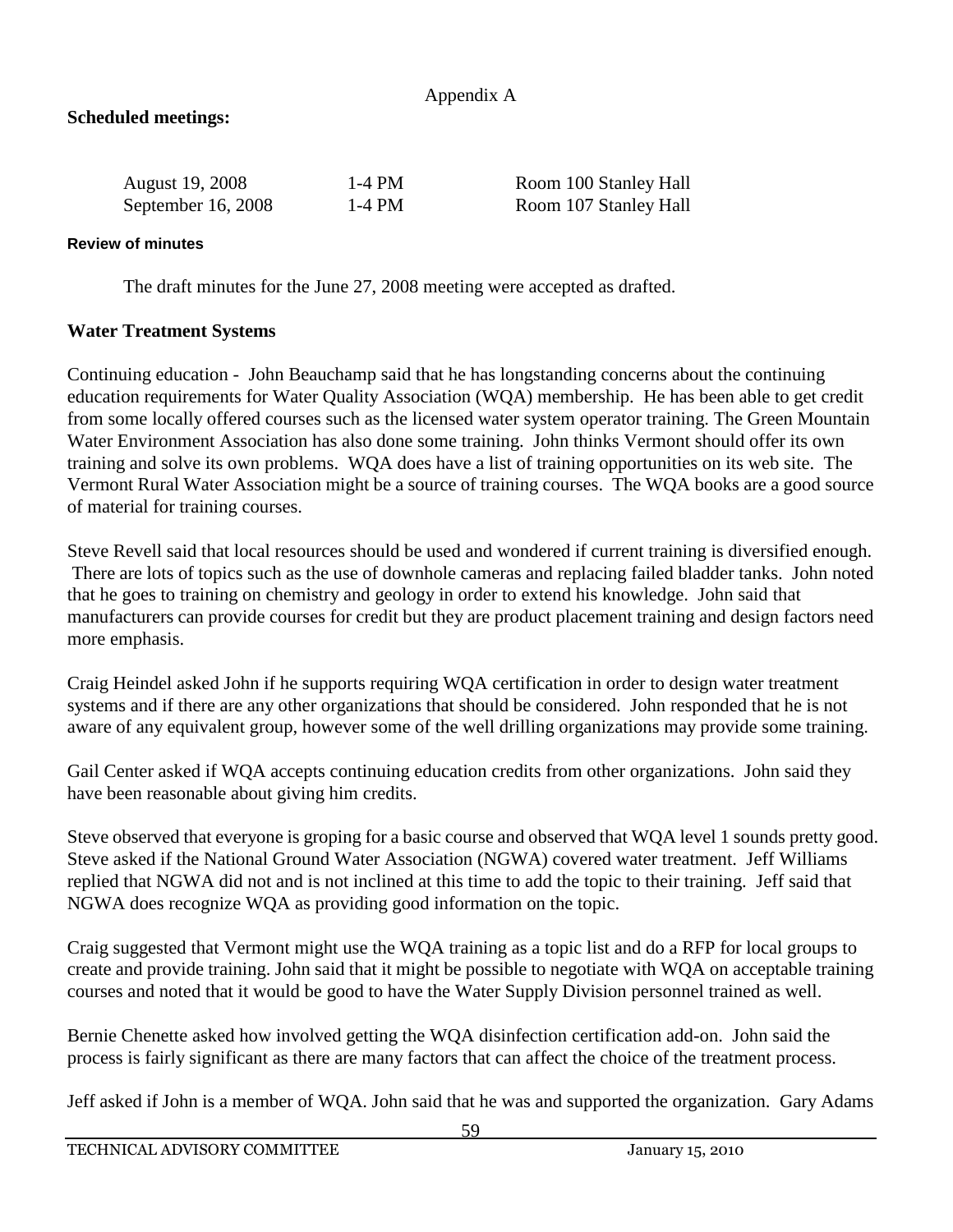said that he was not a member and while the organization has good information was not sure that membership is necessary in order to design water treatment systems. Jeff suggested that the Vermont well drillers association and the licensed plumbers might be able to add a section on water treatment to their existing training programs.

Gary Bookspan said that he did not get any water treatment system training or testing as part of being a licensed plumber. He does get training in water treatment as a licensed water system operator. Gary would join WQA if required but thinks there is enough talent in Vermont to handle the issue locally. John noted that in order to be certified at level 1 by WQA a person reads the books and takes the test. WQA also offers 4 hour long training courses to help people prepare to take the test.

Claude Chevalier noted that well drillers are now getting plumbing specially licensed that allow them to install pumps and pressure tanks and they will be getting specialty licenses to plumb up water treatment systems. He also needs an electrical certification to hook up the pump. He had to take an 8-hour electrical course even though only 2 hours dealt with pump installations. It seems like a lot of overlap to have to get all of these separate certifications.

Lance Phelps suggested using an educational approach. Roger Thompson asked if Lance was suggesting that water treatment installation be deregulated. Gail asked if there could be many different ways to become certified. Gary said that there should be some record of the work filed with the state so that people are on notice.

Checklist – Roger asked if the revised checklist that had been e-mailed for review was in improvement over the first draft. Steve said it is better. Lance suggested that nitrate should be listed on the first page and Roger said that a decision is required as to whether the checklist is only for pathogen treatment questions. Alan said that annual water testing should be required. Steve said that the checklist should be made consistent to cover all contaminants of concern.

Other issues - Steve asked if minor repairs include removing the top of a mound and replacing it. Roger said it does not and Steve asked that the regional office staff be informed so they would give a consistent answer.

Scott said the next subcommittee meeting would cover well closure and maintenance of unused wells for future use.

Items prioritized for discussion with high, low, and medium ranking

- 1. Soil identification vs. perc test **medium**
- 2. Curtain drain with presumption of effectiveness **high**
- 3. Revisions to desktop hydro chart **medium**
- 4. Minimum amount of sand under a mound **high**
- 5. Grandfathered design flow and conversion of use policy **high**
- 6. Updating of design flow chart **high**

#### **Executive Committee**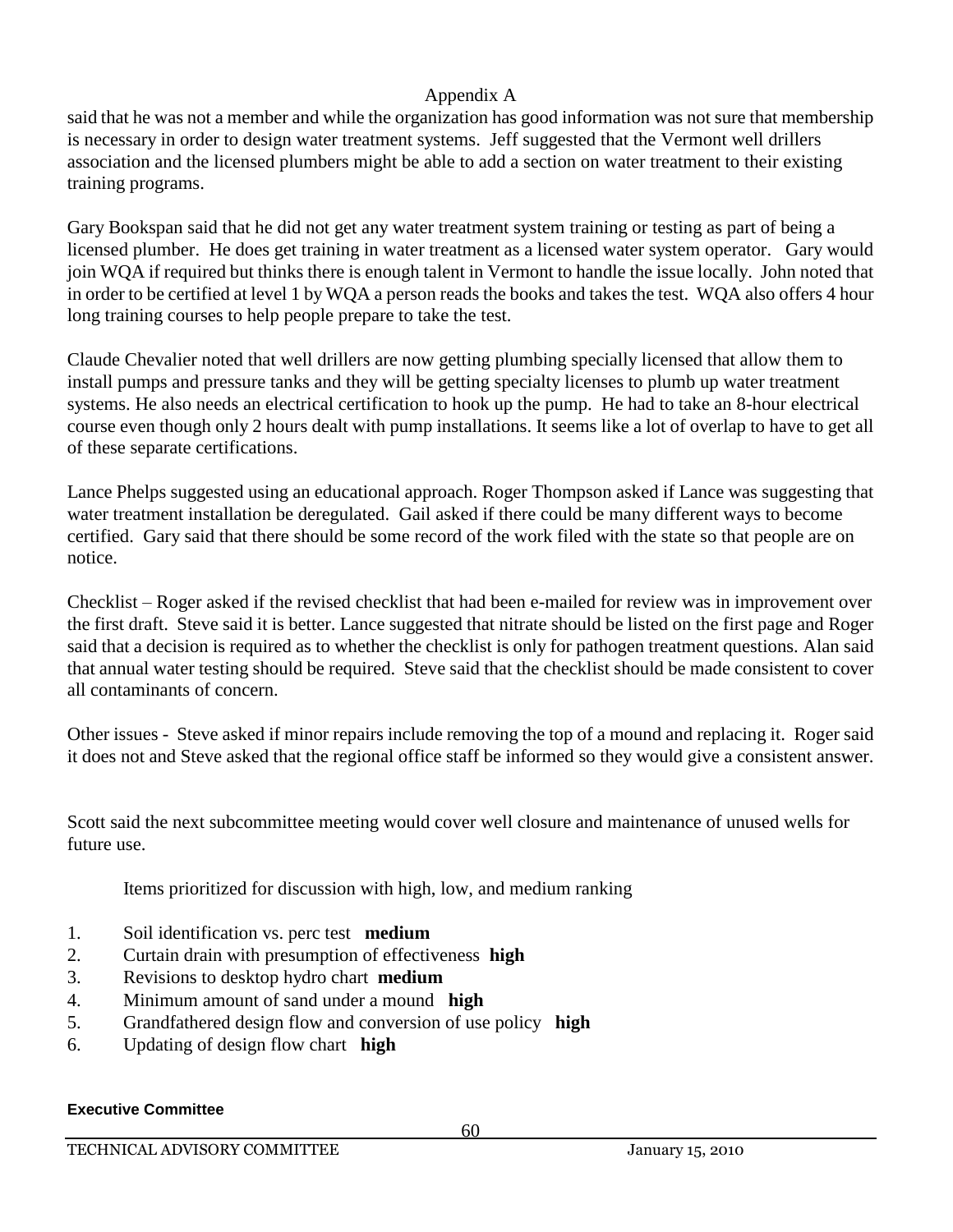John Forcier, Steve Revell, Lance Phelps, Phil Dechert, and Roger Thompson Alternates – Chris Thompson, Bernie Chenette, Spencer Harris, Jeff Williams

#### **Subcommittees**

Hydrogeology - Allison Lowry, Craig Heindel, Dave Cotton and Steve Revell.

Training subcommittee - John Forcier, Roger Thompson, Allison Lowry, Dave Cotton, and Barbara Willis.

Drip Disposal – Roger Thompson, Dave Cotton, Steve Revell, Alan Huizenga

Water treatment systems – Gail Center, Jeff Williams, Rodney Pingree, Dave Cotton, Lance Phelps, and Roger Thompson.

> Approved Minutes of the Technical Advisory Committee Meeting August 19, 2008

| <b>Members</b> present: | Craig Heindel<br><b>Gail Center</b><br>Rodney Pingree | <b>Spencer Harris</b><br><b>Bernie Chenette</b><br>Roger Thompson |
|-------------------------|-------------------------------------------------------|-------------------------------------------------------------------|
| Others present:         | John Beauchamp<br><b>Gary Adams</b><br>Anne Whiteley  | Claude Chevalier<br><b>Scott Stewart</b>                          |

#### **Scheduled meetings:**

September 16, 2008 1-4 PM Room 107 Stanley Hall

**Review of minutes**

The draft minutes for the July 22, 2008 meeting were revised.

#### **Water Treatment Systems**

Roger Thompson started with a review of the progress to date including a meeting on August 12, 2008 with Commissioner Pelosi. As of that meeting the Commissioner is inclined towards:

Water systems serving only All other non-public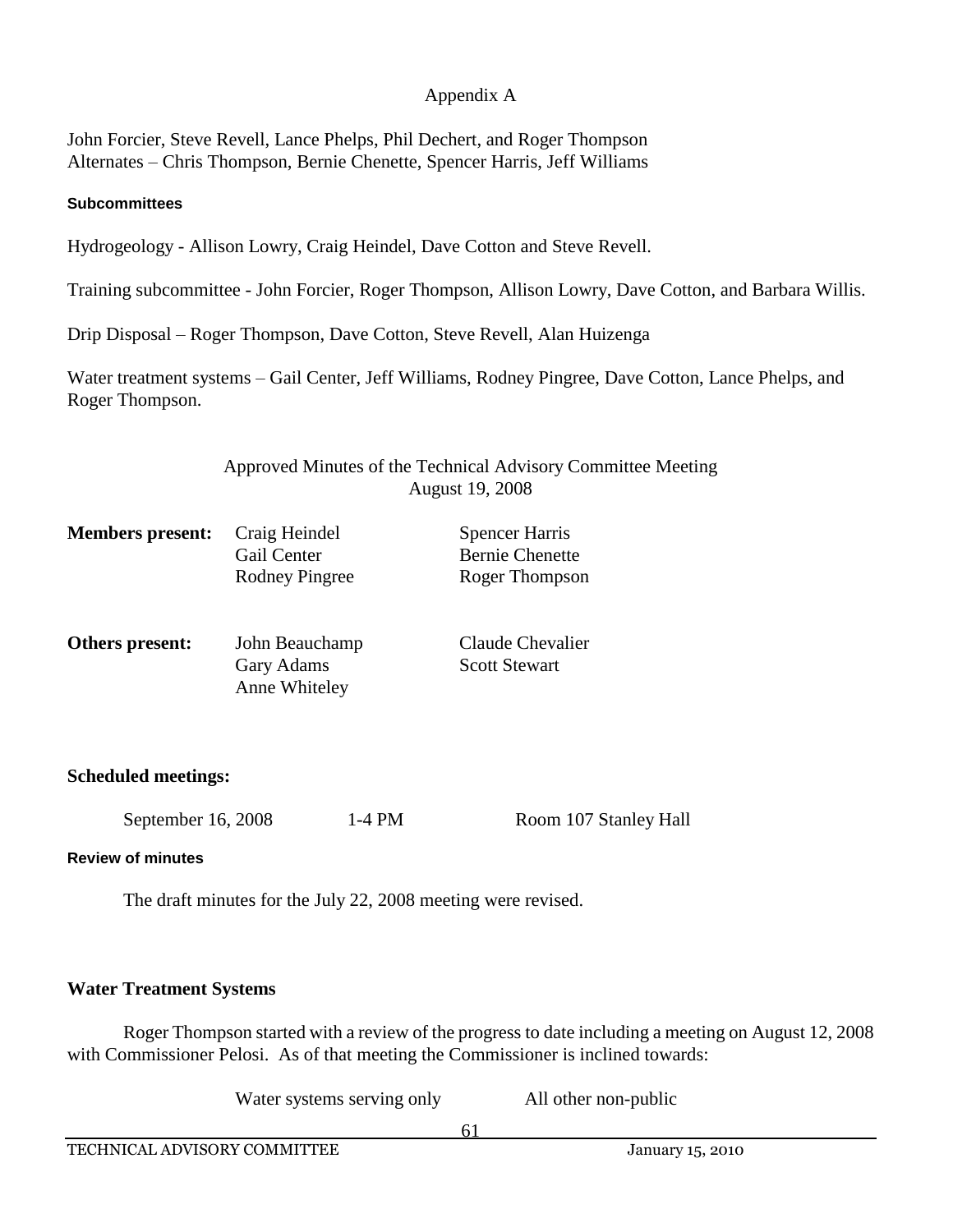# Appendix A one single family residence water systems

| Water softeners                                | Deregulate | Deregulate |
|------------------------------------------------|------------|------------|
| Secondary<br>contaminants                      | Deregulate | Deregulate |
| Pathogens                                      | Deregulate | Regulate   |
| Primary<br>contaminants other<br>than coliform | Regulate   | Regulate   |

Anne Whiteley asked if it matters if there is more than one single family residence on a lot as long as each building is served by its own individual system. There was consensus that it should not matter and that as long as the water supply serves only one single family residence installation of water treatment should not be regulated.

Anne then reviewed a possible change in interpretation of the Water Supply Rules. The current interpretation is that if there is more than one source on a property, and the total number users of the two or more sources meet the standards for classification as a public water system, the separate sources will be considered as components of a single water system and therefore be regulated under the Water Supply Rules. This is being reconsidered with a possible new interpretation that unless the sources are physically interconnected through their piping systems each source will evaluated on its own relative to its status as a public water system. Craig Heindel said he opposes the change if it means that the hydrogeologic connections that exist between multiple sources will be ignored. When someone is operating two or more wells that draw from the same local aquifer, the concerns are the same when someone serves 25 people from one well or serves 25 people from 2 wells that are hydraulically interconnected.

Bernie Chenette noted that the Indirect Discharge Program has circumvention language and maybe something similar could be used in the Water Supply Rules.

Gail Center asked about water treatment systems for primary standards used on water systems serving one single family residence. Anne said that we would come back to this topic.

Anne noted that in the August  $12<sup>th</sup>$  internal meeting Commissioner Pelosi asked about the issue of who should be approved to design water treatment systems other than Professional Engineers. Anne was charged with looking into the concept of a rule that would require that the person designing water treatment systems be a "Qualified Designer." There would not be a list of training or experience, just a list of areas the person should have expertise in..

The current Wastewater System and Potable Water Supply Rules use the term "Qualified Hydrogeologist". The Rules go on to state that when hydrogeologic studies are required they shall be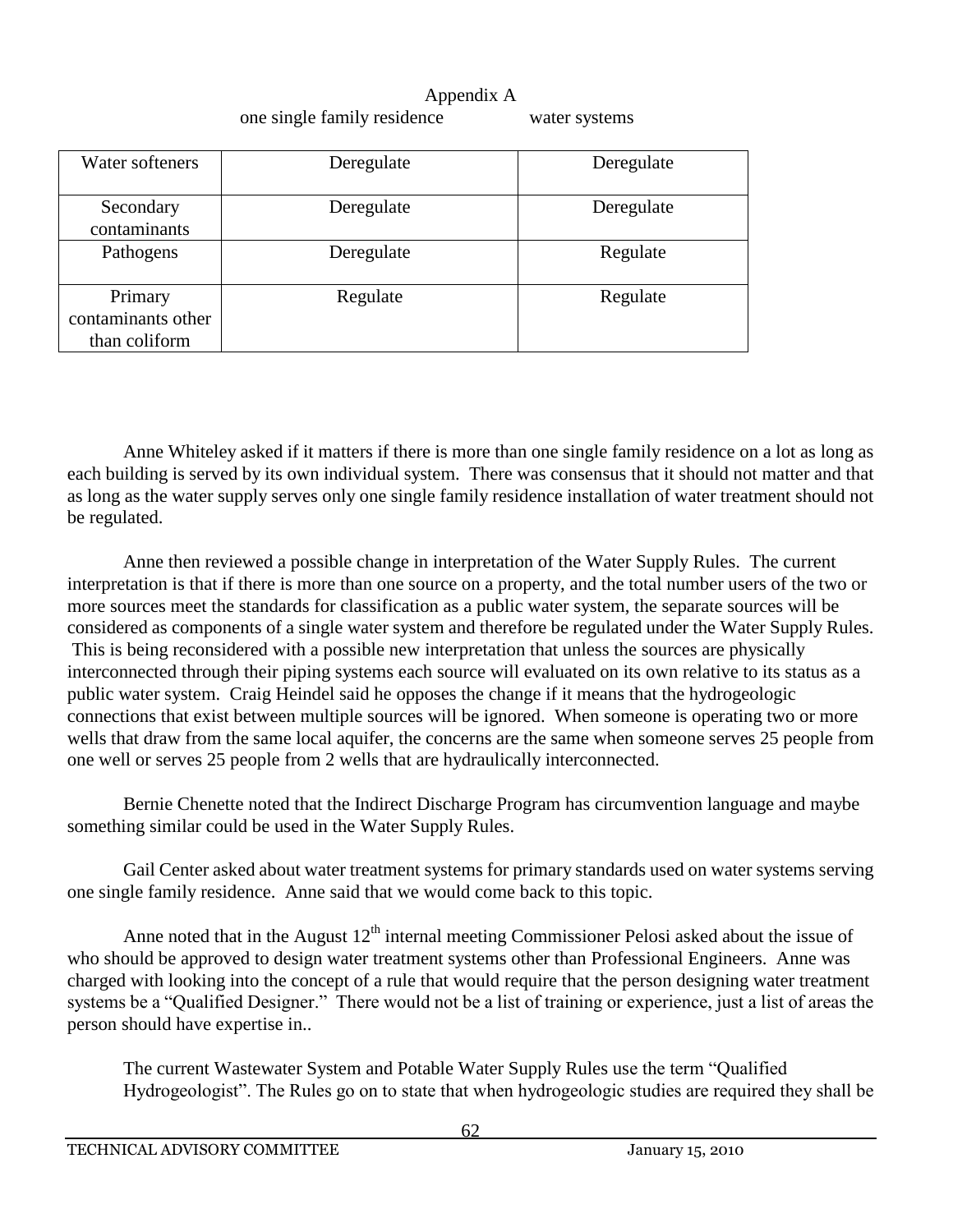performed by a qualified hydrogeologist who is a designer or who is working under the supervision of a designer.

The wetlands program has a list of people who are acceptable. Anyone who wants to design is told to send in a few projects which are reviewed by the staff of the Wetlands program and if the work is good their name is added to the list.

The stormwater program did have a definition for designers in their rules, but they deleted it during the last revision. They are continuing to operate as if the definition were still in the rules.

Anne asked what the committee members thought about using this approach for designers of water treatment systems. Gary Adams noted there might be a certification related to a plumbing specialty license that included water treatment systems. John Beauchamp said that he objected at the time the Plumbing Rules added a specialty license for water treatment systems. The proposal was to call the people "water treatment specialists" but the test only covered plumbing issues. The test also had questions that were specific to a brand name technology which seemed inappropriate. Craig asked if John was recommending that there be an experience requirement with a specified number of years and John replied that having a number is better than not. Anne suggested that adding a number makes it equivalent to a licensing program and therefore requires a statutory change. Craig said that did not make sense to him if there is no requirement to apply for a license. Scott Stewart said this seemed to be a pyramid issue to him and that as you get to the smaller population of more difficult situations more regulation of designers is appropriate.

Anne then asked about the general concept of creating a term that created a group defined as "Qualified XXXX." The group discussed the definition and suggested it should require experience in water chemistry, evaluation and treatment of biologic contamination, technologies used for such treatment, and operation and maintenance of such treatment technology. Gail said don't use the term specialist. Craig said to use the term designer rather than professional.

# Water Supply Rules

Scott gave a short update on the progress of the subcommittee. The issue of deepening existing wells was discussed. This is a minor repair under the Wastewater System and Potable Water Supply Rules and does not require a permit. It is recommended that the water quality be retested after the well is drilled deeper as there may be new veins of water now entering the well. Craig, Rodney Pingree, and Scott suggested that there should be a conditional exemption from the Rules if the water quality is retested and is found to be acceptable. Scott noted that he is working on a well abandonment policy which can include allowing a well to exist for future emergency use provided the location and upkeep of the well is tracked.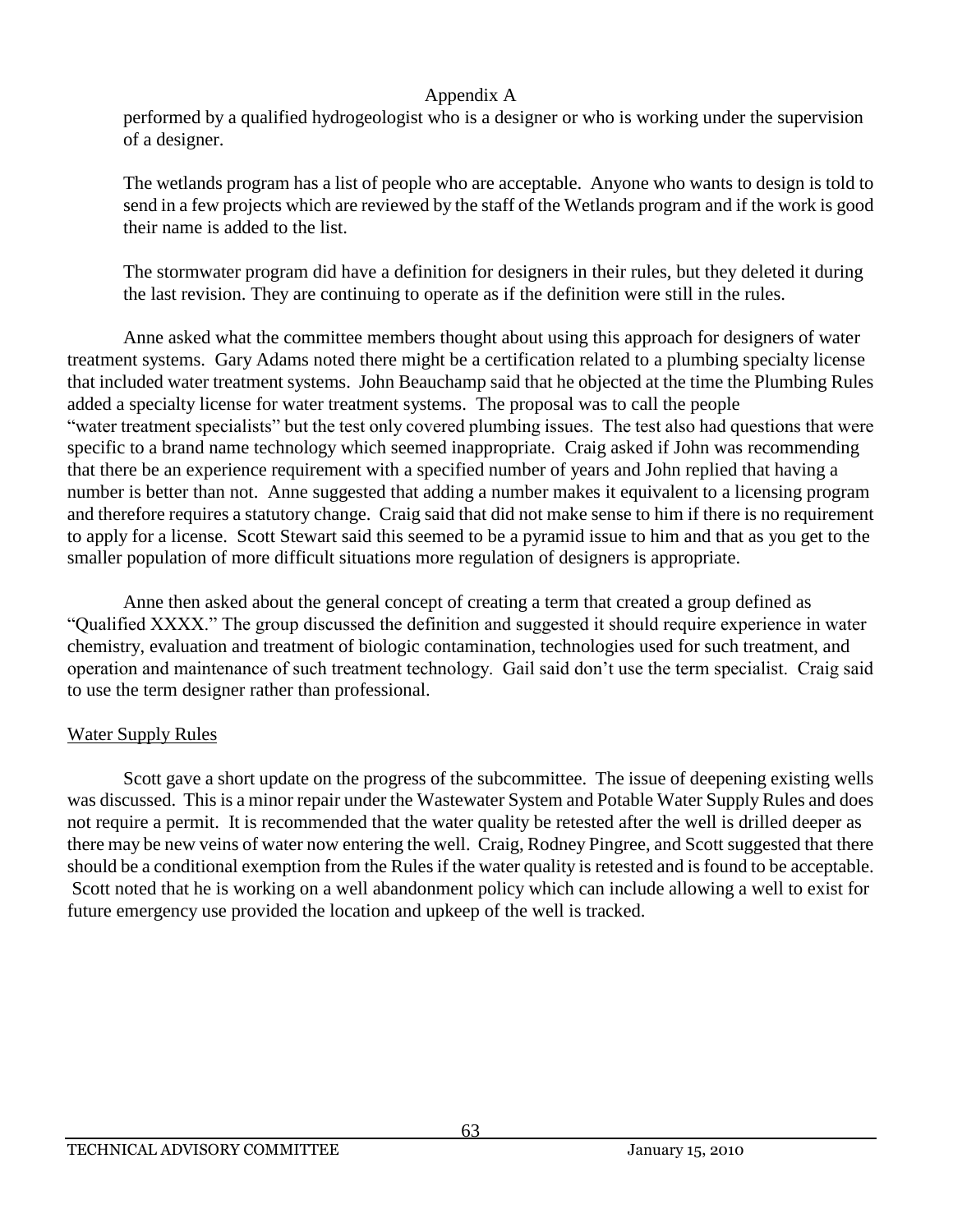Items prioritized for discussion with high, low, and medium ranking

- 1. Soil identification vs. perc test **medium**
- 2. Curtain drain with presumption of effectiveness **high**
- 3. Revisions to desktop hydro chart **medium**
- 4. Minimum amount of sand under a mound **high**
- 5. Grandfathered design flow and conversion of use policy **high**
- 6. Updating of design flow chart **high**

#### **Executive Committee**

John Forcier, Steve Revell, Lance Phelps, Phil Dechert, and Roger Thompson Alternates – Chris Thompson, Bernie Chenette, Spencer Harris, Jeff Williams

#### **Subcommittees**

Hydrogeology - Allison Lowry, Craig Heindel, Dave Cotton and Steve Revell.

Training subcommittee - John Forcier, Roger Thompson, Allison Lowry, Dave Cotton, and Barbara Willis.

Drip Disposal – Roger Thompson, Dave Cotton, Steve Revell, Alan Huizenga

Water treatment systems – Gail Center, Jeff Williams, Rodney Pingree, Dave Cotton, Lance Phelps, and Roger Thompson.

# Approved Minutes of the Technical Advisory Committee Meeting September 16, 2008

| <b>Members present:</b> | Roger Thompson<br>Rodney Pingree | Jeffrey Williams<br>Lance Phelps |
|-------------------------|----------------------------------|----------------------------------|
| Others present:         | Claude Chevalier<br>Gary Adams   | John Beauchamp<br>Anne Whiteley  |

#### **Scheduled meetings:**

None scheduled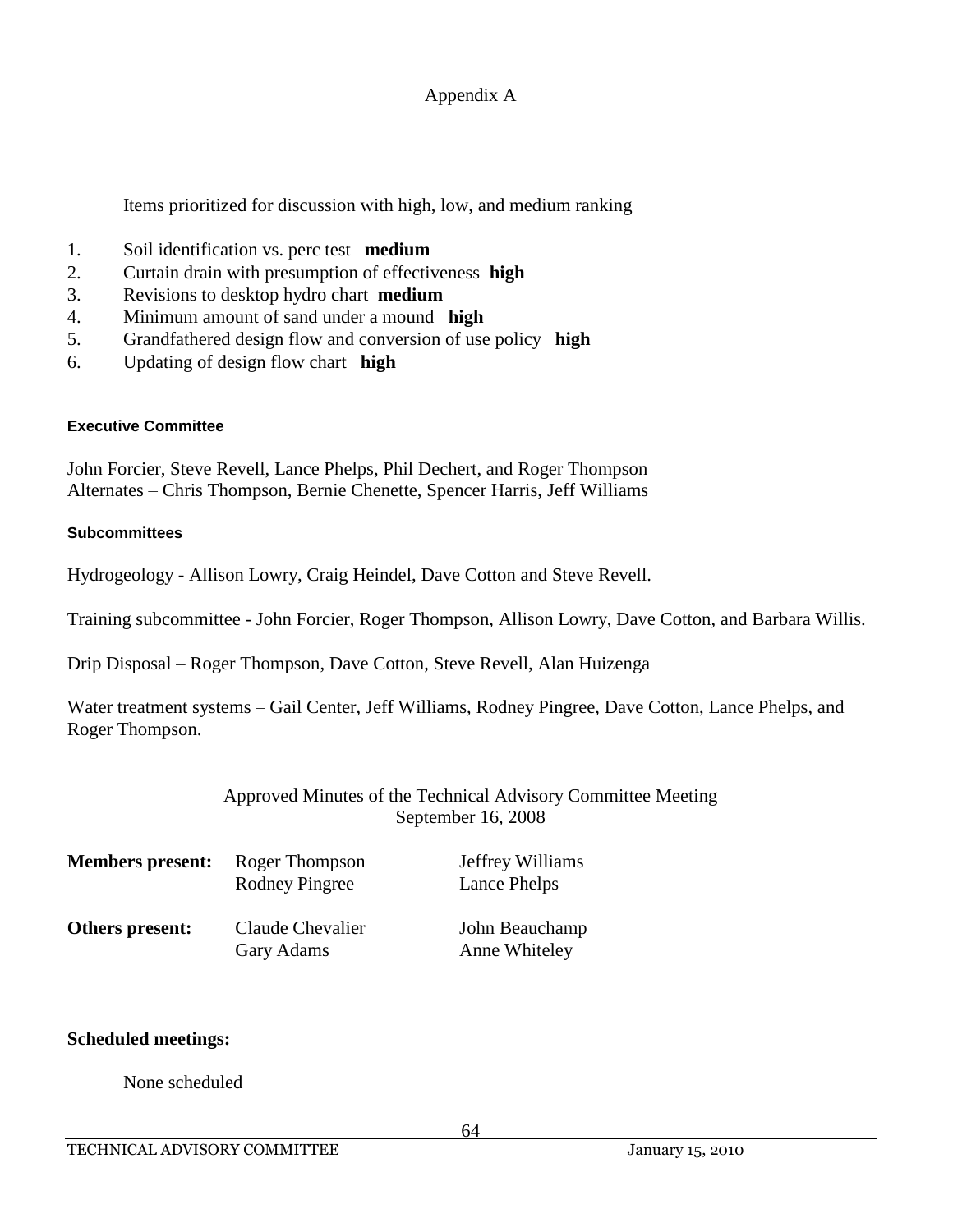#### **Review of minutes**

The draft minutes for the August 19, 2008 meeting were reviewed and accepted.

### **Water Treatment Systems**

The discussion from previous meetings on this topic was continued. Rodney asked why we would regulate treatment for primary standards in SFR systems if we will not regulate treatment for pathogens in those systems. Rodney does not support deregulating treatment for pathogens or for primary standards but wonders why we would regulate treatment for primary standards after deciding to not regulate treatment for pathogens.

Claude asked if we had reached agreement that a qualified designer would be OK. The group decided the answer was yes and the minutes from the August meeting will be revised. Roger pointed out that this was an undefined term which would make it difficult to administer. Lance asked if there were other lists of qualified people in the state.

John said that the Water Quality Association (WQA) covers most of the issues related to water treatment systems. John also noted that a Vermont Plumbing inspector said there is interest in the plumbing community for additional training in water treatment issues.

Anne said that Commissioner Pelosi is concerned about having only Professional Engineers eligible to prepare permit applications. Anne asked if existing water treatment specialists referred larger projects to professional engineers.

Gary asked if the current specialty plumbing license for installing water treatment systems would be appropriate to determine qualified designers. Claude said it appears that we are just recovering old ground with this discussion. Anne asked for Lance's opinion on what concerns the professional engineering community have about water treatment system designs. Lance responded that he did not think the group was very concerned about treatment systems for small scale (non-public) systems.

Lance suggested that if it is not practical to have a state list of qualified designers there should be a warning (informational) statement advising landowners to review the qualifications of any person they might hire to design a water treatment system.

John said that he had just finished some plumbing training. One point that came up was that the state plumbing license for water treatment is only required when the water is from a public water system and that even then enforcement with regard to SRFs is low. Anne said that it did not appear the specialty plumbing license by itself would be a good choice. Anne suggested not creating a definition of qualified designer and accepting anyone with either a professional engineer's license or the plumbing specialty license.

Lance asked Roger if all projects installing water treatment will need a state permit. Roger replied that the assumption is there would be a permit by rule. Anne noted this might also be called a conditional exemption which is how the current Rules cover the exemptions.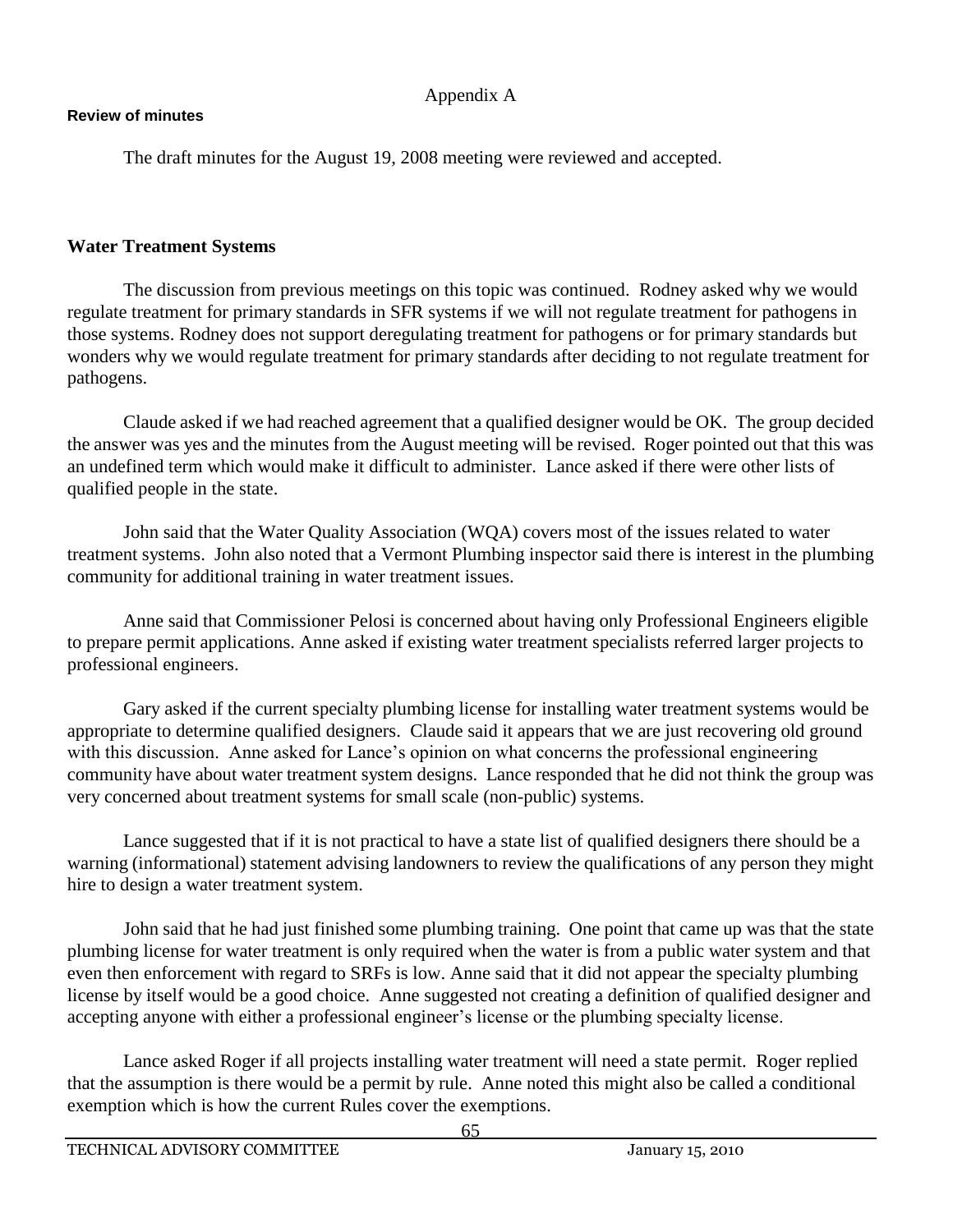Lance asked if someone with a specialty plumber license is able to determine if the problem is related to septic contamination. Anne said this issue would be covered by use of a diagnostic checklist.

Anne noted that we should notify the Department of Public safety if we end up proposing to rely on the specialty license.

# **Primary Standards**

Moving to a discussion focused on just treatment for primary standards, Roger asked if there is support for deregulating treatment for primary standards for non-public water systems.

Lance asked why all new wells do not require water quality testing. Roger said this was the existing practice and that when reviewed in the past there was not much support for adding the requirement, however with the time of sale and change in use definitions it may make sense in the future.

When the issue of disposal of radioactive contaminants was considered John said that radium is easily regenerated off resin filters but that uranium is not. Rodney asked if there are situations where radioactivity is so high that the appropriate answer is to close the existing source well rather than dispose of filter backwash with high levels of contamination into shallow placed disposal systems. John said there might be a few places where this would be appropriate, noting that in Plymouth he had projects with high radon, high radium, and high uranium. John said he had also worked on systems to treat lead, arsenic, nitrate, and manganese. John also looks for coliform when he finds high sodium chloride levels.

There are various types of water treatment systems. Reverse osmosis systems can be so expensive that a new source is a better choice. Lead treatment systems might use ion-exchange with discharge of the backwash into the ground. Arsenic would usually be resin filters, which strongly hold the arsenic, with disposal of the filters in a landfill. Reverse osmosis is possible for arsenic removal but is not used a lot. Anion water filters can also remove arsenic. Hydrocarbons are usually removed with carbon filtration and the hydrocarbons that are collected are removed from the site. Most of the ion exchange systems depend on substituting sodium for the contaminant and when these are backwashed the contaminants are discharged into the disposal system.

Items prioritized for discussion with high, low, and medium ranking

- 1. Soil identification vs. perc test **medium**
- 2. Curtain drain with presumption of effectiveness **high**
- 3. Revisions to desktop hydro chart **medium**
- 4. Minimum amount of sand under a mound **high**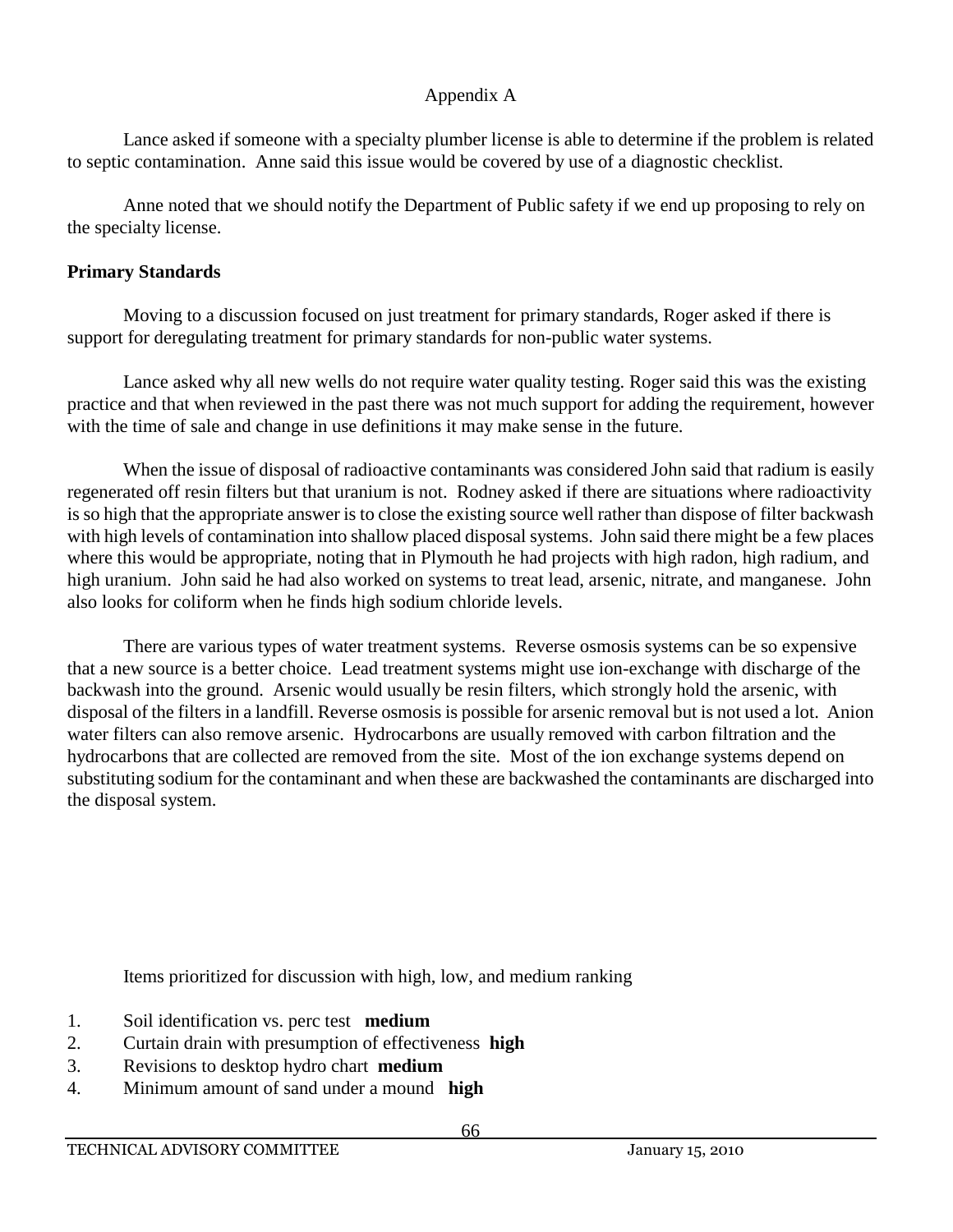- 5. Grandfathered design flow and conversion of use policy **high**
- 6. Updating of design flow chart **high**

#### **Executive Committee**

John Forcier, Steve Revell, Lance Phelps, Phil Dechert, and Roger Thompson Alternates – Chris Thompson, Bernie Chenette, Spencer Harris, Jeff Williams

#### **Subcommittees**

Hydrogeology - Allison Lowry, Craig Heindel, Dave Cotton and Steve Revell.

Training subcommittee - John Forcier, Roger Thompson, Allison Lowry, Dave Cotton, and Barbara Willis.

Drip Disposal – Roger Thompson, Dave Cotton, Steve Revell, Alan Huizenga

Water treatment systems – Gail Center, Jeff Williams, Rodney Pingree, Dave Cotton, Lance Phelps, and Roger Thompson.

#### Approved Minutes of the Technical Advisory Committee Meeting November 24, 2009

| <b>Attendees:</b> | Roger Thompson        | Craig Heindel       |
|-------------------|-----------------------|---------------------|
|                   | <b>Spencer Harris</b> | <b>Steve Revell</b> |
|                   | Gail Center           | Kim Greenwood       |
|                   | <b>Rodney Pingree</b> | Gerry Kittle        |
|                   | Gary Adams            | Claude Chevalier    |
|                   | Amy Macrellis         | Anne Whiteley       |
|                   | <b>Scott Stewart</b>  | John Beauchamp      |
|                   |                       |                     |

#### **Scheduled meetings:**

| December 8, 2009 | $1-4$ PM | Room 107 Stanley Hall |
|------------------|----------|-----------------------|
| January 12, 2010 | $1-4$ PM | Room 100 Stanley Hall |
| February 9, 2010 | $1-4$ PM | Room 107 Stanley Hall |

#### **Review of minutes**

The draft minutes for the September 16, 2008 meeting were reviewed. Rodney asked to clarify that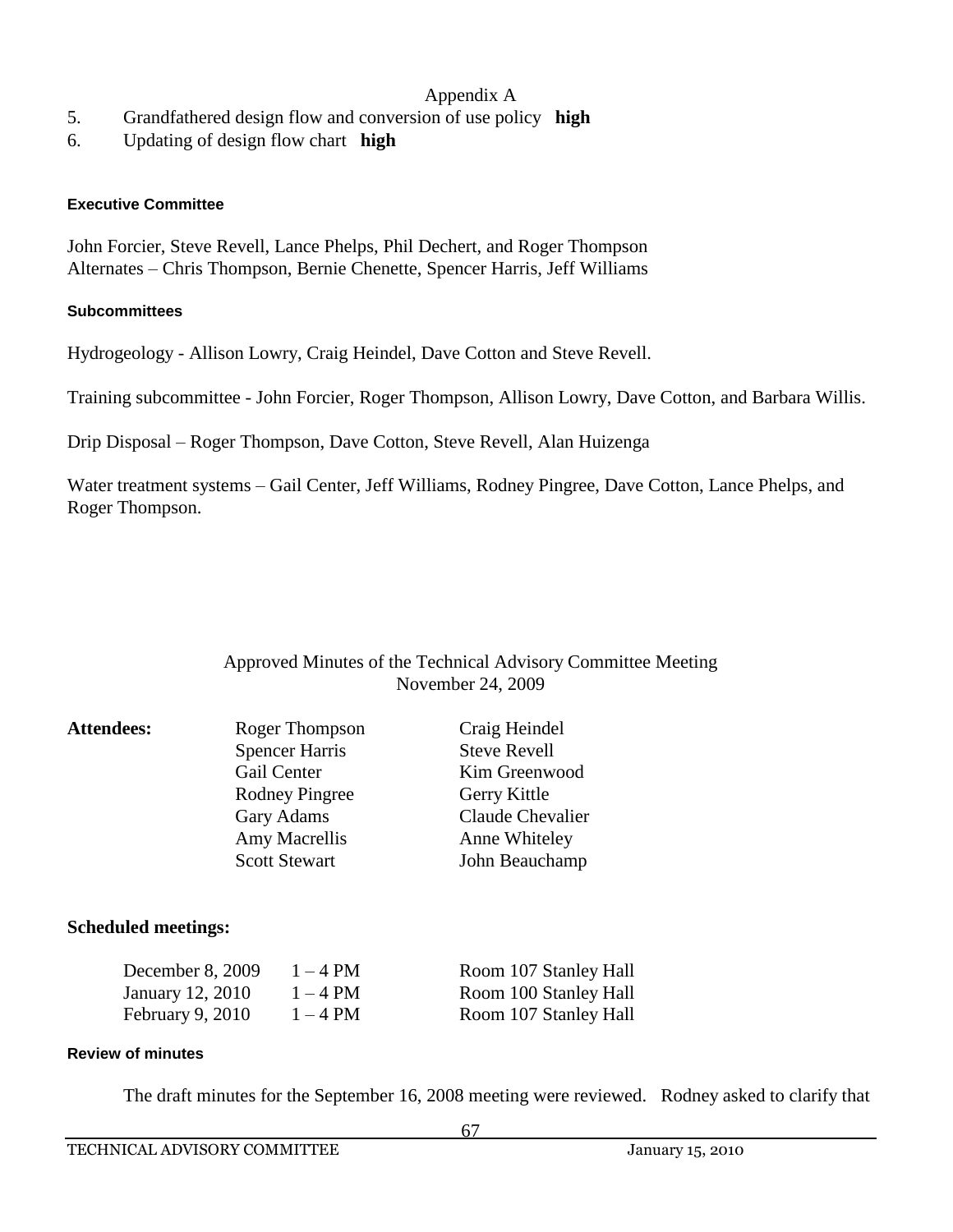his question related to regulating treatment systems for primary standards was only based on the group's decision to not regulate pathogens, as he continues to disagree with the deregulation of treatment systems for pathogens.

### **TAC Annual Report**

Roger briefly reviewed the statutory change made in the past legislative session to re-establish the requirement for an annual report from the TAC. Craig agreed to write the portion summarizing the actions of the TAC for 2008 and 2009. Roger will update the various tables on permits, applications, innovative systems, etc.

# **Water Treatment Systems**

Anne started with a review of past actions by the TAC and by Commissioners Pelosi and Johnson. Anne stated that the TAC had reached uniform agreement that treatment systems for water softening and secondary should be deregulated. Anne recalled that there was a lot of discussion about regulating systems that treat pathogens with Gail Center giving the history of people contacting the Health Department for advice. Gary Adams and John Beauchamp explained what they, and other water treatment specialists, have done with systems designed to treat water to protect against pathogens. Anne recalls that there was near universal support from TAC for deregulation of systems treating for pathogens that serve individual single family residences with the group more divided on treatment systems serving other non-public water systems. Anne reviewed the discussions related to whether or not there are licenses or certifications other than the professional engineering license that could be relied upon to establish competency of those designing water treatment systems. The certifications from the Water Quality Association were reviewed in some detail, which resulted in concerns about the cost to obtain and maintain the license and the availability of local training and testing sessions. The Vermont Plumbing Specialty License for the installation of water treatment systems was reviewed and while the license assures the plumbing connections are made by knowledgeable people the training does not cover how to choose the proper treatment system or how to evaluate whether improvements to the water system outside of the building should be part of the solution. The TAC also spent time at a couple of meetings reviewing a checklist approach that would require a designer to evaluate the location and construction of the source along with interior plumbing construction. This was not pursued to conclusion as people realized it would require a lot of work to anticipate all of the situations which would occur and to design the checklist to cover each possibility.

Anne then summarized staff meetings with Commissioner Laura Pelosi during 2008. Commissioner Pelosi tentatively decided to support revising the Wastewater System and Potable Water Supply Rules (Rules) to deregulate water treatment systems designed to deal with hardness, secondary contaminants, and pathogens for all non-public water systems. Anne stated that when this was discussed with TAC there was a strong majority of TAC members supporting the deregulation of all non-public systems for pathogen treatment. The Commissioner's Office did not push this issue during the fall of 2008 and the spring of 2009 as the budget shortfalls and other issues consumed the legislative session. Recently, Commissioner Justin Johnson directed Anne to begin work on draft language revising the Rules relative to water treatment systems. Commissioner Johnson is currently taking the same position as Commissioner Pelosi to deregulate treatment systems for softening, secondary standards, and pathogens for all non-public standards. No Rule changes are proposed for treatment systems for primary standards. Anne noted that the TAC has only had limited discussions on treat for primary standards.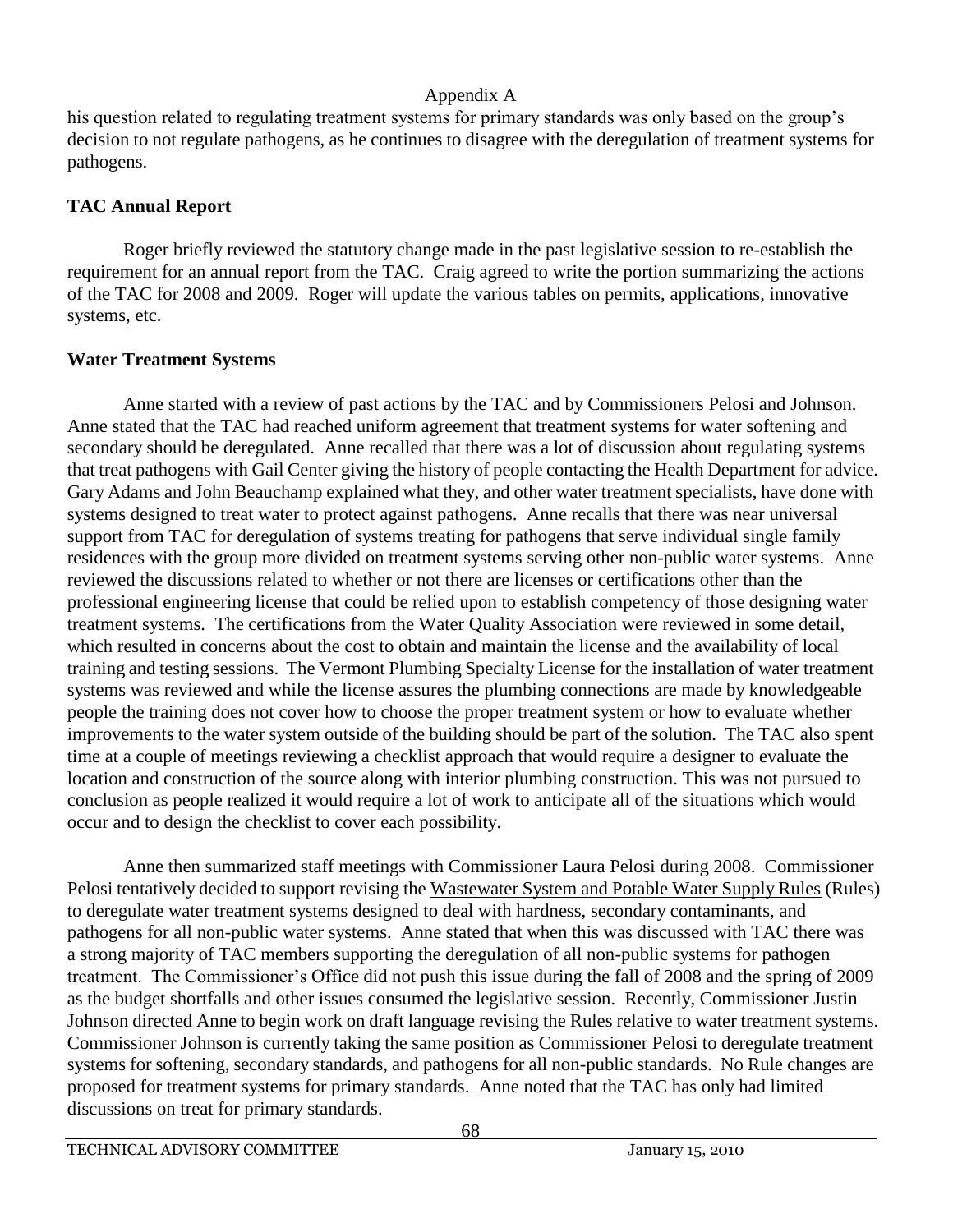Anne said that all of this history had led to the handout with draft language to revise the Rules relative to treatment systems. Anne also reviewed her recent attendance at the Ground Water Coordinating Committee (GWCC) which also agreed with deregulation of water treatments systems for softening and secondary standards. Also discussed at this meeting was the fact that some contaminants have both secondary and primary standard limits. This means that at lower levels of contamination there are aesthetic concerns while at higher contamination levels there are health concerns.

Spencer asked if the proposed changes mean that all wells will need to be tested for contaminants. Anne said no, that only if a well has been tested and determined to not meet the standards is it considered failed. Roger said that per the current rules, water supplies serving only one single family residences still only need to be tested if there is a reason to believe the water might be contaminated. Anne noted that banks and buyer's attorneys are starting to ask for testing in many cases. Anne said that realtors and bankers have told her they ask for the full suite of testing not just for coliform. It was noted that some purchase and sale agreements now allow the purchaser to back out of the deal if the water supply is contaminated. Gary said that some home inspectors are routinely testing for a wide range of contaminants. Craig asked if a system must be listed on the Agency website in order for it to be considered to be failed. Anne responded that if any of the five contaminants listed in statute and Rules in the definition of "failed supply" (arsenic, nitrate, nitrite, coliform, or uranium) exceeds standards the supply is considered failed. If other contaminants exceeding standards are found, or if the volume or flow of water is found to be inadequate for the permitted use, the system is only considered failed if the system is listed on the Agency website. No systems have been listed to date.

Note: The Wastewater System and Potable Water Supply Rules include three categories of failed water supplies. The first is any water system that is tested for arsenic, nitrate, nitrite, coliform, and uranium with any of these exceeding the drinking water standard. The second is any system that the Secretary affirmatively determines to not be potable and that information has been posted on the Agency website (none have been posted to date). The third is any system that the Secretary affirmatively determines is providing an insufficient quantity of water to support the usual and customary uses of a building or structure and that information has been posted on the Agency website (none have been posted to date).

Gail noted that Rhode Island requires testing of all water systems at the time of sale. Anne reviewed the time of sale discussions that occurred in 2006 with bankers, realtors, and others where there was initial interest in establishing requirements for time of sale inspections. After much discussion it appeared that a complete time of sale inspection could cost several hundred to a few thousand dollars so the proposal was not supported by the Agency. Roger noted that legislation was proposed a few years ago and supported by the Department of health to require routine water testing for rental properties which failed to get legislative support.

Kim said she had some concerns about extensive deregulation and asked if some sort of general permit process might be appropriate. Anne said that we do not have general permits in the Wastewater System and Potable Water Supply Rules and are not planning to use them because so many of the design issues are extremely site specific.

Anne then reviewed the draft rule revision language in the 11/24/2009 draft. As drafted a permit is not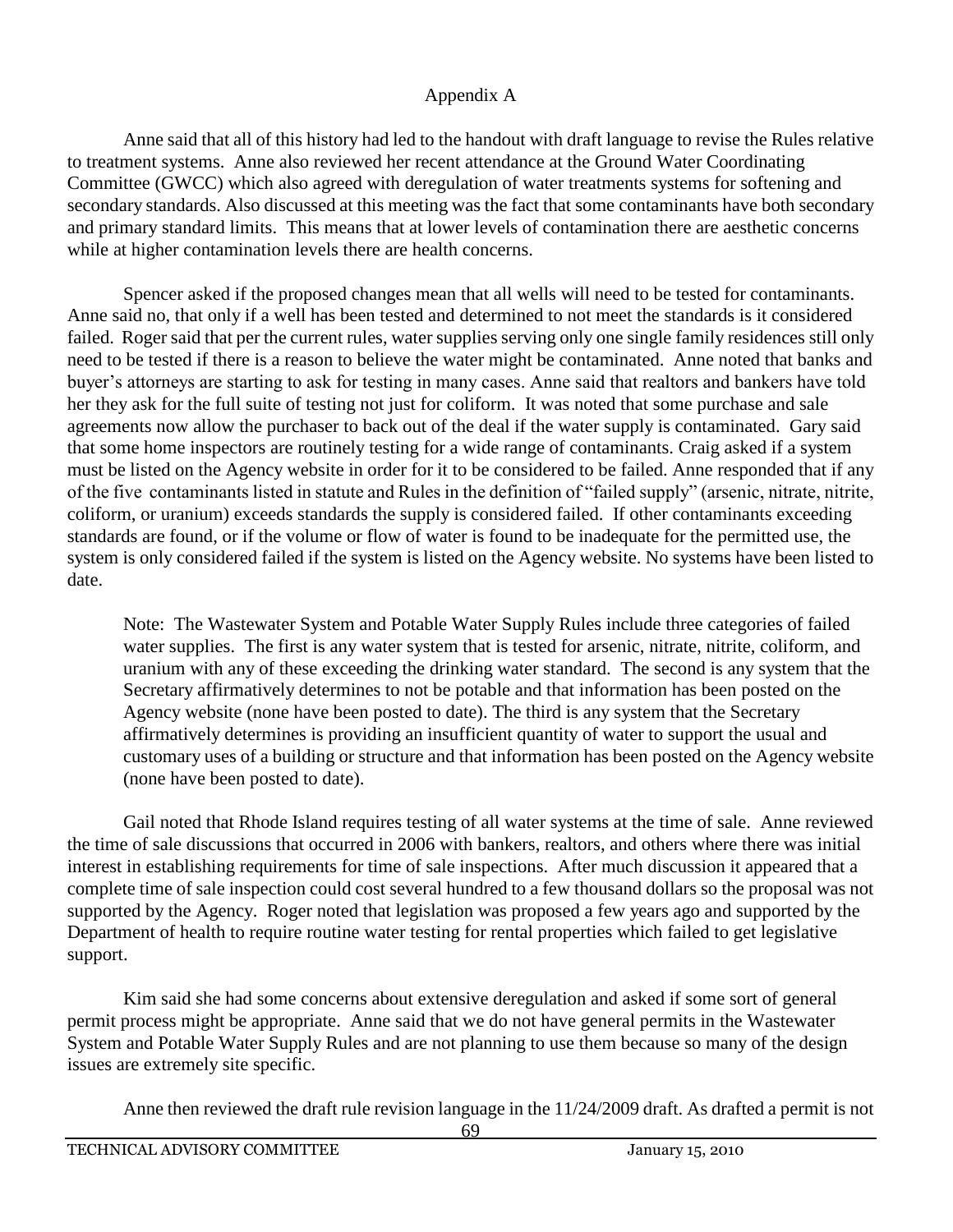needed to install or operate a water treatment system for any non-public water system to treat for:

- A. hardness,
- B. secondary standards unless the constituent also has a primary standard, and/or
- C. pathogens, provided the system treats all of the water used for drinking, washing, bathing, the preparation of food, and laundering

Anne expressed concerns about enforcing section B as the constituents that have or are expected to soon have both a primary and secondary standard (copper, fluoride, manganese) all have the secondary standard set at a lower concentration than the primary standard.

The draft language also includes an exemption for the disposal of the filter backwash into an existing wastewater system.

Rodney asked if the intent of the language was to require a whole house treatment system when treating for pathogens as opposed to a point of use system that might only serve the kitchen sink. Anne replied that the language is intended to require all of the water that is defined as being potable in the Rules be treated because people brush their teeth in the bathroom, may consume water in the shower, etc. Roger supported the concept of treating the whole house system. Anne asked for a vote on whether the whole house system should be required. Kim said she was concerned that the Agency would not enforce a whole house requirement. Gary noted that some attorneys and clients are holding out for a new well when there are pathogens in the system. Craig said he supported the whole house approach because it is the best option but that a strong outreach program explaining our reasoning is also needed. Roger suggested adding a section that would exempt treatment systems for copper, fluoride, and manganese. TAC on a majority vote decided to revise the exemption to state that when treating for a constituent with a secondary standard a permit is not required even if the water source includes a contaminant that exceeds the primary standards.

Gail asked why the proposed language for exemption #24 included a statement that the discharge could not include uranium in excess of the standard developed by the Health Department. This was included because there are limitations for discharge of radioactive waste in the Underground Injection Control Rules that are based on federal standards. TAC supported dropping the limitation from the draft language. Kim said that she could not agree to this approach at this time.

Gary noted that uranium bonds strongly to resin so a non-discharging treatment approach could be used.

Gail asked if the use of aerated treatment systems such as for treating radon gas, hydrogen sulfide gas, and/or manganese would be regulated. Roger said it would depend. These contaminants would only be regulated under the current proposal if intended to treat for parameters which exceed their primary standards. Gail noted that neither radon gas nor hydrogen sulfide gas have primary standards.

Steve asked if this means that all systems for primary standards will require permits. Anne replied that they would need permits. Steve then asked if remediation systems, such as the Sites Management Section routinely approved, need permits. Anne said that under the current rules they do need permits. Anne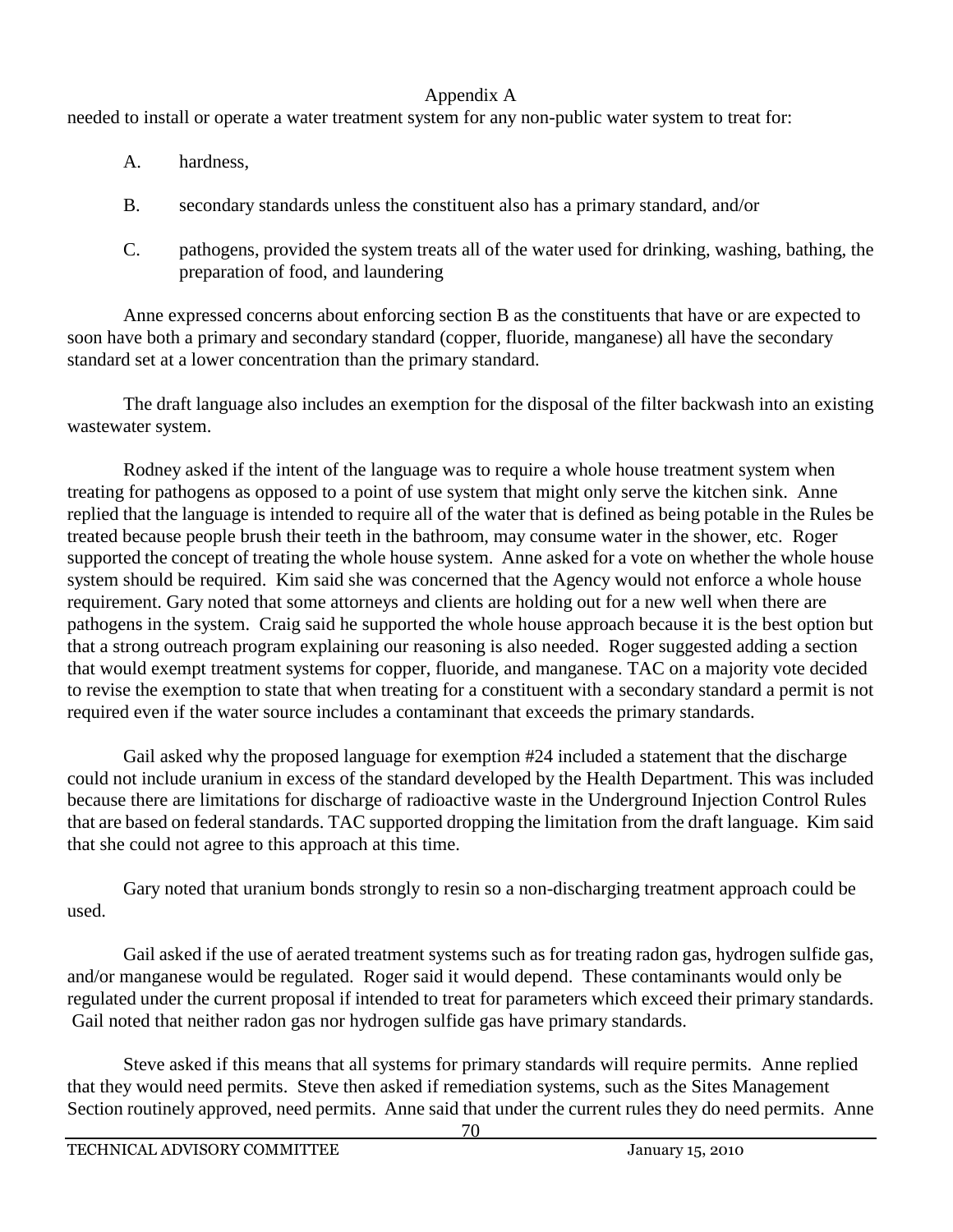said she would discuss this with the Sites Management Section. Roger suggested this might be the one place where a general permit would work with the main requirement being that the system is managed by the Sites Management Section.

John asked about the status of a system that was installed years ago for water softening but in recent testing it is determined that the water also exceeds the primary standards for radionuclides. This system would be regulated.

Anne suggested she might write a site remediation exemption. This concept is supported by the TAC.

Claude asked if there is a schedule for the Rule revisions. Anne said her sense is that the Commissioner wants to move fast and limit the changes to those related to water treatment systems. The process takes about  $4\frac{1}{2}$  months from the time it starts.

Steve said that he is concerned that this is a special effort related to water treatment issues and once resolved the TAC will stop meeting again. Anne said that this would not happen, because, in addition to other issues, the Water Supply Rules are being revised and TAC review is important for their completion.

# **Water Supply Rules**

Scott did a quick status update on the revisions to the Water Supply Rules. Anne suggested that the subcommittee meet to deal with Scott's draft of changes for springs and shallow water sources. Scott also reviewed the draft changes to the design flows. These mostly reflect the inclusion of a 10% reduction in design flow based on an assumption that at this point most interior plumbing systems include standard low flow devices. Steve suggested that a new category should be added for deli operations.

Steve also noted that Spencer would like to have more input in setting the meeting agenda as there are topics on the list that have been waiting for a long time.

# **Meeting Dates**

Future meetings were scheduled for December  $8<sup>th</sup>$ , January  $12<sup>th</sup>$ , and February  $9<sup>th</sup>$  all being from  $1-$ 4 PM. Roger will arrange for meeting rooms.

Items prioritized for discussion with high, low, and medium ranking

- 1. Soil identification vs. perc test **medium**
- 2. Curtain drain with presumption of effectiveness **high**
- 3. Revisions to desktop hydro chart **medium**
- 4. Minimum amount of sand under a mound **high**
- 5. Grandfathered design flow and conversion of use policy **high**
- 6. Updating of design flow chart **high**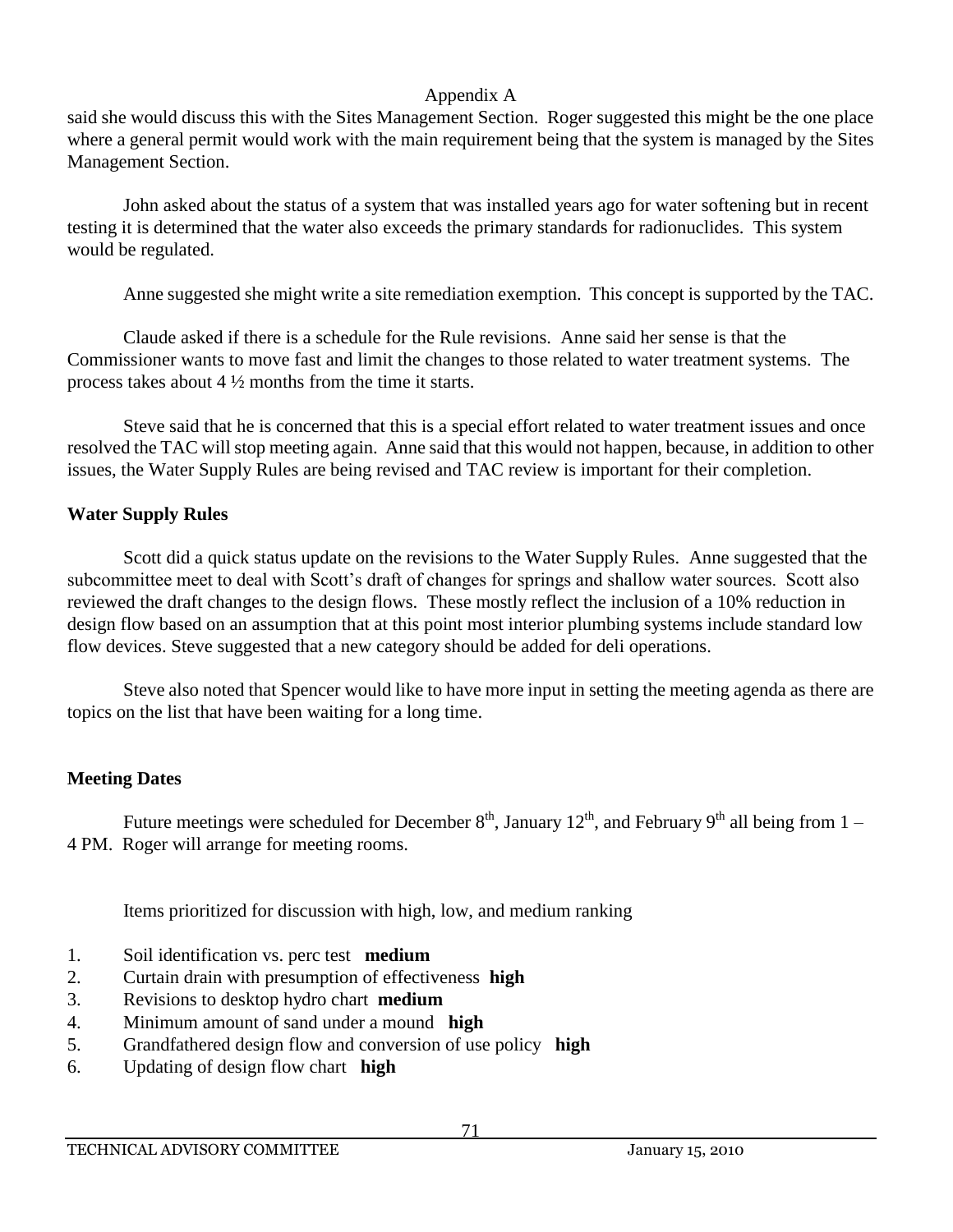## **Executive Committee**

John Forcier, Steve Revell, Lance Phelps, Phil Dechert, and Roger Thompson Alternates – Chris Thompson, Spencer Harris, Jeff Williams

#### **Subcommittees**

Hydrogeology - Craig Heindel, Dave Cotton and Steve Revell.

Training subcommittee - John Forcier, Roger Thompson, , Dave Cotton, and Barbara Willis.

Drip Disposal – Roger Thompson, Dave Cotton, Steve Revell, Alan Huizenga

Water treatment systems – Gail Center, Jeff Williams, Rodney Pingree, Dave Cotton, Lance Phelps, and Roger Thompson.

# Approved Minutes of the Technical Advisory Committee Meeting December 8, 2009

| <b>Attendees:</b> | Roger Thompson       | Craig Heindel         |
|-------------------|----------------------|-----------------------|
|                   | <b>Steve Revell</b>  | Gail Center           |
|                   | <b>Scott Stewart</b> | Gary Adams            |
|                   | Claude Chevalier     | <b>Rodney Pingree</b> |
|                   | Anne Whiteley        | Kim Greenwood         |
|                   |                      |                       |

## **Scheduled meetings:**

| January 12, 2010   | $1 - 4$ PM | Room 100 Stanley Hall |
|--------------------|------------|-----------------------|
| February $9, 2010$ | $1 - 4$ PM | Room 107 Stanley Hall |

## **Review of minutes**

The draft minutes for the November 24, 2009 meeting were reviewed. It was suggested that Allison Lowry and Bernie Chenette should be dropped from the list of regular members. It was then suggested that after expiration of the 5 year appointments under the statute that there is no longer a difference between members and others present so that all those present should just be listed as attending the meeting. There was also discussion that minutes were not clear about when a system is considered failed. Roger will add clarifying language to the minutes. Gail asked if the Agency website would coordinate information with the Sites Management Section. Anne said it would. Gail said that the minutes on page 4 should replace radionuclides with uranium as that is the only standard the Health Department has created. Gail asked that the permitting requirements for aeration treatment systems be clarified. Anne and Roger will work this out. Anne said that a permit would be required unless there is an exemption. Gail noted that there is no drinking water standard for radon. Craig suggested that the question should be whether or not TAC thinks the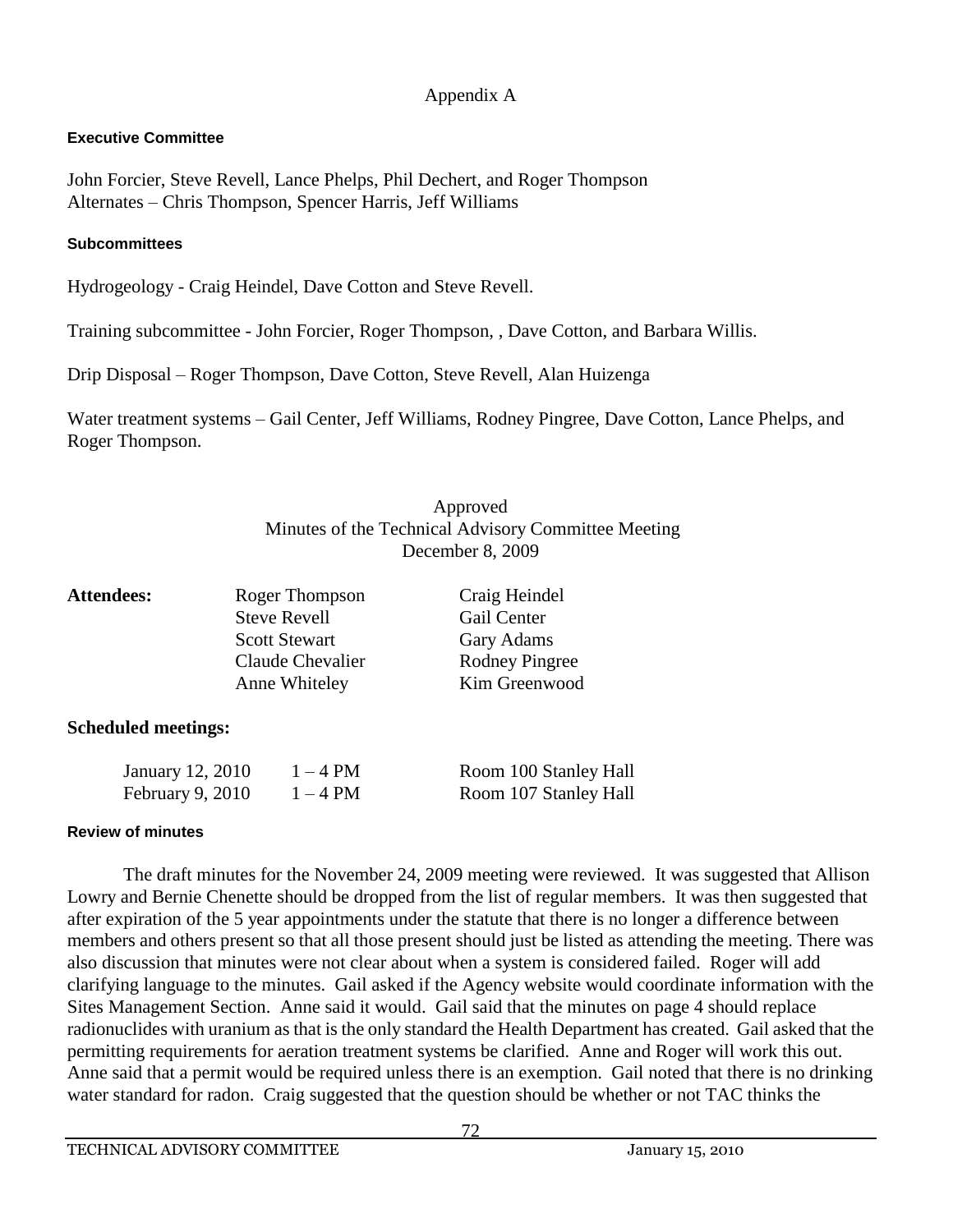treatment systems should be regulated. Anne suggested adding radon and arsenic to the discussion of systems that would not be regulated.

# **TAC Annual Report**

Roger reviewed his work on updating the tables covering the number of permits issued, innovative systems approved, etc. He is proposing to cover the most recent 5 years in the tables with a note that information from earlier periods is covered in previous TAC reports. The committee agreed with this approach. Claude asked about including the processing times for the permits that have been issued. Craig asked if this report is the place to elaborate on this information. Roger and Anne thought it would be useful information and Roger said that this is fairly easy to produce.

# **Water Treatment Systems**

Anne reviewed the meeting she and Roger had with the Commissioner just before the meeting. The Commissioner is looking for TAC to reach agreement on language quickly so that the rule making process can start. The Commissioner is open to including systems that treat for arsenic in the exempt category if TAC supports that approach.

Anne then reviewed the comments she had received on the draft language she had prepared dated 12/3/2009. Craig and Rodney submitted comments as did the Sites Management Section. Kim's e-mail that was circulated today included comments based on review of an earlier draft. There are two drafts with same date that added to the confusion.

Anne said the current draft is the one where the exemption language includes the installation and operation of systems. Sections B and C of exemption #23 were revised based on comments from the previous TAC meeting. The language in exemptions #23 and #24 was updated based on comments from the Sites Management Section. The Sites Management Section noted that about 80% of their projects are related to leaks from underground storage tanks. Treatment systems are installed as soon as there is a defined threat to a water supply and all systems are under the authority of the ANR Secretary. The proposed exemption #25 related to disposal of filter backwash from systems treating for radionuclides was deleted.

Anne said that Gary had contacted the Commissioner and asked about having an exemption for systems treating for arsenic. Anne recalled that John Forcier had objected at an earlier meeting to exempting arsenic treatment systems. Anne asked if the TAC members supported creating an exemption for arsenic treatment systems. Gary said that about 8 years ago, prior to when EPA lowered the arsenic MCL for drinking water, he reviewed the existing systems on display at a trade show. Some of those systems were not too good. However, with the new standard in place, the system designs have been upgraded and seem to be very reliable and based on design factors that include flow rates and other important design factors. The problem with arsenic treatment systems is that people can go onto websites a purchase a system that may or may not work because the proper design factors were not considered in the selection process. Gary said that the two main manufacturers are now using resin based treatment systems that work well. Gary noted that even the best systems require maintenance and if not properly maintained they will not provide good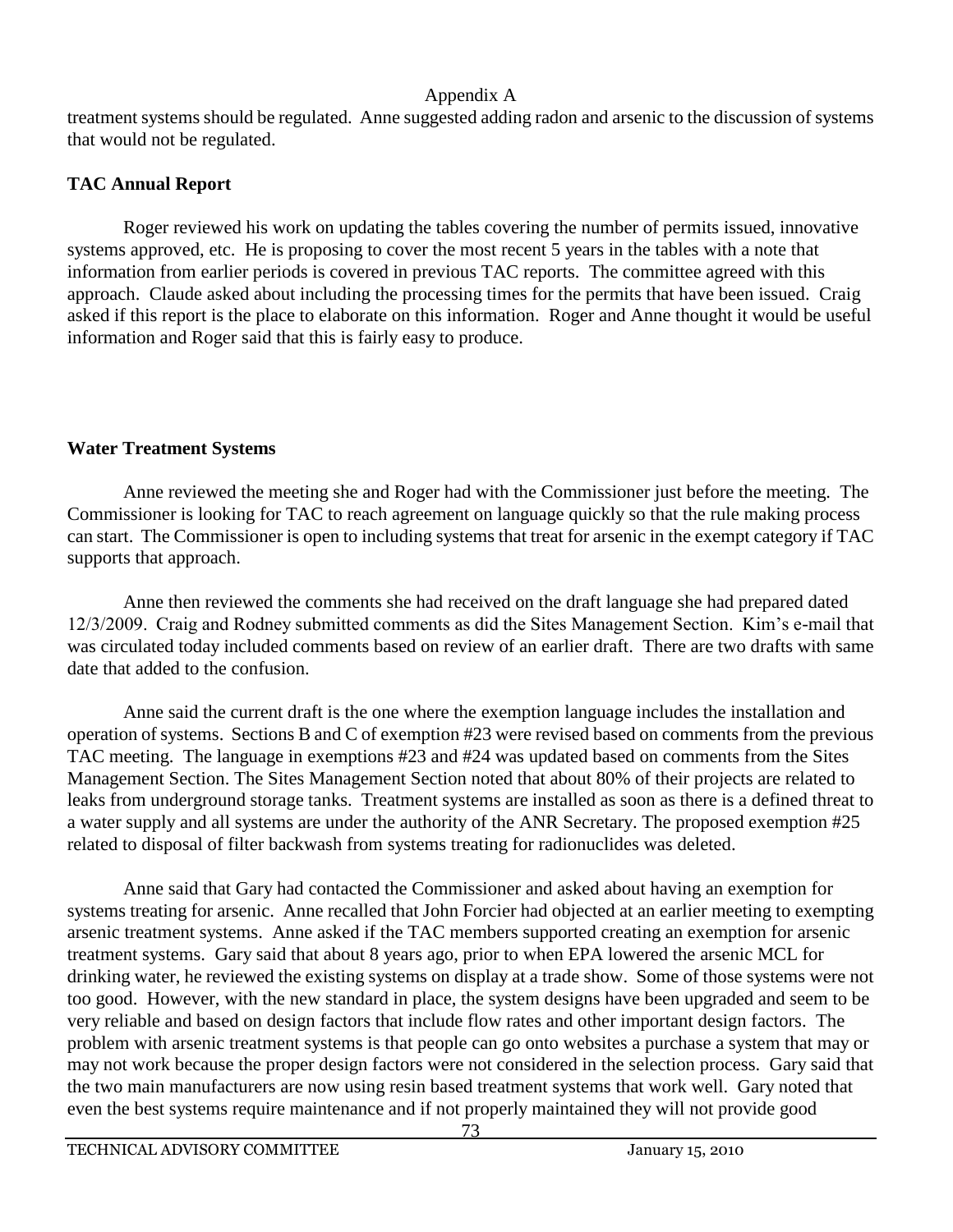treatment and requiring an engineer to design the system will not overcome failure to maintain the system. Gary said that he refers people to the Vermont Department of Health website because they have great information related to the need for maintenance. Gary said that he did not see a need to have an engineer design arsenic treatment systems for non-public water systems.

Anne agreed that regardless of the permitting requirements there is no assurance that the system will be maintained. Anne summarized Gary's comments as a statement that the extra cost associated with a full permitting process would not be a good value. Gail observed that requiring a professional engineer and a permit might be a disincentive to installing a treatment system which is the ultimate goal. Kim asked if it is more important to have a good design or good maintenance. Craig said he would support an exemption for systems serving a single family residence. Kim asked if the reasons for John Forcier's objections are known.

Anne asked for vote on exempting arsenic treatment systems for SFRs. 7 voted yes and 2 abstained with zero voting against. Kim asked how many people did not feel they had enough information to decide. Gail asked about having a list of people approved to design arsenic treatment systems. Rodney said that considering all of the effort to license septic designers there should be an equivalent for water treatment designers.

Anne asked for a vote on exempting other non-public systems. Craig asked Gary if the SFR type systems scale up to larger non-public systems. Gary said that he would involve a professional engineer for liability reasons. Claude said that his company is responsible for systems that serve a total of 15,000 users and sees no significant differences between systems serving one SFR and those serving other non-public systems. Gail noted that the Department for Children and Families licensing regulations do not require testing for arsenic at day care operations. Gail said that the design an operation requirements are pretty much the same for SFR and other non-public systems.

Steve asked about a well serving 5 apartments with 2 bedrooms in each unit. This would be assumed to have capacity for 20 occupants and therefore would not be a public system. Steve asked Claude how often such a system would need maintenance. Claude said he tracks the systems and calls the customers to remind them of when the maintenance is due.

Roger asked what level of treatment is achieved with resin filters. Gary and Gail said that arsenic is routinely removed to less than 1 PPM against a standard of 10 PPM.

Anne asked for a vote on an exemption for arsenic treatment on all non-potable water systems and there were 8 votes yes, no objections, and with 1 abstaining. Anne asked if the system needed to treat the whole house and it was decided for arsenic it can be a point of use system.

Anne asked if the group wanted to next consider treatment for radon. Rodney asked if we had already covered all of the acute contaminants. It was decided to consider radon next and the group voted 8 in favor and with 1 abstention to deregulate radon treatment systems for all non-public systems.

Nitrate contamination was the next topic. Craig asked if there are existing well engineered package type systems for nitrate removal. Gary said there are not pre-engineered systems for nitrate to the extent that systems exist for treating arsenic. Gary noted that the systems can be tricky and in some cases can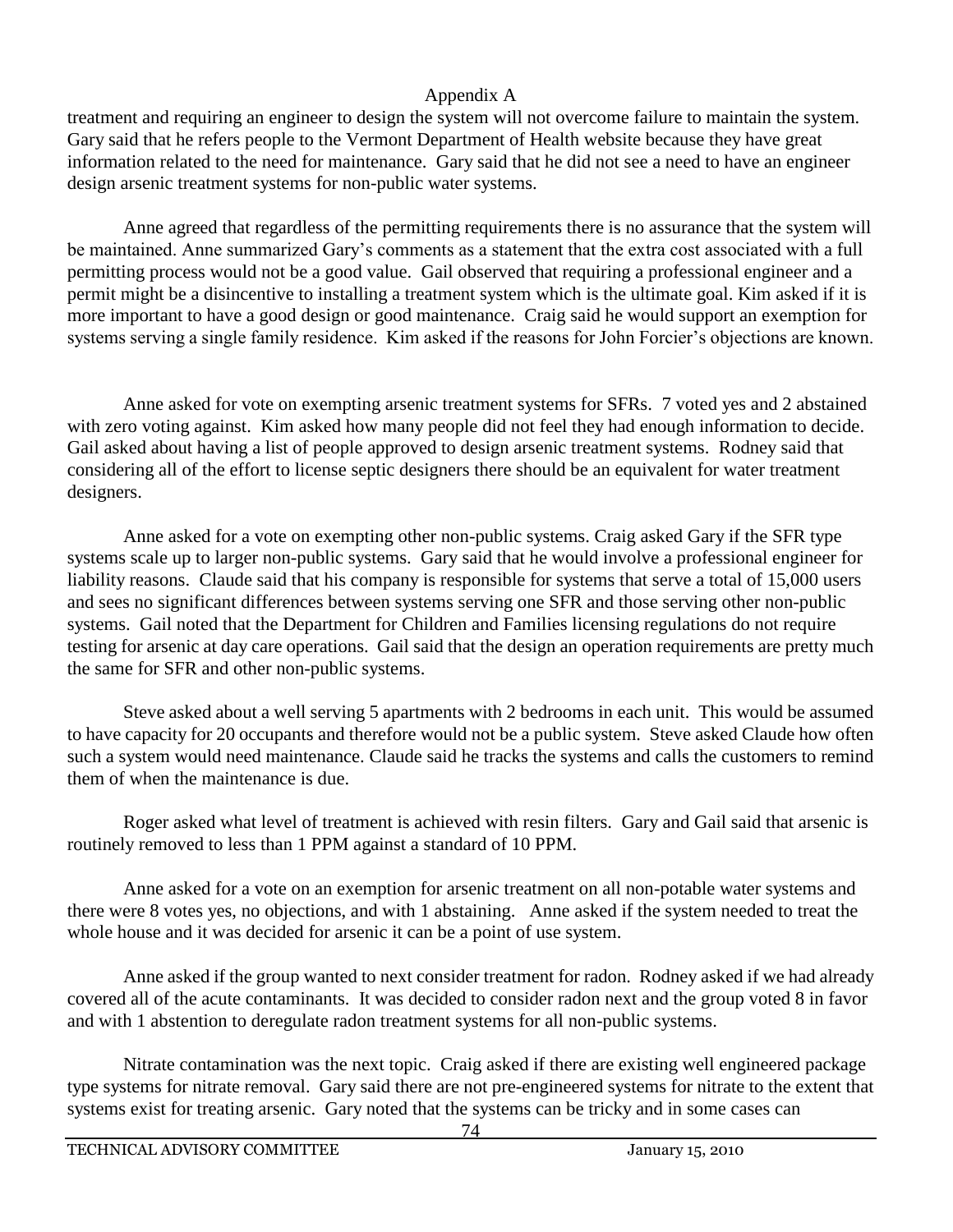malfunction so that the water ends up with a higher nitrate concentration at a particular point in time. Gail said that most nitrate treatment systems use a reverse osmosis design. Gary said that reverse osmosis systems can work and can include a flow meter that shuts down the system when maintenance is needed. Gary also noted that in most cases the water being treated is only slightly higher than the drinking water standard with sources very high in nitrate being pretty rare. When the issue of whether nitrate systems should require designs prepared by professional engineers, Craig said that John Beauchamp thinks that a Water Quality Association Level 6 license should be acceptable as well. Gary said that resin treatment systems for nitrate are also available but they require a comprehensive water quality test to ensure they will function well. Anne suggested leaving nitrate to be considered at a later time.

Gail asked if lead treatment systems should be deregulated. The consensus was to deregulate. Rodney suggested that all treatment systems for contaminants with chronic concerns be deregulated. Kim asked where the Agency's authority to regulate treatment systems came from in the first place. Anne replied that it comes from statutory language which defines water systems as including the source, the distribution, and treatment systems. This was established in 2002. The limitation that all designs must be prepared by professional engineers was made explicit in 2005 when the Wastewater System and Potable Water Supply Rules were updated giving the non-engineer designers more authority while prohibiting them from designing water treatment systems. Once people realized how many treatment systems exist and are subject to regulation, and that there is a long history of treatment systems being installed without a history of problems associated with these systems, it was decided to see how much of the process could be deregulated.

Rodney proposed that we deregulate any treatment system not used to treat for acute contaminants based on the earlier decision to deregulate treatment for pathogens. Rodney restated his proposal to suggest deregulation of all water treatment systems for non-public water supplies in light of the earlier decision to deregulate treatment systems for pathogens. The group voted on this with 8 votes in support and with 1 abstention.

Anne said she would need to contact the engineering groups to see if they would be in support or opposition. After extended discussion it was decided this might be too big a change to bring to the legislature at one time and it was decided to only add lead, arsenic, and radon to the list of deregulated treatment systems.

Items prioritized for discussion with high, low, and medium ranking

- 1. Soil identification vs. perc test **medium**
- 2. Curtain drain with presumption of effectiveness **high**
- 3. Revisions to desktop hydro chart **medium**
- 4. Minimum amount of sand under a mound **high**
- 5. Grandfathered design flow and conversion of use policy **high**
- 6. Updating of design flow chart **high**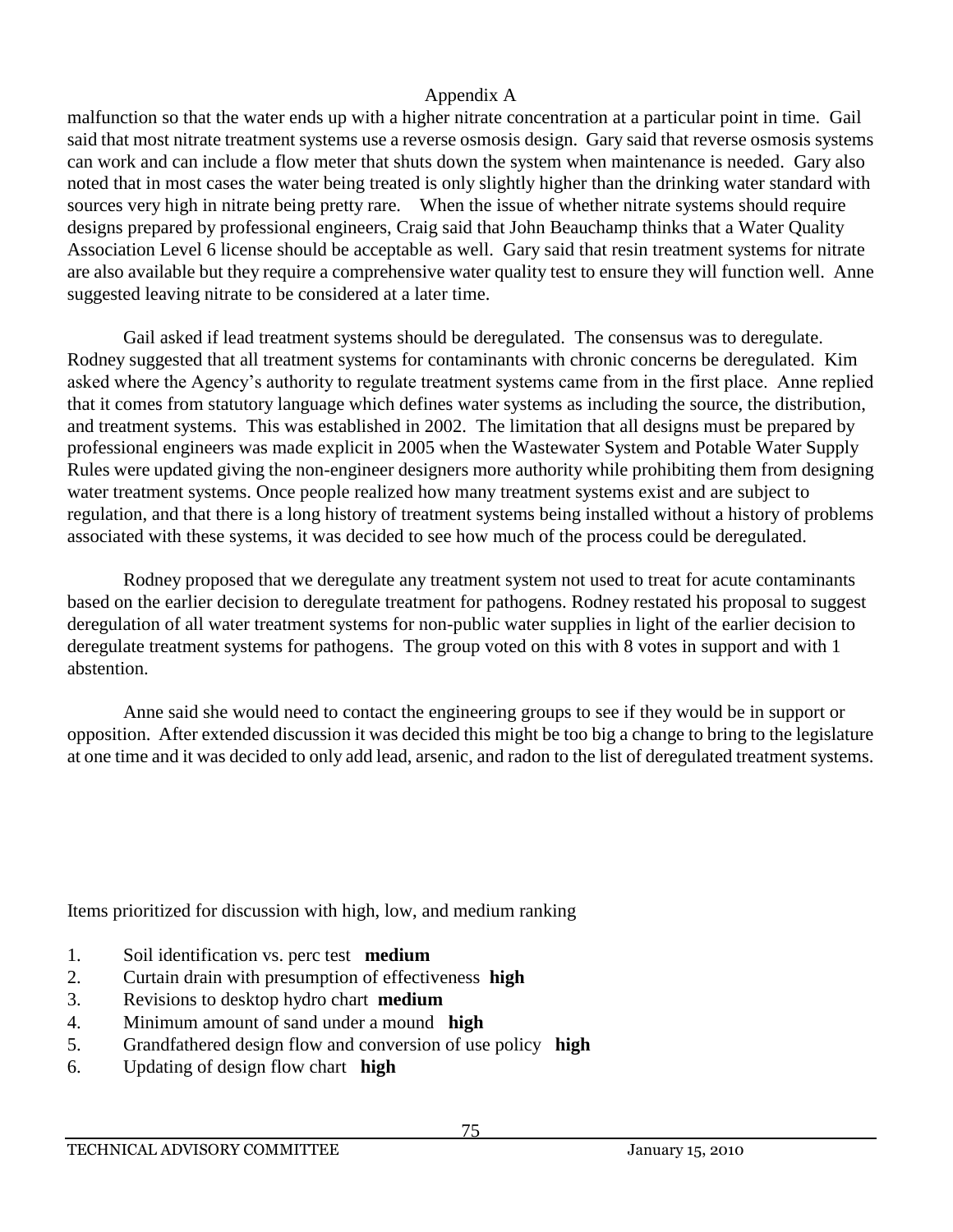## **Executive Committee**

John Forcier, Steve Revell, Lance Phelps, Phil Dechert, and Roger Thompson Alternates – Chris Thompson, Spencer Harris, Jeff Williams

#### **Subcommittees**

Hydrogeology - Craig Heindel, Dave Cotton and Steve Revell.

Training subcommittee - John Forcier, Roger Thompson, Dave Cotton, and Barbara Willis.

Drip Disposal – Roger Thompson, Dave Cotton, Steve Revell, Alan Huizenga

Water treatment systems – Gail Center, Jeff Williams, Rodney Pingree, Dave Cotton, Lance Phelps, and Roger Thompson.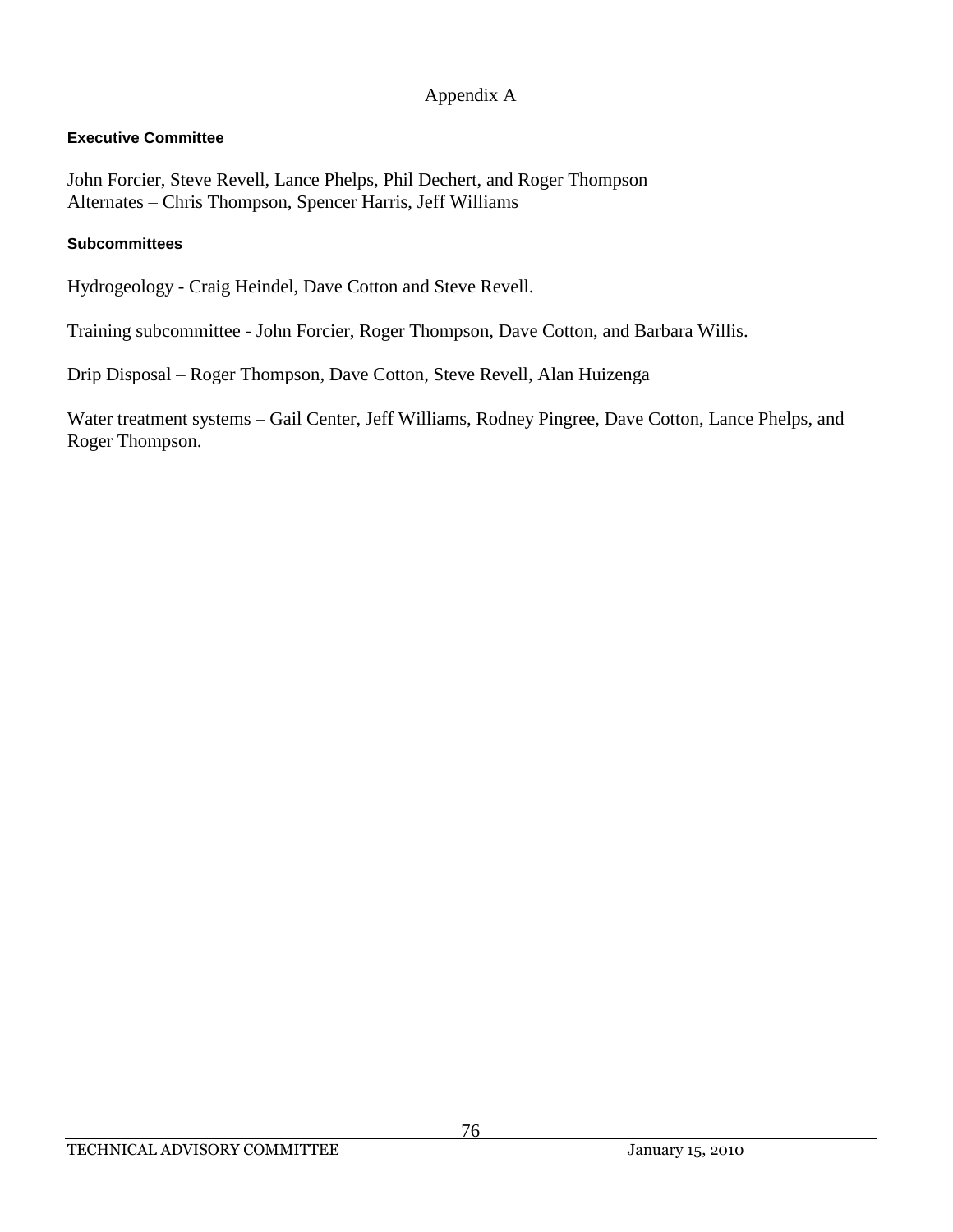#### Appendix B

**SUMMARY TABLES OF ALTERNATIVE AND INNOVATIVE SYSTEMS AND PRODUCTS**

Approval letters and contact information for each technology are available at the Agency web site: <http://www.anr.state.vt.us/dec/ww/innovative.htm>

#### **SUMMARY TABLE: INNOVATIVE/ALTERNATIVE SYSTEMS AND PRODUCTS STATUS AS OF DECEMBER 31, 2009**

| <b>Product</b>                                   | <b>Description</b>                        | <b>Status</b>                      |  |
|--------------------------------------------------|-------------------------------------------|------------------------------------|--|
| <b>Advanced Treatment Systems</b>                |                                           |                                    |  |
| Intermittent sand filter                         | attached growth aerobic process           | Allowed in the Rules               |  |
| Recirculating sand filter                        | attached growth aerobic process           | Allowed in the Rules               |  |
| Advantex                                         | textile treatment system                  | Approved for General Use           |  |
| Ecoflo Biofilter                                 | peat treatment system                     | Approved for General Use           |  |
| SeptiTech                                        | recirculating fixed film treatment system | Approved for General Use           |  |
| <b>Bioclere</b>                                  | fixed film trickling treatment system     | Approved for General Use           |  |
| Puraflo                                          | peat fiber biofilter treatment system     | Approved for General Use           |  |
| <b>Bio-Microbics FAST</b>                        | fixed film aerated treatment system       | Approved for General Use           |  |
| Singulair                                        | suspended growth extended aeration        | Approved for General Use           |  |
| <b>Advanced Wetland Treatment System</b>         | aerated subsurface-flow wetland           | Approved for Pilot Use             |  |
| Enviro-Guard                                     | combined process wastewater treatment     | Approved for General Use           |  |
| Aqua-Aire                                        | aerobic treatment system                  | Approved for General Use           |  |
| Aqua-Safe                                        | aerobic treatment system                  | Approved for General Use           |  |
| Chromaglass                                      | sequencing batch reactor                  | Approved for General Use           |  |
| The Clean Solution                               | aerobic treatment system                  | Approved for General Use           |  |
|                                                  |                                           |                                    |  |
|                                                  | <b>Other Devices</b>                      |                                    |  |
| Flout                                            | floating outlet distribution box          | Approved as substitute             |  |
| Orenco Hydro-splitter                            | mechanical distribution                   | Approved as substitute             |  |
| Juggler                                          | septic tank pumping truck                 | Determined not subject to<br>Rules |  |
| Miller septic tank liner                         | septic tank liner                         | Determined not subject to<br>Rules |  |
| Enviro-Septic (Presby)                           | request for increase in application rate  | Approved for General Use           |  |
| Roth MultiTank polyethylene tanks                | polyethylene septic tanks                 | Approved for General Use           |  |
| Polylok Effluent Filter PL-122,<br>PL-68, PL-525 | effluent filters                          | Approved for General Use           |  |
| <b>Orenco Outlet Filters</b>                     | effluent filters                          | Approved for General Use           |  |
| Orenco Fiberglass Septic Tanks                   | fiberglass septic tanks                   | Approved for General Use           |  |
| <b>Tuf-Tite Effluent Filters</b>                 | effluent filters                          | Approved for General Use           |  |
| <b>Zoeller Filters</b>                           | effluent filters                          | Approved for General Use           |  |
| <b>Bio-Microbics SaniTEE</b>                     | effluent wastewater screen                | Approved for General Use           |  |
| EZflow                                           | replacement for crushed stone             | Approved for General Use           |  |
| Zoeller TRU-FLOW Splitter                        | flow splitter                             | Approved for General Use           |  |
| Xactics polyethylene tanks                       | polyethylene septic tanks                 | Approved for General Use           |  |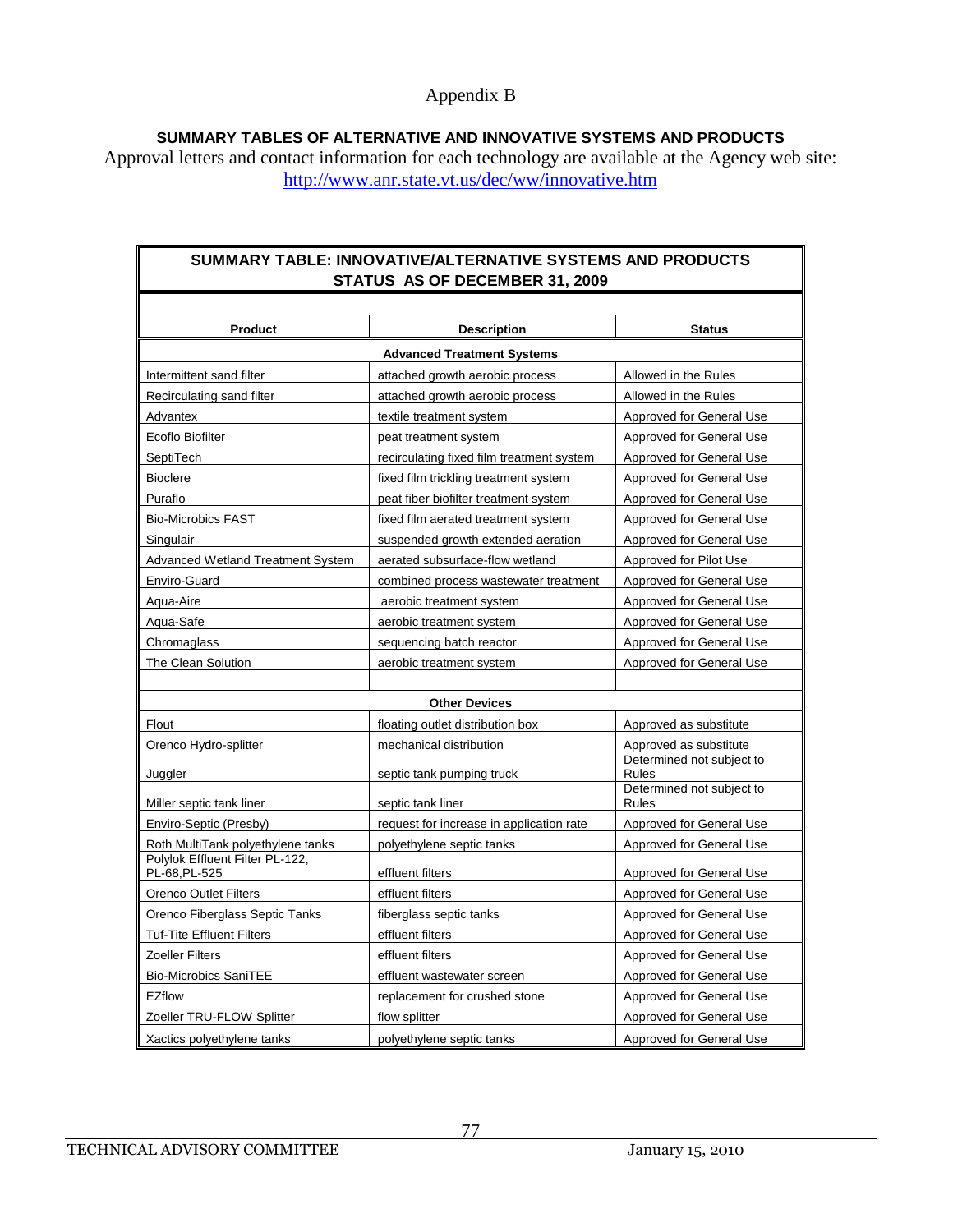#### **SUMMARY TABLE: INNOVATIVE/ALTERNATIVE SYSTEMS AND PRODUCTS CHRONOLOGY OF REVIEWS AND APPROVALS**

|                                   | Prior to 2002                    |                                    |  |
|-----------------------------------|----------------------------------|------------------------------------|--|
| <b>Advanced Treatment Systems</b> |                                  |                                    |  |
| Product                           | <b>Description</b>               | <b>Status</b>                      |  |
| Intermittent sand filter          | attached growth aerobic process  | Allowed in the Rules               |  |
| Recirculating sand filter         | attached growth aerobic process  | Allowed in the Rules               |  |
| Advantex                          | textile treatment system         | Approved for General Use           |  |
|                                   |                                  |                                    |  |
|                                   | <b>Other Devices</b>             |                                    |  |
| EnviroSeptic (Presby)             | gravelless distribution pipe     | Approved as substitute             |  |
| Flout                             | floating outlet distribution box | Approved as substitute             |  |
| Orenco Hydro-splitter             | mechanical distribution          | Approved as substitute             |  |
| Juggler                           | septic tank pumping truck        | Determined not subject to<br>Rules |  |
| Miller septic tank liner          | septic tank liner                | Determined not subject to<br>Rules |  |
|                                   |                                  |                                    |  |

| <b>New in 2002</b>                |                                           |                          |  |
|-----------------------------------|-------------------------------------------|--------------------------|--|
| <b>Advanced Treatment Systems</b> |                                           |                          |  |
| <b>Product</b>                    | <b>Description</b>                        | <b>Status</b>            |  |
| Ecoflo Biofilter                  | peat treatment system                     | Approved for General Use |  |
| SeptiTech                         | recirculating fixed film treatment system | Approved for General Use |  |
|                                   |                                           |                          |  |

| <b>New in 2003</b>                |                                       |                          |  |
|-----------------------------------|---------------------------------------|--------------------------|--|
| <b>Advanced Treatment Systems</b> |                                       |                          |  |
| Product                           | <b>Description</b>                    | <b>Status</b>            |  |
| <b>Bioclere</b>                   | fixed film trickling treatment system | Approved for General Use |  |
| Puraflo                           | peat fiber biofilter treatment system | Approved for General Use |  |
| SpecAIRR                          | reactor treatment system              | Approved for General Use |  |
|                                   |                                       |                          |  |
|                                   | <b>Other Devices</b>                  |                          |  |
| FRALO SEPTECH polyethylene tanks  | polyethylene septic tanks             | Approved for General Use |  |
| Polylok Effluent Filter PL-122    | effluent filter                       | Approved for General Use |  |
|                                   |                                       |                          |  |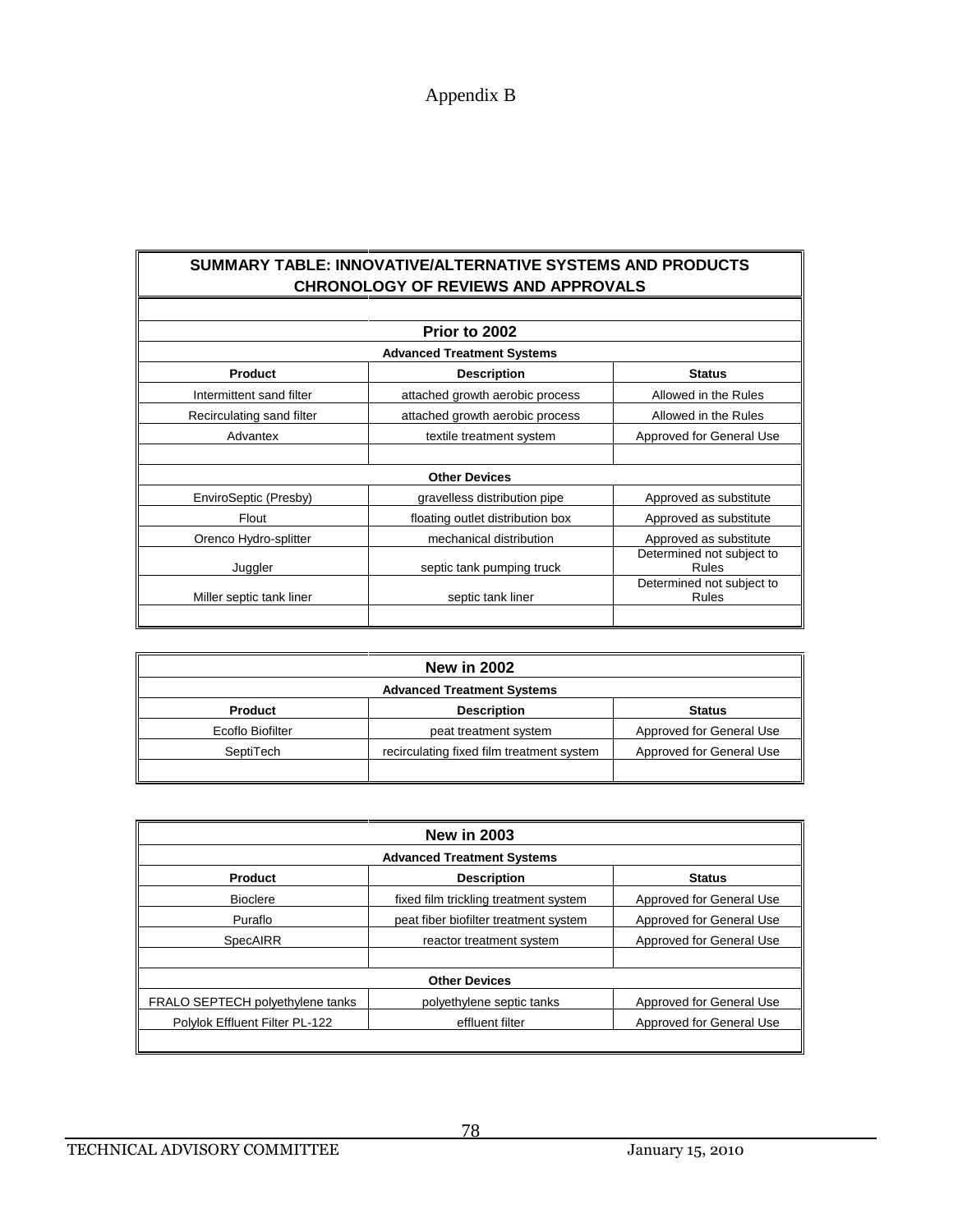#### **SUMMARY TABLE: INNOVATIVE/ALTERNATIVE SYSTEMS AND PRODUCTS CHRONOLOGY OF REVIEWS AND APPROVALS**

| <b>New in 2004</b>                |                                          |                          |  |
|-----------------------------------|------------------------------------------|--------------------------|--|
| <b>Advanced Treatment Systems</b> |                                          |                          |  |
| <b>Product</b>                    | <b>Description</b>                       | <b>Status</b>            |  |
| <b>Bio-Microbics FAST</b>         | fixed film aerated treatment system      | Approved for General Use |  |
|                                   |                                          |                          |  |
| <b>Other Devices</b>              |                                          |                          |  |
| Enviro-Septic (Presby)            | request for increase in application rate | Approved for General Use |  |
| Polylok Effluent Filter PL-68     | effluent filter                          | Approved for General Use |  |
| Orenco Fiberglass Septic Tanks    | fiberglass septic tanks                  | Approved for General Use |  |
|                                   |                                          |                          |  |

| <b>New in 2005</b>                       |                                          |                          |  |
|------------------------------------------|------------------------------------------|--------------------------|--|
| <b>Advanced Treatment Systems</b>        |                                          |                          |  |
| <b>Product</b>                           | <b>Description</b>                       | <b>Status</b>            |  |
| Singulair                                | suspended growth extended aeration       | Approved for General Use |  |
| <b>Advanced Wetland Treatment System</b> | aerated subsurface-flow wetland          | Approved for Pilot Use   |  |
| Enviro-Guard                             | combined process wastewater treatment    | Approved for General Use |  |
|                                          |                                          |                          |  |
|                                          | <b>Other Devices</b>                     |                          |  |
| Enviro-Septic (Presby)                   | request for increase in application rate | Approved for General Use |  |
| Polylok Effluent Filter PL-525           | effluent filter                          | Approved for General Use |  |
| Orenco Fiberglass Septic Tanks           | fiberglass septic tanks                  | Approved for General Use |  |
|                                          |                                          |                          |  |

| <b>New in 2006</b>                |                                          |                          |  |
|-----------------------------------|------------------------------------------|--------------------------|--|
| <b>Advanced Treatment Systems</b> |                                          |                          |  |
| Product                           | <b>Description</b>                       | <b>Status</b>            |  |
| Agua Aire                         | aerobic treatment system                 | Approved for General Use |  |
| Aqua Safe                         | aerobic treatment system                 | Approved for General Use |  |
| <b>Bio-Microbics RetroFAST</b>    | fixed film aerated treatment system      | Approved With Renewal    |  |
| Ecoflo Biofilter                  | mixed media biofilter                    | Approved With Renewal    |  |
|                                   |                                          |                          |  |
| <b>Other Devices</b>              |                                          |                          |  |
| Infiltrator                       | request for increase in application rate | Approved for General Use |  |
|                                   |                                          |                          |  |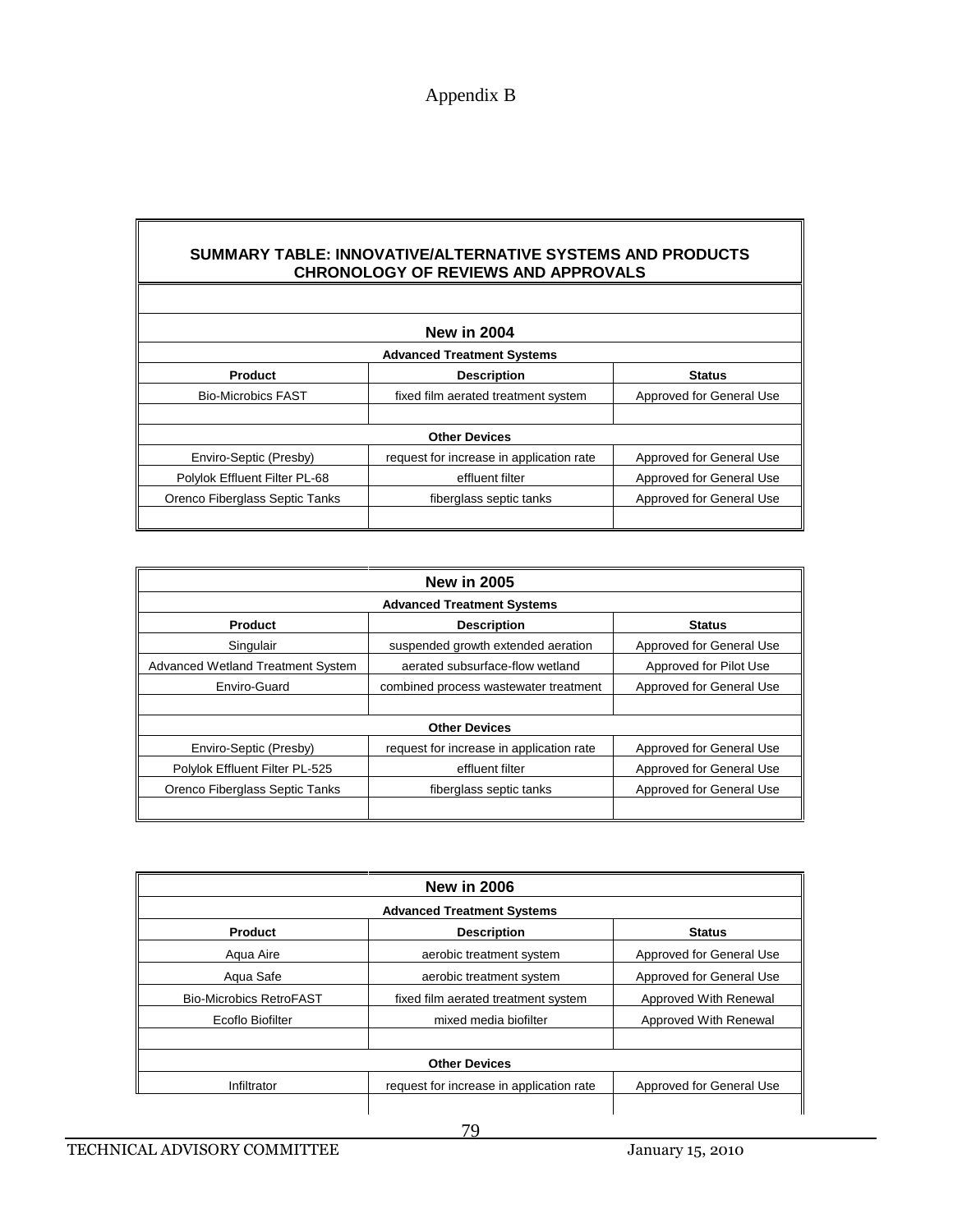# Appendix B

| SUMMARY TABLE: INNOVATIVE/ALTERNATIVE SYSTEMS AND PRODUCTS<br><b>CHRONOLOGY OF REVIEWS AND APPROVALS</b> |                          |                                 |  |
|----------------------------------------------------------------------------------------------------------|--------------------------|---------------------------------|--|
|                                                                                                          |                          |                                 |  |
| <b>New in 2007</b>                                                                                       |                          |                                 |  |
| <b>Chromaglass</b>                                                                                       | sequencing batch reactor | <b>Approved for General Use</b> |  |

| <b>New in 2008</b> |                          |                          |
|--------------------|--------------------------|--------------------------|
| The Clean Solution | Aerobic Treatment System | Approved for General Use |

| <b>New in 2009</b>          |  |  |
|-----------------------------|--|--|
| No Systems were approved in |  |  |
| 2009                        |  |  |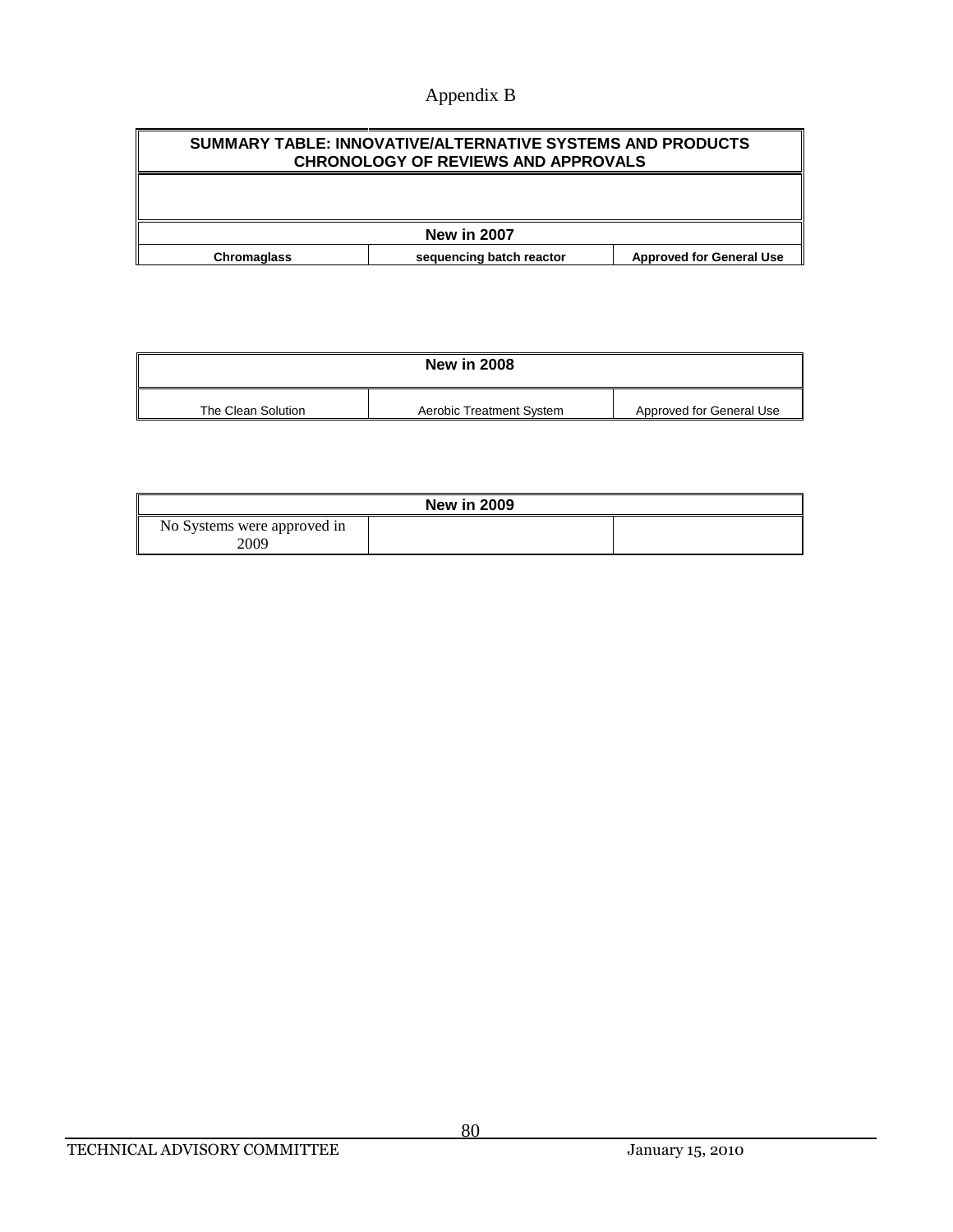| Appendix C |  |
|------------|--|
|------------|--|

| <b>DEC</b><br><b>OFFICE</b> |      |      | <b>Applications Received</b> |      |       | Permits Issued |      |      |      |       |  |
|-----------------------------|------|------|------------------------------|------|-------|----------------|------|------|------|-------|--|
|                             | 2005 | 2006 | 2007                         | 2008 | 2009* | 2005           | 2006 | 2007 | 2008 | 2009* |  |
| <b>Barre</b>                | 864  | 961  | 893                          | 784  | 649   | 850            | 967  | 885  | 839  | 636   |  |
| <b>Essex</b>                | 692  | 684  | 693                          | 737  | 634   | 694            | 717  | 708  | 767  | 637   |  |
| Rutland                     | 534  | 560  | 664                          | 627  | 493   | 564            | 546  | 681  | 633  | 497   |  |
| Springfield                 | 590  | 680  | 920                          | 730  | 521   | 570            | 653  | 938  | 774  | 536   |  |
| St. J.                      | 344  | 399  | 514                          | 413  | 396   | 340            | 403  | 534  | 422  | 385   |  |
| <b>Totals</b>               | 3024 | 3284 | 3684                         | 3291 | 2693  | 3018           | 3286 | 3746 | 3435 | 2691  |  |

\* thru 12-21-2009

|               | <b>Permits Denied</b>                       |                |                |                |                                 |                |                |                |                               |      |                |                |                  |                  |                  |
|---------------|---------------------------------------------|----------------|----------------|----------------|---------------------------------|----------------|----------------|----------------|-------------------------------|------|----------------|----------------|------------------|------------------|------------------|
| DEC Office    | Denials Issued<br><b>Reasons for Denial</b> |                |                |                |                                 |                |                |                |                               |      |                |                |                  |                  |                  |
|               |                                             |                |                |                | <b>Insufficient Information</b> |                |                |                | Non-compliance with Standards |      |                |                |                  |                  |                  |
|               | 2005                                        | 2006           | 2007           | 2008           | 2009                            | 2005           | 2006           | 2007           | 2008                          | 2009 | 2005           | 2006           | 2007             | 2008             | 2009             |
| <b>Barre</b>  | 18                                          | 4              | 10             | 7              |                                 | 17             | 3              | 8              | $\tau$                        |      |                |                | 2                | $\boldsymbol{0}$ | $\boldsymbol{0}$ |
| <b>Essex</b>  | $\mathbf 1$                                 | 5              | 8              | 21             | 4                               | 1              | 5              | 5              | 15                            | 3    | $\overline{0}$ | $\overline{0}$ | 3                | 6                | $\mathbf{1}$     |
| Rutland       | $\boldsymbol{0}$                            | $\overline{4}$ | $\overline{2}$ | $\overline{0}$ | 2                               | $\overline{0}$ | 4              | $\overline{2}$ | $\overline{0}$                |      | $\overline{0}$ | $\overline{0}$ | $\boldsymbol{0}$ | $\overline{0}$   | $\boldsymbol{0}$ |
| Springfield   | $\overline{4}$                              | 4              | 11             | 11             | 6                               | 3              | 3              | 11             | 11                            | 5    |                |                | $\boldsymbol{0}$ | $\overline{0}$   | $\overline{0}$   |
| St. Johnsbury | $\overline{0}$                              | $\mathbf{0}$   | 3              | 3              | 3                               | $\overline{0}$ | $\overline{0}$ | 3              | 3                             | 3    | $\overline{0}$ | $\overline{0}$ | $\overline{0}$   | $\overline{0}$   | $\overline{0}$   |
| <b>Totals</b> | 23                                          | 17             | 34             | 42             | 16                              | 21             | 15             | 29             | 36                            | 13   | $\overline{2}$ | $\overline{2}$ | 5                | 6                | 3                |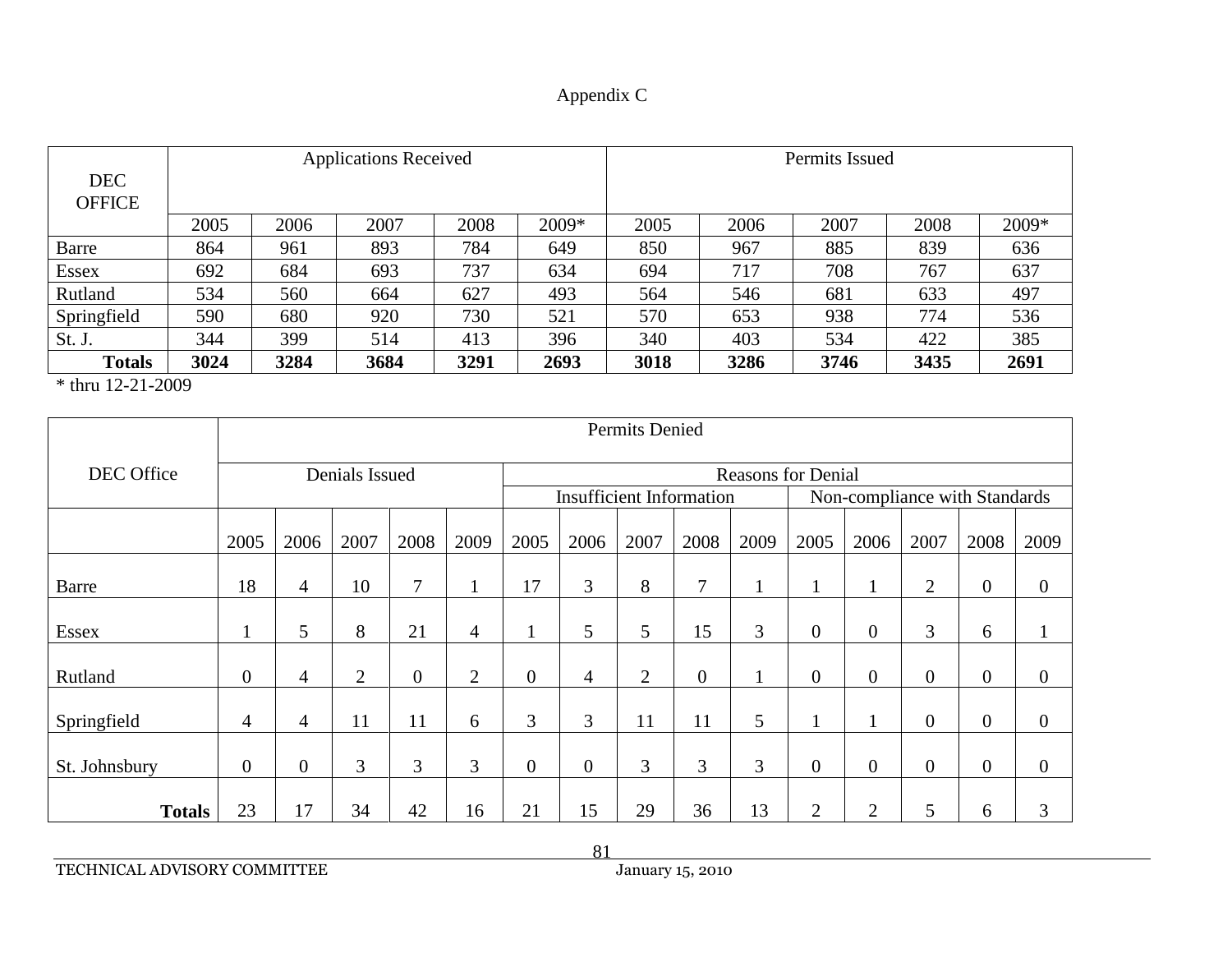# Appendix C

|               | <b>Enforcement Cases</b> |      |      |      |      |  |  |  |
|---------------|--------------------------|------|------|------|------|--|--|--|
| DEC Office    | 2005                     | 2006 | 2007 | 2008 | 2009 |  |  |  |
| Barre         |                          |      |      |      |      |  |  |  |
| <b>Essex</b>  |                          |      |      |      |      |  |  |  |
| Rutland       |                          |      |      |      |      |  |  |  |
| Springfield   |                          |      |      |      |      |  |  |  |
| St. Johnsbury |                          |      |      |      |      |  |  |  |
| <b>Totals</b> |                          |      |      |      |      |  |  |  |

Performance Standards for Permits Issued During 2005 - 2009

|       | # of Permits  | Average DEC | <b>Average Total</b> | # Permits That |
|-------|---------------|-------------|----------------------|----------------|
|       | <b>Issued</b> | Days        | Days                 | Exceeded Stds. |
| 2005  | 3018          | 19.1        | 48.6                 | 76             |
| 2006  | 3286          | 18.5        | 59.9                 | 124            |
| 2007  | 3746          | 16.8        | 48.2                 | 55             |
| 2008  | 3435          | 12.3        | 62.1                 | 17             |
| 2009* | 2691          | 11.8        | 41.6                 | 19             |

\* thru 12-21-2009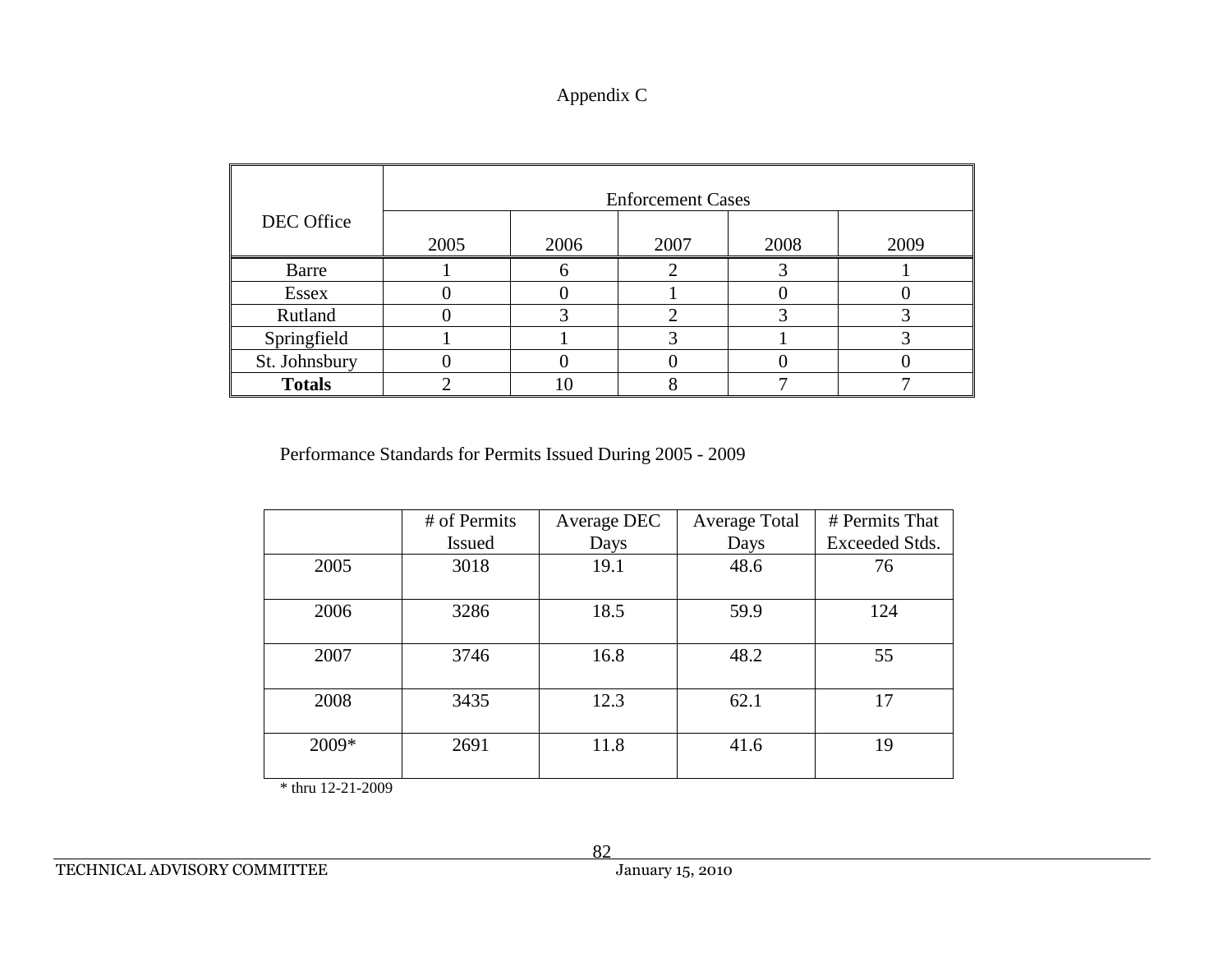# **Technical Advisory Committee: Members as of December 2009, Executive Committee, Sub-Committees and Statutory Charge**

Technical Advisory Committee to the Secretary of the Agency of Natural Resources regarding Environmental Protection Rules (Wastewater System and Potable Water Supply Rules)

Members and statutory charge (Updated to December 21, 2009)

# **Licensed Designers (Professional Engineers):**

Lance Phelps, P.E. Phelps Engineering PO BOX 367 Middlebury VT 05753 388-7829 [lance@phelpseng.com](mailto:lphelps@phelpseng.com)

Brad Aldrich, P.E. Alan Huizenga, P.E. 6 Market Place Suite 2 1438 South Brownell Rd. Essex Junction 05452 Williston, VT 05495 879-7733 Phone (802) 862-5590 [jforcier@forcieraldrich.com](mailto:jforcier@forcieraldrich.com) [ahuizenga@gmeinc.biz](mailto:ahuizenga@gmeinc.biz) [baldrich@forcieraldrich.com](mailto:baldrich@forcieraldrich.com)

Forcier, Aldrich and Associates Green Mountain Engineering, Inc.

## **Licensed Designers (Non-Engineers):**

Gerald Kittle Barbara or (alt Justin) Willis PO BOX 611 PO BOX 98 Colchester VT 05446 Richmond VT 05477-0098 655-1424 434-6474 [gkittle@town.colchester.vt.us](mailto:gkittle@town.colchester.vt.us) [bawillis@adelphia.net](mailto:bawillis@adelphia.net)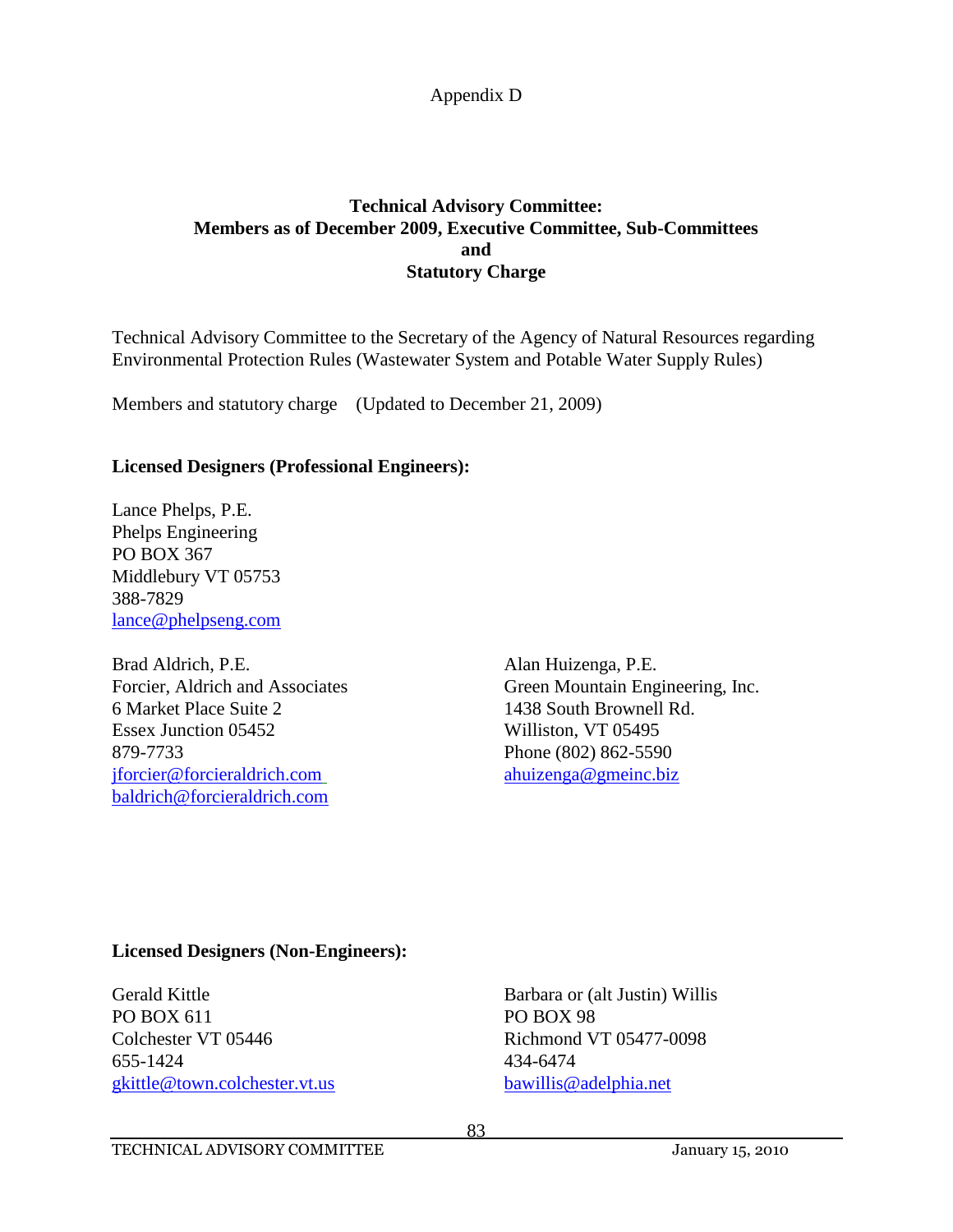Spencer Harris Vermont Contours PO BOX 384 Bristol VT 05443 453-2351 [spencerk@accessvt.com](mailto:spencerj@accessvt.com)

## **Well Drillers:**

Jeff Williams Spafford and Sons of Williston VT PO BOX 437 Jericho VT 05465 878-4705

## **Hydrogeologists:**

Craig Heindel David Cotton, P.E. PO BOX 4503 PO Box 868 Burlington VT 05406-4503 Milton, VT 05468 658-0820 ext.15 802-233-0751

Stephen Revell Lincoln Applied Geology, Inc 163 Revell Road Lincoln, Vermont 05443 453-4384 [srevell@lagvt.com](mailto:srevell@lagvt.com)

## **Town officials:**

Philip Dechert, Planning Coordinator Town of Norwich PO BOX 376 Norwich VT 05055 649-1204 [planner@norwich.vt.us](mailto:planner@norwich.vt.us)

Heindel and Noyes, Inc. Wastewater Technologies, Inc. [cheindel@gmavt.net](mailto:cheindel@gmavt.net) [davidc@wastewatertechnologies.com](mailto:davidc@wastewatertechnologies.com)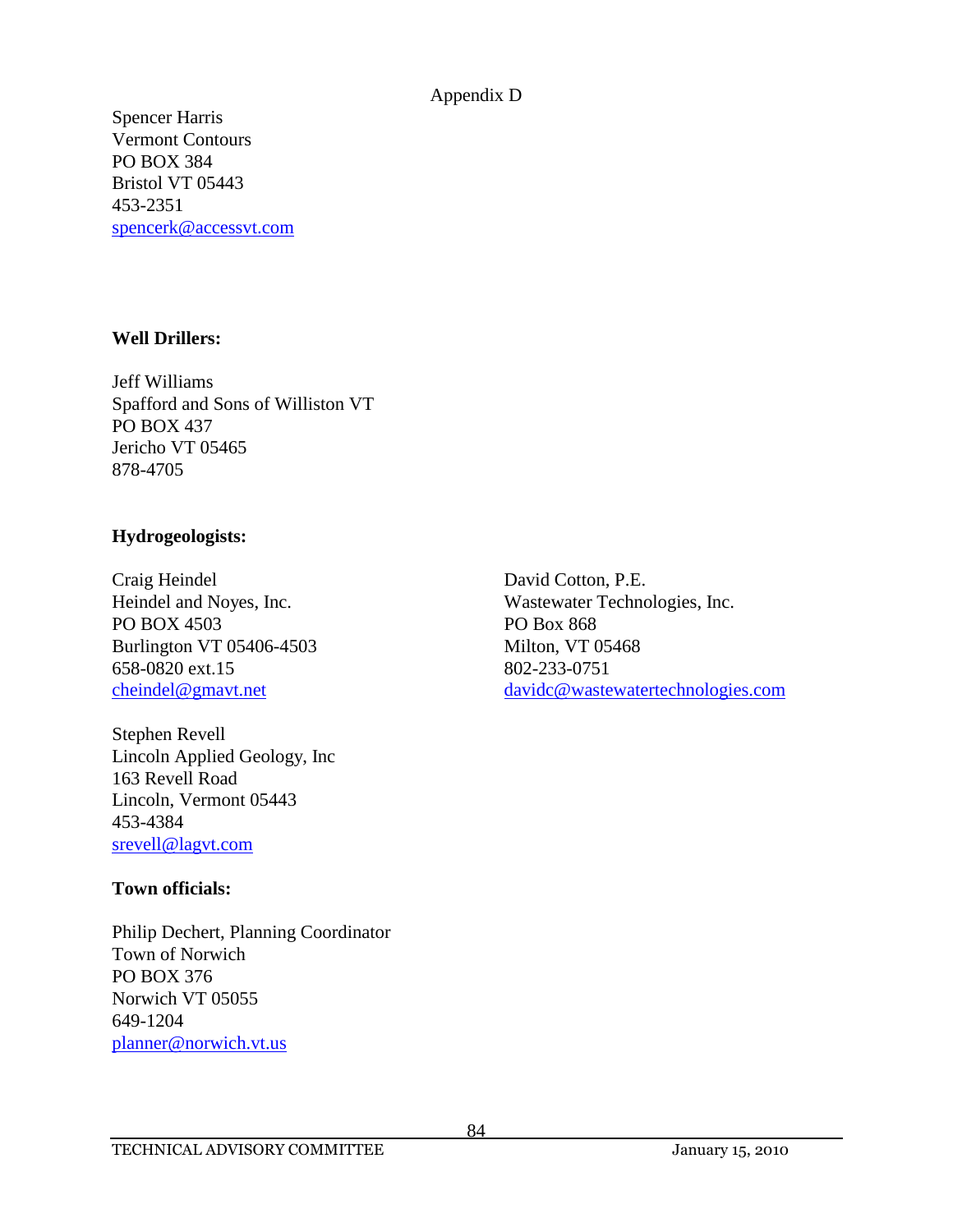# **Water Quality Specialist:**

Kim Greenwood VNRC 9 Bailey Avenue Montpelier VT 05602 223-2328 X 118 [kgreenwood@vnrc.org](mailto:kkendall@vnrc.org)

## **Agency technical staff:**

Roger Thompson, Wastewater Mgmt 802-241-3027 [roger.b.thompson@state.vt.us](mailto:roger.b.thompson@state.vt.us) Rodney Pingree, Water Supply 802-241-3418 [rodney.pingree@state.vt.us](mailto:rodney.pingree@state.vt.us)

## **Health Department technical staff**

Gail Center [gcenter@vdh.state.vt.us](mailto:gcenter@vdh.state.vt.us)

## **Executive Committee:**

Steve Revell, Lance Phelps, Phil Dechert, Roger Thompson. Alternates – Chris Thompson, Spencer Harris, Jeff Williams.

Hydrogeology - Craig Heindel, Dave Cotton, Steve Revell.

Training - Roger Thompson, Dave Cotton, Barbara Willis.

Licensed Designers - Spencer Harris, Alan Huizenga, Gerry Kittle.

Well driller's Knowledge Checklist - Jeff Williams, Rodney Pingree, Roger Thompson, Gail Center, Steve Revell.

Drip Disposal –Roger Thompson, Dave Cotton, Steve Revell, Alan Huizenga.

Water Supply – Steve Revell, Craig Heindel, Claude Chevalier, Jeff Williams, Rodney Pingree, Roger Thompson

Water Treatment Systems - Gail Center, Jeff Williams, Rodney Pingree, Dave Cotton, Lance Phelps, and Roger Thompson.